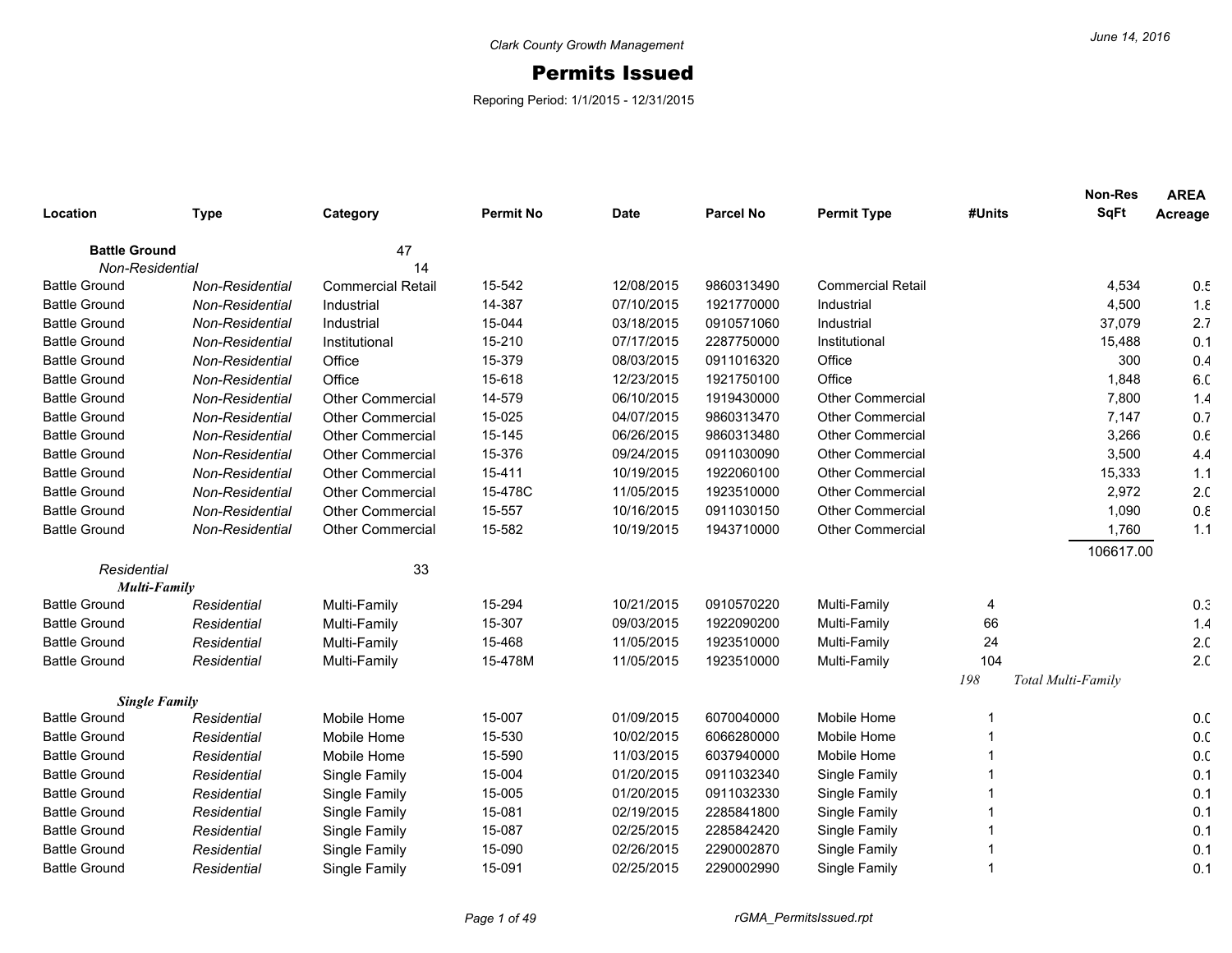| Location                            | <b>Type</b> | Category       | <b>Permit No</b> | <b>Date</b> | <b>Parcel No</b> | <b>Permit Type</b>             | #Units         | <b>Non-Res</b><br><b>SqFt</b> | <b>AREA</b><br>Acreage |
|-------------------------------------|-------------|----------------|------------------|-------------|------------------|--------------------------------|----------------|-------------------------------|------------------------|
|                                     |             |                |                  |             |                  |                                |                |                               |                        |
| <b>Battle Ground</b>                |             | 47             |                  |             |                  |                                |                |                               |                        |
| Residential<br><b>Single Family</b> |             | 33             |                  |             |                  |                                |                |                               |                        |
| <b>Battle Ground</b>                | Residential | Single Family  | 15-099           | 03/02/2015  | 2290002680       | Single Family                  |                |                               | 0.1                    |
| <b>Battle Ground</b>                | Residential | Single Family  | 15-101           | 03/18/2015  | 0911032280       | Single Family                  |                |                               | 0.1                    |
| <b>Battle Ground</b>                | Residential | Single Family  | 15-102           | 03/18/2015  | 0911032290       | Single Family                  |                |                               | 0.1                    |
| <b>Battle Ground</b>                | Residential | Single Family  | 15-113           | 04/01/2015  | 1941110020       | Single Family                  |                |                               | 1.1                    |
| <b>Battle Ground</b>                | Residential | Single Family  | 15-168           | 04/21/2015  | 1940720420       | Single Family                  |                |                               | 1 <sub>c</sub>         |
| <b>Battle Ground</b>                | Residential | Single Family  | 15-193           | 06/08/2015  | 1926480000       | Single Family                  |                |                               | 0.2                    |
| <b>Battle Ground</b>                | Residential | Single Family  | 15-213           | 04/30/2015  | 2285841820       | Single Family                  |                |                               | 0.1                    |
| <b>Battle Ground</b>                | Residential | Single Family  | 15-228           | 05/15/2015  | 1940720640       | Single Family                  |                |                               | 2.5                    |
| <b>Battle Ground</b>                | Residential | Single Family  | 15-281           | 06/01/2015  | 0911000310       | Single Family                  |                |                               | 0.1                    |
| <b>Battle Ground</b>                | Residential | Single Family  | 15-299           | 07/02/2015  | 0910505220       | Single Family                  |                |                               | 0.2                    |
| <b>Battle Ground</b>                | Residential | Single Family  | 15-320           | 06/19/2015  | 2285740080       | Single Family                  |                |                               | 0.1                    |
| <b>Battle Ground</b>                | Residential | Single Family  | 15-354           | 08/12/2015  | 1940720400       | Single Family                  |                |                               | 1.1                    |
| <b>Battle Ground</b>                | Residential | Single Family  | 15-389           | 07/29/2015  | 2290002880       | Single Family                  |                |                               | 0.1                    |
| <b>Battle Ground</b>                | Residential | Single Family  | 15-390           | 07/29/2015  | 2290002860       | Single Family                  |                |                               | 0.1                    |
| <b>Battle Ground</b>                | Residential | Single Family  | 15-401           | 08/12/2015  | 0911032160       | Single Family                  |                |                               | 0.1                    |
| <b>Battle Ground</b>                | Residential | Single Family  | 15-565           | 10/28/2015  | 2285841520       | Single Family                  |                |                               | 0.1                    |
| <b>Battle Ground</b>                | Residential | Single Family  | 15-581           | 11/02/2015  | 2285740380       | Single Family                  |                |                               | 0.1                    |
| <b>Battle Ground</b>                | Residential | Single Family  | 15-584           | 11/10/2015  | 2290002840       | Single Family                  |                |                               | 0.1                    |
| <b>Battle Ground</b>                | Residential | Single Family  | 15-592           | 11/18/2015  | 1940720300       | Single Family                  |                |                               | 1 <sub>c</sub>         |
| <b>Battle Ground</b>                | Residential | Single Family  | 15-643           | 12/22/2015  | 2290002900       | Single Family                  |                |                               | 0.1                    |
|                                     |             |                |                  |             |                  |                                | 29             | Total Single Family           |                        |
|                                     |             |                |                  |             |                  | <b>Battle Ground Sub Total</b> | 227            | 106,617                       |                        |
| <b>Battle Ground UGA</b>            |             | $\overline{2}$ |                  |             |                  |                                |                |                               |                        |
| Residential<br><b>Single Family</b> |             | $\overline{2}$ |                  |             |                  |                                |                |                               |                        |
| <b>Battle Ground UGA</b>            | Residential | Single Family  | SFR2015-00005    | 01/21/2015  | 1942180280       | Single Family                  |                |                               | $1.1$                  |
| <b>Battle Ground UGA</b>            | Residential | Single Family  | SFR2015-00831    | 09/01/2015  | 1942180360       | Single Family                  | 1              |                               | 1. <sub>C</sub>        |
|                                     |             |                |                  |             |                  |                                | $\overline{c}$ | <b>Total Single Family</b>    |                        |
|                                     |             |                |                  |             |                  | Battle Ground UGA Sub Total    | $\overline{2}$ | 0                             |                        |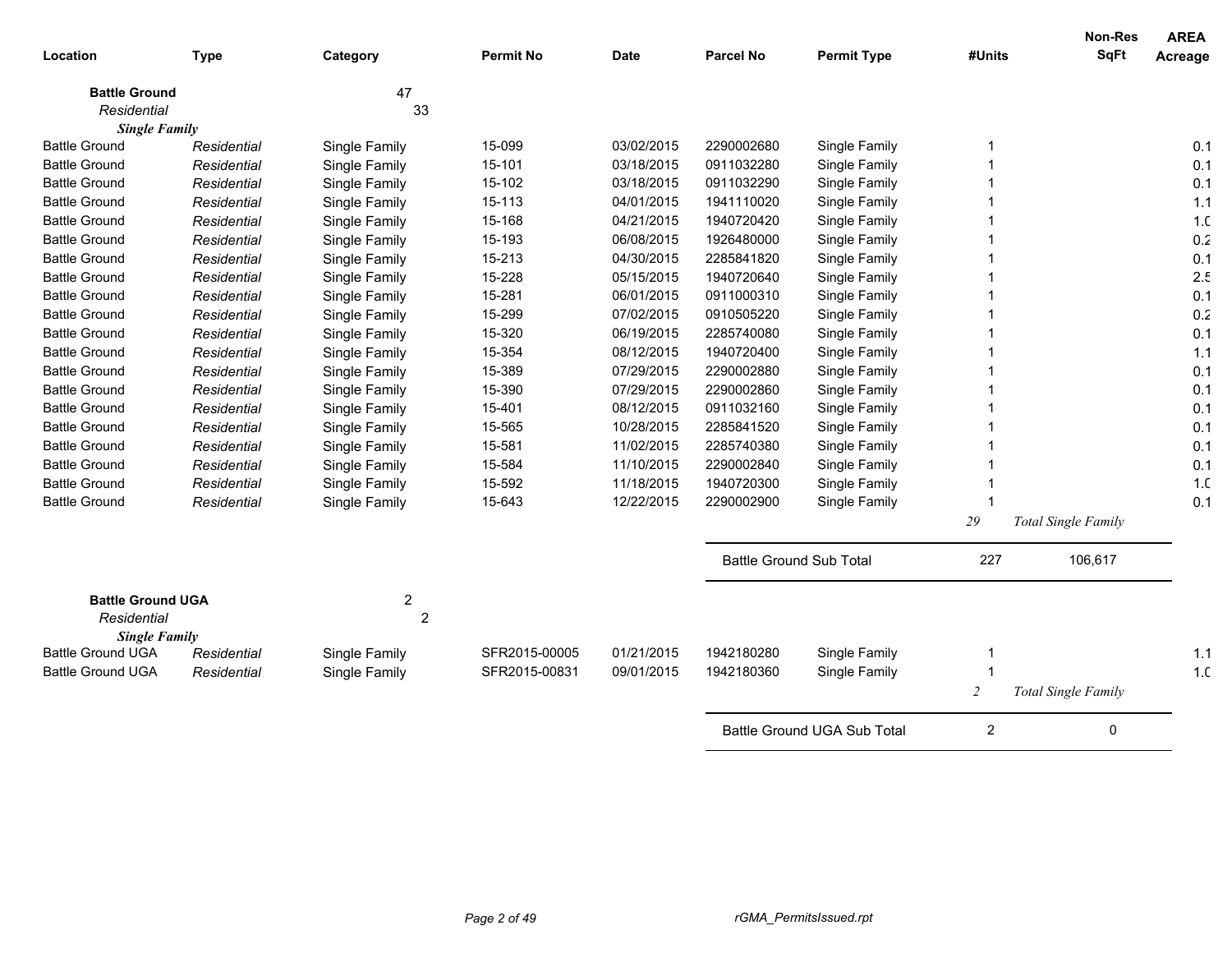|             |                      |                         |                  |             |                  |                         |        | Non-Res     | <b>AREA</b>     |
|-------------|----------------------|-------------------------|------------------|-------------|------------------|-------------------------|--------|-------------|-----------------|
| Location    | <b>Type</b>          | Category                | <b>Permit No</b> | <b>Date</b> | <b>Parcel No</b> | <b>Permit Type</b>      | #Units | <b>SqFt</b> | Acreage         |
| Camas       |                      | 90                      |                  |             |                  |                         |        |             |                 |
|             | Non-Residential      | 6                       |                  |             |                  |                         |        |             |                 |
| Camas       | Non-Residential      | Institutional           | 15-00105         | 02/20/2015  | 0909160000       | Institutional           |        | 5           | $0.\mathsf{C}$  |
| Camas       | Non-Residential      | Office                  | 15-00001         | 01/05/2015  | 0791900000       | Office                  |        | 2,764       | 0.0             |
| Camas       | Non-Residential      | Office                  | 15-00908         | 11/06/2015  | 1759350000       | Office                  |        | 22,932      | 6.5             |
| Camas       | Non-Residential      | Other Commercial        | 15-00363         | 05/18/2015  | 1729670000       | <b>Other Commercial</b> |        | 4,800       | 79.8            |
| Camas       | Non-Residential      | Other Commercial        | 15-00364         | 05/18/2015  | 1729670000       | <b>Other Commercial</b> |        | 1,800       | 79.8            |
| Camas       | Non-Residential      | <b>Other Commercial</b> | 15-00955         | 12/02/2015  | 0910455860       | <b>Other Commercial</b> |        | 16,870      | 0.2             |
|             |                      |                         |                  |             |                  |                         |        | 49171.00    |                 |
| Residential |                      | 84                      |                  |             |                  |                         |        |             |                 |
|             | <b>Single Family</b> |                         |                  |             |                  |                         |        |             |                 |
| Camas       | Residential          | Single Family           | 14-00825         | 01/02/2015  | 9860333070       | Single Family           | 1      |             | 0.1             |
| Camas       | Residential          | Single Family           | 15-00025         | 01/21/2015  | 1776633340       | Single Family           |        |             | 0.2             |
| Camas       | Residential          | Single Family           | 15-00029         | 01/22/2015  | 1273550040       | Single Family           |        |             | $0.2\,$         |
| Camas       | Residential          | Single Family           | 15-00035         | 01/26/2015  | 1260480880       | Single Family           |        |             | 0. <sub>C</sub> |
| Camas       | Residential          | Single Family           | 15-00036         | 01/26/2015  | 1260480880       | Single Family           |        |             | 0. <sub>C</sub> |
| Camas       | Residential          | Single Family           | 15-00037         | 01/26/2015  | 1260480860       | Single Family           |        |             | 0. <sub>C</sub> |
| Camas       | Residential          | Single Family           | 15-00038         | 01/26/2015  | 1260480880       | Single Family           |        |             | 0. <sub>C</sub> |
| Camas       | Residential          | Single Family           | 15-00085         | 02/12/2015  | 1776633380       | Single Family           |        |             | 0.2             |
| Camas       | Residential          | Single Family           | 15-00099         | 02/18/2015  | 1759670060       | Single Family           |        |             | $0.2\,$         |
| Camas       | Residential          | Single Family           | 15-00102         | 02/19/2015  | 0831450000       | Single Family           |        |             | 1.3             |
| Camas       | Residential          | Single Family           | 15-00110         | 02/23/2015  | 9860323840       | Single Family           |        |             | 0.1             |
| Camas       | Residential          | Single Family           | 15-00116         | 02/23/2015  | 1260530000       | Single Family           |        |             | 0. <sub>C</sub> |
| Camas       | Residential          | Single Family           | 15-00117         | 02/23/2015  | 1260530000       | Single Family           |        |             | 0. <sub>C</sub> |
| Camas       | Residential          | Single Family           | 15-00118         | 02/23/2015  | 1260530000       | Single Family           |        |             | 0. <sub>C</sub> |
| Camas       | Residential          | Single Family           | 15-00134         | 03/02/2015  | 9860330510       | Single Family           |        |             | 0.1             |
| Camas       | Residential          | Single Family           | 15-00136         | 03/02/2015  | 9860330210       | Single Family           |        |             | 0.1             |
| Camas       | Residential          | Single Family           | 15-00137         | 03/02/2015  | 9860330480       | Single Family           |        |             | $0.2\,$         |
| Camas       | Residential          | Single Family           | 15-00152         | 03/09/2015  | 1273550020       | Single Family           |        |             | 0.1             |
| Camas       | Residential          | Single Family           | 15-00153         | 03/09/2015  | 1273550070       | Single Family           |        |             | 0.2             |
| Camas       | Residential          | Single Family           | 15-00161         | 03/11/2015  | 1238330140       | Single Family           |        |             | 0.1             |
| Camas       | Residential          | Single Family           | 15-00188         | 03/19/2015  | 9860330500       | Single Family           |        |             | 0.1             |
| Camas       | Residential          | Single Family           | 15-00189         | 03/19/2015  | 1781180020       | Single Family           |        |             | 0.1             |
| Camas       | Residential          | Single Family           | 15-00203         | 03/26/2015  | 1260481110       | Single Family           |        |             | 0. <sub>C</sub> |
| Camas       | Residential          | Single Family           | 15-00204         | 03/26/2015  | 1260481110       | Single Family           |        |             | 0. <sub>C</sub> |
| Camas       | Residential          | Single Family           | 15-00205         | 03/26/2015  | 1260480980       | Single Family           |        |             | 0.0             |
| Camas       | Residential          | Single Family           | 15-00206         | 03/26/2015  | 1260480980       | Single Family           |        |             | 0.0             |
| Camas       | Residential          | Single Family           | 15-00215         | 03/30/2015  | 9860356620       | Single Family           |        |             | 0.1             |
| Camas       | Residential          | Single Family           | 15-00216         | 03/30/2015  | 9860356510       | Single Family           |        |             | 0.1             |
| Camas       | Residential          | Single Family           | 15-00217         | 03/30/2015  | 9860356350       | Single Family           |        |             | 0.1             |
| Camas       | Residential          | Single Family           | 15-00218         | 03/30/2015  | 1759670100       | Single Family           |        |             | 0.2             |
| Camas       | Residential          | Single Family           | 15-00219         | 03/30/2015  | 9860356610       | Single Family           |        |             | 0.2             |
| Camas       | Residential          | Single Family           | 15-00220         | 03/30/2015  | 9860356570       | Single Family           |        |             | 0.2             |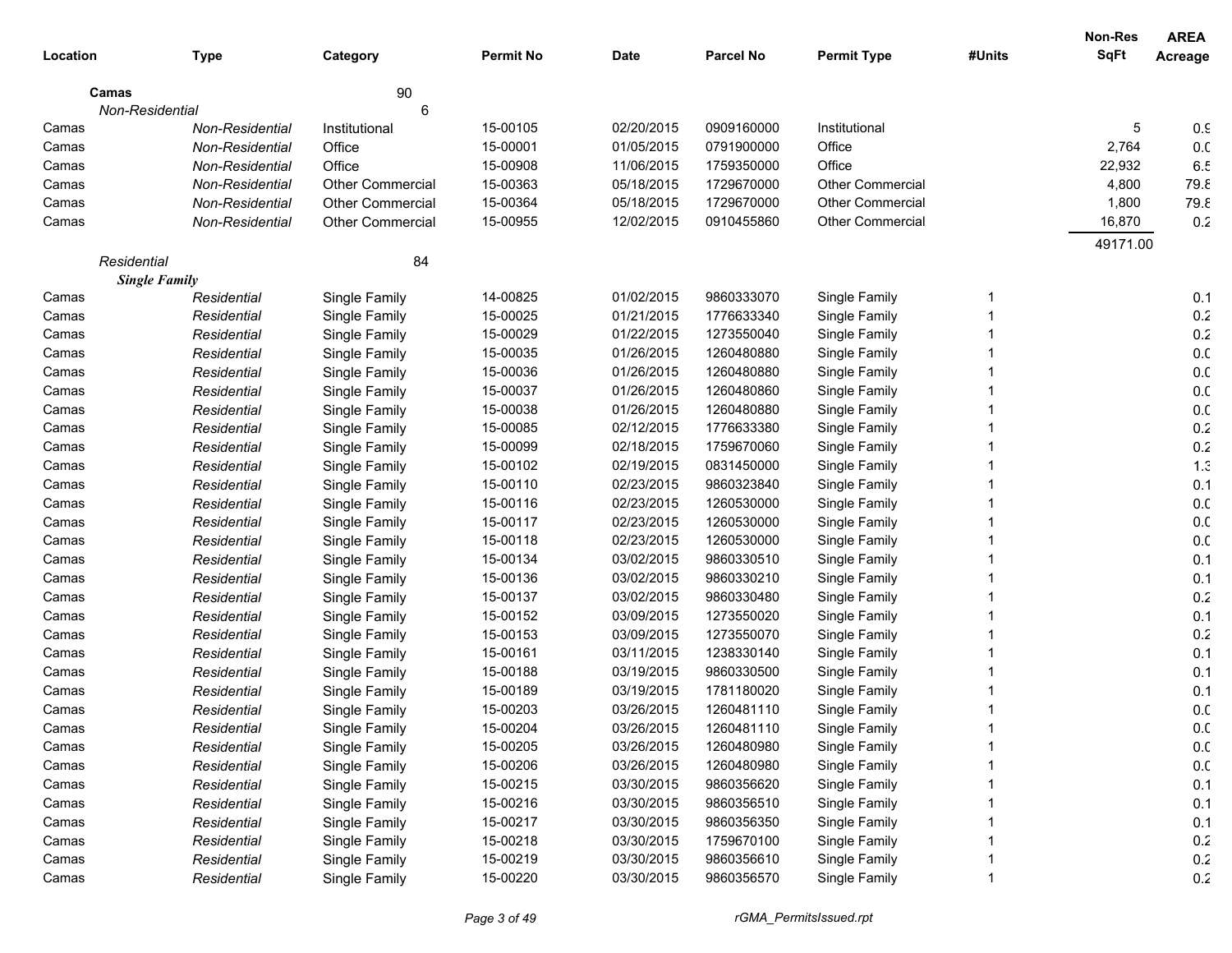|             |                      |               |                  |             |            |                    |        | <b>Non-Res</b> | <b>AREA</b>     |
|-------------|----------------------|---------------|------------------|-------------|------------|--------------------|--------|----------------|-----------------|
| Location    | <b>Type</b>          | Category      | <b>Permit No</b> | <b>Date</b> | Parcel No  | <b>Permit Type</b> | #Units | <b>SqFt</b>    | Acreage         |
| Camas       |                      | 90            |                  |             |            |                    |        |                |                 |
| Residential |                      | 84            |                  |             |            |                    |        |                |                 |
|             | <b>Single Family</b> |               |                  |             |            |                    |        |                |                 |
| Camas       | Residential          | Single Family | 15-00222         | 03/30/2015  | 9860356540 | Single Family      |        |                | 0.2             |
| Camas       | Residential          | Single Family | 15-00223         | 03/30/2015  | 9860356530 | Single Family      |        |                | 0.2             |
| Camas       | Residential          | Single Family | 15-00224         | 03/30/2015  | 9860356520 | Single Family      |        |                | 0.2             |
| Camas       | Residential          | Single Family | 15-00234         | 04/01/2015  | 1759670220 | Single Family      |        |                | 0.2             |
| Camas       | Residential          | Single Family | 15-00268         | 04/14/2015  | 9860356240 | Single Family      |        |                | 0.1             |
| Camas       | Residential          | Single Family | 15-00270         | 04/15/2015  | 1260480880 | Single Family      |        |                | 0. <sub>C</sub> |
| Camas       | Residential          | Single Family | 15-00271         | 04/15/2015  | 1260480860 | Single Family      |        |                | 0. <sub>C</sub> |
| Camas       | Residential          | Single Family | 15-00323         | 05/01/2015  | 9860343740 | Single Family      |        |                | 0.2             |
| Camas       | Residential          | Single Family | 15-00324         | 05/01/2015  | 1260480880 | Single Family      |        |                | 0. <sub>C</sub> |
| Camas       | Residential          | Single Family | 15-00337         | 05/11/2015  | 0831440200 | Single Family      |        |                | 0.2             |
| Camas       | Residential          | Single Family | 15-00348         | 05/13/2015  | 1273690000 | Single Family      |        |                | 10.4            |
| Camas       | Residential          | Single Family | 15-00350         | 05/13/2015  | 9860343780 | Single Family      |        |                | 0.1             |
| Camas       | Residential          | Single Family | 15-00354         | 05/14/2015  | 0922327840 | Single Family      |        |                | 0.3             |
| Camas       | Residential          | Single Family | 15-00387         | 05/27/2015  | 1781100360 | Single Family      |        |                | 0.1             |
| Camas       | Residential          | Single Family | 15-00388         | 05/28/2015  | 0830410000 | Single Family      |        |                | 0.4             |
| Camas       | Residential          | Single Family | 15-00401         | 06/03/2015  | 9860356470 | Single Family      |        |                | 0.3             |
| Camas       | Residential          | Single Family | 15-00459         | 06/17/2015  | 1273690740 | Single Family      |        |                | 0.2             |
| Camas       | Residential          | Single Family | 15-00470         | 06/19/2015  | 1273550080 | Single Family      |        |                | 0.2             |
| Camas       | Residential          | Single Family | 15-00471         | 06/22/2015  | 0922327860 | Single Family      |        |                | 0.3             |
| Camas       | Residential          | Single Family | 15-00500         | 07/01/2015  | 9860343750 | Single Family      |        |                | 0.1             |
| Camas       | Residential          | Single Family | 15-00503         | 07/06/2015  | 9860360580 | Single Family      |        |                | 0.1             |
| Camas       | Residential          | Single Family | 15-00506         | 07/07/2015  | 0849211580 | Single Family      |        |                | 0.2             |
| Camas       | Residential          | Single Family | 15-00510         | 07/08/2015  | 9860343790 | Single Family      |        |                | 0.1             |
| Camas       | Residential          | Single Family | 15-00555         | 08/31/2015  | 1273550010 | Single Family      |        |                | 0.1             |
| Camas       | Residential          | Single Family | 15-00586         | 08/04/2015  | 9860360610 | Single Family      |        |                | 0.1             |
| Camas       | Residential          | Single Family | 15-00587         | 08/04/2015  | 9860360570 | Single Family      |        |                | 0.1             |
| Camas       | Residential          | Single Family | 15-00588         | 08/04/2015  | 9860356660 | Single Family      |        |                | 0.2             |
| Camas       | Residential          | Single Family | 15-00615         | 08/11/2015  | 1781180040 | Single Family      |        |                | 0.1             |
| Camas       | Residential          | Single Family | 15-00697         | 09/02/2015  | 0922326600 | Single Family      |        |                | 0.3             |
| Camas       | Residential          | Single Family | 15-00769         | 09/23/2015  | 9860360720 | Single Family      |        |                | 0.1             |
| Camas       | Residential          | Single Family | 15-00770         | 09/23/2015  | 9860360730 | Single Family      |        |                | 0.1             |
| Camas       | Residential          | Single Family | 15-00796         | 10/01/2015  | 9860356740 | Single Family      |        |                | 0.2             |
| Camas       | Residential          | Single Family | 15-00797         | 10/01/2015  | 9860356730 | Single Family      |        |                | 0.2             |
| Camas       | Residential          | Single Family | 15-00799         | 10/01/2015  | 9860356280 | Single Family      |        |                | 0.2             |
| Camas       | Residential          | Single Family | 15-00802         | 10/05/2015  | 9860343770 | Single Family      |        |                | 0.1             |
| Camas       | Residential          | Single Family | 15-00803         | 10/05/2015  | 1273550060 | Single Family      |        |                | 0.2             |
| Camas       | Residential          | Single Family | 15-00804         | 10/05/2015  | 1273550050 | Single Family      |        |                | 0.2             |
| Camas       | Residential          | Single Family | 15-00818         | 10/08/2015  | 9860360700 | Single Family      |        |                | 0.2             |
| Camas       | Residential          | Single Family | 15-00848         | 10/21/2015  | 9860360560 | Single Family      |        |                | 0.1             |
| Camas       | Residential          | Single Family | 15-00858         | 10/26/2015  | 0831440240 | Single Family      |        |                | 0.2             |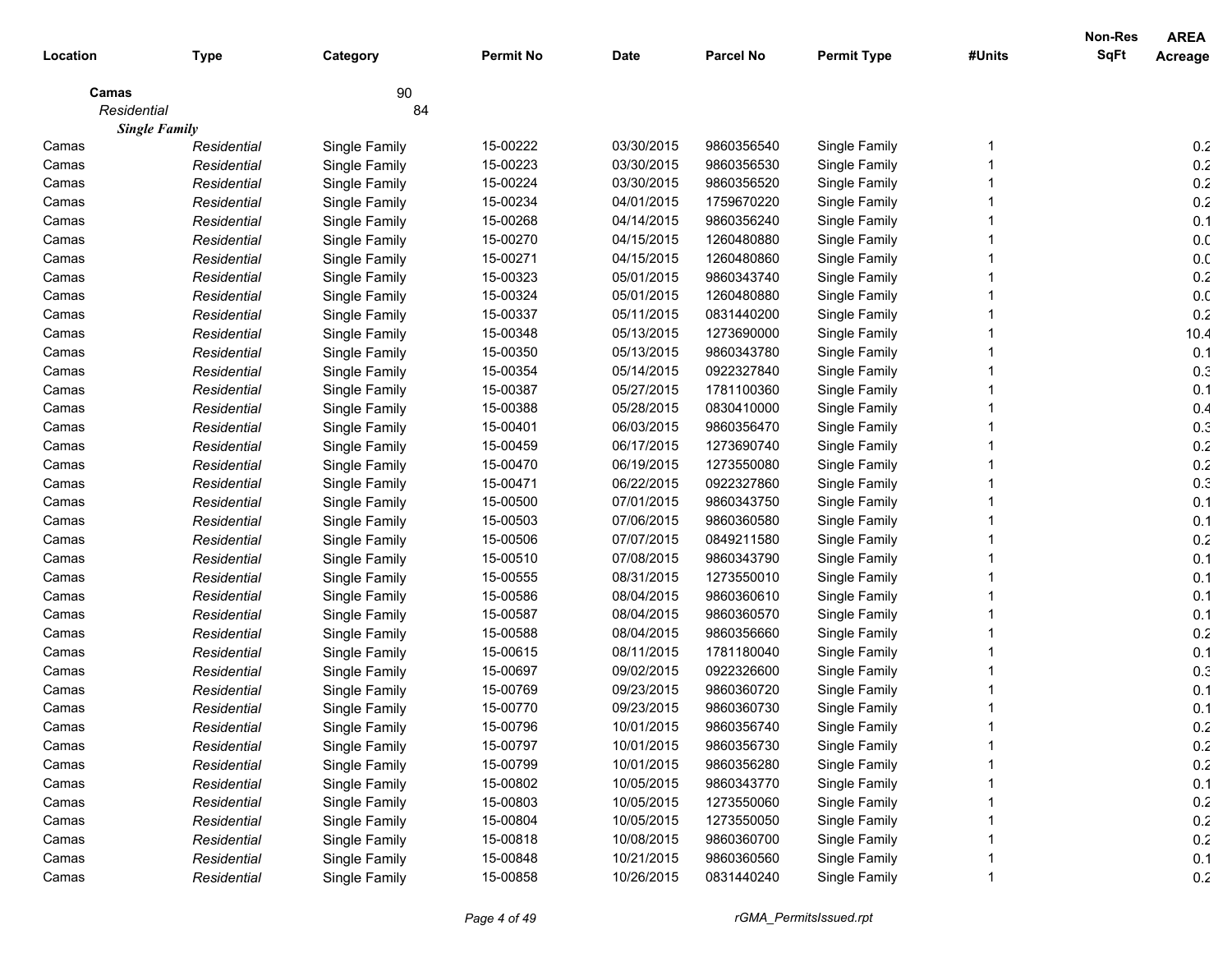| Location                          | <b>Type</b> | Category       | <b>Permit No</b>               | <b>Date</b> | <b>Parcel No</b>       | <b>Permit Type</b> | #Units         | <b>Non-Res</b><br><b>SqFt</b> | <b>AREA</b><br>Acreage |
|-----------------------------------|-------------|----------------|--------------------------------|-------------|------------------------|--------------------|----------------|-------------------------------|------------------------|
| Camas                             |             | 90             |                                |             |                        |                    |                |                               |                        |
| Residential                       |             | 84             |                                |             |                        |                    |                |                               |                        |
| <b>Single Family</b>              |             |                |                                |             |                        |                    |                |                               |                        |
| Camas                             | Residential | Single Family  | 15-00883                       | 10/30/2015  | 1776630080             | Single Family      |                |                               | 0.2                    |
| Camas                             | Residential | Single Family  | 15-00932                       | 11/17/2015  | 9860356630             | Single Family      |                |                               | 0.1                    |
| Camas                             | Residential | Single Family  | 15-00961                       | 12/03/2015  | 9860360740             | Single Family      |                |                               | 0.1                    |
| Camas                             | Residential | Single Family  | 15-00962                       | 12/03/2015  | 9860360520             | Single Family      |                |                               | 0.1                    |
| Camas                             | Residential | Single Family  | 15-00969                       | 12/07/2015  | 1273550090             | Single Family      |                |                               | 0.2                    |
| Camas                             | Residential | Single Family  | 15-00981                       | 12/10/2015  | 9860356290             | Single Family      |                |                               | 0.2                    |
| Camas                             | Residential | Single Family  | 15-00995                       | 12/23/2015  | 9860356330             | Single Family      |                |                               | 0.2                    |
| Camas                             | Residential | Single Family  | 15-00996                       | 12/23/2015  | 9860356270             | Single Family      |                |                               | 0.1                    |
| Camas                             | Residential | Single Family  | 15-00997                       | 12/28/2015  | 1273550030             | Single Family      |                |                               | 0.2                    |
| Camas                             | Residential | Single Family  | SFR2014-00951                  | 02/19/2015  | 1256621560             | Single Family      |                |                               | 0.1                    |
| Camas                             | Residential | Single Family  | SFR2015-00938                  | 11/16/2015  | 1256621860             | Single Family      |                |                               | 0.1                    |
| Camas                             | Residential | Single Family  | SFR2015-01048                  | 12/17/2015  | 0922310160             | Single Family      |                |                               | 1.2                    |
|                                   |             |                |                                |             |                        |                    | 84             | Total Single Family           |                        |
|                                   |             |                |                                |             | <b>Camas Sub Total</b> |                    | 84             | 49,171                        |                        |
| <b>Camas UGA</b>                  |             | $\overline{2}$ |                                |             |                        |                    |                |                               |                        |
| Residential                       |             | $\overline{c}$ |                                |             |                        |                    |                |                               |                        |
| <b>Single Family</b><br>Camas UGA |             |                |                                | 02/05/2015  | 1232290000             |                    |                |                               |                        |
| Camas UGA                         | Residential | Single Family  | SFR2014-00954<br>SFR2015-00073 | 04/08/2015  | 1232310000             | Single Family      |                |                               | 1.6<br>1.1             |
|                                   | Residential | Single Family  |                                |             |                        | Single Family      |                |                               |                        |
|                                   |             |                |                                |             |                        |                    | $\overline{2}$ | Total Single Family           |                        |
|                                   |             |                |                                |             | Camas UGA Sub Total    |                    | $\overline{2}$ | 0                             |                        |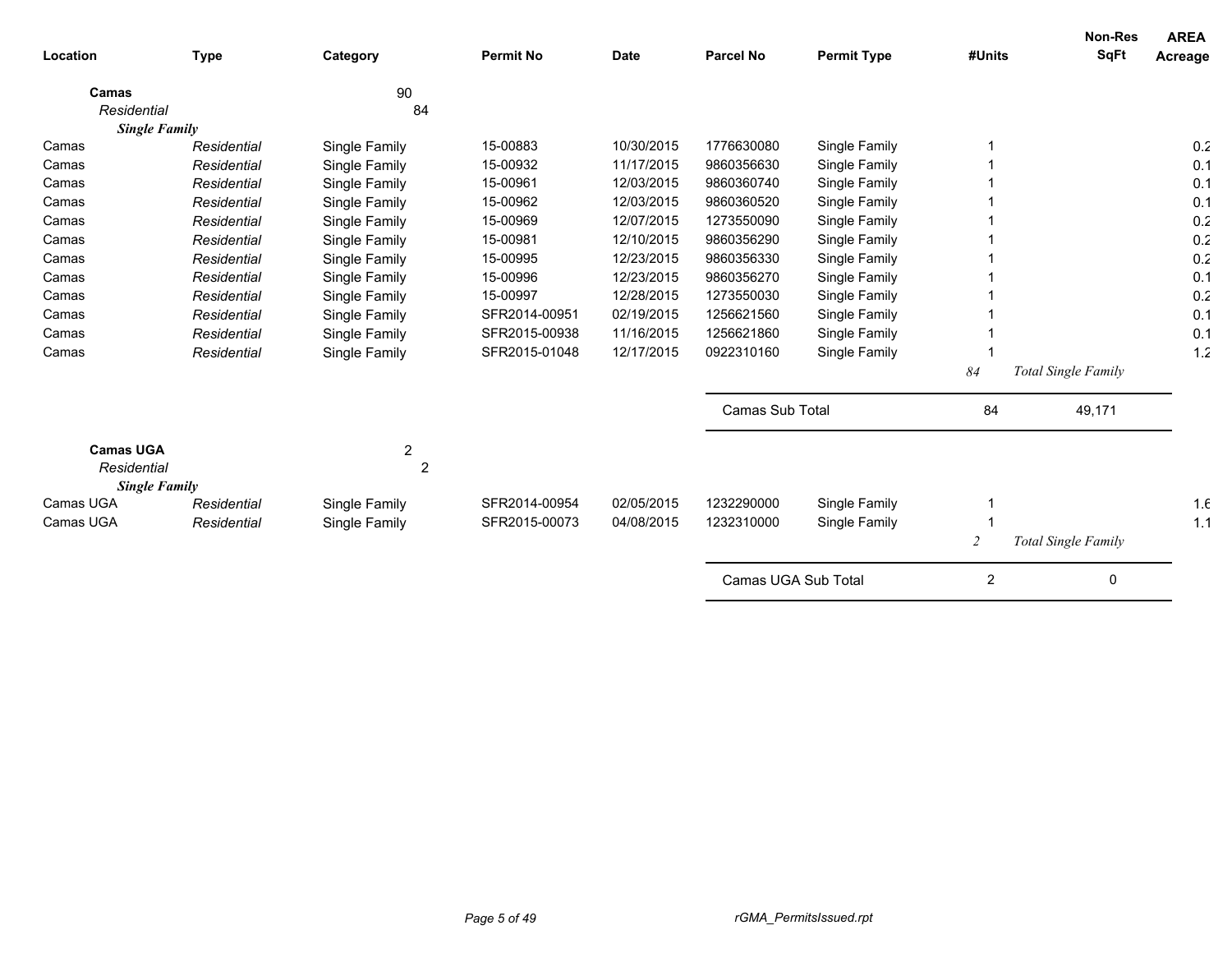| Location    | <b>Type</b>          | Category      | <b>Permit No</b> | Date       | <b>Parcel No</b>    | <b>Permit Type</b> | #Units | Non-Res<br><b>SqFt</b>     | <b>AREA</b><br>Acreage |
|-------------|----------------------|---------------|------------------|------------|---------------------|--------------------|--------|----------------------------|------------------------|
| La Center   |                      | 12            |                  |            |                     |                    |        |                            |                        |
| Residential |                      | 12            |                  |            |                     |                    |        |                            |                        |
|             | <b>Single Family</b> |               |                  |            |                     |                    |        |                            |                        |
| La Center   | Residential          | Single Family | RN15-0001        | 07/07/2015 | 2588940080          | Single Family      |        |                            | 0.2                    |
| La Center   | Residential          | Single Family | RN15-0002        | 07/02/2015 | 2589050020          | Single Family      |        |                            | 0.1                    |
| La Center   | Residential          | Single Family | RN15-0003        | 07/14/2015 | 2589050160          | Single Family      |        |                            | 0.1                    |
| La Center   | Residential          | Single Family | RN15-0004        | 07/06/2015 | 2589050260          | Single Family      |        |                            | 0.1                    |
| La Center   | Residential          | Single Family | RN15-0005        | 07/24/2015 | 2589050620          | Single Family      |        |                            | 0.1                    |
| La Center   | Residential          | Single Family | RN15-0006        | 10/15/2015 | 2589050240          | Single Family      |        |                            | 0.1                    |
| La Center   | Residential          | Single Family | RN15-0007        | 10/15/2015 | 2589050760          | Single Family      |        |                            | 0.1                    |
| La Center   | Residential          | Single Family | RN15-0008        | 10/15/2015 | 2589050360          | Single Family      |        |                            | 0.1                    |
| La Center   | Residential          | Single Family | RN15-0009        | 11/19/2015 | 2589050100          | Single Family      |        |                            | 0.1                    |
| La Center   | Residential          | Single Family | RN15-0010        | 11/19/2015 | 2589050780          | Single Family      |        |                            | 0.1                    |
| La Center   | Residential          | Single Family | RN15-0011        | 11/19/2015 | 2589050120          | Single Family      |        |                            | 0.1                    |
| La Center   | Residential          | Single Family | RN15-0012        | 11/19/2015 | 2589050980          | Single Family      |        |                            | 0.1                    |
|             |                      |               |                  |            |                     |                    | 12     | <b>Total Single Family</b> |                        |
|             |                      |               |                  |            | La Center Sub Total |                    | 12     | 0                          |                        |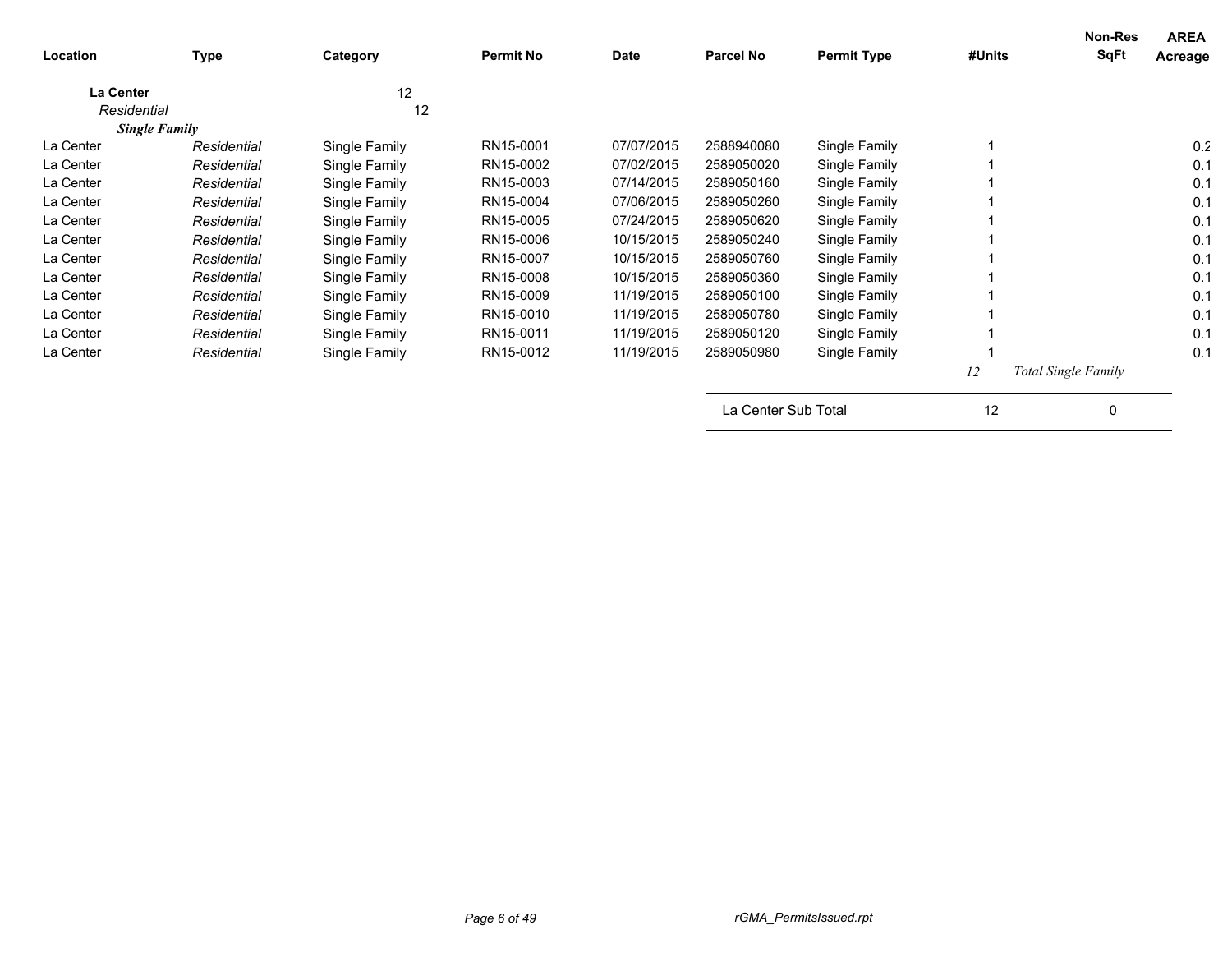|                           |             |                           |                  |             |                      |                    |        | <b>Non-Res</b>             | <b>AREA</b> |
|---------------------------|-------------|---------------------------|------------------|-------------|----------------------|--------------------|--------|----------------------------|-------------|
| Location                  | <b>Type</b> | Category                  | <b>Permit No</b> | <b>Date</b> | <b>Parcel No</b>     | <b>Permit Type</b> | #Units | <b>SqFt</b>                | Acreage     |
|                           |             | 28                        |                  |             |                      |                    |        |                            |             |
| Ridgefield<br>Residential |             | 28                        |                  |             |                      |                    |        |                            |             |
| <b>Multi-Family</b>       |             |                           |                  |             |                      |                    |        |                            |             |
| Ridgefield                | Residential | Multi-Family              | BLD-15-0294      | 10/26/2015  | 9860367680           | Multi-Family       |        |                            | 0.0         |
|                           |             |                           |                  |             |                      |                    |        | Total Multi-Family         |             |
| <b>Single Family</b>      |             |                           |                  |             |                      |                    |        |                            |             |
| Ridgefield                | Residential | Single Family             | BLD-14-0008      | 01/06/2015  | 9860291310           | Single Family      | -1     |                            | 0.0         |
| Ridgefield                | Residential | Single Family             | BLD-14-0009      | 01/06/2015  | 9860291320           | Single Family      |        |                            | 0.0         |
| Ridgefield                | Residential | Single Family             | BLD-14-0010      | 01/06/2015  | 9860291330           | Single Family      |        |                            | 0.0         |
| Ridgefield                | Residential | Single Family             | BLD-14-0017      | 02/23/2015  | 9860290920           | Single Family      |        |                            | 0.0         |
| Ridgefield                | Residential | Single Family             | BLD-14-0165      | 01/08/2015  | 2139600000           | Single Family      |        |                            | 20.5        |
| Ridgefield                | Residential | Single Family             | BLD-14-0174      | 01/13/2015  | 2200322500           | Single Family      |        |                            | 0.4         |
| Ridgefield                | Residential | Single Family             | BLD-15-0002      | 01/20/2015  | 0683182980           | Single Family      |        |                            | 0.1         |
| Ridgefield                | Residential | Single Family             | BLD-15-0025      | 03/03/2015  | 0694710000           | Single Family      |        |                            | 0.1         |
| Ridgefield                | Residential | Single Family             | BLD-15-0031      | 05/05/2015  | 9860261310           | Single Family      |        |                            | 0.1         |
| Ridgefield                | Residential | Single Family             | BLD-15-0033      | 05/12/2015  | 9860290890           | Single Family      |        |                            | 0.0         |
| Ridgefield                | Residential | Single Family             | BLD-15-0034      | 05/12/2015  | 9860290870           | Single Family      |        |                            | 0.0         |
| Ridgefield                | Residential | Single Family             | BLD-15-0035      | 05/12/2015  | 9860290880           | Single Family      |        |                            | 0.0         |
| Ridgefield                | Residential | Single Family             | BLD-15-0036      | 05/12/2015  | 9860290860           | Single Family      |        |                            | 0.1         |
| Ridgefield                | Residential | Single Family             | BLD-15-0050      | 04/20/2015  | 9860290850           | Single Family      |        |                            | 0.0         |
| Ridgefield                | Residential | Single Family             | BLD-15-0063      | 04/17/2015  | 0683182600           | Single Family      |        |                            | 0.1         |
| Ridgefield                | Residential | Single Family             | BLD-15-0068      | 04/17/2015  | 9860306960           | Single Family      |        |                            | 0.1         |
| Ridgefield                | Residential | Single Family             | BLD-15-0100      | 05/08/2015  | 9860333820           | Single Family      |        |                            | 0.2         |
| Ridgefield                | Residential | Single Family             | BLD-15-0113      | 06/04/2015  | 0673690120           | Single Family      |        |                            | 0.1         |
| Ridgefield                | Residential | Single Family             | BLD-15-0207      | 06/01/2015  | 2137950000           | Single Family      |        |                            | 11.8        |
| Ridgefield                | Residential | Single Family             | BLD-15-0213      | 06/17/2015  | 0683182800           | Single Family      |        |                            | 0.1         |
| Ridgefield                | Residential | Single Family             | BLD-15-0214      | 06/16/2015  | 2137950000           | Single Family      |        |                            | 11.8        |
| Ridgefield                | Residential | Single Family             | BLD-15-0217      | 06/26/2015  | 9860362610           | Single Family      |        |                            | 0.0         |
| Ridgefield                | Residential | Single Family             | BLD-15-0218      | 06/26/2015  | 9860362630           | Single Family      |        |                            | 0.0         |
| Ridgefield                | Residential | Single Family             | BLD-15-0219      | 06/26/2015  | 9860362620           | Single Family      |        |                            | 0.0         |
| Ridgefield                | Residential | Single Family             | BLD-15-0280      | 10/07/2015  | 9860359740           | Single Family      |        |                            | 0.1         |
| Ridgefield                | Residential | Single Family             | BLD-15-0288      | 11/06/2015  | 1210610240           | Single Family      |        |                            | 0.8         |
| Ridgefield                | Residential | Single Family             | BLD-15-0304      | 12/17/2015  | 1210610860           | Single Family      |        |                            | 0.2         |
|                           |             |                           |                  |             |                      |                    | 27     | <b>Total Single Family</b> |             |
|                           |             |                           |                  |             | Ridgefield Sub Total |                    | 28     | 0                          |             |
| <b>Ridgefield UGA</b>     |             | 3                         |                  |             |                      |                    |        |                            |             |
| Residential               |             | $\ensuremath{\mathsf{3}}$ |                  |             |                      |                    |        |                            |             |
| <b>Single Family</b>      |             |                           |                  |             |                      |                    |        |                            |             |
| Ridgefield UGA            | Residential | Single Family             | SFR2015-00757    | 08/25/2015  | 9860279910           | Single Family      |        |                            | 12.6        |
| Ridgefield UGA            | Residential | Single Family             | SFR2015-00865    | 10/01/2015  | 2158430100           | Single Family      | 1      |                            | 1.9         |
| Ridgefield UGA            | Residential | Single Family             | SFR2015-00876    | 10/19/2015  | 2158430050           | Single Family      | -1     |                            | 1.7         |
|                           |             |                           |                  |             |                      |                    |        |                            |             |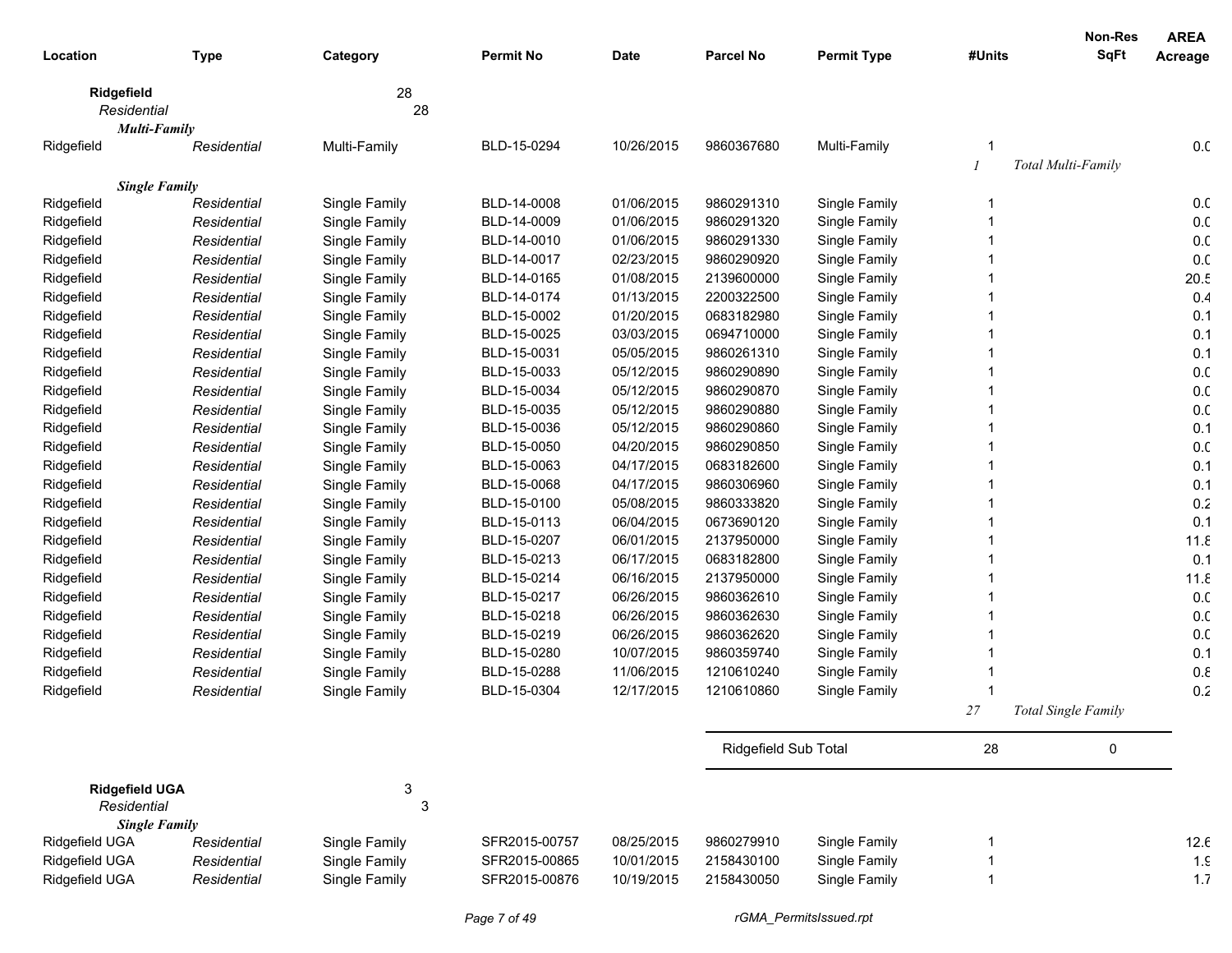| Location                             | <b>Type</b> | Category | <b>Permit No</b> | <b>Date</b> | <b>Parcel No</b> | <b>Permit Type</b>       | #Units | Non-Res<br><b>SqFt</b> | <b>AREA</b><br>Acreage |
|--------------------------------------|-------------|----------|------------------|-------------|------------------|--------------------------|--------|------------------------|------------------------|
| <b>Ridgefield UGA</b><br>Residential |             | 3<br>ື   |                  |             |                  |                          |        | Total Single Family    |                        |
|                                      |             |          |                  |             |                  | Ridgefield UGA Sub Total | J      | 0                      |                        |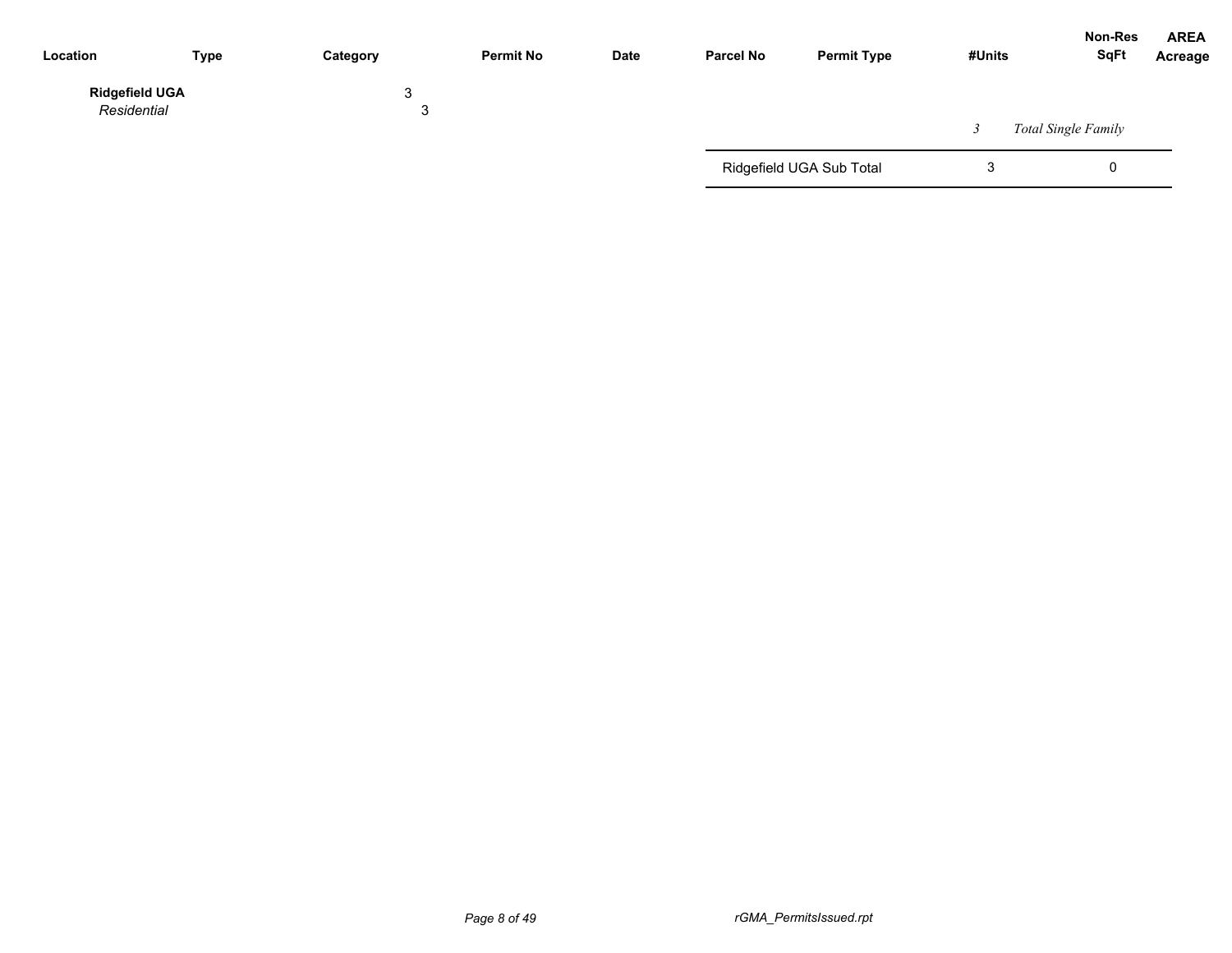|                  |                 |                         |                  |             |                  |                         |        | <b>Non-Res</b> | <b>AREA</b>     |
|------------------|-----------------|-------------------------|------------------|-------------|------------------|-------------------------|--------|----------------|-----------------|
| Location         | <b>Type</b>     | Category                | <b>Permit No</b> | <b>Date</b> | <b>Parcel No</b> | <b>Permit Type</b>      | #Units | <b>SqFt</b>    | Acreage         |
| <b>Vancouver</b> |                 | 178                     |                  |             |                  |                         |        |                |                 |
|                  | Non-Residential | 16                      |                  |             |                  |                         |        |                |                 |
| Vancouver        | Non-Residential | Other Commercial        | CMI-170132       | 02/13/2015  | 1627420440       | <b>Other Commercial</b> |        | 2,376          | 9.5             |
| Vancouver        | Non-Residential | <b>Other Commercial</b> | CMI-170134       | 02/13/2015  | 1627420440       | <b>Other Commercial</b> |        | 2,904          | 9.5             |
| Vancouver        | Non-Residential | <b>Other Commercial</b> | CMI-170136       | 02/13/2015  | 1627420440       | <b>Other Commercial</b> |        | 1,848          | 9.5             |
| Vancouver        | Non-Residential | <b>Other Commercial</b> | CMI-170137       | 02/13/2015  | 1627420440       | <b>Other Commercial</b> |        | 1,672          | 9.5             |
| Vancouver        | Non-Residential | <b>Other Commercial</b> | CMI-170138       | 02/13/2015  | 1627420440       | <b>Other Commercial</b> |        | 1,408          | 9.5             |
| Vancouver        | Non-Residential | <b>Other Commercial</b> | CMI-173520       | 01/16/2015  | 1766110400       | <b>Other Commercial</b> |        | 205,000        | 1.5             |
| Vancouver        | Non-Residential | <b>Other Commercial</b> | CMI-173689       | 02/26/2015  | 0384300000       | <b>Other Commercial</b> |        | 45,880         | 0.4             |
| Vancouver        | Non-Residential | <b>Other Commercial</b> | CMI-176569       | 04/01/2015  | 1143310000       | <b>Other Commercial</b> |        | 4,470          | $0.6\,$         |
| Vancouver        | Non-Residential | <b>Other Commercial</b> | CMI-180392       | 08/26/2015  | 1627420360       | <b>Other Commercial</b> |        | 2,718          | 9 <sub>c</sub>  |
| Vancouver        | Non-Residential | <b>Other Commercial</b> | CMI-186993       | 10/20/2015  | 1602590250       | Other Commercial        |        | 4,976          | 1. <sub>C</sub> |
| Vancouver        | Non-Residential | <b>Other Commercial</b> | CMI-187397       | 10/07/2015  | 1584190000       | Other Commercial        |        | 11,650         | 12.6            |
| Vancouver        | Non-Residential | <b>Other Commercial</b> | CMI-187399       | 10/07/2015  | 1584190000       | Other Commercial        |        | 10,400         | 12.6            |
| Vancouver        | Non-Residential | <b>Other Commercial</b> | CMI-187400       | 10/07/2015  | 1584190000       | Other Commercial        |        | 10,050         | 12.6            |
| Vancouver        | Non-Residential | <b>Other Commercial</b> | CMI-187401       | 10/07/2015  | 1584190000       | Other Commercial        |        | 8,400          | 12.6            |
| Vancouver        | Non-Residential | <b>Other Commercial</b> | CMI-187687       | 09/29/2015  | 1626660000       | <b>Other Commercial</b> |        | 728            | 132.8           |
| Vancouver        | Non-Residential | <b>Other Commercial</b> | CMI-190510       | 11/02/2015  | 0337930000       | <b>Other Commercial</b> |        | 5,141          | 2.1             |
|                  |                 |                         |                  |             |                  |                         |        | 319621.00      |                 |
| Residential      |                 | 162                     |                  |             |                  |                         |        |                |                 |
|                  | Multi-Family    |                         |                  |             |                  |                         |        |                |                 |
| Vancouver        | Residential     | Multi-Family            | CMI-176186       | 05/08/2015  | 0617800000       | Multi-Family            | 30     |                | 0.0             |
| Vancouver        | Residential     | Multi-Family            | CMI-176381       | 03/11/2015  | 1627040000       | Multi-Family            | 3      |                | 1.3             |
| Vancouver        | Residential     | Multi-Family            | CMI-176382       | 03/11/2015  | 1627040000       | Multi-Family            | 3      |                | 1.3             |
| Vancouver        | Residential     | Multi-Family            | CMI-176383       | 03/11/2015  | 1627040000       | Multi-Family            | 3      |                | 1.3             |
| Vancouver        | Residential     | Multi-Family            | CMI-176384       | 04/10/2015  | 1627040000       | Multi-Family            | 3      |                | 1.3             |
| Vancouver        | Residential     | Multi-Family            | CMI-176385       | 04/10/2015  | 1627040000       | Multi-Family            | 3      |                | 1.3             |
| Vancouver        | Residential     | Multi-Family            | CMI-176386       | 04/10/2015  | 1627040000       | Multi-Family            |        |                | 1.3             |
| Vancouver        | Residential     | Multi-Family            | CMI-176388       | 04/10/2015  | 1627040000       | Multi-Family            | 3      |                | 1.3             |
| Vancouver        | Residential     | Multi-Family            | CMI-176394       | 03/11/2015  | 1627040000       | Multi-Family            | 3      |                | 1.3             |
| Vancouver        | Residential     | Multi-Family            | CMI-180390       | 08/26/2015  | 1627420360       | Multi-Family            | 6      |                | 9 <sub>c</sub>  |
| Vancouver        | Residential     | Multi-Family            | CMI-180391       | 08/26/2015  | 1627420360       | Multi-Family            | 6      |                | 9 <sub>c</sub>  |
| Vancouver        | Residential     | Multi-Family            | CMI-180836       | 09/03/2015  | 1081410300       | Multi-Family            | 83     |                | 1.3             |
| Vancouver        | Residential     | Multi-Family            | CMI-182586       | 09/23/2015  | 0124420010       | Multi-Family            | 6      |                | 0.1             |
| Vancouver        | Residential     | Multi-Family            | CMI-184900       | 12/08/2015  | 0519600000       | Multi-Family            | 92     |                | 0.1             |
| Vancouver        | Residential     | Multi-Family            | CMI-186748       | 09/21/2015  | 1627420360       | Multi-Family            | 6      |                | 9. <sub>C</sub> |
| Vancouver        | Residential     | Multi-Family            | CMI-186785       | 11/20/2015  | 1088300000       | Multi-Family            | 49     |                | 1.7             |
| Vancouver        | Residential     | Multi-Family            | CMI-186890       | 09/21/2015  | 1627420360       | Multi-Family            |        |                | 9. <sub>C</sub> |
| Vancouver        | Residential     | Multi-Family            | CMI-186891       | 09/21/2015  | 1627420360       | Multi-Family            |        |                | 9. <sub>C</sub> |
| Vancouver        | Residential     | Multi-Family            | CMI-186892       | 09/21/2015  | 1627420360       | Multi-Family            |        |                | 9. <sub>C</sub> |
| Vancouver        | Residential     | Multi-Family            | CMI-186933       | 09/21/2015  | 1627420360       | Multi-Family            | 6      |                | 9. <sub>C</sub> |

*Single Family*

 *326 Total Multi-Family*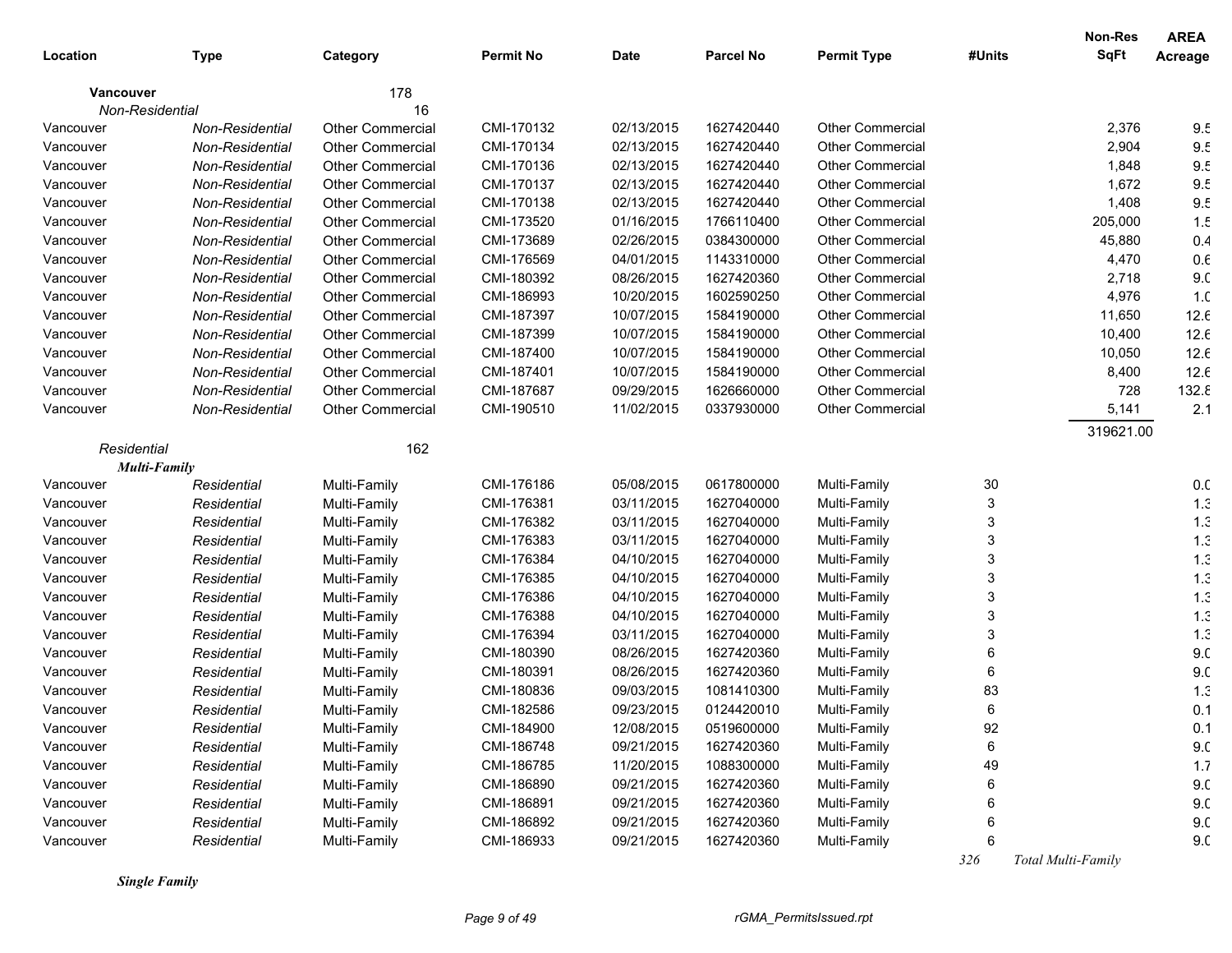|             |                      |               |                  |             |                  |                    |        | <b>Non-Res</b> | <b>AREA</b>     |
|-------------|----------------------|---------------|------------------|-------------|------------------|--------------------|--------|----------------|-----------------|
| Location    | <b>Type</b>          | Category      | <b>Permit No</b> | <b>Date</b> | <b>Parcel No</b> | <b>Permit Type</b> | #Units | <b>SqFt</b>    | Acreage         |
| Vancouver   |                      | 178           |                  |             |                  |                    |        |                |                 |
| Residential |                      | 162           |                  |             |                  |                    |        |                |                 |
|             | <b>Single Family</b> |               |                  |             |                  |                    |        |                |                 |
| Vancouver   | Residential          | Mobile Home   | RES-175538       | 01/23/2015  | 1632030100       | Mobile Home        |        |                | 0.1             |
| Vancouver   | Residential          | Mobile Home   | RES-177198       | 03/11/2015  | 1640890000       | Mobile Home        |        |                | 10.8            |
| Vancouver   | Residential          | Mobile Home   | RES-179236       | 04/02/2015  | 6015240000       | Mobile Home        |        |                | 0.0             |
| Vancouver   | Residential          | Mobile Home   | RES-182934       | 05/29/2015  | 6114000000       | Mobile Home        |        |                | 0.0             |
| Vancouver   | Residential          | Mobile Home   | RES-182939       | 05/29/2015  | 6114000000       | Mobile Home        |        |                | 0.0             |
| Vancouver   | Residential          | Mobile Home   | RES-184293       | 06/29/2015  | 6032460000       | Mobile Home        |        |                | 0.0             |
| Vancouver   | Residential          | Mobile Home   | RES-184305       | 06/29/2015  | 6032460000       | Mobile Home        |        |                | 0.0             |
| Vancouver   | Residential          | Mobile Home   | RES-184750       | 07/27/2015  | 1640890000       | Mobile Home        |        |                | 10.8            |
| Vancouver   | Residential          | Mobile Home   | RES-188880       | 09/11/2015  | 1640890000       | Mobile Home        |        |                | 10.8            |
| Vancouver   | Residential          | Mobile Home   | RES-189623       | 09/30/2015  | 6042180000       | Mobile Home        |        |                | 0.0             |
| Vancouver   | Residential          | Mobile Home   | RES-191942       | 11/20/2015  | 0261460120       | Mobile Home        |        |                | 9 <sub>c</sub>  |
| Vancouver   | Residential          | Mobile Home   | RES-191943       | 11/20/2015  | 0261460120       | Mobile Home        |        |                | 9 <sub>c</sub>  |
| Vancouver   | Residential          | Mobile Home   | RES-191955       | 11/20/2015  | 0261460120       | Mobile Home        |        |                | 9 <sub>c</sub>  |
| Vancouver   | Residential          | Mobile Home   | RES-191956       | 11/20/2015  | 0261460120       | Mobile Home        |        |                | 9 <sub>c</sub>  |
| Vancouver   | Residential          | Mobile Home   | RES-191959       | 11/20/2015  | 0261460120       | Mobile Home        |        |                | 9 <sub>c</sub>  |
| Vancouver   | Residential          | Mobile Home   | RES-192323       | 11/23/2015  | 6114000000       | Mobile Home        |        |                | 0. <sub>C</sub> |
| Vancouver   | Residential          | Single Family | RES-159344       | 02/11/2015  | 1637632300       | Single Family      |        |                | 0.0             |
| Vancouver   | Residential          | Single Family | RES-160795       | 01/12/2015  | 1637631940       | Single Family      |        |                | 0. <sub>C</sub> |
| Vancouver   | Residential          | Single Family | RES-160799       | 01/12/2015  | 1637631960       | Single Family      |        |                | 0.0             |
| Vancouver   | Residential          | Single Family | RES-169269       | 02/27/2015  | 0379142100       | Single Family      |        |                | 0.5             |
| Vancouver   | Residential          | Single Family | RES-169611       | 03/05/2015  | 1637631540       | Single Family      |        |                | 0. <sub>C</sub> |
| Vancouver   | Residential          | Single Family | RES-169614       | 03/05/2015  | 1637631600       | Single Family      |        |                | 0. <sub>C</sub> |
| Vancouver   | Residential          | Single Family | RES-170999       | 03/04/2015  | 1267490000       | Single Family      |        |                | 0.4             |
| Vancouver   | Residential          | Single Family | RES-171260       | 01/08/2015  | 1495120000       | Single Family      |        |                | 0.1             |
| Vancouver   | Residential          | Single Family | RES-172204       | 02/02/2015  | 0621721870       | Single Family      |        |                | 0.1             |
| Vancouver   | Residential          | Single Family | RES-172459       | 03/11/2015  | 0307904010       | Single Family      |        |                | 0. <sub>C</sub> |
| Vancouver   | Residential          | Single Family | RES-174159       | 01/12/2015  | 1268090300       | Single Family      |        |                | 0. <sub>C</sub> |
| Vancouver   | Residential          | Single Family | RES-174160       | 01/12/2015  | 1268090320       | Single Family      |        |                | 0. <sub>C</sub> |
| Vancouver   | Residential          | Single Family | RES-174748       | 01/14/2015  | 0247700000       | Single Family      |        |                | 0.1             |
| Vancouver   | Residential          | Single Family | RES-174777       | 06/03/2015  | 1267370040       | Single Family      |        |                | 0.2             |
| Vancouver   | Residential          | Single Family | RES-174918       | 07/15/2015  | 1668560000       | Single Family      |        |                | 0.4             |
| Vancouver   | Residential          | Single Family | RES-175285       | 01/15/2015  | 1657231160       | Single Family      |        |                | 0.0             |
| Vancouver   | Residential          | Single Family | RES-175286       | 01/15/2015  | 1657231140       | Single Family      |        |                | 0.0             |
| Vancouver   | Residential          | Single Family | RES-175287       | 01/15/2015  | 1657231120       | Single Family      |        |                | 0.0             |
| Vancouver   | Residential          | Single Family | RES-175288       | 01/15/2015  | 1657231100       | Single Family      |        |                | 0.0             |
| Vancouver   | Residential          | Single Family | RES-175289       | 01/15/2015  | 1657231180       | Single Family      |        |                | 0.0             |
| Vancouver   | Residential          | Single Family | RES-175528       | 02/23/2015  | 1626610070       | Single Family      |        |                | 0.1             |
| Vancouver   | Residential          | Single Family | RES-175643       | 11/04/2015  | 0625000400       | Single Family      |        |                | 0.1             |
| Vancouver   | Residential          | Single Family | RES-175660       | 02/13/2015  | 9860352480       | Single Family      |        |                | 0.1             |
| Vancouver   | Residential          | Single Family | RES-175687       | 06/12/2015  | 1667740050       | Single Family      |        |                | 0.9             |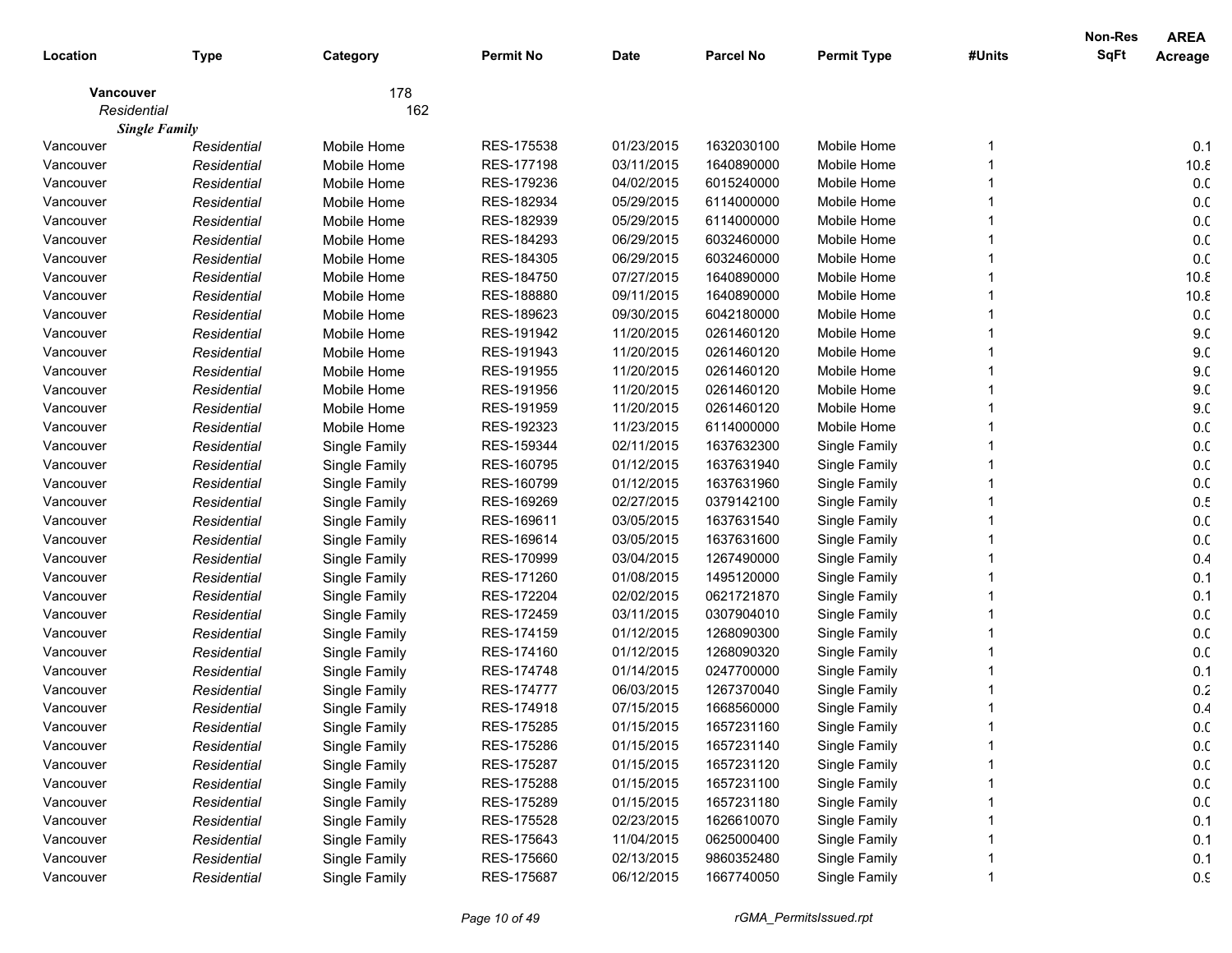|             |                      |               |                  |             |                  |                    |        | <b>Non-Res</b> | <b>AREA</b>     |
|-------------|----------------------|---------------|------------------|-------------|------------------|--------------------|--------|----------------|-----------------|
| Location    | <b>Type</b>          | Category      | <b>Permit No</b> | <b>Date</b> | <b>Parcel No</b> | <b>Permit Type</b> | #Units | <b>SqFt</b>    | Acreage         |
| Vancouver   |                      | 178           |                  |             |                  |                    |        |                |                 |
| Residential |                      | 162           |                  |             |                  |                    |        |                |                 |
|             | <b>Single Family</b> |               |                  |             |                  |                    |        |                |                 |
| Vancouver   | Residential          | Single Family | RES-176055       | 02/11/2015  | 1647860020       | Single Family      |        |                | 0.2             |
| Vancouver   | Residential          | Single Family | RES-176056       | 02/11/2015  | 1647860040       | Single Family      |        |                | 0.2             |
| Vancouver   | Residential          | Single Family | RES-176461       | 02/11/2015  | 1637632320       | Single Family      |        |                | 0. <sub>C</sub> |
| Vancouver   | Residential          | Single Family | RES-176613       | 03/09/2015  | 1225750040       | Single Family      |        |                | $0.2\,$         |
| Vancouver   | Residential          | Single Family | RES-176823       | 03/06/2015  | 1268260000       | Single Family      |        |                | $0.6\,$         |
| Vancouver   | Residential          | Single Family | RES-176831       | 02/24/2015  | 1268090480       | Single Family      |        |                | 0. <sub>C</sub> |
| Vancouver   | Residential          | Single Family | RES-176832       | 02/24/2015  | 1268090460       | Single Family      |        |                | 0. <sub>C</sub> |
| Vancouver   | Residential          | Single Family | RES-176862       | 03/06/2015  | 1267520000       | Single Family      |        |                | 0.3             |
| Vancouver   | Residential          | Single Family | RES-177130       | 03/17/2015  | 9860353810       | Single Family      |        |                | 0. <sub>C</sub> |
| Vancouver   | Residential          | Single Family | RES-177528       | 03/10/2015  | 1637631200       | Single Family      |        |                | 0. <sub>C</sub> |
| Vancouver   | Residential          | Single Family | RES-177529       | 03/10/2015  | 1637631260       | Single Family      |        |                | 0. <sub>C</sub> |
| Vancouver   | Residential          | Single Family | RES-177530       | 03/10/2015  | 1637631220       | Single Family      |        |                | 0. <sub>C</sub> |
| Vancouver   | Residential          | Single Family | RES-177531       | 03/10/2015  | 1637631240       | Single Family      |        |                | 0. <sub>C</sub> |
| Vancouver   | Residential          | Single Family | RES-177630       | 04/15/2015  | 0243000000       | Single Family      |        |                | 0.1             |
| Vancouver   | Residential          | Single Family | RES-177708       | 03/06/2015  | 1028600000       | Single Family      |        |                | 0.1             |
| Vancouver   | Residential          | Single Family | RES-177763       | 03/27/2015  | 1637632280       | Single Family      |        |                | 0. <sub>C</sub> |
| Vancouver   | Residential          | Single Family | RES-178469       | 04/02/2015  | 1657230420       | Single Family      |        |                | 0. <sub>C</sub> |
| Vancouver   | Residential          | Single Family | RES-178470       | 04/02/2015  | 1657230360       | Single Family      |        |                | 0. <sub>C</sub> |
| Vancouver   | Residential          | Single Family | RES-178471       | 04/02/2015  | 1657230400       | Single Family      |        |                | 0. <sub>C</sub> |
| Vancouver   | Residential          | Single Family | RES-178472       | 04/02/2015  | 1657230380       | Single Family      |        |                | 0. <sub>C</sub> |
| Vancouver   | Residential          | Single Family | RES-178487       | 04/08/2015  | 1647010780       | Single Family      |        |                | 0.2             |
| Vancouver   | Residential          | Single Family | RES-178496       | 04/07/2015  | 1623300100       | Single Family      |        |                | 0.1             |
| Vancouver   | Residential          | Single Family | RES-178914       | 03/26/2015  | 1637631180       | Single Family      |        |                | 0. <sub>C</sub> |
| Vancouver   | Residential          | Single Family | RES-178942       | 03/26/2015  | 1637631160       | Single Family      |        |                | 0. <sub>C</sub> |
| Vancouver   | Residential          | Single Family | RES-178982       | 05/05/2015  | 1623670240       | Single Family      |        |                | 0. <sub>C</sub> |
| Vancouver   | Residential          | Single Family | RES-178983       | 05/22/2015  | 1623670220       | Single Family      |        |                | 0. <sub>C</sub> |
| Vancouver   | Residential          | Single Family | RES-179063       | 03/30/2015  | 1221480100       | Single Family      |        |                | 0.3             |
| Vancouver   | Residential          | Single Family | RES-179086       | 04/02/2015  | 0264140000       | Single Family      |        |                | 0.1             |
| Vancouver   | Residential          | Single Family | RES-179669       | 04/10/2015  | 1637630140       | Single Family      |        |                | 0. <sub>C</sub> |
| Vancouver   | Residential          | Single Family | RES-179746       | 07/13/2015  | 1666210000       | Single Family      |        |                | 0.4             |
| Vancouver   | Residential          | Single Family | RES-179873       | 04/23/2015  | 9860355070       | Single Family      |        |                | 0. <sub>C</sub> |
| Vancouver   | Residential          | Single Family | RES-180287       | 12/30/2015  | 0920098000       | Single Family      |        |                | 0.6             |
| Vancouver   | Residential          | Single Family | RES-180332       | 04/28/2015  | 1225750140       | Single Family      |        |                | 0.1             |
| Vancouver   | Residential          | Single Family | RES-180446       | 05/20/2015  | 1637632640       | Single Family      |        |                | 0.0             |
| Vancouver   | Residential          | Single Family | RES-180447       | 04/24/2015  | 1637630220       | Single Family      |        |                | 0.0             |
| Vancouver   | Residential          | Single Family | RES-180453       | 04/24/2015  | 1637632620       | Single Family      |        |                | 0.0             |
| Vancouver   | Residential          | Single Family | RES-180455       | 04/24/2015  | 1637630080       | Single Family      |        |                | 0.0             |
| Vancouver   | Residential          | Single Family | RES-180456       | 04/24/2015  | 1637630160       | Single Family      |        |                | 0.0             |
| Vancouver   | Residential          | Single Family | RES-180612       | 06/15/2015  | 1221480400       | Single Family      |        |                | 0.3             |
| Vancouver   | Residential          | Single Family | RES-180636       | 07/28/2015  | 1637631100       | Single Family      |        |                | 0.0             |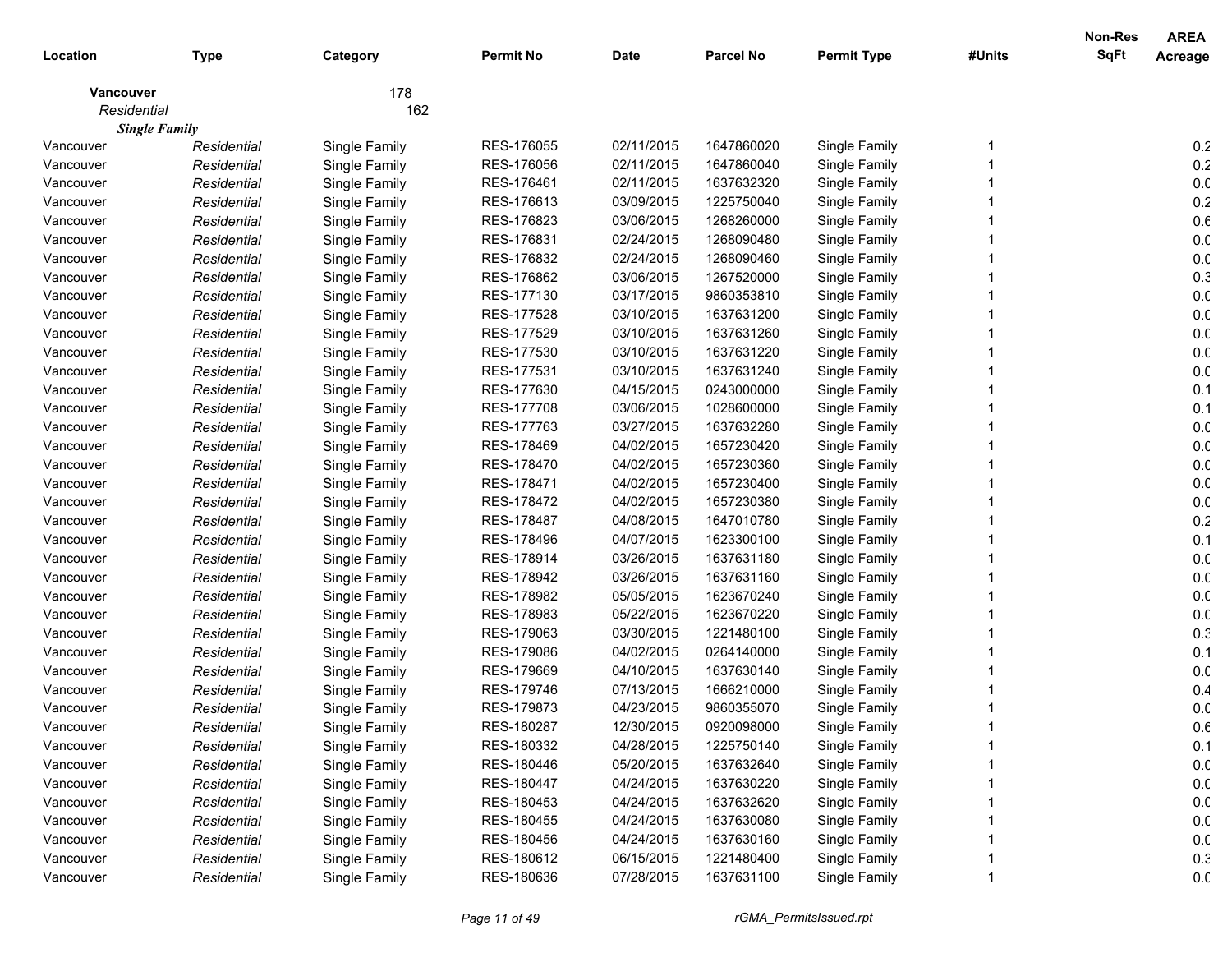|             |                      |               |                  |             |                  |                    |        | Non-Res     | <b>AREA</b>     |
|-------------|----------------------|---------------|------------------|-------------|------------------|--------------------|--------|-------------|-----------------|
| Location    | <b>Type</b>          | Category      | <b>Permit No</b> | <b>Date</b> | <b>Parcel No</b> | <b>Permit Type</b> | #Units | <b>SqFt</b> | Acreage         |
| Vancouver   |                      | 178           |                  |             |                  |                    |        |             |                 |
| Residential |                      | 162           |                  |             |                  |                    |        |             |                 |
|             | <b>Single Family</b> |               |                  |             |                  |                    |        |             |                 |
| Vancouver   | Residential          | Single Family | RES-180637       | 07/28/2015  | 1637631080       | Single Family      |        |             | 0.0             |
| Vancouver   | Residential          | Single Family | RES-180638       | 07/28/2015  | 1637631120       | Single Family      |        |             | 0. <sub>C</sub> |
| Vancouver   | Residential          | Single Family | RES-180653       | 07/28/2015  | 1637631140       | Single Family      |        |             | 0.1             |
| Vancouver   | Residential          | Single Family | RES-180674       | 05/01/2015  | 9860355020       | Single Family      |        |             | 0.0             |
| Vancouver   | Residential          | Single Family | RES-180736       | 07/21/2015  | 1667680000       | Single Family      |        |             | $0.6\,$         |
| Vancouver   | Residential          | Single Family | RES-180812       | 05/14/2015  | 1623670180       | Single Family      |        |             | 0.1             |
| Vancouver   | Residential          | Single Family | RES-181100       | 06/22/2015  | 9860354900       | Single Family      |        |             | 0. <sub>C</sub> |
| Vancouver   | Residential          | Single Family | RES-181375       | 05/22/2015  | 1268090420       | Single Family      |        |             | 0.1             |
| Vancouver   | Residential          | Single Family | RES-181376       | 05/22/2015  | 1268090440       | Single Family      |        |             | 0.0             |
| Vancouver   | Residential          | Single Family | RES-181429       | 05/20/2015  | 1637632440       | Single Family      |        |             | 0. <sub>C</sub> |
| Vancouver   | Residential          | Single Family | RES-182058       | 10/30/2015  | 1130350150       | Single Family      |        |             | 0.1             |
| Vancouver   | Residential          | Single Family | RES-182322       | 06/04/2015  | 1623670140       | Single Family      |        |             | 0. <sub>C</sub> |
| Vancouver   | Residential          | Single Family | RES-182323       | 06/04/2015  | 1623670160       | Single Family      |        |             | 0. <sub>C</sub> |
| Vancouver   | Residential          | Single Family | RES-182372       | 06/25/2015  | 1637631560       | Single Family      |        |             | 0. <sub>C</sub> |
| Vancouver   | Residential          | Single Family | RES-182375       | 09/08/2015  | 1124272060       | Single Family      |        |             | 0.2             |
| Vancouver   | Residential          | Single Family | RES-182386       | 06/25/2015  | 1637631580       | Single Family      |        |             | 0. <sub>C</sub> |
| Vancouver   | Residential          | Single Family | RES-182836       | 06/18/2015  | 1268090380       | Single Family      |        |             | 0.1             |
| Vancouver   | Residential          | Single Family | RES-182837       | 06/18/2015  | 1268090400       | Single Family      |        |             | 0.1             |
| Vancouver   | Residential          | Single Family | RES-182905       | 07/13/2015  | 1668620010       | Single Family      |        |             | 0.2             |
| Vancouver   | Residential          | Single Family | RES-182908       | 07/22/2015  | 1029300000       | Single Family      |        |             | 0.1             |
| Vancouver   | Residential          | Single Family | RES-182960       | 06/22/2015  | 1623670200       | Single Family      |        |             | 0. <sub>C</sub> |
| Vancouver   | Residential          | Single Family | RES-183683       | 06/29/2015  | 9860352490       | Single Family      |        |             | 0.1             |
| Vancouver   | Residential          | Single Family | RES-183796       | 07/22/2015  | 1654490000       | Single Family      |        |             | 1. <sub>C</sub> |
| Vancouver   | Residential          | Single Family | RES-184044       | 07/06/2015  | 0545300000       | Single Family      |        |             | 0.1             |
| Vancouver   | Residential          | Single Family | RES-184054       | 07/10/2015  | 1774809520       | Single Family      |        |             | 0.3             |
| Vancouver   | Residential          | Single Family | RES-184108       | 10/12/2015  | 1666810000       | Single Family      |        |             | 0.8             |
| Vancouver   | Residential          | Single Family | RES-184120       | 09/17/2015  | 9860269290       | Single Family      |        |             | 0.1             |
| Vancouver   | Residential          | Single Family | RES-184206       | 09/11/2015  | 1225750160       | Single Family      |        |             | 0.1             |
| Vancouver   | Residential          | Single Family | RES-184354       | 07/20/2015  | 1626740060       | Single Family      |        |             | 0.1             |
| Vancouver   | Residential          | Single Family | RES-184532       | 07/24/2015  | 0235900000       | Single Family      |        |             | 0.1             |
| Vancouver   | Residential          | Single Family | RES-184937       | 08/28/2015  | 1110190340       | Single Family      |        |             | $0.2\,$         |
| Vancouver   | Residential          | Single Family | RES-185303       | 07/31/2015  | 9860354110       | Single Family      |        |             | 0.0             |
| Vancouver   | Residential          | Single Family | RES-185543       | 09/17/2015  | 9860294980       | Single Family      |        |             | 0.1             |
| Vancouver   | Residential          | Single Family | RES-185575       | 11/12/2015  | 1124272140       | Single Family      |        |             | 1.1             |
| Vancouver   | Residential          | Single Family | RES-185649       | 09/18/2015  | 1668200000       | Single Family      |        |             | 0.4             |
| Vancouver   | Residential          | Single Family | RES-185786       | 08/06/2015  | 1637632520       | Single Family      |        |             | 0.0             |
| Vancouver   | Residential          | Single Family | RES-185787       | 08/04/2015  | 1637631440       | Single Family      |        |             | 0.0             |
| Vancouver   | Residential          | Single Family | RES-185788       | 08/04/2015  | 1637631280       | Single Family      |        |             | 0.0             |
| Vancouver   | Residential          | Single Family | RES-185792       | 08/04/2015  | 1637631460       | Single Family      |        |             | 0.0             |
| Vancouver   | Residential          | Single Family | RES-186024       | 10/06/2015  | 0280300000       | Single Family      |        |             | 0.1             |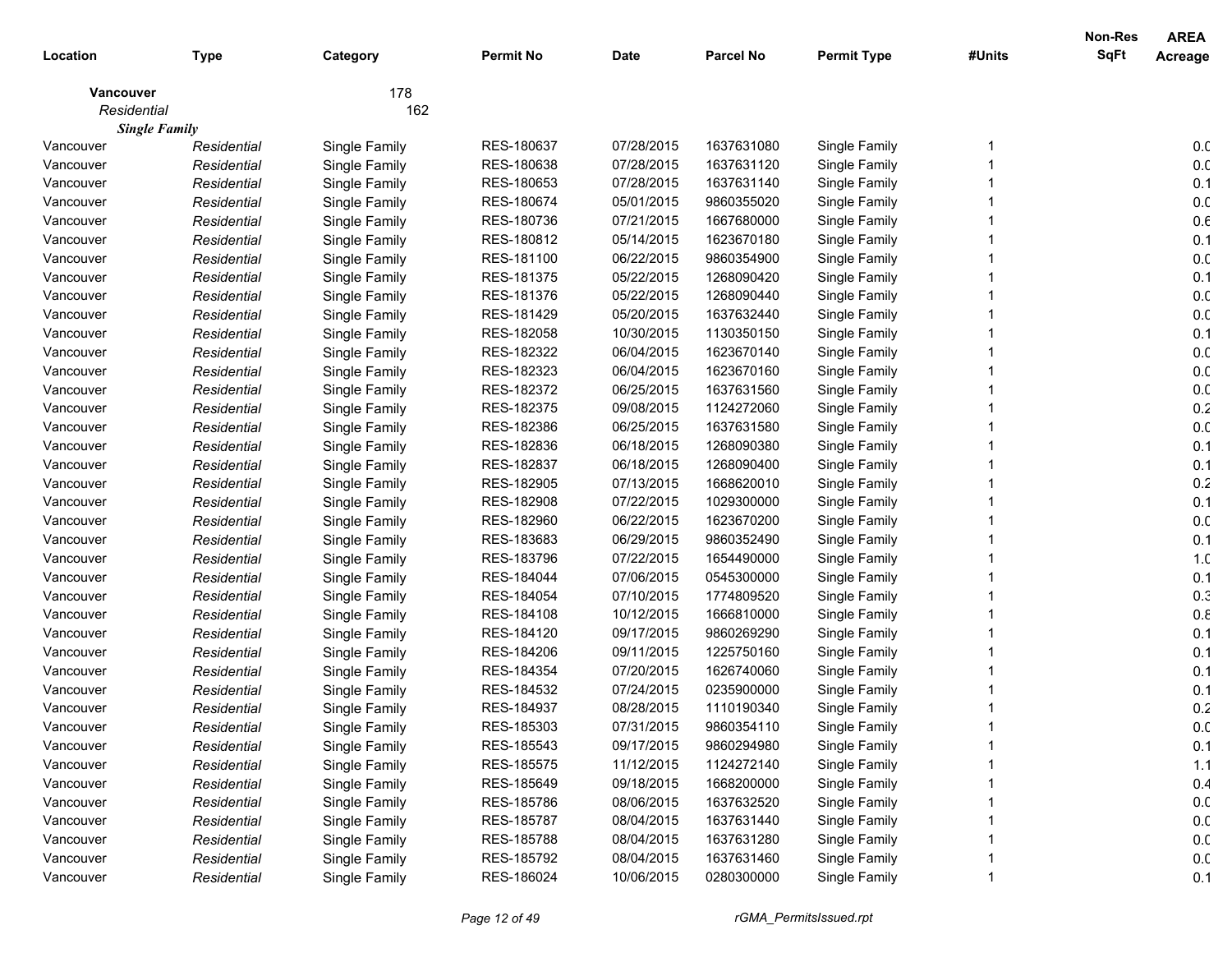|                      |                 |                          |                  |             |                     |                          |        | Non-Res                    | <b>AREA</b>     |
|----------------------|-----------------|--------------------------|------------------|-------------|---------------------|--------------------------|--------|----------------------------|-----------------|
| Location             | <b>Type</b>     | Category                 | <b>Permit No</b> | <b>Date</b> | <b>Parcel No</b>    | <b>Permit Type</b>       | #Units | <b>SqFt</b>                | Acreage         |
| <b>Vancouver</b>     |                 | 178                      |                  |             |                     |                          |        |                            |                 |
| Residential          |                 | 162                      |                  |             |                     |                          |        |                            |                 |
| <b>Single Family</b> |                 |                          |                  |             |                     |                          |        |                            |                 |
| Vancouver            | Residential     | Single Family            | RES-186050       | 08/19/2015  | 1623670320          | Single Family            |        |                            | 0.1             |
| Vancouver            | Residential     | Single Family            | RES-186051       | 08/19/2015  | 1623670300          | Single Family            |        |                            | 0. <sub>C</sub> |
| Vancouver            | Residential     | Single Family            | RES-186125       | 09/28/2015  | 0372310000          | Single Family            |        |                            | 0.2             |
| Vancouver            | Residential     | Single Family            | RES-186208       | 08/14/2015  | 0307904090          | Single Family            |        |                            | 0. <sub>C</sub> |
| Vancouver            | Residential     | Single Family            | RES-186234       | 08/14/2015  | 0307904080          | Single Family            |        |                            | 0. <sub>C</sub> |
| Vancouver            | Residential     | Single Family            | RES-186235       | 08/14/2015  | 0307904000          | Single Family            |        |                            | 0. <sub>C</sub> |
| Vancouver            | Residential     | Single Family            | RES-186286       | 08/27/2015  | 1101850300          | Single Family            |        |                            | 6.2             |
| Vancouver            | Residential     | Single Family            | RES-186943       | 08/27/2015  | 1637632560          | Single Family            |        |                            | 0. <sub>C</sub> |
| Vancouver            | Residential     | Single Family            | RES-187429       | 10/07/2015  | 1647860500          | Single Family            |        |                            | 0.2             |
| Vancouver            | Residential     | Single Family            | RES-187728       | 10/05/2015  | 1668200050          | Single Family            |        |                            | 0.4             |
| Vancouver            | Residential     | Single Family            | RES-187778       | 09/21/2015  | 1637632540          | Single Family            |        |                            | 0. <sub>C</sub> |
| Vancouver            | Residential     | Single Family            | RES-187809       | 09/21/2015  | 1637631420          | Single Family            |        |                            | 0. <sub>C</sub> |
| Vancouver            | Residential     | Single Family            | RES-188823       | 10/22/2015  | 1647010680          | Single Family            |        |                            | 0.3             |
| Vancouver            | Residential     | Single Family            | RES-189150       | 10/01/2015  | 1225750340          | Single Family            |        |                            | 0.2             |
| Vancouver            | Residential     | Single Family            | RES-189726       | 10/15/2015  | 0363560000          | Single Family            |        |                            | 0.1             |
| Vancouver            | Residential     | Single Family            | RES-189806       | 10/09/2015  | 1637631400          | Single Family            |        |                            | 0.0             |
| Vancouver            | Residential     | Single Family            | RES-189813       | 10/14/2015  | 0084250000          | Single Family            |        |                            | 0.1             |
| Vancouver            | Residential     | Single Family            | RES-190464       | 12/01/2015  | 0342310000          | Single Family            |        |                            | 0.1             |
| Vancouver            | Residential     | Single Family            | RES-190534       | 12/01/2015  | 0342320000          | Single Family            |        |                            | 0.1             |
| Vancouver            | Residential     | Single Family            | RES-191133       | 11/20/2015  | 9860275790          | Single Family            |        |                            | 0.0             |
| Vancouver            | Residential     | Single Family            | RES-192441       | 12/03/2015  | 1124270700          | Single Family            |        |                            | 0.1             |
| Vancouver            | Residential     | Single Family            | RES-192921       | 12/16/2015  | 1635050040          | Single Family            |        |                            | 0.1             |
|                      |                 |                          |                  |             |                     |                          | 142    | <b>Total Single Family</b> |                 |
|                      |                 |                          |                  |             | Vancouver Sub Total |                          | 468    | 319,621                    |                 |
| <b>Vancouver UGA</b> |                 | 1021                     |                  |             |                     |                          |        |                            |                 |
| Non-Residential      |                 | 25                       |                  |             |                     |                          |        |                            |                 |
| Vancouver UGA        | Non-Residential | <b>Commercial Retail</b> | COM2014-00084    | 01/07/2015  | 0988250100          | <b>Commercial Retail</b> |        | 755                        | 0.4             |
| Vancouver UGA        | Non-Residential | <b>Commercial Retail</b> | COM2014-00252    | 01/09/2015  | 1854020000          | <b>Commercial Retail</b> |        | 4,040                      | 1.3             |
| Vancouver UGA        | Non-Residential | <b>Commercial Retail</b> | COM2014-00434    | 05/08/2015  | 1178950900          | <b>Commercial Retail</b> |        | 15,582                     | 1.5             |
| Vancouver UGA        | Non-Residential | <b>Commercial Retail</b> | COM2015-00072    | 07/09/2015  | 1476630000          | <b>Commercial Retail</b> |        | 1,420                      | 1.8             |
| Vancouver UGA        | Non-Residential | <b>Commercial Retail</b> | COM2015-00175    | 12/30/2015  | 1061680000          | <b>Commercial Retail</b> |        | 264                        | 9.3             |
| Vancouver UGA        | Non-Residential | <b>Commercial Retail</b> | COM2015-00181    | 09/08/2015  | 1044490070          | <b>Commercial Retail</b> |        | 480                        | 0.8             |
| Vancouver UGA        | Non-Residential | Industrial               | COM2014-00386    | 02/17/2015  | 1959230000          | Industrial               |        | 30,171                     | 9.7             |
| Vancouver UGA        | Non-Residential | Institutional            | COM2014-00420    | 01/15/2015  | 1816771420          | Institutional            |        | 408                        | 0.5             |
| Vancouver UGA        | Non-Residential | Institutional            | COM2015-00118    | 10/29/2015  | 1479410000          | Institutional            |        | 10,282                     | 1.4             |
| Vancouver UGA        | Non-Residential | Institutional            | COM2015-00155    | 12/15/2015  | 1061000000          | Institutional            |        | 43,968                     | 5.9             |
| Vancouver UGA        | Non-Residential | Office                   | COM2014-00442    | 03/24/2015  | 9860339640          | Office                   |        | 3,172                      | 0.8             |
| Vancouver UGA        | Non-Residential | Other Commercial         | COM2014-00151    | 03/31/2015  | 1855620000          | Other Commercial         |        | 4,432                      | 5. <sub>C</sub> |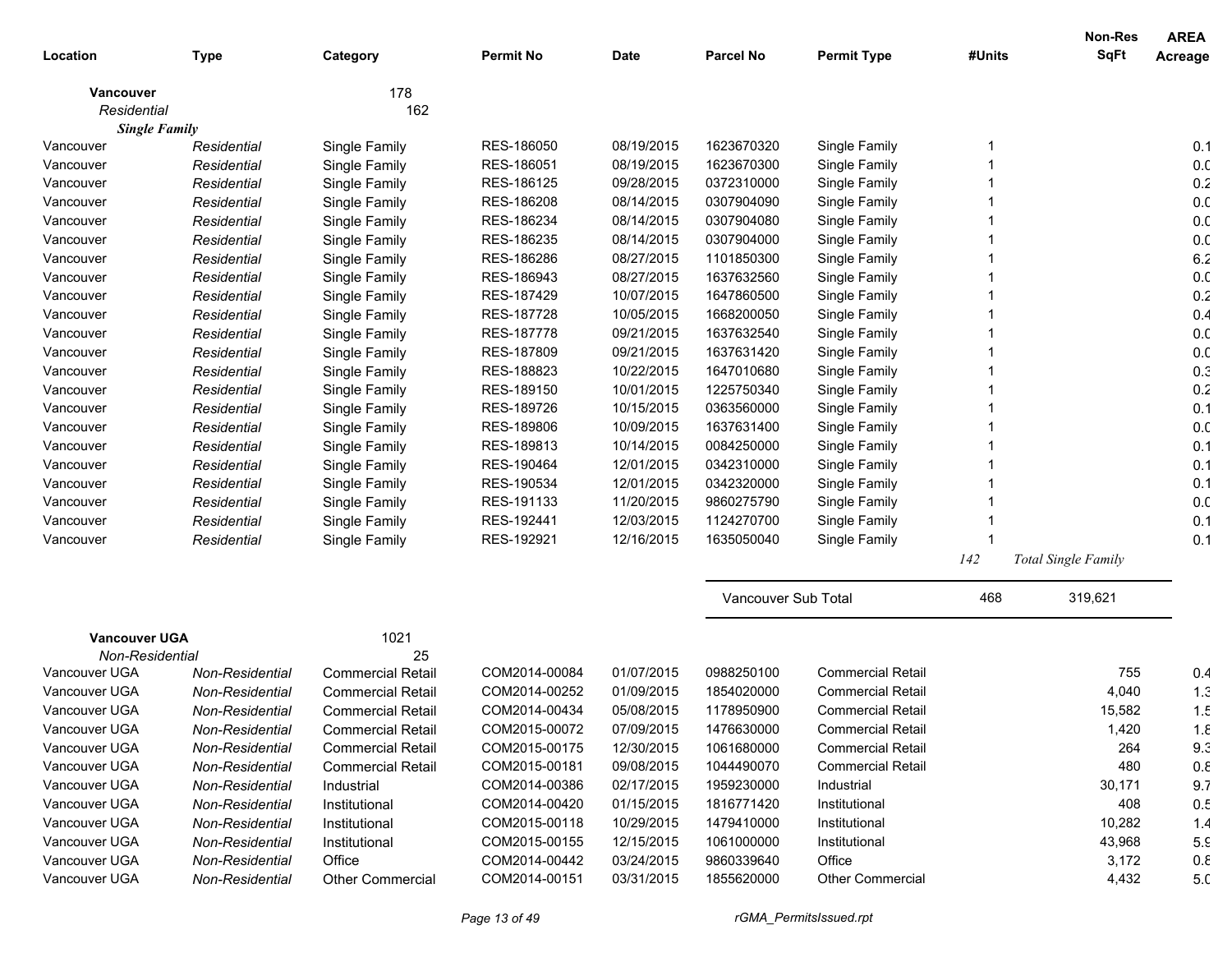|                      |                 |                         |                  |             |                  |                         |                | Non-Res   | <b>AREA</b>     |
|----------------------|-----------------|-------------------------|------------------|-------------|------------------|-------------------------|----------------|-----------|-----------------|
| Location             | Type            | Category                | <b>Permit No</b> | <b>Date</b> | <b>Parcel No</b> | <b>Permit Type</b>      | #Units         | SqFt      | Acreage         |
| <b>Vancouver UGA</b> |                 | 1021                    |                  |             |                  |                         |                |           |                 |
| Non-Residential      |                 | 25                      |                  |             |                  |                         |                |           |                 |
| Vancouver UGA        | Non-Residential | <b>Other Commercial</b> | COM2014-00423    | 05/20/2015  | 1819930000       | <b>Other Commercial</b> |                | 3,160     | $2.\epsilon$    |
| Vancouver UGA        | Non-Residential | <b>Other Commercial</b> | COM2014-00424    | 05/28/2015  | 1980850000       | <b>Other Commercial</b> |                | 10,800    | 6.5             |
| Vancouver UGA        | Non-Residential | <b>Other Commercial</b> | COM2014-00425    | 05/28/2015  | 1980850000       | <b>Other Commercial</b> |                | 12,555    | 6.5             |
| Vancouver UGA        | Non-Residential | <b>Other Commercial</b> | COM2014-00426    | 05/28/2015  | 1980850000       | Other Commercial        |                | 11,040    | 6.5             |
| Vancouver UGA        | Non-Residential | <b>Other Commercial</b> | COM2014-00427    | 05/28/2015  | 1980850000       | <b>Other Commercial</b> |                | 10,080    | 6.5             |
| Vancouver UGA        | Non-Residential | <b>Other Commercial</b> | COM2014-00428    | 05/28/2015  | 1980850000       | <b>Other Commercial</b> |                | 5,760     | 6.5             |
| Vancouver UGA        | Non-Residential | <b>Other Commercial</b> | COM2014-00429    | 05/28/2015  | 1980850000       | <b>Other Commercial</b> |                | 8,160     | 6.5             |
| Vancouver UGA        | Non-Residential | <b>Other Commercial</b> | COM2014-00430    | 05/28/2015  | 1980850000       | <b>Other Commercial</b> |                | 6,480     | 6.5             |
| Vancouver UGA        | Non-Residential | <b>Other Commercial</b> | COM2014-00431    | 05/28/2015  | 1980850000       | <b>Other Commercial</b> |                | 6,000     | 6.5             |
| Vancouver UGA        | Non-Residential | <b>Other Commercial</b> | COM2014-00432    | 05/28/2015  | 1980850000       | <b>Other Commercial</b> |                | 7,400     | 6.5             |
| Vancouver UGA        | Non-Residential | <b>Other Commercial</b> | COM2015-00009    | 05/29/2015  | 1480150000       | <b>Other Commercial</b> |                | 4,991     | 0.8             |
| Vancouver UGA        | Non-Residential | <b>Other Commercial</b> | COM2015-00140    | 08/11/2015  | 1819930000       | <b>Other Commercial</b> |                | 878       | $2.\epsilon$    |
| Vancouver UGA        | Non-Residential | <b>Other Commercial</b> | COM2015-00256    | 11/24/2015  | 1819930000       | <b>Other Commercial</b> |                | 320       | $2.\epsilon$    |
|                      |                 |                         |                  |             |                  |                         |                | 202598.00 |                 |
| Residential          |                 | 996                     |                  |             |                  |                         |                |           |                 |
| <b>Multi-Family</b>  |                 |                         |                  |             |                  |                         |                |           |                 |
| Vancouver UGA        | Residential     | Duplex                  | SFR2015-01082    | 12/08/2015  | 9860296610       | Duplex                  | 2              |           | 0.1             |
| Vancouver UGA        | Residential     | <b>Duplex</b>           | SFR2015-01098    | 12/08/2015  | 9860296600       | Duplex                  | $\overline{2}$ |           | 0.1             |
| Vancouver UGA        | Residential     | <b>Duplex</b>           | SFR2015-01099    | 12/08/2015  | 1070290080       | Duplex                  | $\overline{2}$ |           | 0.1             |
| Vancouver UGA        | Residential     | Multi-Family            | MFR2014-00018    | 06/04/2015  | 1819920000       | Multi-Family            | 24             |           | 0.4             |
| Vancouver UGA        | Residential     | Multi-Family            | MFR2014-00019    | 05/20/2015  | 1819110000       | Multi-Family            | 24             |           | 1.5             |
| Vancouver UGA        | Residential     | Multi-Family            | MFR2014-00020    | 05/20/2015  | 1819930000       | Multi-Family            | 24             |           | $2.\epsilon$    |
| Vancouver UGA        | Residential     | Multi-Family            | MFR2014-00021    | 05/20/2015  | 1819930000       | Multi-Family            | 24             |           | $2.\epsilon$    |
| Vancouver UGA        | Residential     | Multi-Family            | MFR2014-00022    | 05/20/2015  | 1819110000       | Multi-Family            | 13             |           | 1.5             |
| Vancouver UGA        | Residential     | Multi-Family            | SFR2010-00234    | 01/21/2015  | 1607581840       | Multi-Family            |                |           | 0. <sub>C</sub> |
| Vancouver UGA        | Residential     | Multi-Family            | SFR2010-00236    | 01/21/2015  | 1607581860       | Multi-Family            |                |           | 0. <sub>C</sub> |
| Vancouver UGA        | Residential     | Multi-Family            | SFR2010-00237    | 01/21/2015  | 1607581880       | Multi-Family            |                |           | 0.0             |
| Vancouver UGA        | Residential     | Multi-Family            | SFR2010-00239    | 01/21/2015  | 1607581900       | Multi-Family            |                |           | 0.0             |
| Vancouver UGA        | Residential     | Multi-Family            | SFR2014-00693    | 02/23/2015  | 9860267400       | Multi-Family            |                |           | 0.0             |
| Vancouver UGA        | Residential     | Multi-Family            | SFR2014-00694    | 02/24/2015  | 9860267410       | Multi-Family            |                |           | 0.0             |
| Vancouver UGA        | Residential     | Multi-Family            | SFR2014-00695    | 02/24/2015  | 9860267420       | Multi-Family            |                |           | 0.0             |
| Vancouver UGA        | Residential     | Multi-Family            | SFR2014-00696    | 02/24/2015  | 9860267430       | Multi-Family            |                |           | 0.0             |
| Vancouver UGA        | Residential     | Multi-Family            | SFR2014-00697    | 02/24/2015  | 9860267360       | Multi-Family            |                |           | 0.0             |
| Vancouver UGA        | Residential     | Multi-Family            | SFR2014-00698    | 02/24/2015  | 9860267370       | Multi-Family            |                |           | 0.0             |
| Vancouver UGA        | Residential     | Multi-Family            | SFR2014-00699    | 02/24/2015  | 9860267380       | Multi-Family            |                |           | 0.0             |
| Vancouver UGA        | Residential     | Multi-Family            | SFR2014-00700    | 02/24/2015  | 9860267390       | Multi-Family            |                |           | 0.0             |
| Vancouver UGA        | Residential     | Multi-Family            | SFR2014-00790    | 03/24/2015  | 1564420660       | Multi-Family            |                |           | 0.0             |
| Vancouver UGA        | Residential     | Multi-Family            | SFR2014-00800    | 02/10/2015  | 1877670180       | Multi-Family            |                |           | 0.0             |
| Vancouver UGA        | Residential     | Multi-Family            | SFR2014-00801    | 02/10/2015  | 1877670140       | Multi-Family            |                |           | 0.0             |
| Vancouver UGA        | Residential     | Multi-Family            | SFR2014-00802    | 02/10/2015  | 1877670160       | Multi-Family            |                |           | 0.0             |
| Vancouver UGA        | Residential     | Multi-Family            | SFR2014-00959    | 03/04/2015  | 9860302420       | Multi-Family            |                |           | 0.1             |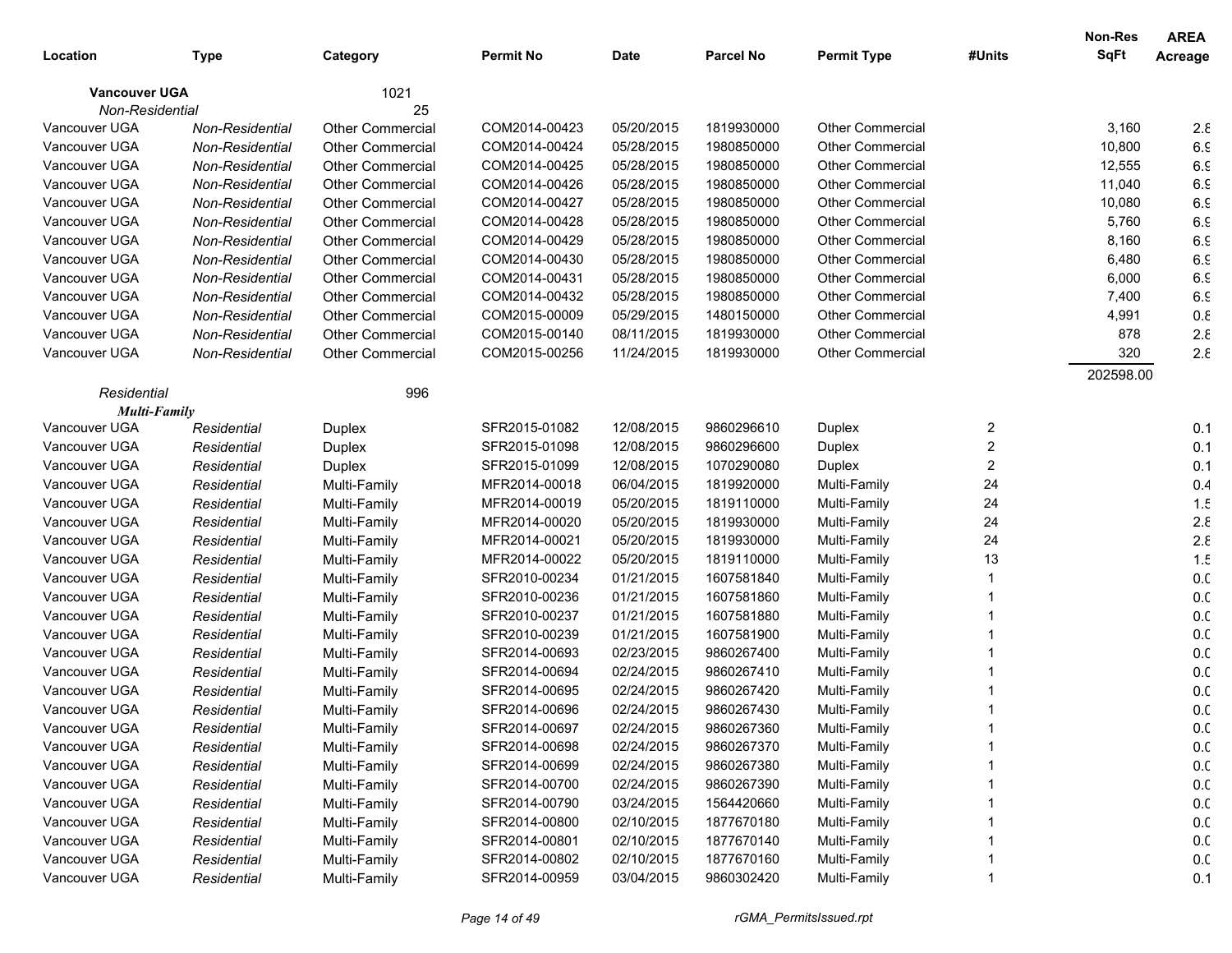|                      |             |              |                  |             |                  |                    |        | Non-Res     | <b>AREA</b>     |
|----------------------|-------------|--------------|------------------|-------------|------------------|--------------------|--------|-------------|-----------------|
| Location             | <b>Type</b> | Category     | <b>Permit No</b> | <b>Date</b> | <b>Parcel No</b> | <b>Permit Type</b> | #Units | <b>SqFt</b> | Acreage         |
| <b>Vancouver UGA</b> |             | 1021         |                  |             |                  |                    |        |             |                 |
| Residential          |             | 996          |                  |             |                  |                    |        |             |                 |
| <b>Multi-Family</b>  |             |              |                  |             |                  |                    |        |             |                 |
| Vancouver UGA        | Residential | Multi-Family | SFR2015-00355    | 05/13/2015  | 9860358610       | Multi-Family       |        |             | 0.1             |
| Vancouver UGA        | Residential | Multi-Family | SFR2015-00360    | 06/05/2015  | 9860358520       | Multi-Family       |        |             | 0.0             |
| Vancouver UGA        | Residential | Multi-Family | SFR2015-00361    | 06/05/2015  | 9860358530       | Multi-Family       |        |             | 0.0             |
| Vancouver UGA        | Residential | Multi-Family | SFR2015-00363    | 05/13/2015  | 9860358600       | Multi-Family       |        |             | 0.0             |
| Vancouver UGA        | Residential | Multi-Family | SFR2015-00365    | 05/20/2015  | 9860358740       | Multi-Family       |        |             | 0.1             |
| Vancouver UGA        | Residential | Multi-Family | SFR2015-00369    | 05/20/2015  | 9860358730       | Multi-Family       |        |             | 0. <sub>C</sub> |
| Vancouver UGA        | Residential | Multi-Family | SFR2015-00382    | 06/05/2015  | 9860361270       | Multi-Family       |        |             | 0. <sub>C</sub> |
| Vancouver UGA        | Residential | Multi-Family | SFR2015-00441    | 06/05/2015  | 9860361320       | Multi-Family       |        |             | 0. <sub>C</sub> |
| Vancouver UGA        | Residential | Multi-Family | SFR2015-00442    | 06/05/2015  | 9860361310       | Multi-Family       |        |             | 0.0             |
| Vancouver UGA        | Residential | Multi-Family | SFR2015-00443    | 06/05/2015  | 9860361330       | Multi-Family       |        |             | 0. <sub>C</sub> |
| Vancouver UGA        | Residential | Multi-Family | SFR2015-00444    | 06/05/2015  | 9860361300       | Multi-Family       |        |             | 0. <sub>C</sub> |
| Vancouver UGA        | Residential | Multi-Family | SFR2015-00554    | 06/16/2015  | 9860361520       | Multi-Family       |        |             | 0. <sub>C</sub> |
| Vancouver UGA        | Residential | Multi-Family | SFR2015-00555    | 06/16/2015  | 9860361510       | Multi-Family       |        |             | 0. <sub>C</sub> |
| Vancouver UGA        | Residential | Multi-Family | SFR2015-00556    | 06/16/2015  | 9860361500       | Multi-Family       |        |             | 0. <sub>C</sub> |
| Vancouver UGA        | Residential | Multi-Family | SFR2015-00557    | 06/16/2015  | 9860361490       | Multi-Family       |        |             | 0.0             |
| Vancouver UGA        | Residential | Multi-Family | SFR2015-00561    | 06/18/2015  | 9860362050       | Multi-Family       |        |             | 0.0             |
| Vancouver UGA        | Residential | Multi-Family | SFR2015-00562    | 06/18/2015  | 9860362030       | Multi-Family       |        |             | 0.0             |
| Vancouver UGA        | Residential | Multi-Family | SFR2015-00563    | 06/18/2015  | 9860362040       | Multi-Family       |        |             | 0.0             |
| Vancouver UGA        | Residential | Multi-Family | SFR2015-00568    | 06/18/2015  | 9860361380       | Multi-Family       |        |             | 0. <sub>C</sub> |
| Vancouver UGA        | Residential | Multi-Family | SFR2015-00573    | 06/18/2015  | 9860361360       | Multi-Family       |        |             | 0. <sub>C</sub> |
| Vancouver UGA        | Residential | Multi-Family | SFR2015-00575    | 06/18/2015  | 9860361370       | Multi-Family       |        |             | 0. <sub>C</sub> |
| Vancouver UGA        | Residential | Multi-Family | SFR2015-00616    | 07/01/2015  | 9860363130       | Multi-Family       |        |             | 0. <sub>C</sub> |
| Vancouver UGA        | Residential | Multi-Family | SFR2015-00617    | 07/01/2015  | 9860363140       | Multi-Family       |        |             | 0. <sub>C</sub> |
| Vancouver UGA        | Residential | Multi-Family | SFR2015-00618    | 07/01/2015  | 9860363150       | Multi-Family       |        |             | 0.0             |
| Vancouver UGA        | Residential | Multi-Family | SFR2015-00619    | 07/01/2015  | 9860363160       | Multi-Family       |        |             | 0.0             |
| Vancouver UGA        | Residential | Multi-Family | SFR2015-00620    | 07/01/2015  | 9860363170       | Multi-Family       |        |             | 0.0             |
| Vancouver UGA        | Residential | Multi-Family | SFR2015-00621    | 07/01/2015  | 9860363180       | Multi-Family       |        |             | 0. <sub>C</sub> |
| Vancouver UGA        | Residential | Multi-Family | SFR2015-00622    | 07/01/2015  | 9860363190       | Multi-Family       |        |             | 0. <sub>C</sub> |
| Vancouver UGA        | Residential | Multi-Family | SFR2015-00623    | 07/01/2015  | 9860363200       | Multi-Family       |        |             | 0. <sub>C</sub> |
| Vancouver UGA        | Residential | Multi-Family | SFR2015-00624    | 07/01/2015  | 9860363210       | Multi-Family       |        |             | 0. <sub>C</sub> |
| Vancouver UGA        | Residential | Multi-Family | SFR2015-00663    | 09/17/2015  | 9860363220       | Multi-Family       |        |             | 0.0             |
| Vancouver UGA        | Residential | Multi-Family | SFR2015-00664    | 09/17/2015  | 9860363230       | Multi-Family       |        |             | 0.0             |
| Vancouver UGA        | Residential | Multi-Family | SFR2015-00665    | 09/17/2015  | 9860363240       | Multi-Family       |        |             | 0.0             |
| Vancouver UGA        | Residential | Multi-Family | SFR2015-00666    | 09/17/2015  | 9860363250       | Multi-Family       |        |             | 0.0             |
| Vancouver UGA        | Residential | Multi-Family | SFR2015-00667    | 09/17/2015  | 9860363260       | Multi-Family       |        |             | 0.0             |
| Vancouver UGA        | Residential | Multi-Family | SFR2015-00746    | 09/10/2015  | 1893720000       | Multi-Family       |        |             | 6. <sub>C</sub> |
| Vancouver UGA        | Residential | Multi-Family | SFR2015-00822    | 08/31/2015  | 9860361340       | Multi-Family       |        |             | 0.0             |
| Vancouver UGA        | Residential | Multi-Family | SFR2015-00823    | 08/31/2015  | 9860361350       | Multi-Family       |        |             | 0.0             |
| Vancouver UGA        | Residential | Multi-Family | SFR2015-00855    | 09/11/2015  | 9860358580       | Multi-Family       |        |             | 0.0             |
| Vancouver UGA        | Residential | Multi-Family | SFR2015-00856    | 09/11/2015  | 9860358590       | Multi-Family       |        |             | 0.0             |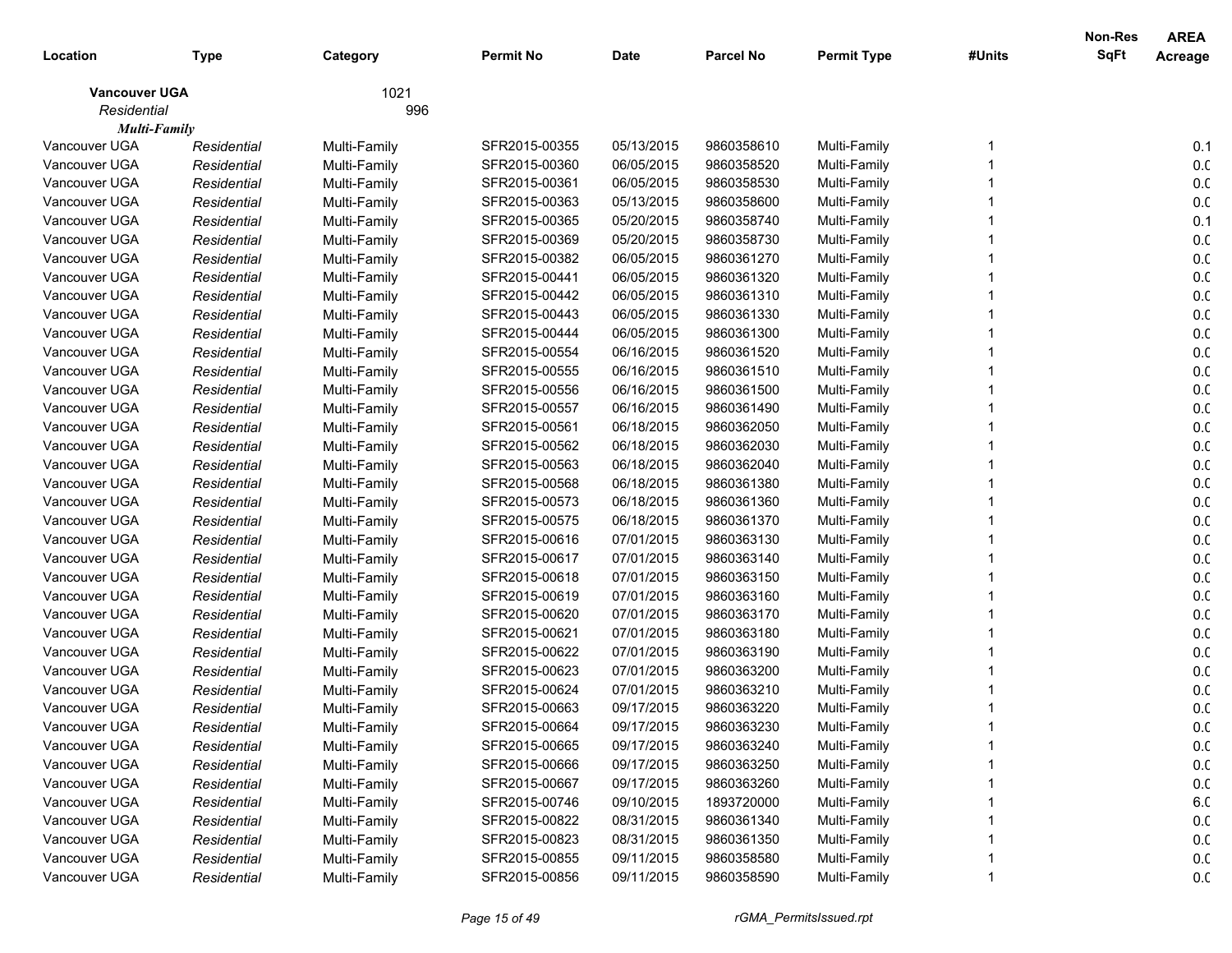|                      |             |              |                  |             |                  |                    |        | <b>Non-Res</b>            | <b>AREA</b>     |
|----------------------|-------------|--------------|------------------|-------------|------------------|--------------------|--------|---------------------------|-----------------|
| Location             | <b>Type</b> | Category     | <b>Permit No</b> | <b>Date</b> | <b>Parcel No</b> | <b>Permit Type</b> | #Units | <b>SqFt</b>               | Acreage         |
| <b>Vancouver UGA</b> |             | 1021         |                  |             |                  |                    |        |                           |                 |
| Residential          |             | 996          |                  |             |                  |                    |        |                           |                 |
| Multi-Family         |             |              |                  |             |                  |                    |        |                           |                 |
| Vancouver UGA        | Residential | Multi-Family | SFR2015-00882    | 09/18/2015  | 9860361990       | Multi-Family       |        |                           | 0. <sub>C</sub> |
| Vancouver UGA        | Residential | Multi-Family | SFR2015-00883    | 09/18/2015  | 9860362020       | Multi-Family       |        |                           | 0. <sub>C</sub> |
| Vancouver UGA        | Residential | Multi-Family | SFR2015-00884    | 09/18/2015  | 9860362000       | Multi-Family       |        |                           | 0. <sub>C</sub> |
| Vancouver UGA        | Residential | Multi-Family | SFR2015-00885    | 09/18/2015  | 9860362010       | Multi-Family       |        |                           | 0. <sub>C</sub> |
| Vancouver UGA        | Residential | Multi-Family | SFR2015-00890    | 10/19/2015  | 9860361840       | Multi-Family       |        |                           | 0. <sub>C</sub> |
| Vancouver UGA        | Residential | Multi-Family | SFR2015-00891    | 10/19/2015  | 9860361810       | Multi-Family       |        |                           | 0. <sub>C</sub> |
| Vancouver UGA        | Residential | Multi-Family | SFR2015-00892    | 10/19/2015  | 9860361820       | Multi-Family       |        |                           | 0. <sub>C</sub> |
| Vancouver UGA        | Residential | Multi-Family | SFR2015-00893    | 10/19/2015  | 9860361830       | Multi-Family       |        |                           | 0. <sub>C</sub> |
| Vancouver UGA        | Residential | Multi-Family | SFR2015-00900    | 10/14/2015  | 9860361860       | Multi-Family       |        |                           | 0. <sub>C</sub> |
| Vancouver UGA        | Residential | Multi-Family | SFR2015-00901    | 10/14/2015  | 9860361870       | Multi-Family       |        |                           | 0. <sub>C</sub> |
| Vancouver UGA        | Residential | Multi-Family | SFR2015-00902    | 10/14/2015  | 9860361880       | Multi-Family       |        |                           | 0. <sub>C</sub> |
| Vancouver UGA        | Residential | Multi-Family | SFR2015-00903    | 10/14/2015  | 9860361850       | Multi-Family       |        |                           | 0. <sub>C</sub> |
| Vancouver UGA        | Residential | Multi-Family | SFR2015-00952    | 10/16/2015  | 9860361890       | Multi-Family       |        |                           | 0. <sub>C</sub> |
| Vancouver UGA        | Residential | Multi-Family | SFR2015-00953    | 10/16/2015  | 9860361920       | Multi-Family       |        |                           | 0.0             |
| Vancouver UGA        | Residential | Multi-Family | SFR2015-00954    | 10/16/2015  | 9860361900       | Multi-Family       |        |                           | 0.0             |
| Vancouver UGA        | Residential | Multi-Family | SFR2015-00955    | 10/16/2015  | 9860361910       | Multi-Family       |        |                           | 0.0             |
| Vancouver UGA        | Residential | Multi-Family | SFR2015-00960    | 10/23/2015  | 9860361790       | Multi-Family       |        |                           | 0.0             |
| Vancouver UGA        | Residential | Multi-Family | SFR2015-00961    | 10/23/2015  | 9860361800       | Multi-Family       |        |                           | 0. <sub>C</sub> |
| Vancouver UGA        | Residential | Multi-Family | SFR2015-00998    | 10/20/2015  | 9860361750       | Multi-Family       |        |                           | 0.0             |
| Vancouver UGA        | Residential | Multi-Family | SFR2015-00999    | 10/20/2015  | 9860361760       | Multi-Family       |        |                           | 0.0             |
| Vancouver UGA        | Residential | Multi-Family | SFR2015-01000    | 10/20/2015  | 9860361770       | Multi-Family       |        |                           | 0.0             |
| Vancouver UGA        | Residential | Multi-Family | SFR2015-01001    | 10/20/2015  | 9860361780       | Multi-Family       |        |                           | 0.0             |
| Vancouver UGA        | Residential | Multi-Family | SFR2015-01033    | 11/06/2015  | 9860361700       | Multi-Family       |        |                           | 0.0             |
| Vancouver UGA        | Residential | Multi-Family | SFR2015-01034    | 11/06/2015  | 9860361710       | Multi-Family       |        |                           | 0. <sub>C</sub> |
| Vancouver UGA        | Residential | Multi-Family | SFR2015-01046    | 11/03/2015  | 9860341850       | Multi-Family       |        |                           | 0.1             |
| Vancouver UGA        | Residential | Multi-Family | SFR2015-01121    | 11/30/2015  | 9860361970       | Multi-Family       |        |                           | 0.0             |
| Vancouver UGA        | Residential | Multi-Family | SFR2015-01164    | 12/18/2015  | 9860361530       | Multi-Family       |        |                           | 0.0             |
| Vancouver UGA        | Residential | Multi-Family | SFR2015-01171    | 12/22/2015  | 9860361570       | Multi-Family       |        |                           | 0. <sub>C</sub> |
| Vancouver UGA        | Residential | Multi-Family | SFR2015-01172    | 12/22/2015  | 9860361580       | Multi-Family       |        |                           | 0. <sub>C</sub> |
| Vancouver UGA        | Residential | Multi-Family | SFR2015-01174    | 12/22/2015  | 9860361590       | Multi-Family       |        |                           | 0. <sub>C</sub> |
| Vancouver UGA        | Residential | Multi-Family | SFR2015-01194    | 12/31/2015  | 9860361930       | Multi-Family       |        |                           | 0. <sub>C</sub> |
| Vancouver UGA        | Residential | Multi-Family | SFR2015-01195    | 12/31/2015  | 9860361960       | Multi-Family       |        |                           | 0. <sub>C</sub> |
| Vancouver UGA        | Residential | Multi-Family | SFR2015-01196    | 12/31/2015  | 9860361940       | Multi-Family       |        |                           | 0.0             |
| Vancouver UGA        | Residential | Multi-Family | SFR2015-01197    | 12/31/2015  | 9860361950       | Multi-Family       |        |                           | 0.0             |
| Vancouver UGA        | Residential | Multi-Family | SFR2015-01207    | 12/31/2015  | 9860361600       | Multi-Family       |        |                           | 0.0             |
| Vancouver UGA        | Residential | Multi-Family | SFR2015-01208    | 12/31/2015  | 9860361620       | Multi-Family       |        |                           | 0.0             |
| Vancouver UGA        | Residential | Multi-Family | SFR2015-01210    | 12/31/2015  | 9860361610       | Multi-Family       |        |                           | 0.0             |
|                      |             |              |                  |             |                  |                    | 209    | <b>Total Multi-Family</b> |                 |
| <b>Single Family</b> |             |              |                  |             |                  |                    |        |                           |                 |
| Vancouver UGA        | Residential | Additions    | RES2015-00184    | 11/13/2015  | 1079636880       | Additions          | 1      |                           | 0.1             |
|                      |             |              |                  |             |                  |                    |        |                           |                 |
|                      |             |              |                  |             |                  |                    |        |                           |                 |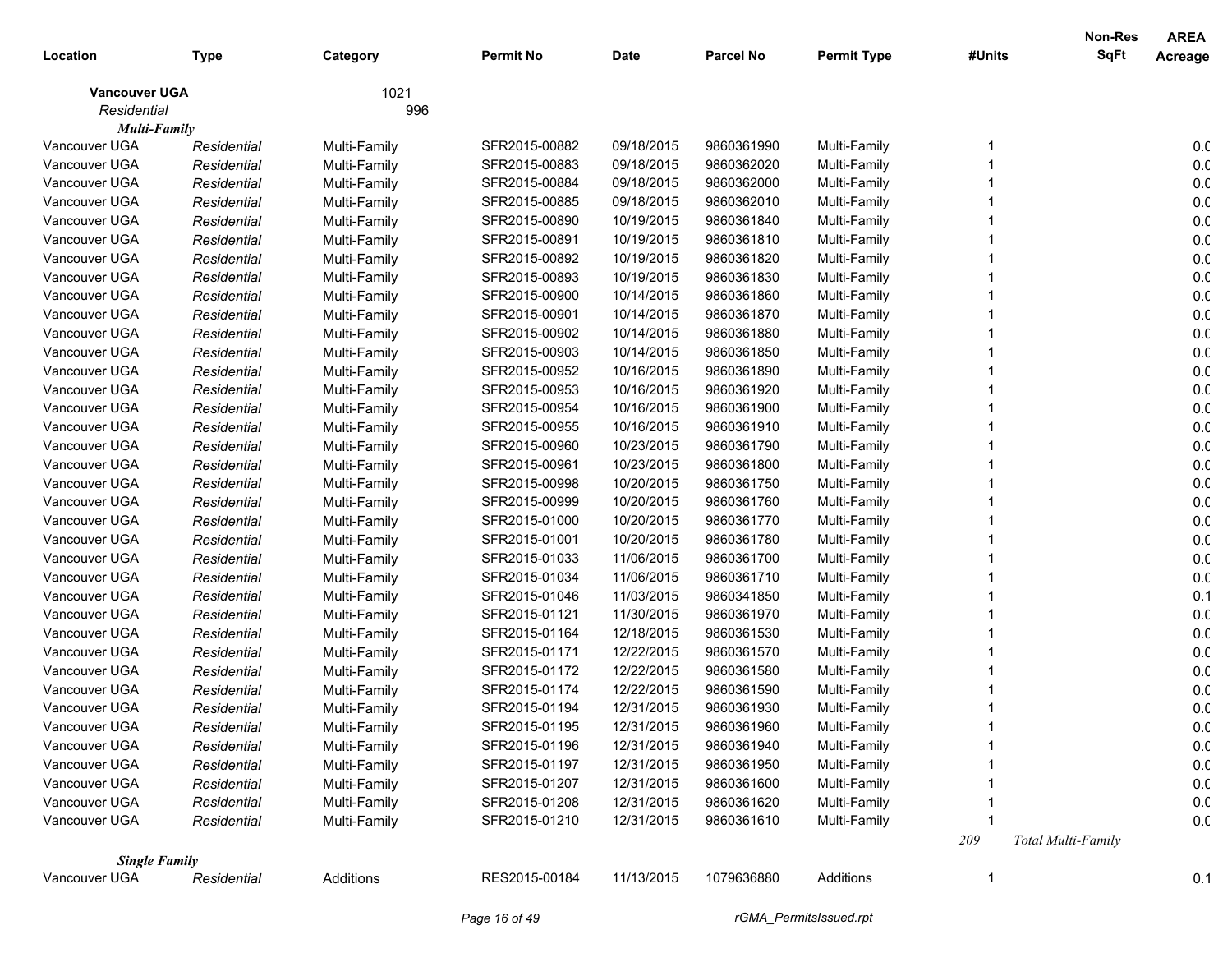|                      |             |               |                  |             |                  |                    |        | Non-Res     | <b>AREA</b>     |
|----------------------|-------------|---------------|------------------|-------------|------------------|--------------------|--------|-------------|-----------------|
| Location             | Type        | Category      | <b>Permit No</b> | <b>Date</b> | <b>Parcel No</b> | <b>Permit Type</b> | #Units | <b>SqFt</b> | Acreage         |
| <b>Vancouver UGA</b> |             | 1021          |                  |             |                  |                    |        |             |                 |
| Residential          |             | 996           |                  |             |                  |                    |        |             |                 |
| <b>Single Family</b> |             |               |                  |             |                  |                    |        |             |                 |
| Vancouver UGA        | Residential | Single Family | SFR2012-00421    | 06/15/2015  | 1542240020       | Single Family      |        |             | 0.1             |
| Vancouver UGA        | Residential | Single Family | SFR2012-00676    | 05/08/2015  | 0999400000       | Single Family      |        |             | 0.4             |
| Vancouver UGA        | Residential | Single Family | SFR2013-00688    | 03/31/2015  | 1864300000       | Single Family      |        |             | $0.8$           |
| Vancouver UGA        | Residential | Single Family | SFR2014-00382    | 03/04/2015  | 1882871300       | Single Family      |        |             | 0.1             |
| Vancouver UGA        | Residential | Single Family | SFR2014-00413    | 02/06/2015  | 9860311900       | Single Family      |        |             | 0.2             |
| Vancouver UGA        | Residential | Single Family | SFR2014-00490    | 01/16/2015  | 9860301080       | Single Family      |        |             | 0. <sub>C</sub> |
| Vancouver UGA        | Residential | Single Family | SFR2014-00536    | 02/04/2015  | 9860332450       | Single Family      |        |             | 0.1             |
| Vancouver UGA        | Residential | Single Family | SFR2014-00566    | 03/02/2015  | 9860332550       | Single Family      |        |             | 0.1             |
| Vancouver UGA        | Residential | Single Family | SFR2014-00624    | 02/13/2015  | 9860316000       | Single Family      |        |             | 0.1             |
| Vancouver UGA        | Residential | Single Family | SFR2014-00625    | 01/13/2015  | 9860315970       | Single Family      |        |             | 0.1             |
| Vancouver UGA        | Residential | Single Family | SFR2014-00643    | 01/09/2015  | 9860338160       | Single Family      |        |             | 0.1             |
| Vancouver UGA        | Residential | Single Family | SFR2014-00669    | 01/13/2015  | 9860315980       | Single Family      |        |             | 0.1             |
| Vancouver UGA        | Residential | Single Family | SFR2014-00702    | 02/09/2015  | 1060360800       | Single Family      |        |             | 0.0             |
| Vancouver UGA        | Residential | Single Family | SFR2014-00741    | 02/26/2015  | 1564420620       | Single Family      |        |             | 0. <sub>C</sub> |
| Vancouver UGA        | Residential | Single Family | SFR2014-00807    | 03/24/2015  | 1564420640       | Single Family      |        |             | 0. <sub>C</sub> |
| Vancouver UGA        | Residential | Single Family | SFR2014-00817    | 02/10/2015  | 9860317300       | Single Family      |        |             | 0. <sub>C</sub> |
| Vancouver UGA        | Residential | Single Family | SFR2014-00818    | 02/10/2015  | 9860317310       | Single Family      |        |             | 0.1             |
| Vancouver UGA        | Residential | Single Family | SFR2014-00832    | 04/13/2015  | 9860318620       | Single Family      |        |             | 0.2             |
| Vancouver UGA        | Residential | Single Family | SFR2014-00844    | 01/05/2015  | 1178920300       | Single Family      |        |             | 0.9             |
| Vancouver UGA        | Residential | Single Family | SFR2014-00852    | 01/12/2015  | 9860331710       | Single Family      |        |             | 0.1             |
| Vancouver UGA        | Residential | Single Family | SFR2014-00855    | 01/30/2015  | 9860331690       | Single Family      |        |             | 0.1             |
| Vancouver UGA        | Residential | Single Family | SFR2014-00856    | 01/30/2015  | 9860331700       | Single Family      |        |             | 0.1             |
| Vancouver UGA        | Residential | Single Family | SFR2014-00889    | 03/05/2015  | 9860331310       | Single Family      |        |             | 0.1             |
| Vancouver UGA        | Residential | Single Family | SFR2014-00890    | 03/13/2015  | 9860331270       | Single Family      |        |             | 0.1             |
| Vancouver UGA        | Residential | Single Family | SFR2014-00891    | 03/13/2015  | 9860331280       | Single Family      |        |             | 0.1             |
| Vancouver UGA        | Residential | Single Family | SFR2014-00892    | 03/05/2015  | 9860331300       | Single Family      |        |             | 0.1             |
| Vancouver UGA        | Residential | Single Family | SFR2014-00893    | 03/13/2015  | 9860331290       | Single Family      |        |             | 0.1             |
| Vancouver UGA        | Residential | Single Family | SFR2014-00907    | 02/05/2015  | 1588850000       | Single Family      |        |             | 0.4             |
| Vancouver UGA        | Residential | Single Family | SFR2014-00917    | 02/02/2015  | 9860329400       | Single Family      |        |             | 0.2             |
| Vancouver UGA        | Residential | Single Family | SFR2014-00918    | 03/02/2015  | 1060360380       | Single Family      |        |             | 0. <sub>C</sub> |
| Vancouver UGA        | Residential | Single Family | SFR2014-00919    | 02/17/2015  | 1060360560       | Single Family      |        |             | 0. <sub>C</sub> |
| Vancouver UGA        | Residential | Single Family | SFR2014-00922    | 02/09/2015  | 1060361080       | Single Family      |        |             | 0.0             |
| Vancouver UGA        | Residential | Single Family | SFR2014-00932    | 01/22/2015  | 1564350660       | Single Family      |        |             | 0.1             |
| Vancouver UGA        | Residential | Single Family | SFR2014-00936    | 02/13/2015  | 9860315860       | Single Family      |        |             | 0.1             |
| Vancouver UGA        | Residential | Single Family | SFR2014-00939    | 01/15/2015  | 1568590000       | Single Family      |        |             | 0.4             |
| Vancouver UGA        | Residential | Single Family | SFR2014-00942    | 01/26/2015  | 9860331800       | Single Family      |        |             | 0.1             |
| Vancouver UGA        | Residential | Single Family | SFR2014-00943    | 02/23/2015  | 9860342010       | Single Family      |        |             | 0.1             |
| Vancouver UGA        | Residential | Single Family | SFR2014-00947    | 02/06/2015  | 9860283680       | Single Family      |        |             | 0.1             |
| Vancouver UGA        | Residential | Single Family | SFR2014-00948    | 01/28/2015  | 9860329200       | Single Family      |        |             | 0.2             |
| Vancouver UGA        | Residential | Single Family | SFR2014-00949    | 01/02/2015  | 9860329120       | Single Family      |        |             | 0.2             |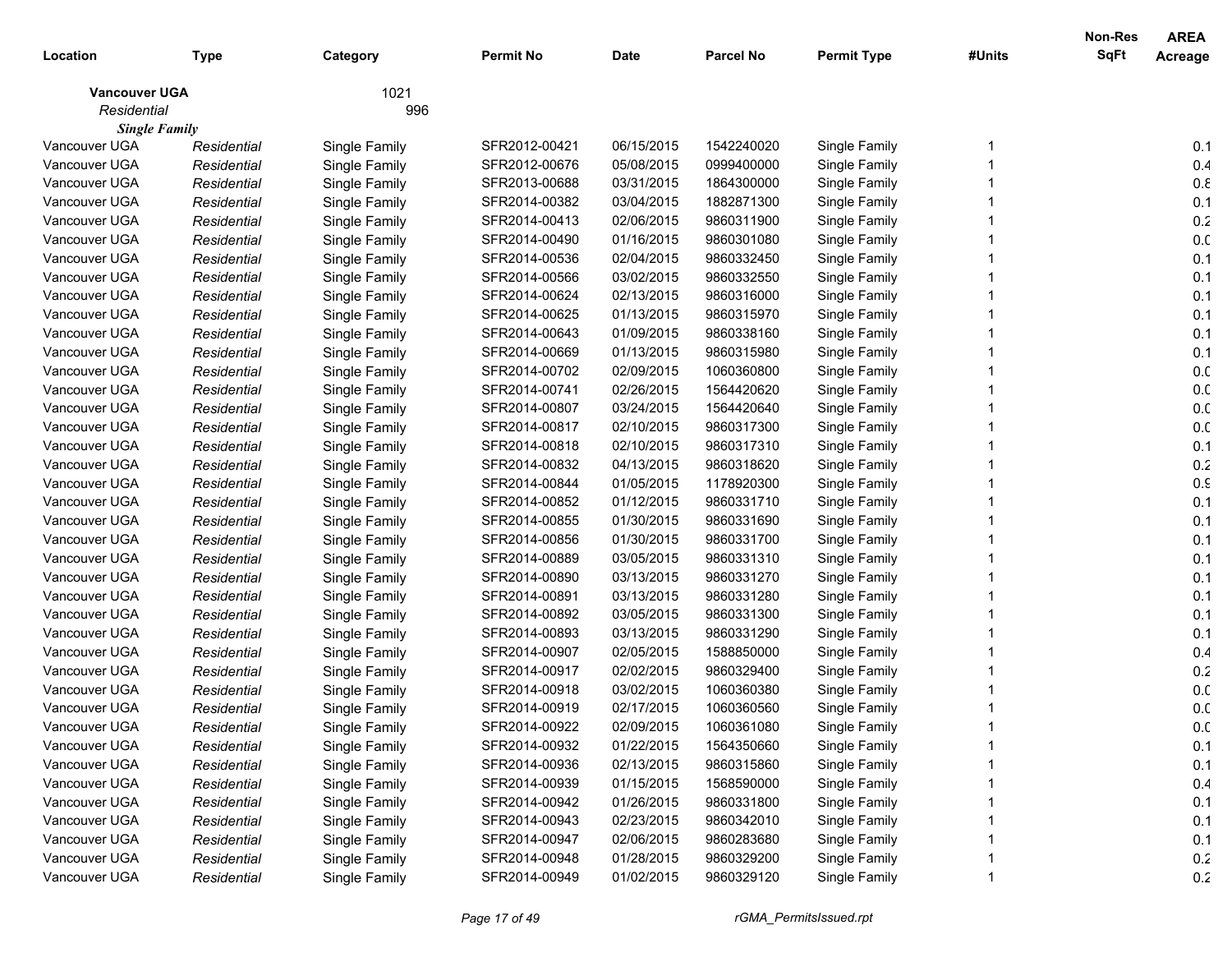|                      |             |               |                  |             |                  |                    |        | Non-Res     | <b>AREA</b>     |
|----------------------|-------------|---------------|------------------|-------------|------------------|--------------------|--------|-------------|-----------------|
| Location             | <b>Type</b> | Category      | <b>Permit No</b> | <b>Date</b> | <b>Parcel No</b> | <b>Permit Type</b> | #Units | <b>SqFt</b> | Acreage         |
| <b>Vancouver UGA</b> |             | 1021          |                  |             |                  |                    |        |             |                 |
| Residential          |             | 996           |                  |             |                  |                    |        |             |                 |
| <b>Single Family</b> |             |               |                  |             |                  |                    |        |             |                 |
| Vancouver UGA        | Residential | Single Family | SFR2014-00952    | 02/12/2015  | 9860326490       | Single Family      |        |             | 0.1             |
| Vancouver UGA        | Residential | Single Family | SFR2014-00958    | 01/08/2015  | 1607581820       | Single Family      |        |             | 0. <sub>C</sub> |
| Vancouver UGA        | Residential | Single Family | SFR2014-00960    | 01/07/2015  | 9860302500       | Single Family      |        |             | 0. <sub>C</sub> |
| Vancouver UGA        | Residential | Single Family | SFR2014-00962    | 01/02/2015  | 9860347310       | Single Family      |        |             | 0.1             |
| Vancouver UGA        | Residential | Single Family | SFR2014-00970    | 01/07/2015  | 9860302290       | Single Family      |        |             | 0.1             |
| Vancouver UGA        | Residential | Single Family | SFR2014-00971    | 01/07/2015  | 9860302320       | Single Family      |        |             | 0. <sub>C</sub> |
| Vancouver UGA        | Residential | Single Family | SFR2014-00972    | 01/06/2015  | 9860329940       | Single Family      |        |             | 0.1             |
| Vancouver UGA        | Residential | Single Family | SFR2014-00973    | 01/15/2015  | 9860344420       | Single Family      |        |             | 0.1             |
| Vancouver UGA        | Residential | Single Family | SFR2014-00974    | 01/07/2015  | 9860329140       | Single Family      |        |             | 0.2             |
| Vancouver UGA        | Residential | Single Family | SFR2014-00975    | 01/06/2015  | 9860329460       | Single Family      |        |             | $0.2\,$         |
| Vancouver UGA        | Residential | Single Family | SFR2014-00978    | 01/05/2015  | 9860320360       | Single Family      |        |             | 0.2             |
| Vancouver UGA        | Residential | Single Family | SFR2014-00979    | 01/07/2015  | 9860302350       | Single Family      |        |             | 0.1             |
| Vancouver UGA        | Residential | Single Family | SFR2014-00981    | 01/13/2015  | 9860330710       | Single Family      |        |             | 0.2             |
| Vancouver UGA        | Residential | Single Family | SFR2014-00982    | 02/06/2015  | 1178990560       | Single Family      |        |             | 0.2             |
| Vancouver UGA        | Residential | Single Family | SFR2014-00983    | 01/22/2015  | 9860329980       | Single Family      |        |             | 0.1             |
| Vancouver UGA        | Residential | Single Family | SFR2014-00985    | 02/24/2015  | 9860315870       | Single Family      |        |             | 0.1             |
| Vancouver UGA        | Residential | Single Family | SFR2014-00986    | 03/10/2015  | 9860315880       | Single Family      |        |             | 0.1             |
| Vancouver UGA        | Residential | Single Family | SFR2014-00988    | 01/28/2015  | 1564350600       | Single Family      |        |             | 0.1             |
| Vancouver UGA        | Residential | Single Family | SFR2014-00994    | 01/16/2015  | 9860301110       | Single Family      |        |             | 0. <sub>C</sub> |
| Vancouver UGA        | Residential | Single Family | SFR2014-00996    | 01/27/2015  | 9860330840       | Single Family      |        |             | 0.1             |
| Vancouver UGA        | Residential | Single Family | SFR2014-00997    | 02/24/2015  | 9860315990       | Single Family      |        |             | 0.1             |
| Vancouver UGA        | Residential | Single Family | SFR2014-00998    | 05/28/2015  | 9860330860       | Single Family      |        |             | 0.1             |
| Vancouver UGA        | Residential | Single Family | SFR2014-00999    | 01/13/2015  | 9860350410       | Single Family      |        |             | 0.0             |
| Vancouver UGA        | Residential | Single Family | SFR2014-01000    | 01/13/2015  | 9860350420       | Single Family      |        |             | 0.0             |
| Vancouver UGA        | Residential | Single Family | SFR2014-01001    | 01/13/2015  | 9860350430       | Single Family      |        |             | 0.0             |
| Vancouver UGA        | Residential | Single Family | SFR2014-01002    | 01/27/2015  | 9860330880       | Single Family      |        |             | 0.1             |
| Vancouver UGA        | Residential | Single Family | SFR2014-01004    | 01/13/2015  | 9860350390       | Single Family      |        |             | 0.1             |
| Vancouver UGA        | Residential | Single Family | SFR2014-01005    | 01/13/2015  | 9860350380       | Single Family      |        |             | 0.1             |
| Vancouver UGA        | Residential | Single Family | SFR2014-01006    | 01/22/2015  | 9860329960       | Single Family      |        |             | 0.1             |
| Vancouver UGA        | Residential | Single Family | SFR2014-01007    | 01/15/2015  | 9860347380       | Single Family      |        |             | 0.1             |
| Vancouver UGA        | Residential | Single Family | SFR2014-01008    | 01/22/2015  | 9860344450       | Single Family      |        |             | 0.1             |
| Vancouver UGA        | Residential | Single Family | SFR2015-00004    | 01/20/2015  | 1607581440       | Single Family      |        |             | 0. <sub>C</sub> |
| Vancouver UGA        | Residential | Single Family | SFR2015-00006    | 01/13/2015  | 9860326660       | Single Family      |        |             | 0.1             |
| Vancouver UGA        | Residential | Single Family | SFR2015-00008    | 01/16/2015  | 9860331620       | Single Family      |        |             | 0.1             |
| Vancouver UGA        | Residential | Single Family | SFR2015-00009    | 01/20/2015  | 9860351040       | Single Family      |        |             | 0.1             |
| Vancouver UGA        | Residential | Single Family | SFR2015-00010    | 02/02/2015  | 9860329440       | Single Family      |        |             | 0.2             |
| Vancouver UGA        | Residential | Single Family | SFR2015-00011    | 01/16/2015  | 9860347290       | Single Family      |        |             | 0.1             |
| Vancouver UGA        | Residential | Single Family | SFR2015-00012    | 01/20/2015  | 9860351020       | Single Family      |        |             | 0.1             |
| Vancouver UGA        | Residential | Single Family | SFR2015-00013    | 01/30/2015  | 9860330090       | Single Family      |        |             | 0.1             |
| Vancouver UGA        | Residential | Single Family | SFR2015-00014    | 01/15/2015  | 9860327250       | Single Family      |        |             | 0.1             |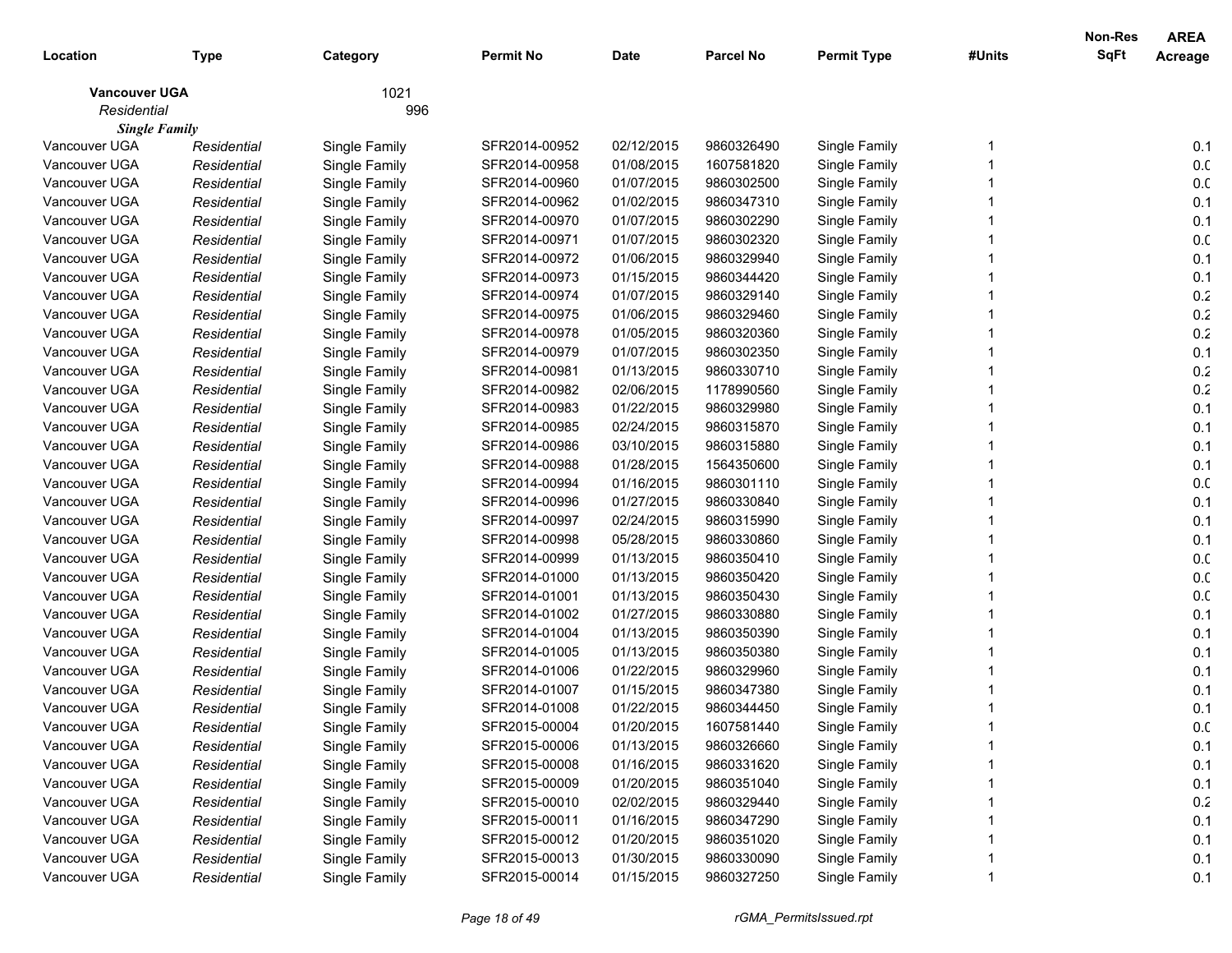|                      |             |               |                  |             |                  |                    |        | Non-Res     | <b>AREA</b>     |
|----------------------|-------------|---------------|------------------|-------------|------------------|--------------------|--------|-------------|-----------------|
| Location             | Type        | Category      | <b>Permit No</b> | <b>Date</b> | <b>Parcel No</b> | <b>Permit Type</b> | #Units | <b>SqFt</b> | Acreage         |
| <b>Vancouver UGA</b> |             | 1021          |                  |             |                  |                    |        |             |                 |
| Residential          |             | 996           |                  |             |                  |                    |        |             |                 |
| <b>Single Family</b> |             |               |                  |             |                  |                    |        |             |                 |
| Vancouver UGA        | Residential | Single Family | SFR2015-00017    | 02/06/2015  | 9860318220       | Single Family      |        |             | 0.2             |
| Vancouver UGA        | Residential | Single Family | SFR2015-00018    | 02/03/2015  | 9860350400       | Single Family      |        |             | 0. <sub>C</sub> |
| Vancouver UGA        | Residential | Single Family | SFR2015-00019    | 01/29/2015  | 9860327480       | Single Family      |        |             | 0.1             |
| Vancouver UGA        | Residential | Single Family | SFR2015-00020    | 02/04/2015  | 9860340730       | Single Family      |        |             | 0. <sub>C</sub> |
| Vancouver UGA        | Residential | Single Family | SFR2015-00021    | 02/04/2015  | 9860340620       | Single Family      |        |             | 0. <sub>C</sub> |
| Vancouver UGA        | Residential | Single Family | SFR2015-00022    | 02/13/2015  | 1814930000       | Single Family      |        |             | 2. <sub>C</sub> |
| Vancouver UGA        | Residential | Single Family | SFR2015-00023    | 02/04/2015  | 9860340750       | Single Family      |        |             | 0. <sub>C</sub> |
| Vancouver UGA        | Residential | Single Family | SFR2015-00024    | 02/04/2015  | 9860340710       | Single Family      |        |             | 0. <sub>C</sub> |
| Vancouver UGA        | Residential | Single Family | SFR2015-00025    | 02/04/2015  | 2005810000       | Single Family      |        |             | 1. <sub>C</sub> |
| Vancouver UGA        | Residential | Single Family | SFR2015-00026    | 01/23/2015  | 9860351010       | Single Family      |        |             | 0.1             |
| Vancouver UGA        | Residential | Single Family | SFR2015-00027    | 02/11/2015  | 9860320240       | Single Family      |        |             | 0.1             |
| Vancouver UGA        | Residential | Single Family | SFR2015-00028    | 02/04/2015  | 9860340790       | Single Family      |        |             | 0.0             |
| Vancouver UGA        | Residential | Single Family | SFR2015-00029    | 01/27/2015  | 9860351030       | Single Family      |        |             | 0.1             |
| Vancouver UGA        | Residential | Single Family | SFR2015-00030    | 02/04/2015  | 9860344220       | Single Family      |        |             | 0.1             |
| Vancouver UGA        | Residential | Single Family | SFR2015-00031    | 02/19/2015  | 9860344190       | Single Family      |        |             | 0.1             |
| Vancouver UGA        | Residential | Single Family | SFR2015-00033    | 02/02/2015  | 9860327400       | Single Family      |        |             | 0.1             |
| Vancouver UGA        | Residential | Single Family | SFR2015-00034    | 01/27/2015  | 9860325820       | Single Family      |        |             | 0.1             |
| Vancouver UGA        | Residential | Single Family | SFR2015-00035    | 01/20/2015  | 9860325460       | Single Family      |        |             | 0.1             |
| Vancouver UGA        | Residential | Single Family | SFR2015-00036    | 01/30/2015  | 9860349210       | Single Family      |        |             | 0.1             |
| Vancouver UGA        | Residential | Single Family | SFR2015-00037    | 01/30/2015  | 9860349500       | Single Family      |        |             | 0.1             |
| Vancouver UGA        | Residential | Single Family | SFR2015-00038    | 02/04/2015  | 9860340670       | Single Family      |        |             | 0. <sub>C</sub> |
| Vancouver UGA        | Residential | Single Family | SFR2015-00039    | 02/04/2015  | 9860330700       | Single Family      |        |             | 0.1             |
| Vancouver UGA        | Residential | Single Family | SFR2015-00040    | 02/04/2015  | 9860340680       | Single Family      |        |             | 0.0             |
| Vancouver UGA        | Residential | Single Family | SFR2015-00041    | 02/03/2015  | 1468150180       | Single Family      |        |             | 0.2             |
| Vancouver UGA        | Residential | Single Family | SFR2015-00042    | 02/04/2015  | 9860326580       | Single Family      |        |             | 0.1             |
| Vancouver UGA        | Residential | Single Family | SFR2015-00043    | 02/10/2015  | 1895120030       | Single Family      |        |             | 0.1             |
| Vancouver UGA        | Residential | Single Family | SFR2015-00044    | 02/13/2015  | 1895120040       | Single Family      |        |             | 0.1             |
| Vancouver UGA        | Residential | Single Family | SFR2015-00046    | 02/05/2015  | 9860310730       | Single Family      |        |             | 0.2             |
| Vancouver UGA        | Residential | Single Family | SFR2015-00049    | 03/25/2015  | 1542310000       | Single Family      |        |             | 0.8             |
| Vancouver UGA        | Residential | Single Family | SFR2015-00050    | 02/17/2015  | 1049670340       | Single Family      |        |             | 0. <sub>C</sub> |
| Vancouver UGA        | Residential | Single Family | SFR2015-00051    | 02/18/2015  | 9860336780       | Single Family      |        |             | 0.1             |
| Vancouver UGA        | Residential | Single Family | SFR2015-00052    | 03/31/2015  | 9860336520       | Single Family      |        |             | 0.1             |
| Vancouver UGA        | Residential | Single Family | SFR2015-00053    | 03/31/2015  | 9860336530       | Single Family      |        |             | 0.1             |
| Vancouver UGA        | Residential | Single Family | SFR2015-00054    | 04/30/2015  | 9860336560       | Single Family      |        |             | 0.1             |
| Vancouver UGA        | Residential | Single Family | SFR2015-00055    | 03/31/2015  | 9860336600       | Single Family      |        |             | 0.1             |
| Vancouver UGA        | Residential | Single Family | SFR2015-00056    | 02/18/2015  | 9860336660       | Single Family      |        |             | 0.1             |
| Vancouver UGA        | Residential | Single Family | SFR2015-00057    | 02/18/2015  | 9860336670       | Single Family      |        |             | 0.1             |
| Vancouver UGA        | Residential | Single Family | SFR2015-00058    | 04/30/2015  | 9860336730       | Single Family      |        |             | 0.1             |
| Vancouver UGA        | Residential | Single Family | SFR2015-00059    | 04/30/2015  | 9860336750       | Single Family      |        |             | 0.1             |
| Vancouver UGA        | Residential | Single Family | SFR2015-00060    | 02/11/2015  | 9860336790       | Single Family      |        |             | 0.1             |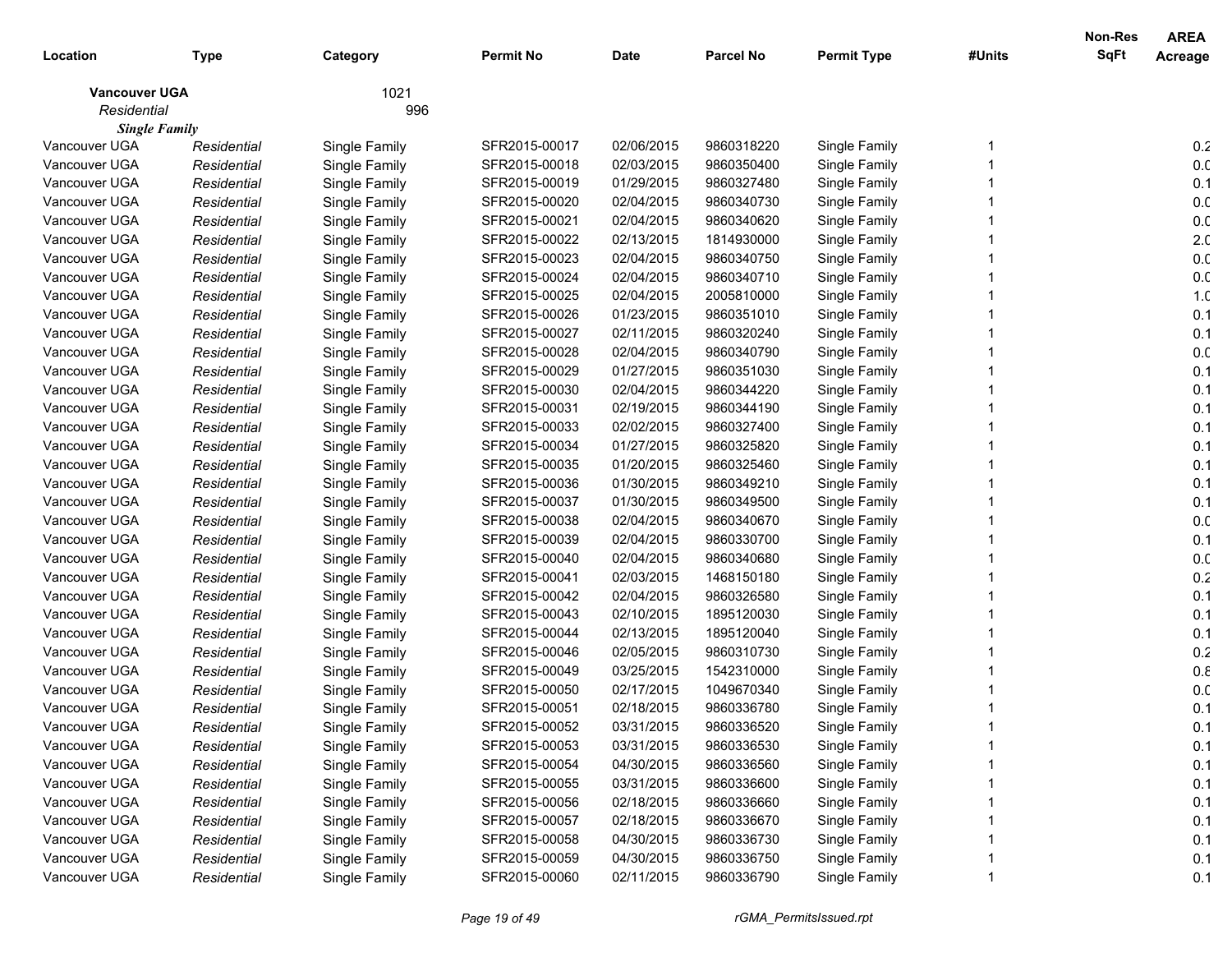|                      |             |               |                  |             |                  |                    |        | Non-Res     | <b>AREA</b>     |
|----------------------|-------------|---------------|------------------|-------------|------------------|--------------------|--------|-------------|-----------------|
| Location             | <b>Type</b> | Category      | <b>Permit No</b> | <b>Date</b> | <b>Parcel No</b> | <b>Permit Type</b> | #Units | <b>SqFt</b> | Acreage         |
| <b>Vancouver UGA</b> |             | 1021          |                  |             |                  |                    |        |             |                 |
| Residential          |             | 996           |                  |             |                  |                    |        |             |                 |
| <b>Single Family</b> |             |               |                  |             |                  |                    |        |             |                 |
| Vancouver UGA        | Residential | Single Family | SFR2015-00062    | 02/27/2015  | 9860350490       | Single Family      |        |             | 0. <sub>C</sub> |
| Vancouver UGA        | Residential | Single Family | SFR2015-00063    | 02/27/2015  | 9860350860       | Single Family      |        |             | 0.1             |
| Vancouver UGA        | Residential | Single Family | SFR2015-00064    | 02/17/2015  | 9860310820       | Single Family      |        |             | $0.2\,$         |
| Vancouver UGA        | Residential | Single Family | SFR2015-00065    | 02/06/2015  | 9860310770       | Single Family      |        |             | 0.2             |
| Vancouver UGA        | Residential | Single Family | SFR2015-00066    | 02/17/2015  | 9860332540       | Single Family      |        |             | 0.1             |
| Vancouver UGA        | Residential | Single Family | SFR2015-00067    | 02/17/2015  | 9860337840       | Single Family      |        |             | 0.1             |
| Vancouver UGA        | Residential | Single Family | SFR2015-00069    | 02/13/2015  | 9860341300       | Single Family      |        |             | 0. <sub>C</sub> |
| Vancouver UGA        | Residential | Single Family | SFR2015-00070    | 02/19/2015  | 9860340910       | Single Family      |        |             | 0. <sub>C</sub> |
| Vancouver UGA        | Residential | Single Family | SFR2015-00072    | 01/26/2015  | 1873830000       | Single Family      |        |             | 1.9             |
| Vancouver UGA        | Residential | Single Family | SFR2015-00074    | 02/11/2015  | 9860353990       | Single Family      |        |             | 0.1             |
| Vancouver UGA        | Residential | Single Family | SFR2015-00075    | 02/18/2015  | 1468150160       | Single Family      |        |             | 0.3             |
| Vancouver UGA        | Residential | Single Family | SFR2015-00076    | 02/17/2015  | 9860329490       | Single Family      |        |             | 0.3             |
| Vancouver UGA        | Residential | Single Family | SFR2015-00077    | 03/18/2015  | 9860351060       | Single Family      |        |             | 0.2             |
| Vancouver UGA        | Residential | Single Family | SFR2015-00078    | 02/24/2015  | 1861930100       | Single Family      |        |             | 0.2             |
| Vancouver UGA        | Residential | Single Family | SFR2015-00079    | 05/27/2015  | 9860331930       | Single Family      |        |             | 0.1             |
| Vancouver UGA        | Residential | Single Family | SFR2015-00080    | 05/27/2015  | 9860331940       | Single Family      |        |             | 0. <sub>C</sub> |
| Vancouver UGA        | Residential | Single Family | SFR2015-00081    | 03/31/2015  | 9860336610       | Single Family      |        |             | 0.1             |
| Vancouver UGA        | Residential | Single Family | SFR2015-00082    | 04/30/2015  | 9860336740       | Single Family      |        |             | 0.1             |
| Vancouver UGA        | Residential | Single Family | SFR2015-00083    | 04/30/2015  | 9860336570       | Single Family      |        |             | 0.1             |
| Vancouver UGA        | Residential | Single Family | SFR2015-00085    | 05/27/2015  | 9860331950       | Single Family      |        |             | 0. <sub>C</sub> |
| Vancouver UGA        | Residential | Single Family | SFR2015-00086    | 03/17/2015  | 9860326760       | Single Family      |        |             | 0.1             |
| Vancouver UGA        | Residential | Single Family | SFR2015-00087    | 02/19/2015  | 9860340920       | Single Family      |        |             | 0. <sub>C</sub> |
| Vancouver UGA        | Residential | Single Family | SFR2015-00088    | 02/19/2015  | 9860340930       | Single Family      |        |             | 0. <sub>C</sub> |
| Vancouver UGA        | Residential | Single Family | SFR2015-00089    | 03/10/2015  | 9860340940       | Single Family      |        |             | 0. <sub>C</sub> |
| Vancouver UGA        | Residential | Single Family | SFR2015-00090    | 02/11/2015  | 9860336800       | Single Family      |        |             | 0.1             |
| Vancouver UGA        | Residential | Single Family | SFR2015-00091    | 02/18/2015  | 9860336680       | Single Family      |        |             | 0.1             |
| Vancouver UGA        | Residential | Single Family | SFR2015-00092    | 03/06/2015  | 9860330890       | Single Family      |        |             | 0.1             |
| Vancouver UGA        | Residential | Single Family | SFR2015-00093    | 04/03/2015  | 9860283000       | Single Family      |        |             | 0.1             |
| Vancouver UGA        | Residential | Single Family | SFR2015-00094    | 03/06/2015  | 9860330690       | Single Family      |        |             | 0.1             |
| Vancouver UGA        | Residential | Single Family | SFR2015-00095    | 02/25/2015  | 9860325390       | Single Family      |        |             | 0.1             |
| Vancouver UGA        | Residential | Single Family | SFR2015-00096    | 05/28/2015  | 9860330850       | Single Family      |        |             | 0.1             |
| Vancouver UGA        | Residential | Single Family | SFR2015-00097    | 02/27/2015  | 9860351100       | Single Family      |        |             | 0. <sub>C</sub> |
| Vancouver UGA        | Residential | Single Family | SFR2015-00098    | 02/27/2015  | 9860351090       | Single Family      |        |             | 0.0             |
| Vancouver UGA        | Residential | Single Family | SFR2015-00099    | 02/23/2015  | 9860325860       | Single Family      |        |             | 0.2             |
| Vancouver UGA        | Residential | Single Family | SFR2015-00101    | 02/25/2015  | 9860329410       | Single Family      |        |             | 0.3             |
| Vancouver UGA        | Residential | Single Family | SFR2015-00102    | 02/23/2015  | 9860325360       | Single Family      |        |             | 0.1             |
| Vancouver UGA        | Residential | Single Family | SFR2015-00103    | 02/24/2015  | 9860320340       | Single Family      |        |             | 0.2             |
| Vancouver UGA        | Residential | Single Family | SFR2015-00106    | 02/25/2015  | 9860347230       | Single Family      |        |             | 0.2             |
| Vancouver UGA        | Residential | Single Family | SFR2015-00107    | 03/10/2015  | 9860341310       | Single Family      |        |             | 0.0             |
| Vancouver UGA        | Residential | Single Family | SFR2015-00108    | 03/10/2015  | 9860341320       | Single Family      |        |             | 0.0             |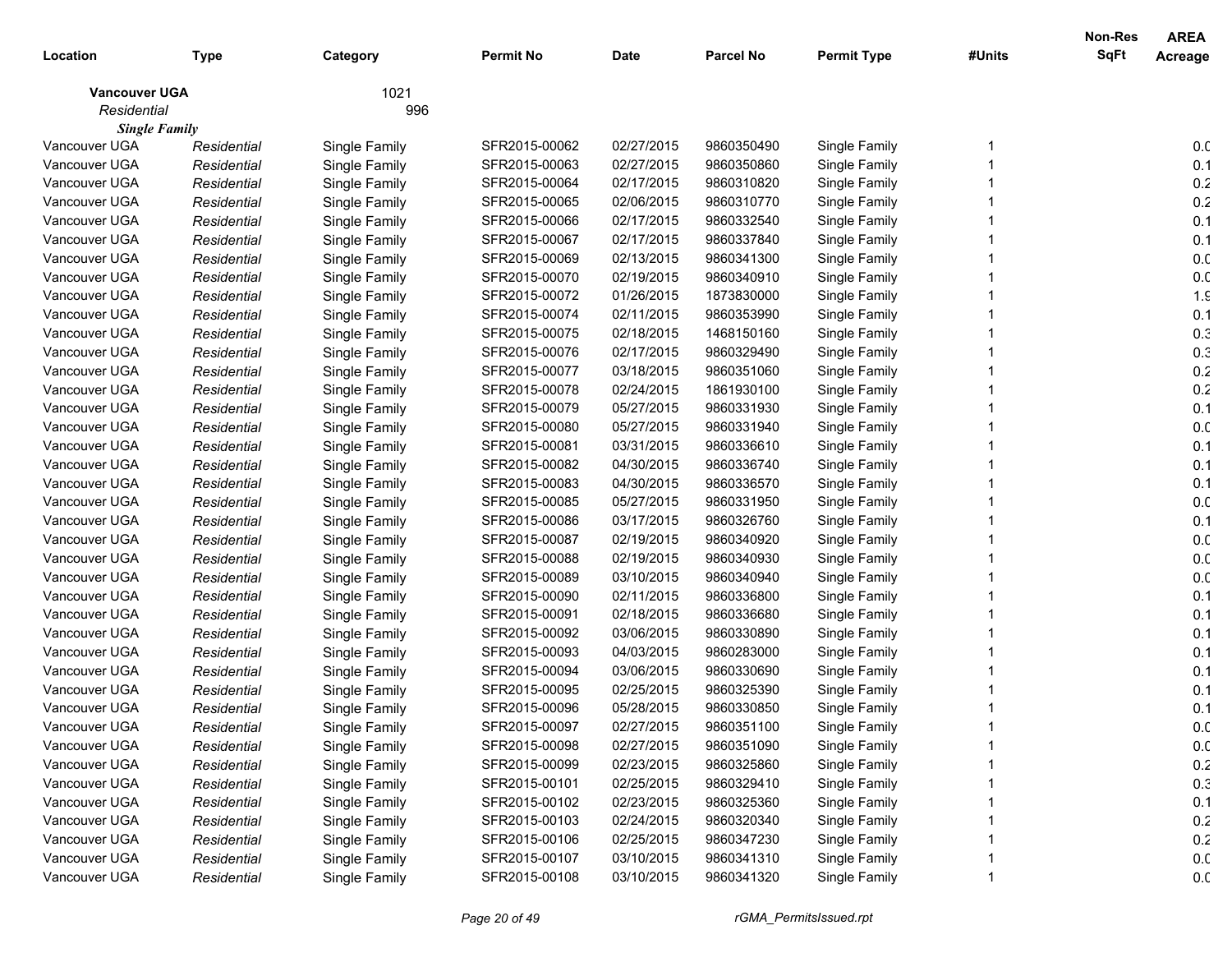|                      |             |               |                  |             |                  |                    |        | Non-Res     | <b>AREA</b>     |
|----------------------|-------------|---------------|------------------|-------------|------------------|--------------------|--------|-------------|-----------------|
| Location             | Type        | Category      | <b>Permit No</b> | <b>Date</b> | <b>Parcel No</b> | <b>Permit Type</b> | #Units | <b>SqFt</b> | Acreage         |
| <b>Vancouver UGA</b> |             | 1021          |                  |             |                  |                    |        |             |                 |
| Residential          |             | 996           |                  |             |                  |                    |        |             |                 |
| <b>Single Family</b> |             |               |                  |             |                  |                    |        |             |                 |
| Vancouver UGA        | Residential | Single Family | SFR2015-00109    | 02/26/2015  | 9860312840       | Single Family      |        |             | 0.2             |
| Vancouver UGA        | Residential | Single Family | SFR2015-00111    | 04/03/2015  | 9860347370       | Single Family      |        |             | 0.1             |
| Vancouver UGA        | Residential | Single Family | SFR2015-00113    | 04/10/2015  | 9860347360       | Single Family      |        |             | 0.2             |
| Vancouver UGA        | Residential | Single Family | SFR2015-00114    | 02/26/2015  | 9860330100       | Single Family      |        |             | 0.1             |
| Vancouver UGA        | Residential | Single Family | SFR2015-00115    | 02/26/2015  | 9860339080       | Single Family      |        |             | 0. <sub>C</sub> |
| Vancouver UGA        | Residential | Single Family | SFR2015-00116    | 02/26/2015  | 9860339040       | Single Family      |        |             | 0. <sub>C</sub> |
| Vancouver UGA        | Residential | Single Family | SFR2015-00118    | 04/10/2015  | 9860329420       | Single Family      |        |             | 0.2             |
| Vancouver UGA        | Residential | Single Family | SFR2015-00119    | 03/10/2015  | 9860341330       | Single Family      |        |             | 0. <sub>C</sub> |
| Vancouver UGA        | Residential | Single Family | SFR2015-00121    | 02/13/2015  | 9860320270       | Single Family      |        |             | 0.2             |
| Vancouver UGA        | Residential | Single Family | SFR2015-00122    | 07/16/2015  | 9860340950       | Single Family      |        |             | 0. <sub>C</sub> |
| Vancouver UGA        | Residential | Single Family | SFR2015-00123    | 02/27/2015  | 9860326590       | Single Family      |        |             | 0.1             |
| Vancouver UGA        | Residential | Single Family | SFR2015-00124    | 03/06/2015  | 9860325510       | Single Family      |        |             | 0.2             |
| Vancouver UGA        | Residential | Single Family | SFR2015-00126    | 03/03/2015  | 9860326640       | Single Family      |        |             | 0.1             |
| Vancouver UGA        | Residential | Single Family | SFR2015-00127    | 04/03/2015  | 2005380000       | Single Family      |        |             | 20.0            |
| Vancouver UGA        | Residential | Single Family | SFR2015-00129    | 05/08/2015  | 9860341340       | Single Family      |        |             | 0.0             |
| Vancouver UGA        | Residential | Single Family | SFR2015-00130    | 07/16/2015  | 9860340960       | Single Family      |        |             | 0.0             |
| Vancouver UGA        | Residential | Single Family | SFR2015-00133    | 03/11/2015  | 9860350870       | Single Family      |        |             | 0.1             |
| Vancouver UGA        | Residential | Single Family | SFR2015-00134    | 08/20/2015  | 9860341360       | Single Family      |        |             | 0. <sub>C</sub> |
| Vancouver UGA        | Residential | Single Family | SFR2015-00135    | 03/26/2015  | 9860315900       | Single Family      |        |             | 0.1             |
| Vancouver UGA        | Residential | Single Family | SFR2015-00136    | 08/20/2015  | 9860341350       | Single Family      |        |             | 0. <sub>C</sub> |
| Vancouver UGA        | Residential | Single Family | SFR2015-00137    | 03/04/2015  | 9860317280       | Single Family      |        |             | 0.1             |
| Vancouver UGA        | Residential | Single Family | SFR2015-00138    | 03/04/2015  | 9860317170       | Single Family      |        |             | 0.1             |
| Vancouver UGA        | Residential | Single Family | SFR2015-00139    | 03/10/2015  | 1195750180       | Single Family      |        |             | 0.1             |
| Vancouver UGA        | Residential | Single Family | SFR2015-00140    | 03/02/2015  | 9860331040       | Single Family      |        |             | 0.1             |
| Vancouver UGA        | Residential | Single Family | SFR2015-00141    | 03/26/2015  | 9860315890       | Single Family      |        |             | 0.1             |
| Vancouver UGA        | Residential | Single Family | SFR2015-00147    | 03/05/2015  | 9860344130       | Single Family      |        |             | 0.1             |
| Vancouver UGA        | Residential | Single Family | SFR2015-00149    | 03/10/2015  | 9860347660       | Single Family      |        |             | 0.2             |
| Vancouver UGA        | Residential | Single Family | SFR2015-00153    | 03/23/2015  | 9860331840       | Single Family      |        |             | 0. <sub>C</sub> |
| Vancouver UGA        | Residential | Single Family | SFR2015-00154    | 03/13/2015  | 1607582480       | Single Family      |        |             | 0.0             |
| Vancouver UGA        | Residential | Single Family | SFR2015-00155    | 03/13/2015  | 1607582420       | Single Family      |        |             | 0.0             |
| Vancouver UGA        | Residential | Single Family | SFR2015-00159    | 03/06/2015  | 9860349510       | Single Family      |        |             | 0.1             |
| Vancouver UGA        | Residential | Single Family | SFR2015-00162    | 03/10/2015  | 9860344050       | Single Family      |        |             | 0.1             |
| Vancouver UGA        | Residential | Single Family | SFR2015-00163    | 04/22/2015  | 1721390150       | Single Family      |        |             | 1.4             |
| Vancouver UGA        | Residential | Single Family | SFR2015-00164    | 03/10/2015  | 9860331680       | Single Family      |        |             | 0.1             |
| Vancouver UGA        | Residential | Single Family | SFR2015-00165    | 03/24/2015  | 9860347650       | Single Family      |        |             | 0.2             |
| Vancouver UGA        | Residential | Single Family | SFR2015-00166    | 03/12/2015  | 9860329000       | Single Family      |        |             | 0.2             |
| Vancouver UGA        | Residential | Single Family | SFR2015-00170    | 03/19/2015  | 9860326240       | Single Family      |        |             | 0.1             |
| Vancouver UGA        | Residential | Single Family | SFR2015-00171    | 03/19/2015  | 9860326220       | Single Family      |        |             | 0.1             |
| Vancouver UGA        | Residential | Single Family | SFR2015-00172    | 03/06/2015  | 1540360130       | Single Family      |        |             | 0.1             |
| Vancouver UGA        | Residential | Single Family | SFR2015-00173    | 03/17/2015  | 9860344480       | Single Family      |        |             | 0.1             |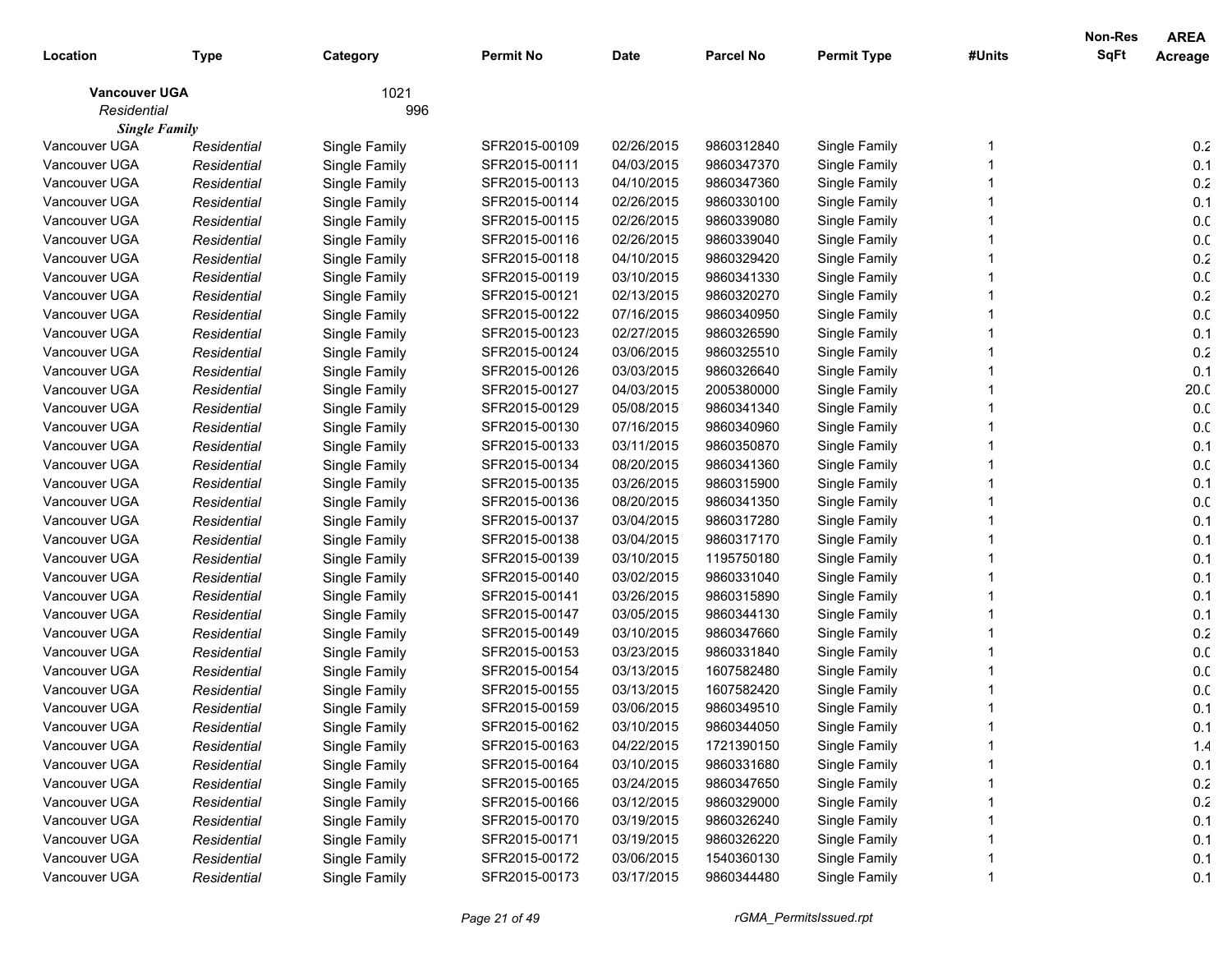|                      |             |               |                  |             |                  |                    |        | Non-Res     | <b>AREA</b>     |
|----------------------|-------------|---------------|------------------|-------------|------------------|--------------------|--------|-------------|-----------------|
| Location             | Type        | Category      | <b>Permit No</b> | <b>Date</b> | <b>Parcel No</b> | <b>Permit Type</b> | #Units | <b>SqFt</b> | Acreage         |
| <b>Vancouver UGA</b> |             | 1021          |                  |             |                  |                    |        |             |                 |
| Residential          |             | 996           |                  |             |                  |                    |        |             |                 |
| <b>Single Family</b> |             |               |                  |             |                  |                    |        |             |                 |
| Vancouver UGA        | Residential | Single Family | SFR2015-00174    | 05/14/2015  | 0995350500       | Single Family      |        |             | 0.1             |
| Vancouver UGA        | Residential | Single Family | SFR2015-00175    | 03/17/2015  | 9860326820       | Single Family      |        |             | 0.1             |
| Vancouver UGA        | Residential | Single Family | SFR2015-00176    | 03/25/2015  | 9860349230       | Single Family      |        |             | 0.1             |
| Vancouver UGA        | Residential | Single Family | SFR2015-00177    | 03/12/2015  | 9860350370       | Single Family      |        |             | 0. <sub>C</sub> |
| Vancouver UGA        | Residential | Single Family | SFR2015-00178    | 03/20/2015  | 9860350480       | Single Family      |        |             | 0. <sub>C</sub> |
| Vancouver UGA        | Residential | Single Family | SFR2015-00179    | 03/20/2015  | 9860350300       | Single Family      |        |             | 0. <sub>C</sub> |
| Vancouver UGA        | Residential | Single Family | SFR2015-00181    | 03/18/2015  | 9860331990       | Single Family      |        |             | 0.1             |
| Vancouver UGA        | Residential | Single Family | SFR2015-00182    | 03/24/2015  | 9860347610       | Single Family      |        |             | 0.2             |
| Vancouver UGA        | Residential | Single Family | SFR2015-00183    | 03/27/2015  | 9860326400       | Single Family      |        |             | 0.1             |
| Vancouver UGA        | Residential | Single Family | SFR2015-00184    | 03/17/2015  | 1847300160       | Single Family      |        |             | 0.2             |
| Vancouver UGA        | Residential | Single Family | SFR2015-00186    | 03/12/2015  | 9860329950       | Single Family      |        |             | 0.1             |
| Vancouver UGA        | Residential | Single Family | SFR2015-00187    | 03/12/2015  | 9860329930       | Single Family      |        |             | 0.1             |
| Vancouver UGA        | Residential | Single Family | SFR2015-00188    | 03/24/2015  | 9860310810       | Single Family      |        |             | 0.2             |
| Vancouver UGA        | Residential | Single Family | SFR2015-00189    | 03/31/2015  | 9860344170       | Single Family      |        |             | 0.1             |
| Vancouver UGA        | Residential | Single Family | SFR2015-00190    | 03/18/2015  | 9860283600       | Single Family      |        |             | 0.1             |
| Vancouver UGA        | Residential | Single Family | SFR2015-00191    | 03/18/2015  | 9860283620       | Single Family      |        |             | 0.1             |
| Vancouver UGA        | Residential | Single Family | SFR2015-00192    | 03/20/2015  | 9860336090       | Single Family      |        |             | 0.2             |
| Vancouver UGA        | Residential | Single Family | SFR2015-00193    | 03/23/2015  | 9860317290       | Single Family      |        |             | 0. <sub>C</sub> |
| Vancouver UGA        | Residential | Single Family | SFR2015-00194    | 03/18/2015  | 9860341950       | Single Family      |        |             | 0.1             |
| Vancouver UGA        | Residential | Single Family | SFR2015-00195    | 04/03/2015  | 9860341280       | Single Family      |        |             | 0.0             |
| Vancouver UGA        | Residential | Single Family | SFR2015-00196    | 04/03/2015  | 9860341270       | Single Family      |        |             | 0. <sub>C</sub> |
| Vancouver UGA        | Residential | Single Family | SFR2015-00197    | 04/03/2015  | 9860302530       | Single Family      |        |             | 0. <sub>C</sub> |
| Vancouver UGA        | Residential | Single Family | SFR2015-00198    | 04/03/2015  | 9860302540       | Single Family      |        |             | 0.1             |
| Vancouver UGA        | Residential | Single Family | SFR2015-00202    | 03/26/2015  | 9860320170       | Single Family      |        |             | 0.2             |
| Vancouver UGA        | Residential | Single Family | SFR2015-00203    | 03/23/2015  | 1898780100       | Single Family      |        |             | 0.1             |
| Vancouver UGA        | Residential | Single Family | SFR2015-00204    | 03/23/2015  | 9860341990       | Single Family      |        |             | 0.2             |
| Vancouver UGA        | Residential | Single Family | SFR2015-00205    | 03/24/2015  | 9860341870       | Single Family      |        |             | 0.1             |
| Vancouver UGA        | Residential | Single Family | SFR2015-00207    | 04/09/2015  | 9860311270       | Single Family      |        |             | 0.1             |
| Vancouver UGA        | Residential | Single Family | SFR2015-00209    | 04/30/2015  | 9860356090       | Single Family      |        |             | 0.3             |
| Vancouver UGA        | Residential | Single Family | SFR2015-00213    | 06/02/2015  | 9860317130       | Single Family      |        |             | 0.0             |
| Vancouver UGA        | Residential | Single Family | SFR2015-00215    | 03/24/2015  | 9860341930       | Single Family      |        |             | 0.1             |
| Vancouver UGA        | Residential | Single Family | SFR2015-00218    | 03/26/2015  | 9860310330       | Single Family      |        |             | 1. <sub>C</sub> |
| Vancouver UGA        | Residential | Single Family | SFR2015-00220    | 04/03/2015  | 9860350500       | Single Family      |        |             | 0.0             |
| Vancouver UGA        | Residential | Single Family | SFR2015-00222    | 05/26/2015  | 1000020000       | Single Family      |        |             | 0.3             |
| Vancouver UGA        | Residential | Single Family | SFR2015-00224    | 03/25/2015  | 9860336500       | Single Family      |        |             | 0.1             |
| Vancouver UGA        | Residential | Single Family | SFR2015-00225    | 07/08/2015  | 9860336510       | Single Family      |        |             | 0.1             |
| Vancouver UGA        | Residential | Single Family | SFR2015-00226    | 04/07/2015  | 9860279100       | Single Family      |        |             | 0.1             |
| Vancouver UGA        | Residential | Single Family | SFR2015-00227    | 04/07/2015  | 9860279090       | Single Family      |        |             | 0.2             |
| Vancouver UGA        | Residential | Single Family | SFR2015-00228    | 03/26/2015  | 1721780100       | Single Family      |        |             | 0.1             |
| Vancouver UGA        | Residential | Single Family | SFR2015-00229    | 07/06/2015  | 9860336810       | Single Family      |        |             | 0.1             |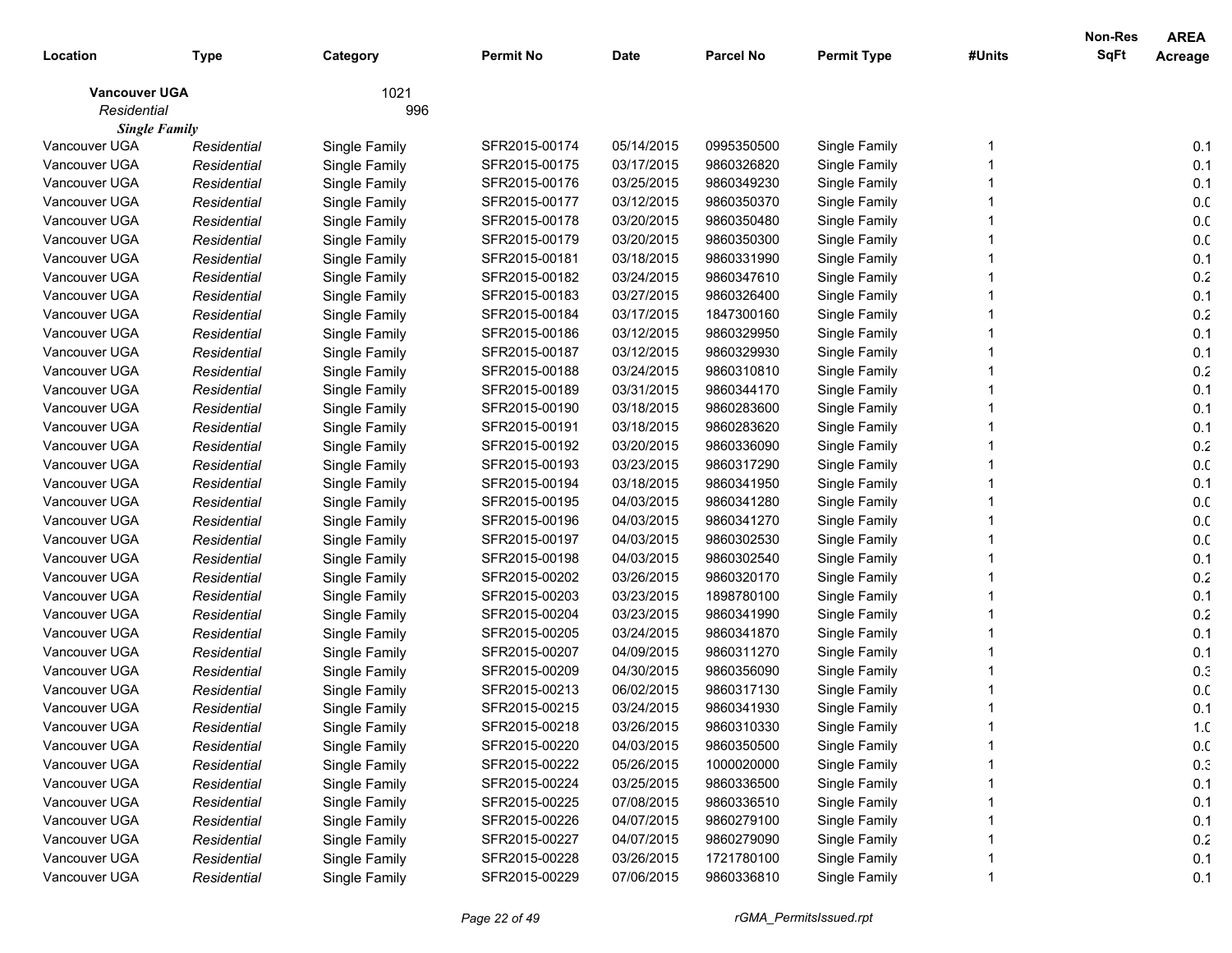|                      |             |               |                  |             |                  |                    |        | Non-Res     | <b>AREA</b>     |
|----------------------|-------------|---------------|------------------|-------------|------------------|--------------------|--------|-------------|-----------------|
| Location             | <b>Type</b> | Category      | <b>Permit No</b> | <b>Date</b> | <b>Parcel No</b> | <b>Permit Type</b> | #Units | <b>SqFt</b> | Acreage         |
| <b>Vancouver UGA</b> |             | 1021          |                  |             |                  |                    |        |             |                 |
| Residential          |             | 996           |                  |             |                  |                    |        |             |                 |
| <b>Single Family</b> |             |               |                  |             |                  |                    |        |             |                 |
| Vancouver UGA        | Residential | Single Family | SFR2015-00230    | 08/06/2015  | 9860317150       | Single Family      |        |             | 0.0             |
| Vancouver UGA        | Residential | Single Family | SFR2015-00231    | 04/06/2015  | 9860341970       | Single Family      |        |             | 0.2             |
| Vancouver UGA        | Residential | Single Family | SFR2015-00232    | 05/28/2015  | 9860317160       | Single Family      |        |             | 0. <sub>C</sub> |
| Vancouver UGA        | Residential | Single Family | SFR2015-00233    | 04/10/2015  | 9860317140       | Single Family      |        |             | 0. <sub>C</sub> |
| Vancouver UGA        | Residential | Single Family | SFR2015-00236    | 06/02/2015  | 9860356120       | Single Family      |        |             | 0.2             |
| Vancouver UGA        | Residential | Single Family | SFR2015-00238    | 04/08/2015  | 9860331610       | Single Family      |        |             | 0.1             |
| Vancouver UGA        | Residential | Single Family | SFR2015-00239    | 04/13/2015  | 9860354400       | Single Family      |        |             | 0.2             |
| Vancouver UGA        | Residential | Single Family | SFR2015-00240    | 04/30/2015  | 9860344360       | Single Family      |        |             | 0.1             |
| Vancouver UGA        | Residential | Single Family | SFR2015-00241    | 04/07/2015  | 9860310760       | Single Family      |        |             | 0.2             |
| Vancouver UGA        | Residential | Single Family | SFR2015-00243    | 04/30/2015  | 9860279110       | Single Family      |        |             | $0.2\,$         |
| Vancouver UGA        | Residential | Single Family | SFR2015-00245    | 04/07/2015  | 9860326600       | Single Family      |        |             | 0.1             |
| Vancouver UGA        | Residential | Single Family | SFR2015-00246    | 05/01/2015  | 9860302260       | Single Family      |        |             | 0. <sub>C</sub> |
| Vancouver UGA        | Residential | Single Family | SFR2015-00247    | 04/14/2015  | 9860344340       | Single Family      |        |             | 0.1             |
| Vancouver UGA        | Residential | Single Family | SFR2015-00249    | 04/14/2015  | 9860350990       | Single Family      |        |             | 0.1             |
| Vancouver UGA        | Residential | Single Family | SFR2015-00251    | 05/08/2015  | 9860320180       | Single Family      |        |             | 0.2             |
| Vancouver UGA        | Residential | Single Family | SFR2015-00252    | 06/23/2015  | 9860331100       | Single Family      |        |             | 0.1             |
| Vancouver UGA        | Residential | Single Family | SFR2015-00253    | 05/19/2015  | 1570650000       | Single Family      |        |             | 0.6             |
| Vancouver UGA        | Residential | Single Family | SFR2015-00256    | 04/14/2015  | 9860344570       | Single Family      |        |             | 0.2             |
| Vancouver UGA        | Residential | Single Family | SFR2015-00257    | 04/13/2015  | 9860330990       | Single Family      |        |             | 0.1             |
| Vancouver UGA        | Residential | Single Family | SFR2015-00258    | 04/15/2015  | 9860357370       | Single Family      |        |             | 0.1             |
| Vancouver UGA        | Residential | Single Family | SFR2015-00259    | 04/15/2015  | 9860329910       | Single Family      |        |             | 0.1             |
| Vancouver UGA        | Residential | Single Family | SFR2015-00260    | 04/16/2015  | 1181410320       | Single Family      |        |             | 0. <sub>C</sub> |
| Vancouver UGA        | Residential | Single Family | SFR2015-00261    | 04/14/2015  | 9860326840       | Single Family      |        |             | 0.1             |
| Vancouver UGA        | Residential | Single Family | SFR2015-00263    | 04/23/2015  | 9860344350       | Single Family      |        |             | 0.1             |
| Vancouver UGA        | Residential | Single Family | SFR2015-00264    | 04/23/2015  | 9860326460       | Single Family      |        |             | 0.1             |
| Vancouver UGA        | Residential | Single Family | SFR2015-00265    | 04/23/2015  | 9860344160       | Single Family      |        |             | 0.1             |
| Vancouver UGA        | Residential | Single Family | SFR2015-00267    | 04/23/2015  | 9860325430       | Single Family      |        |             | 0.1             |
| Vancouver UGA        | Residential | Single Family | SFR2015-00269    | 06/18/2015  | 1812780000       | Single Family      |        |             | 7. <sub>C</sub> |
| Vancouver UGA        | Residential | Single Family | SFR2015-00270    | 05/08/2015  | 9860320500       | Single Family      |        |             | 0.1             |
| Vancouver UGA        | Residential | Single Family | SFR2015-00271    | 05/01/2015  | 9860302470       | Single Family      |        |             | 0.0             |
| Vancouver UGA        | Residential | Single Family | SFR2015-00272    | 05/01/2015  | 9860302480       | Single Family      |        |             | 0. <sub>C</sub> |
| Vancouver UGA        | Residential | Single Family | SFR2015-00273    | 05/01/2015  | 9860302490       | Single Family      |        |             | 0. <sub>C</sub> |
| Vancouver UGA        | Residential | Single Family | SFR2015-00274    | 04/23/2015  | 1897590120       | Single Family      |        |             | 0.1             |
| Vancouver UGA        | Residential | Single Family | SFR2015-00275    | 05/01/2015  | 9860302250       | Single Family      |        |             | 0.0             |
| Vancouver UGA        | Residential | Single Family | SFR2015-00276    | 04/27/2015  | 9860332610       | Single Family      |        |             | 0.1             |
| Vancouver UGA        | Residential | Single Family | SFR2015-00277    | 06/19/2015  | 9860356110       | Single Family      |        |             | 0.2             |
| Vancouver UGA        | Residential | Single Family | SFR2015-00279    | 05/05/2015  | 9860347430       | Single Family      |        |             | 0.1             |
| Vancouver UGA        | Residential | Single Family | SFR2015-00280    | 04/23/2015  | 1042800040       | Single Family      |        |             | 0.1             |
| Vancouver UGA        | Residential | Single Family | SFR2015-00281    | 05/05/2015  | 9860347440       | Single Family      |        |             | 0.1             |
| Vancouver UGA        | Residential | Single Family | SFR2015-00283    | 04/23/2015  | 9860327170       | Single Family      |        |             | 0.0             |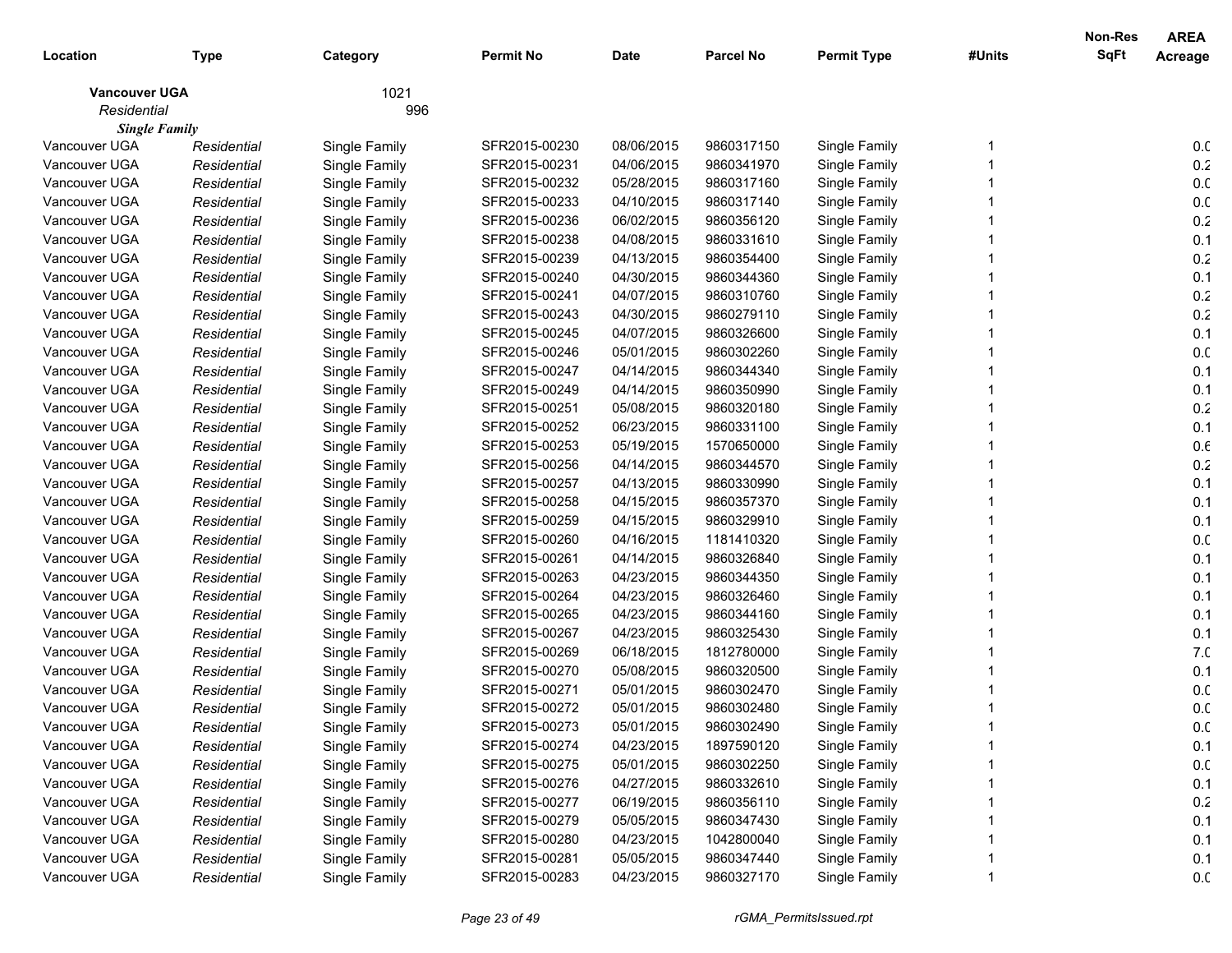|                      |             |               |                  |             |                  |                    |        | Non-Res     | <b>AREA</b>     |
|----------------------|-------------|---------------|------------------|-------------|------------------|--------------------|--------|-------------|-----------------|
| Location             | <b>Type</b> | Category      | <b>Permit No</b> | <b>Date</b> | <b>Parcel No</b> | <b>Permit Type</b> | #Units | <b>SqFt</b> | Acreage         |
| <b>Vancouver UGA</b> |             | 1021          |                  |             |                  |                    |        |             |                 |
| Residential          |             | 996           |                  |             |                  |                    |        |             |                 |
| <b>Single Family</b> |             |               |                  |             |                  |                    |        |             |                 |
| Vancouver UGA        | Residential | Single Family | SFR2015-00284    | 04/23/2015  | 9860327190       | Single Family      |        |             | 0.1             |
| Vancouver UGA        | Residential | Single Family | SFR2015-00285    | 08/04/2015  | 1607580200       | Single Family      |        |             | 0.0             |
| Vancouver UGA        | Residential | Single Family | SFR2015-00286    | 11/23/2015  | 1607580220       | Single Family      |        |             | 0. <sub>C</sub> |
| Vancouver UGA        | Residential | Single Family | SFR2015-00287    | 05/14/2015  | 1833060000       | Single Family      |        |             | 0.4             |
| Vancouver UGA        | Residential | Single Family | SFR2015-00288    | 06/09/2015  | 9860356070       | Single Family      |        |             | 0.2             |
| Vancouver UGA        | Residential | Single Family | SFR2015-00289    | 05/05/2015  | 9860347270       | Single Family      |        |             | 0.1             |
| Vancouver UGA        | Residential | Single Family | SFR2015-00290    | 05/01/2015  | 9860325480       | Single Family      |        |             | 0.2             |
| Vancouver UGA        | Residential | Single Family | SFR2015-00291    | 05/14/2015  | 9860350210       | Single Family      |        |             | 0.1             |
| Vancouver UGA        | Residential | Single Family | SFR2015-00292    | 05/14/2015  | 9860350320       | Single Family      |        |             | 0.1             |
| Vancouver UGA        | Residential | Single Family | SFR2015-00293    | 04/13/2015  | 9860354390       | Single Family      |        |             | 0.2             |
| Vancouver UGA        | Residential | Single Family | SFR2015-00294    | 04/30/2015  | 9860347740       | Single Family      |        |             | 0.2             |
| Vancouver UGA        | Residential | Single Family | SFR2015-00295    | 05/14/2015  | 9860347510       | Single Family      |        |             | 0.1             |
| Vancouver UGA        | Residential | Single Family | SFR2015-00297    | 04/29/2015  | 9860320320       | Single Family      |        |             | 0.2             |
| Vancouver UGA        | Residential | Single Family | SFR2015-00298    | 04/30/2015  | 1042800020       | Single Family      |        |             | 0.1             |
| Vancouver UGA        | Residential | Single Family | SFR2015-00301    | 04/28/2015  | 9860360320       | Single Family      |        |             | 0.1             |
| Vancouver UGA        | Residential | Single Family | SFR2015-00302    | 05/08/2015  | 9860320250       | Single Family      |        |             | 0.1             |
| Vancouver UGA        | Residential | Single Family | SFR2015-00303    | 05/12/2015  | 9860344110       | Single Family      |        |             | 0.1             |
| Vancouver UGA        | Residential | Single Family | SFR2015-00304    | 04/21/2015  | 9860354370       | Single Family      |        |             | 0.2             |
| Vancouver UGA        | Residential | Single Family | SFR2015-00305    | 05/07/2015  | 9860310800       | Single Family      |        |             | 0.2             |
| Vancouver UGA        | Residential | Single Family | SFR2015-00306    | 05/04/2015  | 9860326700       | Single Family      |        |             | 0.1             |
| Vancouver UGA        | Residential | Single Family | SFR2015-00307    | 05/07/2015  | 9860310790       | Single Family      |        |             | 0.2             |
| Vancouver UGA        | Residential | Single Family | SFR2015-00308    | 04/21/2015  | 9860354360       | Single Family      |        |             | 0.2             |
| Vancouver UGA        | Residential | Single Family | SFR2015-00309    | 04/28/2015  | 9860360350       | Single Family      |        |             | 0.1             |
| Vancouver UGA        | Residential | Single Family | SFR2015-00310    | 04/28/2015  | 9860360180       | Single Family      |        |             | 0.2             |
| Vancouver UGA        | Residential | Single Family | SFR2015-00313    | 04/28/2015  | 9860360170       | Single Family      |        |             | 0.2             |
| Vancouver UGA        | Residential | Single Family | SFR2015-00314    | 05/14/2015  | 9860350530       | Single Family      |        |             | 0. <sub>C</sub> |
| Vancouver UGA        | Residential | Single Family | SFR2015-00315    | 05/14/2015  | 9860350520       | Single Family      |        |             | 0. <sub>C</sub> |
| Vancouver UGA        | Residential | Single Family | SFR2015-00316    | 05/14/2015  | 9860350200       | Single Family      |        |             | 0.1             |
| Vancouver UGA        | Residential | Single Family | SFR2015-00317    | 05/14/2015  | 9860350510       | Single Family      |        |             | 0.0             |
| Vancouver UGA        | Residential | Single Family | SFR2015-00318    | 05/28/2015  | 9860331090       | Single Family      |        |             | 0.1             |
| Vancouver UGA        | Residential | Single Family | SFR2015-00320    | 05/20/2015  | 1721240000       | Single Family      |        |             | 0.7             |
| Vancouver UGA        | Residential | Single Family | SFR2015-00321    | 05/05/2015  | 9860358300       | Single Family      |        |             | 0.1             |
| Vancouver UGA        | Residential | Single Family | SFR2015-00322    | 05/29/2015  | 9860357990       | Single Family      |        |             | 0.1             |
| Vancouver UGA        | Residential | Single Family | SFR2015-00323    | 05/08/2015  | 9860325660       | Single Family      |        |             | 0.2             |
| Vancouver UGA        | Residential | Single Family | SFR2015-00324    | 05/05/2015  | 9860326790       | Single Family      |        |             | 0.1             |
| Vancouver UGA        | Residential | Single Family | SFR2015-00325    | 05/11/2015  | 9860347590       | Single Family      |        |             | 0.1             |
| Vancouver UGA        | Residential | Single Family | SFR2015-00326    | 05/29/2015  | 9860357840       | Single Family      |        |             | 0.1             |
| Vancouver UGA        | Residential | Single Family | SFR2015-00327    | 05/05/2015  | 9860358310       | Single Family      |        |             | 0.1             |
| Vancouver UGA        | Residential | Single Family | SFR2015-00328    | 05/05/2015  | 9860358320       | Single Family      |        |             | 0.1             |
| Vancouver UGA        | Residential | Single Family | SFR2015-00329    | 05/05/2015  | 9860350960       | Single Family      |        |             | 0.1             |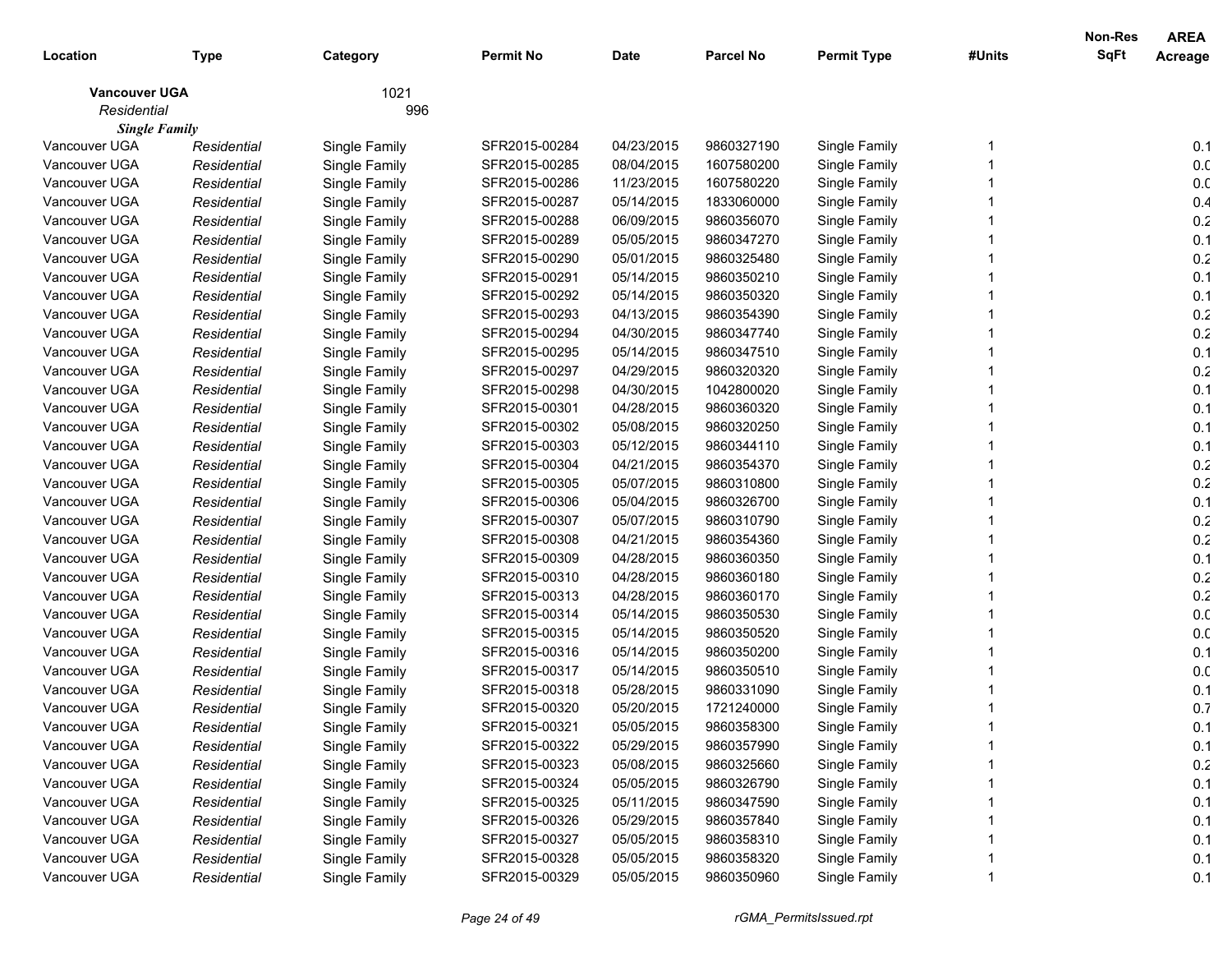|                      |             |               |                  |             |                  |                    |        | Non-Res     | <b>AREA</b>     |
|----------------------|-------------|---------------|------------------|-------------|------------------|--------------------|--------|-------------|-----------------|
| Location             | <b>Type</b> | Category      | <b>Permit No</b> | <b>Date</b> | <b>Parcel No</b> | <b>Permit Type</b> | #Units | <b>SqFt</b> | Acreage         |
| <b>Vancouver UGA</b> |             | 1021          |                  |             |                  |                    |        |             |                 |
| Residential          |             | 996           |                  |             |                  |                    |        |             |                 |
| <b>Single Family</b> |             |               |                  |             |                  |                    |        |             |                 |
| Vancouver UGA        | Residential | Single Family | SFR2015-00330    | 05/15/2015  | 9860329220       | Single Family      |        |             | 0.2             |
| Vancouver UGA        | Residential | Single Family | SFR2015-00332    | 05/04/2015  | 9860329130       | Single Family      |        |             | 0.2             |
| Vancouver UGA        | Residential | Single Family | SFR2015-00334    | 05/22/2015  | 9860347800       | Single Family      |        |             | 0.1             |
| Vancouver UGA        | Residential | Single Family | SFR2015-00335    | 05/22/2015  | 9860347790       | Single Family      |        |             | 0.1             |
| Vancouver UGA        | Residential | Single Family | SFR2015-00338    | 05/19/2015  | 9860358180       | Single Family      |        |             | 0.1             |
| Vancouver UGA        | Residential | Single Family | SFR2015-00339    | 05/07/2015  | 0995350920       | Single Family      |        |             | 0.1             |
| Vancouver UGA        | Residential | Single Family | SFR2015-00340    | 05/12/2015  | 9860332460       | Single Family      |        |             | 0.1             |
| Vancouver UGA        | Residential | Single Family | SFR2015-00342    | 05/11/2015  | 9860357480       | Single Family      |        |             | 0.1             |
| Vancouver UGA        | Residential | Single Family | SFR2015-00343    | 05/11/2015  | 9860357490       | Single Family      |        |             | 0.1             |
| Vancouver UGA        | Residential | Single Family | SFR2015-00344    | 05/28/2015  | 9860359640       | Single Family      |        |             | 0.2             |
| Vancouver UGA        | Residential | Single Family | SFR2015-00345    | 08/11/2015  | 9860338080       | Single Family      |        |             | 0.2             |
| Vancouver UGA        | Residential | Single Family | SFR2015-00346    | 05/18/2015  | 9860327440       | Single Family      |        |             | 0.1             |
| Vancouver UGA        | Residential | Single Family | SFR2015-00347    | 06/04/2015  | 9860300080       | Single Family      |        |             | 0.1             |
| Vancouver UGA        | Residential | Single Family | SFR2015-00348    | 05/13/2015  | 9860330970       | Single Family      |        |             | 0.1             |
| Vancouver UGA        | Residential | Single Family | SFR2015-00349    | 05/11/2015  | 9860331000       | Single Family      |        |             | 0.1             |
| Vancouver UGA        | Residential | Single Family | SFR2015-00350    | 05/14/2015  | 9860332020       | Single Family      |        |             | 0.1             |
| Vancouver UGA        | Residential | Single Family | SFR2015-00351    | 05/12/2015  | 9860344260       | Single Family      |        |             | 0.1             |
| Vancouver UGA        | Residential | Single Family | SFR2015-00353    | 04/29/2015  | 9860354380       | Single Family      |        |             | 0.2             |
| Vancouver UGA        | Residential | Single Family | SFR2015-00357    | 05/18/2015  | 9860331600       | Single Family      |        |             | 0.1             |
| Vancouver UGA        | Residential | Single Family | SFR2015-00358    | 05/18/2015  | 9860331630       | Single Family      |        |             | 0.1             |
| Vancouver UGA        | Residential | Single Family | SFR2015-00359    | 05/18/2015  | 9860331590       | Single Family      |        |             | 0.1             |
| Vancouver UGA        | Residential | Single Family | SFR2015-00364    | 07/23/2015  | 9860340980       | Single Family      |        |             | 0. <sub>C</sub> |
| Vancouver UGA        | Residential | Single Family | SFR2015-00366    | 07/23/2015  | 9860340970       | Single Family      |        |             | 0. <sub>C</sub> |
| Vancouver UGA        | Residential | Single Family | SFR2015-00367    | 05/20/2015  | 9860340600       | Single Family      |        |             | 0.1             |
| Vancouver UGA        | Residential | Single Family | SFR2015-00368    | 05/26/2015  | 1073591080       | Single Family      |        |             | 0.2             |
| Vancouver UGA        | Residential | Single Family | SFR2015-00370    | 05/18/2015  | 9860331640       | Single Family      |        |             | 0.1             |
| Vancouver UGA        | Residential | Single Family | SFR2015-00371    | 07/13/2015  | 9860330870       | Single Family      |        |             | 0.1             |
| Vancouver UGA        | Residential | Single Family | SFR2015-00372    | 06/08/2015  | 9860359430       | Single Family      |        |             | 0.1             |
| Vancouver UGA        | Residential | Single Family | SFR2015-00373    | 05/19/2015  | 9860355920       | Single Family      |        |             | 0.3             |
| Vancouver UGA        | Residential | Single Family | SFR2015-00374    | 05/19/2015  | 9860355780       | Single Family      |        |             | 0.2             |
| Vancouver UGA        | Residential | Single Family | SFR2015-00375    | 07/28/2015  | 9860355790       | Single Family      |        |             | 0.2             |
| Vancouver UGA        | Residential | Single Family | SFR2015-00376    | 06/10/2015  | 9860355800       | Single Family      |        |             | 0.2             |
| Vancouver UGA        | Residential | Single Family | SFR2015-00377    | 08/04/2015  | 1722210050       | Single Family      |        |             | 1.1             |
| Vancouver UGA        | Residential | Single Family | SFR2015-00379    | 05/28/2015  | 9860359410       | Single Family      |        |             | 0.1             |
| Vancouver UGA        | Residential | Single Family | SFR2015-00381    | 05/20/2015  | 9860341370       | Single Family      |        |             | 0.1             |
| Vancouver UGA        | Residential | Single Family | SFR2015-00387    | 05/19/2015  | 9860348480       | Single Family      |        |             | 0.1             |
| Vancouver UGA        | Residential | Single Family | SFR2015-00388    | 05/19/2015  | 9860348490       | Single Family      |        |             | 0.1             |
| Vancouver UGA        | Residential | Single Family | SFR2015-00389    | 05/19/2015  | 9860348470       | Single Family      |        |             | 0.1             |
| Vancouver UGA        | Residential | Single Family | SFR2015-00390    | 05/19/2015  | 9860348500       | Single Family      |        |             | 0.1             |
| Vancouver UGA        | Residential | Single Family | SFR2015-00391    | 06/02/2015  | 9860344100       | Single Family      |        |             | 0.1             |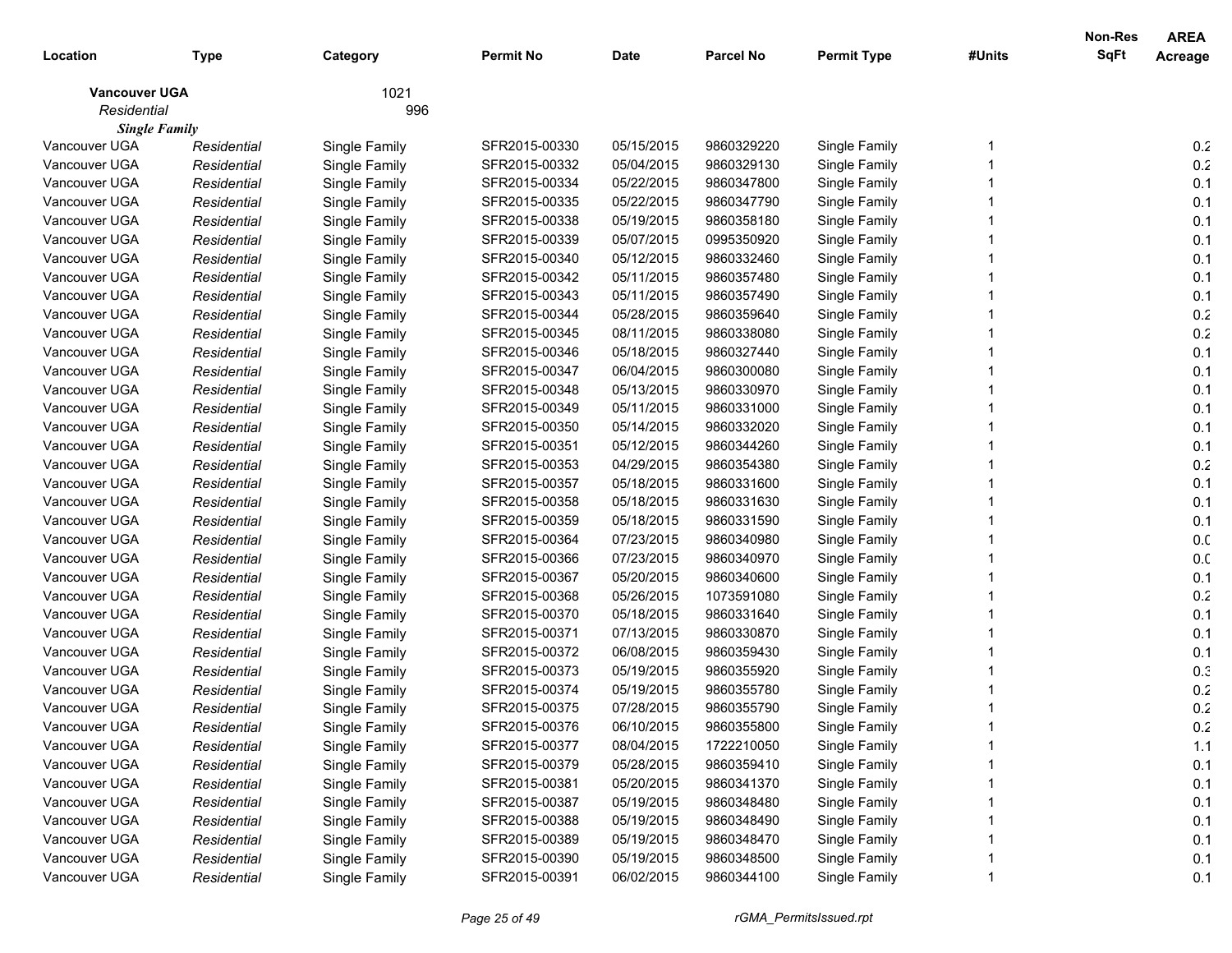|                      |             |               |                  |             |                  |                    |        | Non-Res     | <b>AREA</b>     |
|----------------------|-------------|---------------|------------------|-------------|------------------|--------------------|--------|-------------|-----------------|
| Location             | <b>Type</b> | Category      | <b>Permit No</b> | <b>Date</b> | <b>Parcel No</b> | <b>Permit Type</b> | #Units | <b>SqFt</b> | Acreage         |
| <b>Vancouver UGA</b> |             | 1021          |                  |             |                  |                    |        |             |                 |
| Residential          |             | 996           |                  |             |                  |                    |        |             |                 |
| <b>Single Family</b> |             |               |                  |             |                  |                    |        |             |                 |
| Vancouver UGA        | Residential | Single Family | SFR2015-00392    | 05/28/2015  | 9860344460       | Single Family      |        |             | 0.1             |
| Vancouver UGA        | Residential | Single Family | SFR2015-00393    | 05/26/2015  | 9860344240       | Single Family      |        |             | 0.1             |
| Vancouver UGA        | Residential | Single Family | SFR2015-00394    | 05/26/2015  | 9860344390       | Single Family      |        |             | 0.1             |
| Vancouver UGA        | Residential | Single Family | SFR2015-00395    | 06/24/2015  | 1479420000       | Single Family      |        |             | 0.3             |
| Vancouver UGA        | Residential | Single Family | SFR2015-00396    | 05/20/2015  | 9860340450       | Single Family      |        |             | 0.1             |
| Vancouver UGA        | Residential | Single Family | SFR2015-00397    | 06/08/2015  | 9860359460       | Single Family      |        |             | 0.1             |
| Vancouver UGA        | Residential | Single Family | SFR2015-00398    | 05/20/2015  | 9860331010       | Single Family      |        |             | 0.1             |
| Vancouver UGA        | Residential | Single Family | SFR2015-00399    | 05/20/2015  | 9860339060       | Single Family      |        |             | 0. <sub>C</sub> |
| Vancouver UGA        | Residential | Single Family | SFR2015-00400    | 05/20/2015  | 9860339050       | Single Family      |        |             | 0. <sub>C</sub> |
| Vancouver UGA        | Residential | Single Family | SFR2015-00401    | 05/20/2015  | 9860339070       | Single Family      |        |             | 0. <sub>C</sub> |
| Vancouver UGA        | Residential | Single Family | SFR2015-00402    | 05/29/2015  | 9860359560       | Single Family      |        |             | 0.1             |
| Vancouver UGA        | Residential | Single Family | SFR2015-00403    | 05/29/2015  | 9860359140       | Single Family      |        |             | 0.1             |
| Vancouver UGA        | Residential | Single Family | SFR2015-00404    | 05/29/2015  | 9860357800       | Single Family      |        |             | 0.1             |
| Vancouver UGA        | Residential | Single Family | SFR2015-00405    | 09/28/2015  | 1467220000       | Single Family      |        |             | 1.5             |
| Vancouver UGA        | Residential | Single Family | SFR2015-00406    | 05/21/2015  | 9860311240       | Single Family      |        |             | 0.1             |
| Vancouver UGA        | Residential | Single Family | SFR2015-00407    | 06/09/2015  | 9860320380       | Single Family      |        |             | 0.2             |
| Vancouver UGA        | Residential | Single Family | SFR2015-00408    | 05/21/2015  | 9860320330       | Single Family      |        |             | 0.2             |
| Vancouver UGA        | Residential | Single Family | SFR2015-00409    | 06/10/2015  | 9860358710       | Single Family      |        |             | 0.1             |
| Vancouver UGA        | Residential | Single Family | SFR2015-00410    | 06/10/2015  | 9860358720       | Single Family      |        |             | 0.1             |
| Vancouver UGA        | Residential | Single Family | SFR2015-00412    | 05/20/2015  | 9860331450       | Single Family      |        |             | 0.1             |
| Vancouver UGA        | Residential | Single Family | SFR2015-00413    | 05/20/2015  | 9860327470       | Single Family      |        |             | 0.1             |
| Vancouver UGA        | Residential | Single Family | SFR2015-00414    | 05/21/2015  | 1510220020       | Single Family      |        |             | 0.1             |
| Vancouver UGA        | Residential | Single Family | SFR2015-00415    | 05/21/2015  | 9860360150       | Single Family      |        |             | 0.2             |
| Vancouver UGA        | Residential | Single Family | SFR2015-00416    | 05/21/2015  | 9860360160       | Single Family      |        |             | 0.2             |
| Vancouver UGA        | Residential | Single Family | SFR2015-00417    | 05/21/2015  | 9860360190       | Single Family      |        |             | 0.1             |
| Vancouver UGA        | Residential | Single Family | SFR2015-00418    | 05/21/2015  | 9860360200       | Single Family      |        |             | 0.1             |
| Vancouver UGA        | Residential | Single Family | SFR2015-00419    | 05/21/2015  | 9860360340       | Single Family      |        |             | 0.1             |
| Vancouver UGA        | Residential | Single Family | SFR2015-00420    | 10/19/2015  | 9860359120       | Single Family      |        |             | 0.1             |
| Vancouver UGA        | Residential | Single Family | SFR2015-00421    | 11/05/2015  | 9860355880       | Single Family      |        |             | 0.3             |
| Vancouver UGA        | Residential | Single Family | SFR2015-00422    | 09/30/2015  | 9860330820       | Single Family      |        |             | 0.1             |
| Vancouver UGA        | Residential | Single Family | SFR2015-00424    | 07/02/2015  | 9860347580       | Single Family      |        |             | 0.1             |
| Vancouver UGA        | Residential | Single Family | SFR2015-00425    | 06/02/2015  | 9860329180       | Single Family      |        |             | 0.2             |
| Vancouver UGA        | Residential | Single Family | SFR2015-00427    | 05/26/2015  | 9860283730       | Single Family      |        |             | 0.1             |
| Vancouver UGA        | Residential | Single Family | SFR2015-00428    | 05/26/2015  | 9860283670       | Single Family      |        |             | 0.1             |
| Vancouver UGA        | Residential | Single Family | SFR2015-00429    | 06/08/2015  | 9860359450       | Single Family      |        |             | 0.1             |
| Vancouver UGA        | Residential | Single Family | SFR2015-00430    | 09/30/2015  | 9860330830       | Single Family      |        |             | 0.1             |
| Vancouver UGA        | Residential | Single Family | SFR2015-00432    | 06/02/2015  | 9860347350       | Single Family      |        |             | 0.2             |
| Vancouver UGA        | Residential | Single Family | SFR2015-00433    | 05/29/2015  | 9860344370       | Single Family      |        |             | 0.1             |
| Vancouver UGA        | Residential | Single Family | SFR2015-00435    | 06/01/2015  | 9860320470       | Single Family      |        |             | 0.1             |
| Vancouver UGA        | Residential | Single Family | SFR2015-00436    | 06/11/2015  | 9860347620       | Single Family      |        |             | 0.2             |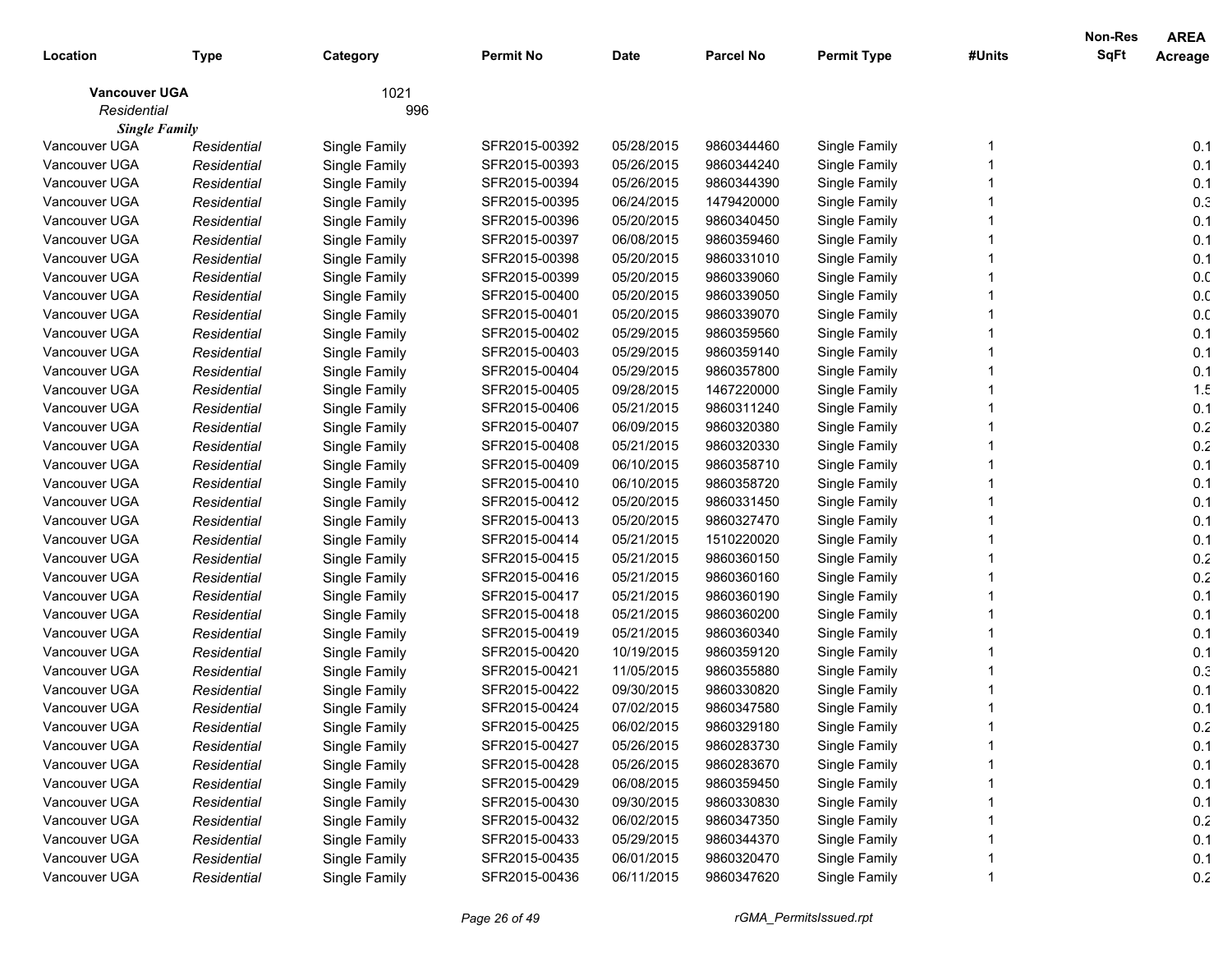|                      |             |               |                  |             |                  |                    |        | Non-Res     | <b>AREA</b> |
|----------------------|-------------|---------------|------------------|-------------|------------------|--------------------|--------|-------------|-------------|
| Location             | Type        | Category      | <b>Permit No</b> | <b>Date</b> | <b>Parcel No</b> | <b>Permit Type</b> | #Units | <b>SqFt</b> | Acreage     |
| <b>Vancouver UGA</b> |             | 1021          |                  |             |                  |                    |        |             |             |
| Residential          |             | 996           |                  |             |                  |                    |        |             |             |
| <b>Single Family</b> |             |               |                  |             |                  |                    |        |             |             |
| Vancouver UGA        | Residential | Single Family | SFR2015-00437    | 05/28/2015  | 9860360130       | Single Family      |        |             | 0.2         |
| Vancouver UGA        | Residential | Single Family | SFR2015-00438    | 05/28/2015  | 9860331240       | Single Family      |        |             | 0.1         |
| Vancouver UGA        | Residential | Single Family | SFR2015-00439    | 05/28/2015  | 9860331650       | Single Family      |        |             | 0.1         |
| Vancouver UGA        | Residential | Single Family | SFR2015-00440    | 05/28/2015  | 9860360140       | Single Family      |        |             | 0.2         |
| Vancouver UGA        | Residential | Single Family | SFR2015-00445    | 06/03/2015  | 9860350550       | Single Family      |        |             | 0.1         |
| Vancouver UGA        | Residential | Single Family | SFR2015-00447    | 06/03/2015  | 9860350540       | Single Family      |        |             | 0.1         |
| Vancouver UGA        | Residential | Single Family | SFR2015-00449    | 06/05/2015  | 9860358540       | Single Family      |        |             | 0.1         |
| Vancouver UGA        | Residential | Single Family | SFR2015-00450    | 06/02/2015  | 9860341380       | Single Family      |        |             | 0.1         |
| Vancouver UGA        | Residential | Single Family | SFR2015-00451    | 06/02/2015  | 9860341250       | Single Family      |        |             | 0.1         |
| Vancouver UGA        | Residential | Single Family | SFR2015-00452    | 06/03/2015  | 9860325440       | Single Family      |        |             | 0.1         |
| Vancouver UGA        | Residential | Single Family | SFR2015-00453    | 06/26/2015  | 1054692760       | Single Family      |        |             | 0.0         |
| Vancouver UGA        | Residential | Single Family | SFR2015-00454    | 06/17/2015  | 9860329110       | Single Family      |        |             | 0.2         |
| Vancouver UGA        | Residential | Single Family | SFR2015-00455    | 06/17/2015  | 9860329020       | Single Family      |        |             | 0.2         |
| Vancouver UGA        | Residential | Single Family | SFR2015-00456    | 06/05/2015  | 9860311600       | Single Family      |        |             | 0.2         |
| Vancouver UGA        | Residential | Single Family | SFR2015-00457    | 06/02/2015  | 9860283020       | Single Family      |        |             | 0.1         |
| Vancouver UGA        | Residential | Single Family | SFR2015-00459    | 12/23/2015  | 1855170000       | Single Family      |        |             | 2.1         |
| Vancouver UGA        | Residential | Single Family | SFR2015-00460    | 07/15/2015  | 9860330810       | Single Family      |        |             | 0.1         |
| Vancouver UGA        | Residential | Single Family | SFR2015-00464    | 06/17/2015  | 9860344560       | Single Family      |        |             | 0.1         |
| Vancouver UGA        | Residential | Single Family | SFR2015-00465    | 06/17/2015  | 9860344200       | Single Family      |        |             | 0.1         |
| Vancouver UGA        | Residential | Single Family | SFR2015-00466    | 06/02/2015  | 9860357460       | Single Family      |        |             | 0.1         |
| Vancouver UGA        | Residential | Single Family | SFR2015-00467    | 06/18/2015  | 9860357530       | Single Family      |        |             | 0.1         |
| Vancouver UGA        | Residential | Single Family | SFR2015-00469    | 06/09/2015  | 9860359490       | Single Family      |        |             | 0.1         |
| Vancouver UGA        | Residential | Single Family | SFR2015-00470    | 06/09/2015  | 9860359590       | Single Family      |        |             | 0.1         |
| Vancouver UGA        | Residential | Single Family | SFR2015-00471    | 06/03/2015  | 9860350750       | Single Family      |        |             | 0.0         |
| Vancouver UGA        | Residential | Single Family | SFR2015-00472    | 06/04/2015  | 9860360330       | Single Family      |        |             | 0.1         |
| Vancouver UGA        | Residential | Single Family | SFR2015-00473    | 06/02/2015  | 9860331580       | Single Family      |        |             | 0.1         |
| Vancouver UGA        | Residential | Single Family | SFR2015-00474    | 06/04/2015  | 9860331260       | Single Family      |        |             | 0.1         |
| Vancouver UGA        | Residential | Single Family | SFR2015-00475    | 06/04/2015  | 9860331250       | Single Family      |        |             | 0.1         |
| Vancouver UGA        | Residential | Single Family | SFR2015-00476    | 06/24/2015  | 9860310830       | Single Family      |        |             | 0.2         |
| Vancouver UGA        | Residential | Single Family | SFR2015-00477    | 06/24/2015  | 9860310880       | Single Family      |        |             | 0.2         |
| Vancouver UGA        | Residential | Single Family | SFR2015-00478    | 06/24/2015  | 9860343470       | Single Family      |        |             | 0.1         |
| Vancouver UGA        | Residential | Single Family | SFR2015-00479    | 06/05/2015  | 9860341620       | Single Family      |        |             | 0.0         |
| Vancouver UGA        | Residential | Single Family | SFR2015-00480    | 06/03/2015  | 9860327200       | Single Family      |        |             | 0.1         |
| Vancouver UGA        | Residential | Single Family | SFR2015-00481    | 06/08/2015  | 9860359190       | Single Family      |        |             | 0.1         |
| Vancouver UGA        | Residential | Single Family | SFR2015-00482    | 07/06/2015  | 9860327350       | Single Family      |        |             | 0.1         |
| Vancouver UGA        | Residential | Single Family | SFR2015-00486    | 07/06/2015  | 9860347630       | Single Family      |        |             | 0.2         |
| Vancouver UGA        | Residential | Single Family | SFR2015-00487    | 10/21/2015  | 9860347500       | Single Family      |        |             | 0.1         |
| Vancouver UGA        | Residential | Single Family | SFR2015-00488    | 06/09/2015  | 9860350560       | Single Family      |        |             | 0.1         |
| Vancouver UGA        | Residential | Single Family | SFR2015-00489    | 06/04/2015  | 9860358800       | Single Family      |        |             | 0.2         |
| Vancouver UGA        | Residential | Single Family | SFR2015-00490    | 06/08/2015  | 9860359270       | Single Family      |        |             | 0.1         |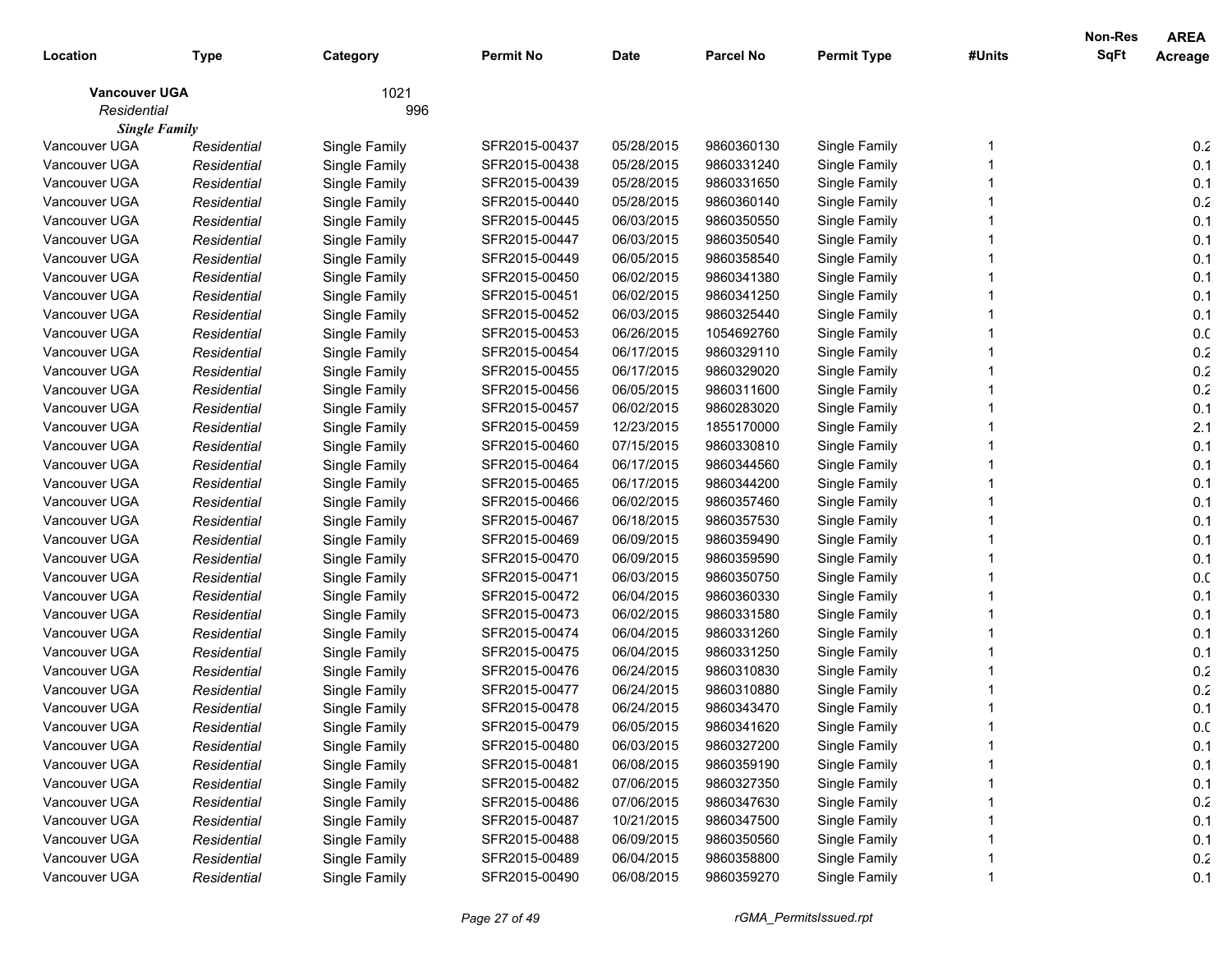| Location                              | <b>Type</b>                | Category                       | <b>Permit No</b> | <b>Date</b> | <b>Parcel No</b> | <b>Permit Type</b>             | #Units | Non-Res<br><b>SqFt</b> | <b>AREA</b><br>Acreage |
|---------------------------------------|----------------------------|--------------------------------|------------------|-------------|------------------|--------------------------------|--------|------------------------|------------------------|
|                                       |                            |                                |                  |             |                  |                                |        |                        |                        |
| <b>Vancouver UGA</b>                  |                            | 1021                           |                  |             |                  |                                |        |                        |                        |
| Residential                           |                            | 996                            |                  |             |                  |                                |        |                        |                        |
| <b>Single Family</b><br>Vancouver UGA |                            |                                | SFR2015-00491    | 06/08/2015  | 9860359210       |                                |        |                        | 0.1                    |
| Vancouver UGA                         | Residential<br>Residential | Single Family<br>Single Family | SFR2015-00492    | 06/24/2015  | 9860344040       | Single Family<br>Single Family |        |                        | 0.1                    |
| Vancouver UGA                         |                            |                                | SFR2015-00494    | 06/24/2015  | 9860344550       | Single Family                  |        |                        | 0.1                    |
| Vancouver UGA                         | Residential                | Single Family                  | SFR2015-00495    | 06/29/2015  | 9860326500       |                                |        |                        | 0.1                    |
| Vancouver UGA                         | Residential<br>Residential | Single Family<br>Single Family | SFR2015-00496    | 06/19/2015  | 9860326720       | Single Family<br>Single Family |        |                        | 0.1                    |
| Vancouver UGA                         |                            |                                | SFR2015-00497    | 06/09/2015  | 9860340500       | Single Family                  |        |                        | 0.1                    |
| Vancouver UGA                         | Residential                | Single Family                  | SFR2015-00498    | 06/08/2015  | 9860327410       |                                |        |                        | 0.1                    |
| Vancouver UGA                         | Residential                | Single Family                  | SFR2015-00499    | 06/11/2015  | 9860329970       | Single Family                  |        |                        | 0.1                    |
| Vancouver UGA                         | Residential<br>Residential | Single Family<br>Single Family | SFR2015-00500    | 07/06/2015  | 9860347700       | Single Family<br>Single Family |        |                        | 0.1                    |
| Vancouver UGA                         |                            |                                | SFR2015-00501    | 06/05/2015  | 9860347450       | Single Family                  |        |                        | 0.1                    |
| Vancouver UGA                         | Residential<br>Residential | Single Family<br>Single Family | SFR2015-00502    | 06/05/2015  | 9860325560       | Single Family                  |        |                        | 0.1                    |
| Vancouver UGA                         | Residential                | Single Family                  | SFR2015-00503    | 06/08/2015  | 9860325610       | Single Family                  |        |                        | $0.2\,$                |
| Vancouver UGA                         | Residential                | Single Family                  | SFR2015-00504    | 06/09/2015  | 9860320390       | Single Family                  |        |                        | 0.2                    |
| Vancouver UGA                         | Residential                | Single Family                  | SFR2015-00505    | 06/09/2015  | 1060360500       | Single Family                  |        |                        | 0.0                    |
| Vancouver UGA                         | Residential                | Single Family                  | SFR2015-00506    | 08/06/2015  | 9860332490       | Single Family                  |        |                        | 0.1                    |
| Vancouver UGA                         | Residential                | Single Family                  | SFR2015-00507    | 06/19/2015  | 9860331660       | Single Family                  |        |                        | 0.1                    |
| Vancouver UGA                         | Residential                | Single Family                  | SFR2015-00508    | 06/19/2015  | 9860331670       | Single Family                  |        |                        | 0.1                    |
| Vancouver UGA                         |                            |                                | SFR2015-00509    | 06/10/2015  | 9860351000       | Single Family                  |        |                        | 0.1                    |
| Vancouver UGA                         | Residential<br>Residential | Single Family<br>Single Family | SFR2015-00510    | 06/10/2015  | 9860351050       | Single Family                  |        |                        | 0.1                    |
| Vancouver UGA                         | Residential                | Single Family                  | SFR2015-00511    | 06/09/2015  | 9860350220       | Single Family                  |        |                        | 0.0                    |
| Vancouver UGA                         | Residential                | Single Family                  | SFR2015-00512    | 06/19/2015  | 9860331570       | Single Family                  |        |                        | 0.1                    |
| Vancouver UGA                         | Residential                | Single Family                  | SFR2015-00513    | 06/09/2015  | 9860350760       | Single Family                  |        |                        | 0.0                    |
| Vancouver UGA                         | Residential                | Single Family                  | SFR2015-00514    | 06/09/2015  | 9860350570       | Single Family                  |        |                        | 0.1                    |
| Vancouver UGA                         | Residential                | Single Family                  | SFR2015-00515    | 06/19/2015  | 9860360230       | Single Family                  |        |                        | 0.1                    |
| Vancouver UGA                         | Residential                | Single Family                  | SFR2015-00516    | 06/19/2015  | 9860360290       | Single Family                  |        |                        | 0.1                    |
| Vancouver UGA                         | Residential                | Single Family                  | SFR2015-00517    | 06/09/2015  | 9860360210       | Single Family                  |        |                        | 0.1                    |
| Vancouver UGA                         | Residential                | Single Family                  | SFR2015-00519    | 08/07/2015  | 1867500000       | Single Family                  |        |                        | 0.8                    |
| Vancouver UGA                         | Residential                | Single Family                  | SFR2015-00521    | 06/19/2015  | 9860331560       | Single Family                  |        |                        | 0.1                    |
| Vancouver UGA                         | Residential                | Single Family                  | SFR2015-00525    | 06/09/2015  | 9860283060       | Single Family                  |        |                        | 0.1                    |
| Vancouver UGA                         | Residential                | Single Family                  | SFR2015-00526    | 07/01/2015  | 9860310920       | Single Family                  |        |                        | 0.2                    |
| Vancouver UGA                         | Residential                | Single Family                  | SFR2015-00527    | 07/01/2015  | 9860344580       | Single Family                  |        |                        | 0.1                    |
| Vancouver UGA                         | Residential                | Single Family                  | SFR2015-00528    | 06/26/2015  | 9860358000       | Single Family                  |        |                        | 0.1                    |
| Vancouver UGA                         | Residential                | Single Family                  | SFR2015-00529    | 06/19/2015  | 9860360290       | Single Family                  |        |                        | 0.1                    |
| Vancouver UGA                         | Residential                | Single Family                  | SFR2015-00530    | 06/19/2015  | 9860360300       | Single Family                  |        |                        | 0.1                    |
| Vancouver UGA                         | Residential                | Single Family                  | SFR2015-00531    | 06/12/2015  | 9860350770       | Single Family                  |        |                        | 0.0                    |
| Vancouver UGA                         | Residential                | Single Family                  | SFR2015-00533    | 06/11/2015  | 9860360310       | Single Family                  |        |                        | 0.1                    |
| Vancouver UGA                         | Residential                | Single Family                  | SFR2015-00534    | 06/17/2015  | 9860260720       | Single Family                  |        |                        | 0.2                    |
| Vancouver UGA                         | Residential                | Single Family                  | SFR2015-00535    | 06/04/2015  | 9860357850       | Single Family                  |        |                        | 0.3                    |
| Vancouver UGA                         | Residential                | Single Family                  | SFR2015-00536    | 06/26/2015  | 9860357920       | Single Family                  |        |                        | 0.1                    |
| Vancouver UGA                         | Residential                | Single Family                  | SFR2015-00537    | 07/01/2015  | 1050000740       | Single Family                  | 1      |                        | 0.0                    |
|                                       |                            |                                |                  |             |                  |                                |        |                        |                        |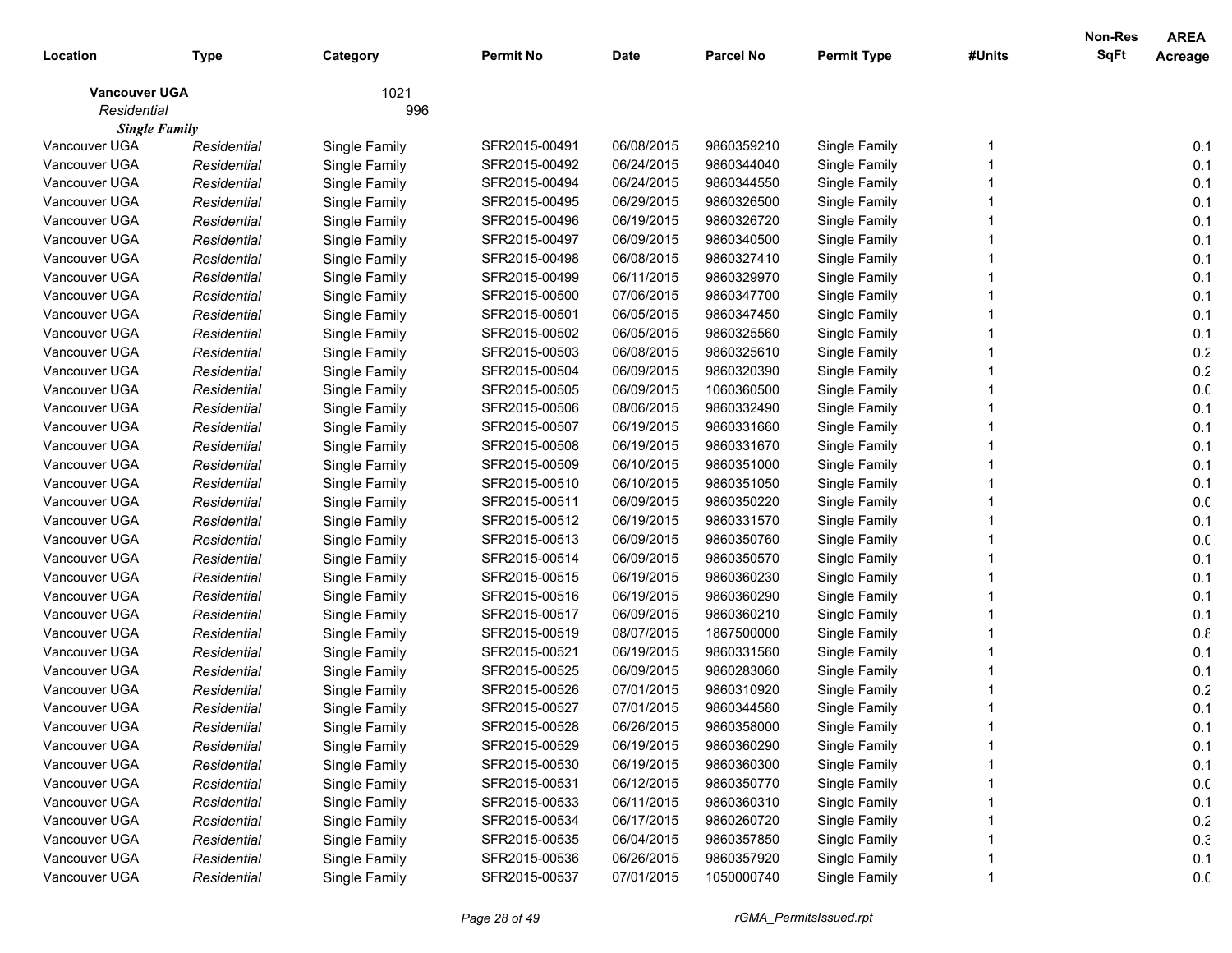|                      |             |               |                  |             |                  |                    |        | Non-Res     | <b>AREA</b>     |
|----------------------|-------------|---------------|------------------|-------------|------------------|--------------------|--------|-------------|-----------------|
| Location             | <b>Type</b> | Category      | <b>Permit No</b> | <b>Date</b> | <b>Parcel No</b> | <b>Permit Type</b> | #Units | <b>SqFt</b> | Acreage         |
| <b>Vancouver UGA</b> |             | 1021          |                  |             |                  |                    |        |             |                 |
| Residential          |             | 996           |                  |             |                  |                    |        |             |                 |
| <b>Single Family</b> |             |               |                  |             |                  |                    |        |             |                 |
| Vancouver UGA        | Residential | Single Family | SFR2015-00538    | 07/01/2015  | 1050000760       | Single Family      |        |             | 0.0             |
| Vancouver UGA        | Residential | Single Family | SFR2015-00539    | 07/01/2015  | 1050000780       | Single Family      |        |             | 0.0             |
| Vancouver UGA        | Residential | Single Family | SFR2015-00540    | 07/01/2015  | 1050000800       | Single Family      |        |             | 0. <sub>C</sub> |
| Vancouver UGA        | Residential | Single Family | SFR2015-00541    | 07/01/2015  | 1050000820       | Single Family      |        |             | 0. <sub>C</sub> |
| Vancouver UGA        | Residential | Single Family | SFR2015-00542    | 07/01/2015  | 1050000840       | Single Family      |        |             | 0. <sub>C</sub> |
| Vancouver UGA        | Residential | Single Family | SFR2015-00543    | 07/01/2015  | 1050000860       | Single Family      |        |             | 0. <sub>C</sub> |
| Vancouver UGA        | Residential | Single Family | SFR2015-00544    | 07/07/2015  | 9860347560       | Single Family      |        |             | 0.1             |
| Vancouver UGA        | Residential | Single Family | SFR2015-00545    | 07/01/2015  | 9860344020       | Single Family      |        |             | 0.1             |
| Vancouver UGA        | Residential | Single Family | SFR2015-00548    | 07/02/2015  | 9860347490       | Single Family      |        |             | 0.1             |
| Vancouver UGA        | Residential | Single Family | SFR2015-00549    | 06/19/2015  | 9860355890       | Single Family      |        |             | 0.2             |
| Vancouver UGA        | Residential | Single Family | SFR2015-00550    | 06/19/2015  | 9860355900       | Single Family      |        |             | 0.2             |
| Vancouver UGA        | Residential | Single Family | SFR2015-00551    | 07/14/2015  | 9860344520       | Single Family      |        |             | 0.1             |
| Vancouver UGA        | Residential | Single Family | SFR2015-00552    | 07/07/2015  | 9860344320       | Single Family      |        |             | 0.1             |
| Vancouver UGA        | Residential | Single Family | SFR2015-00553    | 07/07/2015  | 9860344330       | Single Family      |        |             | 0.1             |
| Vancouver UGA        | Residential | Single Family | SFR2015-00558    | 06/18/2015  | 9860341960       | Single Family      |        |             | 0.3             |
| Vancouver UGA        | Residential | Single Family | SFR2015-00565    | 07/06/2015  | 1564830000       | Single Family      |        |             | 1. <sub>C</sub> |
| Vancouver UGA        | Residential | Single Family | SFR2015-00567    | 06/15/2015  | 9860357380       | Single Family      |        |             | 0.1             |
| Vancouver UGA        | Residential | Single Family | SFR2015-00569    | 07/10/2015  | 9860350780       | Single Family      |        |             | 0.1             |
| Vancouver UGA        | Residential | Single Family | SFR2015-00570    | 07/10/2015  | 9860350790       | Single Family      |        |             | 0. <sub>C</sub> |
| Vancouver UGA        | Residential | Single Family | SFR2015-00572    | 06/26/2015  | 9860350800       | Single Family      |        |             | 0.1             |
| Vancouver UGA        | Residential | Single Family | SFR2015-00574    | 07/10/2015  | 9860350250       | Single Family      |        |             | 0.1             |
| Vancouver UGA        | Residential | Single Family | SFR2015-00580    | 07/07/2015  | 9860360280       | Single Family      |        |             | 0.1             |
| Vancouver UGA        | Residential | Single Family | SFR2015-00582    | 07/07/2015  | 9860360270       | Single Family      |        |             | 0.1             |
| Vancouver UGA        | Residential | Single Family | SFR2015-00583    | 06/22/2015  | 9860318630       | Single Family      |        |             | 0.2             |
| Vancouver UGA        | Residential | Single Family | SFR2015-00584    | 07/02/2015  | 9860355910       | Single Family      |        |             | 0.2             |
| Vancouver UGA        | Residential | Single Family | SFR2015-00585    | 07/20/2015  | 9860329480       | Single Family      |        |             | 0.2             |
| Vancouver UGA        | Residential | Single Family | SFR2015-00586    | 07/07/2015  | 9860360220       | Single Family      |        |             | 0.1             |
| Vancouver UGA        | Residential | Single Family | SFR2015-00587    | 08/19/2015  | 9860350580       | Single Family      |        |             | 0.1             |
| Vancouver UGA        | Residential | Single Family | SFR2015-00588    | 06/26/2015  | 9860350230       | Single Family      |        |             | 0.1             |
| Vancouver UGA        | Residential | Single Family | SFR2015-00589    | 06/26/2015  | 9860350240       | Single Family      |        |             | 0.0             |
| Vancouver UGA        | Residential | Single Family | SFR2015-00590    | 07/02/2015  | 9860294570       | Single Family      |        |             | 0.2             |
| Vancouver UGA        | Residential | Single Family | SFR2015-00591    | 06/19/2015  | 9860325400       | Single Family      |        |             | 0.1             |
| Vancouver UGA        | Residential | Single Family | SFR2015-00593    | 06/26/2015  | 9860349190       | Single Family      |        |             | 0.1             |
| Vancouver UGA        | Residential | Single Family | SFR2015-00594    | 07/06/2015  | 9860356130       | Single Family      |        |             | 0.3             |
| Vancouver UGA        | Residential | Single Family | SFR2015-00596    | 06/19/2015  | 9860265630       | Single Family      |        |             | 0.1             |
| Vancouver UGA        | Residential | Single Family | SFR2015-00597    | 08/20/2015  | 9860311230       | Single Family      |        |             | 0.1             |
| Vancouver UGA        | Residential | Single Family | SFR2015-00601    | 07/07/2015  | 1886610000       | Single Family      |        |             | 0.2             |
| Vancouver UGA        | Residential | Single Family | SFR2015-00602    | 07/22/2015  | 9860318210       | Single Family      |        |             | 0.2             |
| Vancouver UGA        | Residential | Single Family | SFR2015-00605    | 06/23/2015  | 1564420740       | Single Family      |        |             | 0.1             |
| Vancouver UGA        | Residential | Single Family | SFR2015-00606    | 07/10/2015  | 1889970460       | Single Family      |        |             | 0.1             |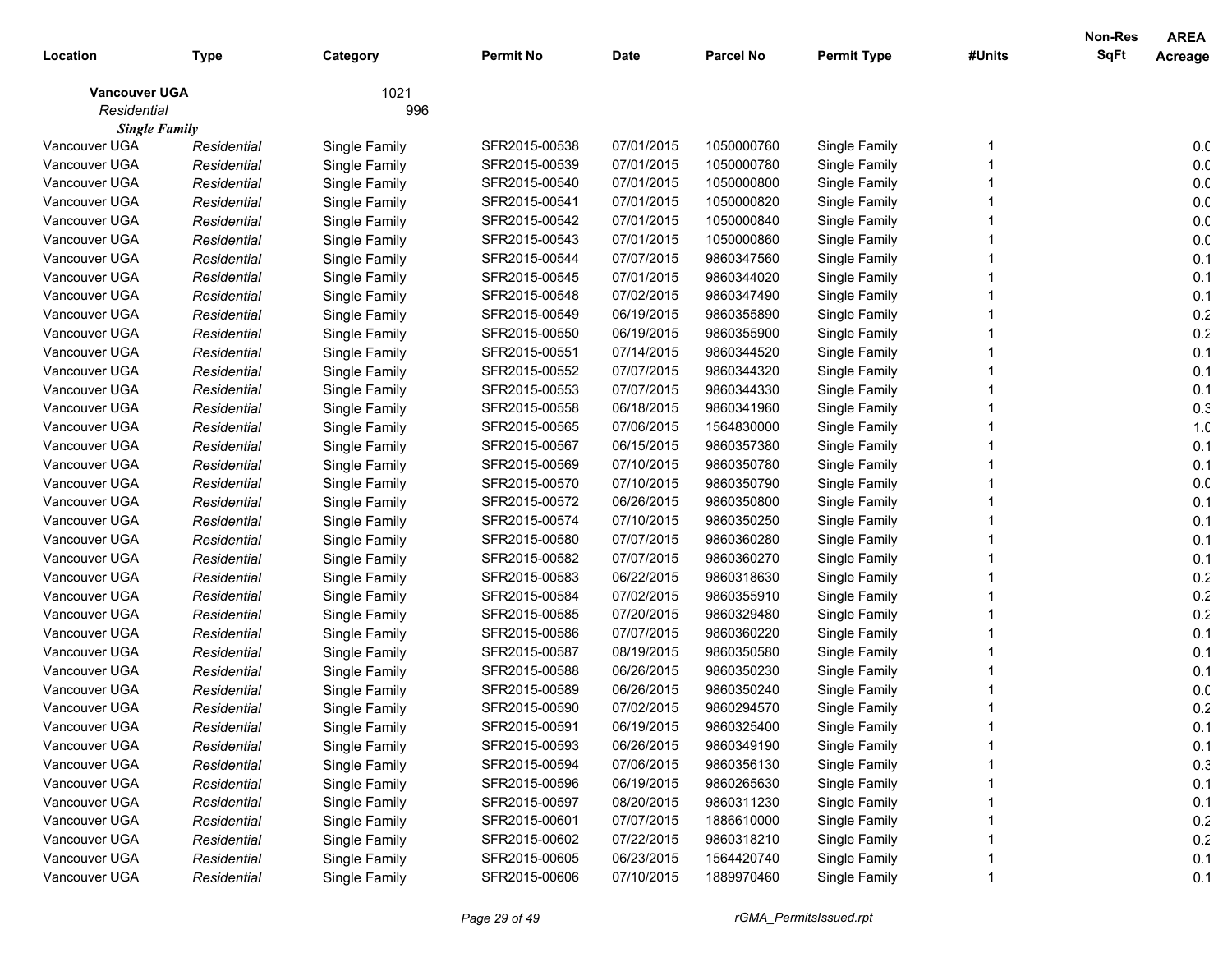|                      |             |               |                  |             |                  |                    |        | Non-Res     | <b>AREA</b>     |
|----------------------|-------------|---------------|------------------|-------------|------------------|--------------------|--------|-------------|-----------------|
| Location             | <b>Type</b> | Category      | <b>Permit No</b> | <b>Date</b> | <b>Parcel No</b> | <b>Permit Type</b> | #Units | <b>SqFt</b> | Acreage         |
| <b>Vancouver UGA</b> |             | 1021          |                  |             |                  |                    |        |             |                 |
| Residential          |             | 996           |                  |             |                  |                    |        |             |                 |
| <b>Single Family</b> |             |               |                  |             |                  |                    |        |             |                 |
| Vancouver UGA        | Residential | Single Family | SFR2015-00609    | 07/07/2015  | 9860327460       | Single Family      |        |             | 0.1             |
| Vancouver UGA        | Residential | Single Family | SFR2015-00610    | 07/10/2015  | 9860326690       | Single Family      |        |             | 0.1             |
| Vancouver UGA        | Residential | Single Family | SFR2015-00613    | 10/13/2015  | 9860350620       | Single Family      |        |             | 0.1             |
| Vancouver UGA        | Residential | Single Family | SFR2015-00614    | 09/24/2015  | 9860356100       | Single Family      |        |             | 0.2             |
| Vancouver UGA        | Residential | Single Family | SFR2015-00615    | 10/13/2015  | 9860350610       | Single Family      |        |             | 0.1             |
| Vancouver UGA        | Residential | Single Family | SFR2015-00625    | 07/07/2015  | 9860329080       | Single Family      |        |             | 0.2             |
| Vancouver UGA        | Residential | Single Family | SFR2015-00626    | 07/14/2015  | 9860344030       | Single Family      |        |             | 0.1             |
| Vancouver UGA        | Residential | Single Family | SFR2015-00627    | 07/14/2015  | 9860344610       | Single Family      |        |             | 0.1             |
| Vancouver UGA        | Residential | Single Family | SFR2015-00629    | 08/07/2015  | 9860331970       | Single Family      |        |             | 0. <sub>C</sub> |
| Vancouver UGA        | Residential | Single Family | SFR2015-00630    | 08/07/2015  | 9860332030       | Single Family      |        |             | 0.1             |
| Vancouver UGA        | Residential | Single Family | SFR2015-00631    | 06/30/2015  | 9860358550       | Single Family      |        |             | 0.1             |
| Vancouver UGA        | Residential | Single Family | SFR2015-00633    | 06/29/2015  | 9860327150       | Single Family      |        |             | 0.1             |
| Vancouver UGA        | Residential | Single Family | SFR2015-00634    | 07/07/2015  | 1859600180       | Single Family      |        |             | 0.2             |
| Vancouver UGA        | Residential | Single Family | SFR2015-00637    | 07/02/2015  | 9860349350       | Single Family      |        |             | 0.1             |
| Vancouver UGA        | Residential | Single Family | SFR2015-00638    | 07/07/2015  | 9860331210       | Single Family      |        |             | 0.1             |
| Vancouver UGA        | Residential | Single Family | SFR2015-00639    | 07/07/2015  | 9860331220       | Single Family      |        |             | 0.1             |
| Vancouver UGA        | Residential | Single Family | SFR2015-00640    | 07/07/2015  | 9860331200       | Single Family      |        |             | 0.1             |
| Vancouver UGA        | Residential | Single Family | SFR2015-00641    | 07/01/2015  | 9860331470       | Single Family      |        |             | 0.1             |
| Vancouver UGA        | Residential | Single Family | SFR2015-00642    | 07/07/2015  | 9860331190       | Single Family      |        |             | 0.1             |
| Vancouver UGA        | Residential | Single Family | SFR2015-00643    | 07/06/2015  | 1042990260       | Single Family      |        |             | 0.1             |
| Vancouver UGA        | Residential | Single Family | SFR2015-00644    | 06/24/2015  | 9860357390       | Single Family      |        |             | 0.1             |
| Vancouver UGA        | Residential | Single Family | SFR2015-00645    | 07/13/2015  | 1060360520       | Single Family      |        |             | 0.0             |
| Vancouver UGA        | Residential | Single Family | SFR2015-00647    | 07/10/2015  | 9860331230       | Single Family      |        |             | 0.1             |
| Vancouver UGA        | Residential | Single Family | SFR2015-00649    | 07/07/2015  | 9860349360       | Single Family      |        |             | 0.1             |
| Vancouver UGA        | Residential | Single Family | SFR2015-00650    | 07/08/2015  | 9860349480       | Single Family      |        |             | 0.1             |
| Vancouver UGA        | Residential | Single Family | SFR2015-00652    | 07/07/2015  | 1608550040       | Single Family      |        |             | 0.0             |
| Vancouver UGA        | Residential | Single Family | SFR2015-00653    | 07/29/2015  | 9860344510       | Single Family      |        |             | 0.1             |
| Vancouver UGA        | Residential | Single Family | SFR2015-00654    | 10/05/2015  | 9860341020       | Single Family      |        |             | 0.0             |
| Vancouver UGA        | Residential | Single Family | SFR2015-00655    | 07/10/2015  | 9860338060       | Single Family      |        |             | 0.2             |
| Vancouver UGA        | Residential | Single Family | SFR2015-00656    | 07/20/2015  | 9860329390       | Single Family      |        |             | 0.2             |
| Vancouver UGA        | Residential | Single Family | SFR2015-00658    | 07/17/2015  | 9860330050       | Single Family      |        |             | 0.1             |
| Vancouver UGA        | Residential | Single Family | SFR2015-00660    | 08/12/2015  | 1177000000       | Single Family      |        |             | 3.5             |
| Vancouver UGA        | Residential | Single Family | SFR2015-00661    | 07/10/2015  | 9860326230       | Single Family      |        |             | 0.1             |
| Vancouver UGA        | Residential | Single Family | SFR2015-00662    | 07/10/2015  | 9860326190       | Single Family      |        |             | 0.1             |
| Vancouver UGA        | Residential | Single Family | SFR2015-00670    | 07/10/2015  | 9860326650       | Single Family      |        |             | 0.1             |
| Vancouver UGA        | Residential | Single Family | SFR2015-00674    | 07/30/2015  | 9860357440       | Single Family      |        |             | 0.1             |
| Vancouver UGA        | Residential | Single Family | SFR2015-00675    | 07/21/2015  | 9860338170       | Single Family      |        |             | 0.1             |
| Vancouver UGA        | Residential | Single Family | SFR2015-00677    | 07/30/2015  | 9860357520       | Single Family      |        |             | 0.1             |
| Vancouver UGA        | Residential | Single Family | SFR2015-00684    | 07/17/2015  | 9860338130       | Single Family      |        |             | 0.2             |
| Vancouver UGA        | Residential | Single Family | SFR2015-00685    | 07/17/2015  | 9860338040       | Single Family      |        |             | 0.2             |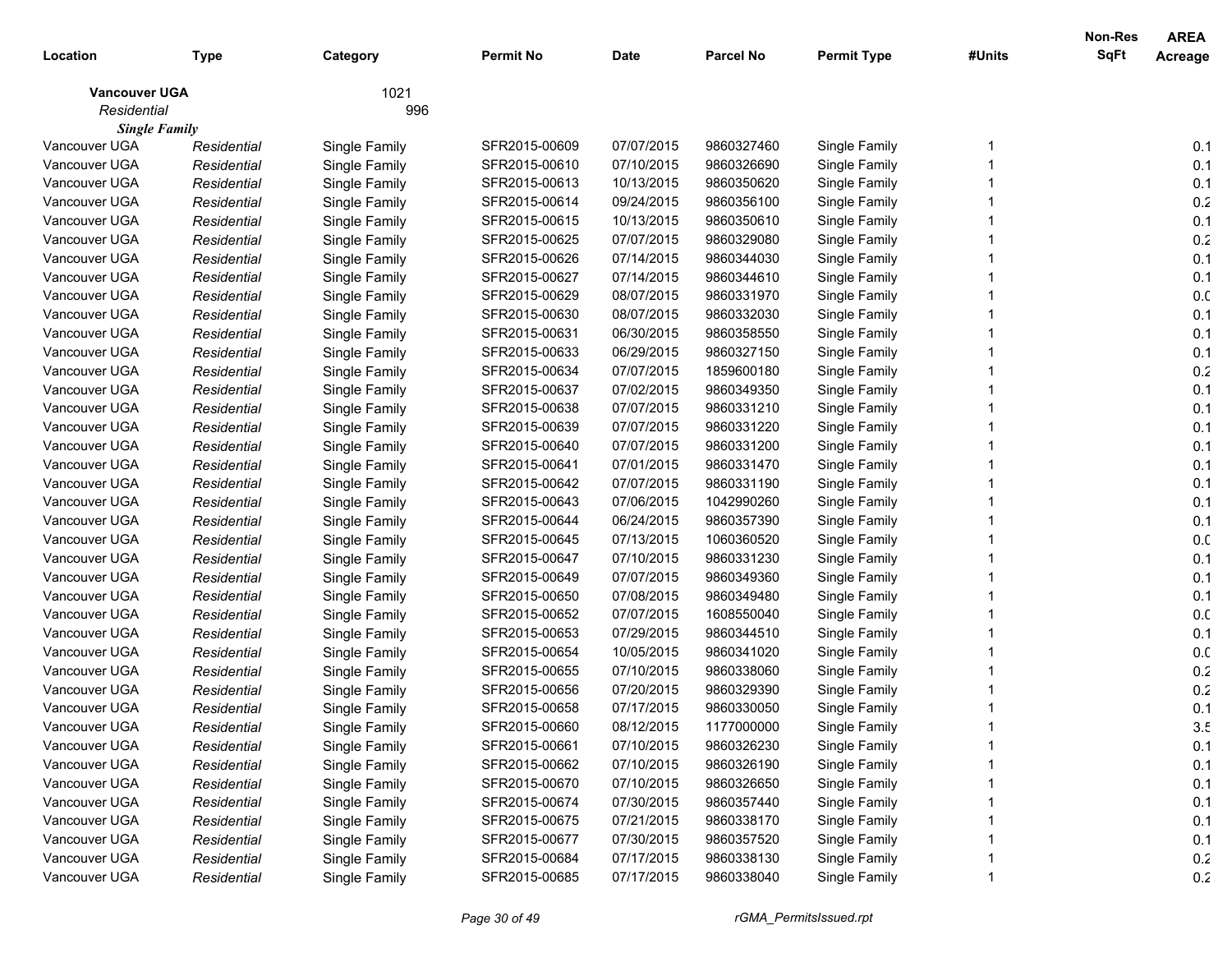|                      |             |               |                  |             |                  |                    |        | Non-Res     | <b>AREA</b>     |
|----------------------|-------------|---------------|------------------|-------------|------------------|--------------------|--------|-------------|-----------------|
| Location             | Type        | Category      | <b>Permit No</b> | <b>Date</b> | <b>Parcel No</b> | <b>Permit Type</b> | #Units | <b>SqFt</b> | Acreage         |
| <b>Vancouver UGA</b> |             | 1021          |                  |             |                  |                    |        |             |                 |
| Residential          |             | 996           |                  |             |                  |                    |        |             |                 |
| <b>Single Family</b> |             |               |                  |             |                  |                    |        |             |                 |
| Vancouver UGA        | Residential | Single Family | SFR2015-00686    | 07/21/2015  | 9860344600       | Single Family      |        |             | 0.1             |
| Vancouver UGA        | Residential | Single Family | SFR2015-00687    | 07/21/2015  | 9860327260       | Single Family      |        |             | 0.1             |
| Vancouver UGA        | Residential | Single Family | SFR2015-00688    | 07/23/2015  | 9860347210       | Single Family      |        |             | 0.2             |
| Vancouver UGA        | Residential | Single Family | SFR2015-00689    | 07/23/2015  | 9860347520       | Single Family      |        |             | 0.1             |
| Vancouver UGA        | Residential | Single Family | SFR2015-00690    | 07/17/2015  | 9860331080       | Single Family      |        |             | 0.1             |
| Vancouver UGA        | Residential | Single Family | SFR2015-00692    | 08/05/2015  | 9860283010       | Single Family      |        |             | 0.1             |
| Vancouver UGA        | Residential | Single Family | SFR2015-00694    | 08/05/2015  | 9860326670       | Single Family      |        |             | 0.1             |
| Vancouver UGA        | Residential | Single Family | SFR2015-00695    | 08/05/2015  | 9860344300       | Single Family      |        |             | 0.1             |
| Vancouver UGA        | Residential | Single Family | SFR2015-00697    | 07/21/2015  | 9860338530       | Single Family      |        |             | 0.2             |
| Vancouver UGA        | Residential | Single Family | SFR2015-00698    | 07/24/2015  | 1060360640       | Single Family      |        |             | 0. <sub>C</sub> |
| Vancouver UGA        | Residential | Single Family | SFR2015-00699    | 08/18/2015  | 9860358170       | Single Family      |        |             | 0.1             |
| Vancouver UGA        | Residential | Single Family | SFR2015-00700    | 07/23/2015  | 9860336150       | Single Family      |        |             | 0.2             |
| Vancouver UGA        | Residential | Single Family | SFR2015-00701    | 07/28/2015  | 9860326610       | Single Family      |        |             | 0.1             |
| Vancouver UGA        | Residential | Single Family | SFR2015-00702    | 08/05/2015  | 9860330040       | Single Family      |        |             | 0.1             |
| Vancouver UGA        | Residential | Single Family | SFR2015-00705    | 08/07/2015  | 9860331550       | Single Family      |        |             | 0.1             |
| Vancouver UGA        | Residential | Single Family | SFR2015-00707    | 07/23/2015  | 9860327390       | Single Family      |        |             | 0.1             |
| Vancouver UGA        | Residential | Single Family | SFR2015-00708    | 07/24/2015  | 9860357450       | Single Family      |        |             | 0.1             |
| Vancouver UGA        | Residential | Single Family | SFR2015-00709    | 08/19/2015  | 9860350600       | Single Family      |        |             | 0.1             |
| Vancouver UGA        | Residential | Single Family | SFR2015-00710    | 08/19/2015  | 9860350590       | Single Family      |        |             | 0.1             |
| Vancouver UGA        | Residential | Single Family | SFR2015-00711    | 08/05/2015  | 9860326730       | Single Family      |        |             | 0.1             |
| Vancouver UGA        | Residential | Single Family | SFR2015-00712    | 08/12/2015  | 9860344400       | Single Family      |        |             | 0.1             |
| Vancouver UGA        | Residential | Single Family | SFR2015-00714    | 07/31/2015  | 9860340560       | Single Family      |        |             | 0.1             |
| Vancouver UGA        | Residential | Single Family | SFR2015-00715    | 07/31/2015  | 9860302240       | Single Family      |        |             | 0.1             |
| Vancouver UGA        | Residential | Single Family | SFR2015-00716    | 08/26/2015  | 9860342040       | Single Family      |        |             | 0.2             |
| Vancouver UGA        | Residential | Single Family | SFR2015-00719    | 08/14/2015  | 9860360120       | Single Family      |        |             | 0.3             |
| Vancouver UGA        | Residential | Single Family | SFR2015-00720    | 08/12/2015  | 9860327280       | Single Family      |        |             | 0.1             |
| Vancouver UGA        | Residential | Single Family | SFR2015-00721    | 08/19/2015  | 9860344060       | Single Family      |        |             | 0.1             |
| Vancouver UGA        | Residential | Single Family | SFR2015-00722    | 08/12/2015  | 9860344120       | Single Family      |        |             | 0.1             |
| Vancouver UGA        | Residential | Single Family | SFR2015-00723    | 08/19/2015  | 9860347410       | Single Family      |        |             | 0.1             |
| Vancouver UGA        | Residential | Single Family | SFR2015-00724    | 08/07/2015  | 9860358050       | Single Family      |        |             | 0.1             |
| Vancouver UGA        | Residential | Single Family | SFR2015-00726    | 08/06/2015  | 9860359420       | Single Family      |        |             | 0.1             |
| Vancouver UGA        | Residential | Single Family | SFR2015-00728    | 08/06/2015  | 9860349260       | Single Family      |        |             | 0.1             |
| Vancouver UGA        | Residential | Single Family | SFR2015-00729    | 08/06/2015  | 9860349280       | Single Family      |        |             | 0.1             |
| Vancouver UGA        | Residential | Single Family | SFR2015-00730    | 08/12/2015  | 9860341580       | Single Family      |        |             | 0.0             |
| Vancouver UGA        | Residential | Single Family | SFR2015-00731    | 07/30/2015  | 9860359370       | Single Family      |        |             | 0.1             |
| Vancouver UGA        | Residential | Single Family | SFR2015-00733    | 07/30/2015  | 9860329920       | Single Family      |        |             | 0.1             |
| Vancouver UGA        | Residential | Single Family | SFR2015-00734    | 08/06/2015  | 9860327030       | Single Family      |        |             | 0.1             |
| Vancouver UGA        | Residential | Single Family | SFR2015-00735    | 08/07/2015  | 9860349200       | Single Family      |        |             | 0.1             |
| Vancouver UGA        | Residential | Single Family | SFR2015-00736    | 07/29/2015  | 9860349440       | Single Family      |        |             | 0.1             |
| Vancouver UGA        | Residential | Single Family | SFR2015-00739    | 08/03/2015  | 1564420600       | Single Family      |        |             | 0.0             |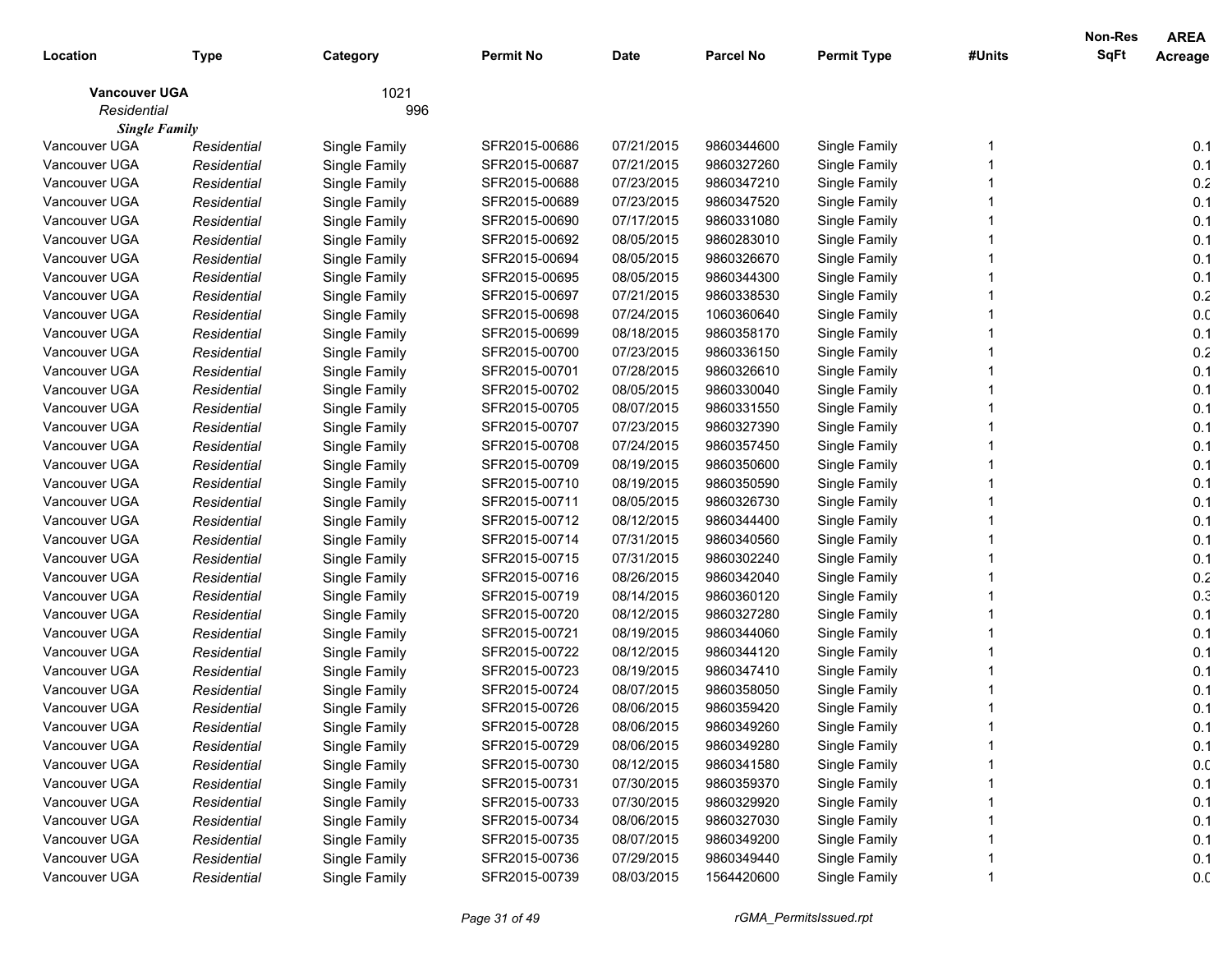|                      |             |               |                  |             |                  |                    |        | Non-Res     | <b>AREA</b>     |
|----------------------|-------------|---------------|------------------|-------------|------------------|--------------------|--------|-------------|-----------------|
| Location             | <b>Type</b> | Category      | <b>Permit No</b> | <b>Date</b> | <b>Parcel No</b> | <b>Permit Type</b> | #Units | <b>SqFt</b> | Acreage         |
| <b>Vancouver UGA</b> |             | 1021          |                  |             |                  |                    |        |             |                 |
| Residential          |             | 996           |                  |             |                  |                    |        |             |                 |
| <b>Single Family</b> |             |               |                  |             |                  |                    |        |             |                 |
| Vancouver UGA        | Residential | Single Family | SFR2015-00740    | 08/10/2015  | 9860351070       | Single Family      |        |             | 0.2             |
| Vancouver UGA        | Residential | Single Family | SFR2015-00741    | 08/21/2015  | 9860357670       | Single Family      |        |             | 0.1             |
| Vancouver UGA        | Residential | Single Family | SFR2015-00742    | 08/19/2015  | 9860350310       | Single Family      |        |             | 0. <sub>C</sub> |
| Vancouver UGA        | Residential | Single Family | SFR2015-00743    | 09/16/2015  | 9860350820       | Single Family      |        |             | 0. <sub>C</sub> |
| Vancouver UGA        | Residential | Single Family | SFR2015-00744    | 09/16/2015  | 9860350810       | Single Family      |        |             | 0. <sub>C</sub> |
| Vancouver UGA        | Residential | Single Family | SFR2015-00745    | 07/24/2015  | 9860352630       | Single Family      |        |             | 0.2             |
| Vancouver UGA        | Residential | Single Family | SFR2015-00747    | 08/14/2015  | 9860331520       | Single Family      |        |             | 0.1             |
| Vancouver UGA        | Residential | Single Family | SFR2015-00751    | 08/07/2015  | 1042990240       | Single Family      |        |             | 0.1             |
| Vancouver UGA        | Residential | Single Family | SFR2015-00752    | 08/10/2015  | 9860340530       | Single Family      |        |             | 0.1             |
| Vancouver UGA        | Residential | Single Family | SFR2015-00753    | 08/10/2015  | 9860340440       | Single Family      |        |             | 0.1             |
| Vancouver UGA        | Residential | Single Family | SFR2015-00756    | 08/10/2015  | 9860358330       | Single Family      |        |             | 0.1             |
| Vancouver UGA        | Residential | Single Family | SFR2015-00758    | 08/10/2015  | 9860325410       | Single Family      |        |             | 0.1             |
| Vancouver UGA        | Residential | Single Family | SFR2015-00759    | 09/24/2015  | 9860329530       | Single Family      |        |             | 0.4             |
| Vancouver UGA        | Residential | Single Family | SFR2015-00761    | 08/17/2015  | 9860327060       | Single Family      |        |             | 0.1             |
| Vancouver UGA        | Residential | Single Family | SFR2015-00762    | 08/13/2015  | 1897590220       | Single Family      |        |             | 0.1             |
| Vancouver UGA        | Residential | Single Family | SFR2015-00764    | 08/10/2015  | 9860347570       | Single Family      |        |             | 0.1             |
| Vancouver UGA        | Residential | Single Family | SFR2015-00766    | 08/11/2015  | 9860326510       | Single Family      |        |             | 0.1             |
| Vancouver UGA        | Residential | Single Family | SFR2015-00767    | 08/21/2015  | 9860358020       | Single Family      |        |             | 0.1             |
| Vancouver UGA        | Residential | Single Family | SFR2015-00769    | 08/12/2015  | 9860320160       | Single Family      |        |             | 0.2             |
| Vancouver UGA        | Residential | Single Family | SFR2015-00771    | 08/12/2015  | 9860311530       | Single Family      |        |             | 0.1             |
| Vancouver UGA        | Residential | Single Family | SFR2015-00774    | 08/13/2015  | 9860338030       | Single Family      |        |             | 0.2             |
| Vancouver UGA        | Residential | Single Family | SFR2015-00775    | 08/13/2015  | 1859900000       | Single Family      |        |             | 8.C             |
| Vancouver UGA        | Residential | Single Family | SFR2015-00776    | 08/14/2015  | 9860354000       | Single Family      |        |             | 0.1             |
| Vancouver UGA        | Residential | Single Family | SFR2015-00780    | 08/20/2015  | 9860347640       | Single Family      |        |             | 0.2             |
| Vancouver UGA        | Residential | Single Family | SFR2015-00782    | 08/24/2015  | 1607582320       | Single Family      |        |             | 0. <sub>C</sub> |
| Vancouver UGA        | Residential | Single Family | SFR2015-00783    | 08/24/2015  | 9860331960       | Single Family      |        |             | 0. <sub>C</sub> |
| Vancouver UGA        | Residential | Single Family | SFR2015-00784    | 08/19/2015  | 9860338140       | Single Family      |        |             | 0.2             |
| Vancouver UGA        | Residential | Single Family | SFR2015-00785    | 09/16/2015  | 1049670250       | Single Family      |        |             | 0. <sub>C</sub> |
| Vancouver UGA        | Residential | Single Family | SFR2015-00786    | 08/24/2015  | 9860331980       | Single Family      |        |             | 0. <sub>C</sub> |
| Vancouver UGA        | Residential | Single Family | SFR2015-00787    | 08/25/2015  | 9860267190       | Single Family      |        |             | 0. <sub>C</sub> |
| Vancouver UGA        | Residential | Single Family | SFR2015-00788    | 08/25/2015  | 9860267200       | Single Family      |        |             | 0. <sub>C</sub> |
| Vancouver UGA        | Residential | Single Family | SFR2015-00789    | 08/25/2015  | 9860267210       | Single Family      |        |             | 0. <sub>C</sub> |
| Vancouver UGA        | Residential | Single Family | SFR2015-00790    | 08/25/2015  | 9860267220       | Single Family      |        |             | 0.0             |
| Vancouver UGA        | Residential | Single Family | SFR2015-00791    | 08/25/2015  | 9860267230       | Single Family      |        |             | 0.0             |
| Vancouver UGA        | Residential | Single Family | SFR2015-00792    | 08/25/2015  | 9860267240       | Single Family      |        |             | 0.0             |
| Vancouver UGA        | Residential | Single Family | SFR2015-00793    | 08/25/2015  | 9860267250       | Single Family      |        |             | 0.0             |
| Vancouver UGA        | Residential | Single Family | SFR2015-00794    | 08/26/2015  | 9860326710       | Single Family      |        |             | 0.1             |
| Vancouver UGA        | Residential | Single Family | SFR2015-00795    | 08/26/2015  | 9860344250       | Single Family      |        |             | 0.1             |
| Vancouver UGA        | Residential | Single Family | SFR2015-00798    | 08/27/2015  | 9860341810       | Single Family      |        |             | 0.1             |
| Vancouver UGA        | Residential | Single Family | SFR2015-00799    | 08/27/2015  | 9860341920       | Single Family      |        |             | 0.1             |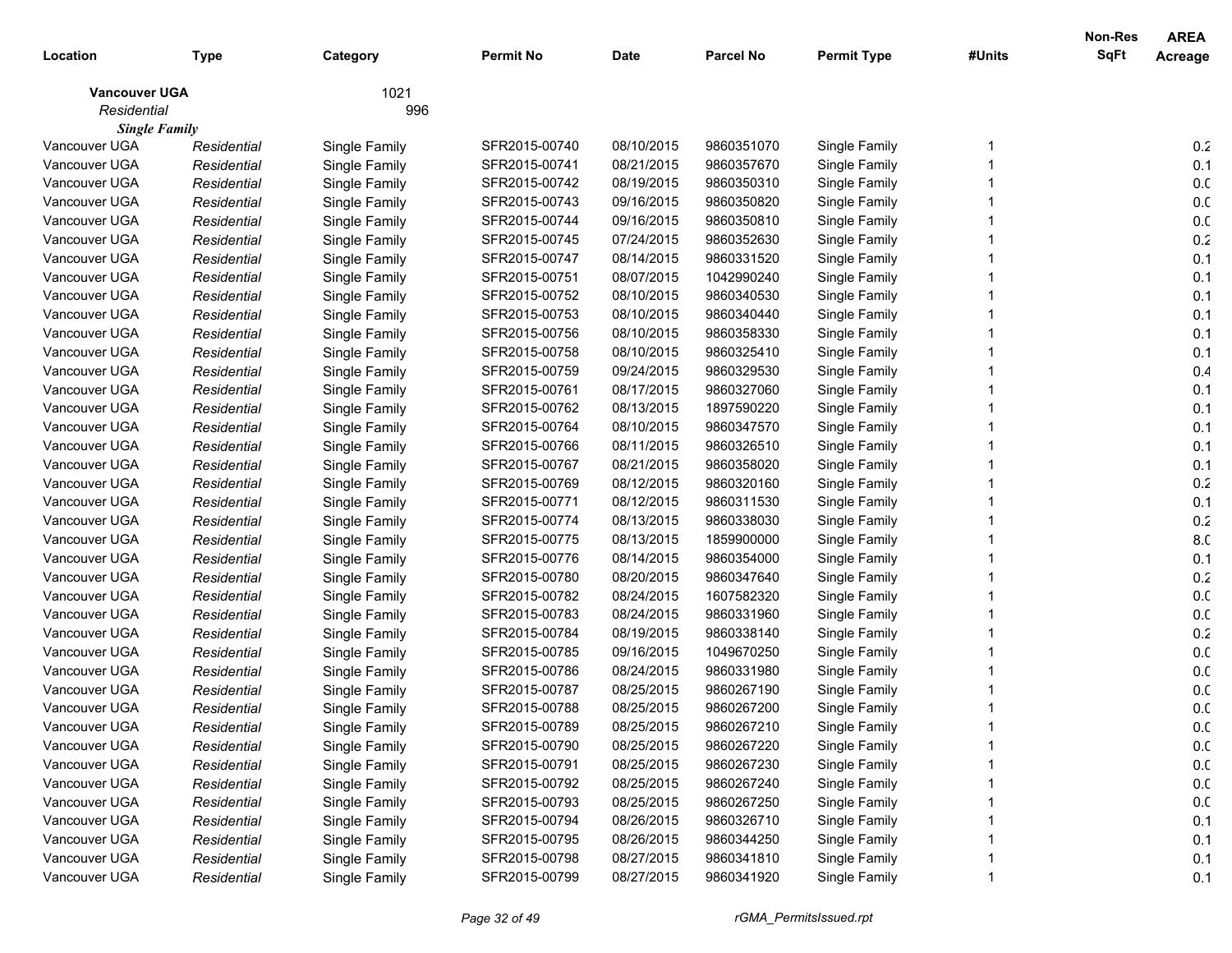|                      |             |               |                  |             |                  |                    |        | Non-Res     | <b>AREA</b> |
|----------------------|-------------|---------------|------------------|-------------|------------------|--------------------|--------|-------------|-------------|
| Location             | Type        | Category      | <b>Permit No</b> | <b>Date</b> | <b>Parcel No</b> | <b>Permit Type</b> | #Units | <b>SqFt</b> | Acreage     |
| <b>Vancouver UGA</b> |             | 1021          |                  |             |                  |                    |        |             |             |
| Residential          |             | 996           |                  |             |                  |                    |        |             |             |
| <b>Single Family</b> |             |               |                  |             |                  |                    |        |             |             |
| Vancouver UGA        | Residential | Single Family | SFR2015-00800    | 08/21/2015  | 9860349450       | Single Family      |        |             | 0.1         |
| Vancouver UGA        | Residential | Single Family | SFR2015-00801    | 08/21/2015  | 9860349460       | Single Family      |        |             | 0.1         |
| Vancouver UGA        | Residential | Single Family | SFR2015-00802    | 09/02/2015  | 9860347530       | Single Family      |        |             | 0.1         |
| Vancouver UGA        | Residential | Single Family | SFR2015-00803    | 08/27/2015  | 9860341880       | Single Family      |        |             | 0.1         |
| Vancouver UGA        | Residential | Single Family | SFR2015-00805    | 08/18/2015  | 9860350980       | Single Family      |        |             | 0.1         |
| Vancouver UGA        | Residential | Single Family | SFR2015-00808    | 08/19/2015  | 9860354340       | Single Family      |        |             | 0.2         |
| Vancouver UGA        | Residential | Single Family | SFR2015-00809    | 08/31/2015  | 9860360110       | Single Family      |        |             | 0.2         |
| Vancouver UGA        | Residential | Single Family | SFR2015-00810    | 08/31/2015  | 9860360250       | Single Family      |        |             | 0.2         |
| Vancouver UGA        | Residential | Single Family | SFR2015-00811    | 08/21/2015  | 9860350970       | Single Family      |        |             | 0.1         |
| Vancouver UGA        | Residential | Single Family | SFR2015-00813    | 08/28/2015  | 9860340460       | Single Family      |        |             | 0.1         |
| Vancouver UGA        | Residential | Single Family | SFR2015-00814    | 08/31/2015  | 9860360260       | Single Family      |        |             | 0.2         |
| Vancouver UGA        | Residential | Single Family | SFR2015-00815    | 10/01/2015  | 9860329600       | Single Family      |        |             | 0.2         |
| Vancouver UGA        | Residential | Single Family | SFR2015-00816    | 08/20/2015  | 9860331500       | Single Family      |        |             | 0.1         |
| Vancouver UGA        | Residential | Single Family | SFR2015-00817    | 08/27/2015  | 9860331070       | Single Family      |        |             | 0.1         |
| Vancouver UGA        | Residential | Single Family | SFR2015-00818    | 09/02/2015  | 9860344210       | Single Family      |        |             | 0.1         |
| Vancouver UGA        | Residential | Single Family | SFR2015-00824    | 10/08/2015  | 9860347680       | Single Family      |        |             | 0.2         |
| Vancouver UGA        | Residential | Single Family | SFR2015-00825    | 08/28/2015  | 9860340480       | Single Family      |        |             | 0.1         |
| Vancouver UGA        | Residential | Single Family | SFR2015-00827    | 08/17/2015  | 9860336100       | Single Family      |        |             | 0.2         |
| Vancouver UGA        | Residential | Single Family | SFR2015-00828    | 08/17/2015  | 9860325600       | Single Family      |        |             | 0.2         |
| Vancouver UGA        | Residential | Single Family | SFR2015-00830    | 08/18/2015  | 9860325840       | Single Family      |        |             | 0.2         |
| Vancouver UGA        | Residential | Single Family | SFR2015-00832    | 09/01/2015  | 9860336820       | Single Family      |        |             | 0.1         |
| Vancouver UGA        | Residential | Single Family | SFR2015-00833    | 09/01/2015  | 9860336490       | Single Family      |        |             | 0.1         |
| Vancouver UGA        | Residential | Single Family | SFR2015-00834    | 09/01/2015  | 9860336220       | Single Family      |        |             | 0.1         |
| Vancouver UGA        | Residential | Single Family | SFR2015-00835    | 09/28/2015  | 9860340540       | Single Family      |        |             | 0.1         |
| Vancouver UGA        | Residential | Single Family | SFR2015-00837    | 09/09/2015  | 1181410340       | Single Family      |        |             | 0.0         |
| Vancouver UGA        | Residential | Single Family | SFR2015-00838    | 09/16/2015  | 9860329100       | Single Family      |        |             | 0.2         |
| Vancouver UGA        | Residential | Single Family | SFR2015-00842    | 09/16/2015  | 9860329230       | Single Family      |        |             | 0.2         |
| Vancouver UGA        | Residential | Single Family | SFR2015-00843    | 09/02/2015  | 9860344070       | Single Family      |        |             | 0.1         |
| Vancouver UGA        | Residential | Single Family | SFR2015-00844    | 09/16/2015  | 9860344470       | Single Family      |        |             | 0.1         |
| Vancouver UGA        | Residential | Single Family | SFR2015-00845    | 08/24/2015  | 9860325590       | Single Family      |        |             | 0.1         |
| Vancouver UGA        | Residential | Single Family | SFR2015-00846    | 10/02/2015  | 9860350880       | Single Family      |        |             | 0.0         |
| Vancouver UGA        | Residential | Single Family | SFR2015-00849    | 10/13/2015  | 9860350850       | Single Family      |        |             | 0.0         |
| Vancouver UGA        | Residential | Single Family | SFR2015-00850    | 12/11/2015  | 1882870460       | Single Family      |        |             | 0.1         |
| Vancouver UGA        | Residential | Single Family | SFR2015-00851    | 11/18/2015  | 9860347730       | Single Family      |        |             | 0.1         |
| Vancouver UGA        | Residential | Single Family | SFR2015-00852    | 10/06/2015  | 1607582200       | Single Family      |        |             | 0.0         |
| Vancouver UGA        | Residential | Single Family | SFR2015-00853    | 09/10/2015  | 1607581300       | Single Family      |        |             | 0.0         |
| Vancouver UGA        | Residential | Single Family | SFR2015-00854    | 09/22/2015  | 9860357430       | Single Family      |        |             | 0.1         |
| Vancouver UGA        | Residential | Single Family | SFR2015-00857    | 09/17/2015  | 9860357980       | Single Family      |        |             | 0.4         |
| Vancouver UGA        | Residential | Single Family | SFR2015-00858    | 10/02/2015  | 1721350000       | Single Family      |        |             | 68.3        |
| Vancouver UGA        | Residential | Single Family | SFR2015-00859    | 09/04/2015  | 9860360090       | Single Family      |        |             | 0.2         |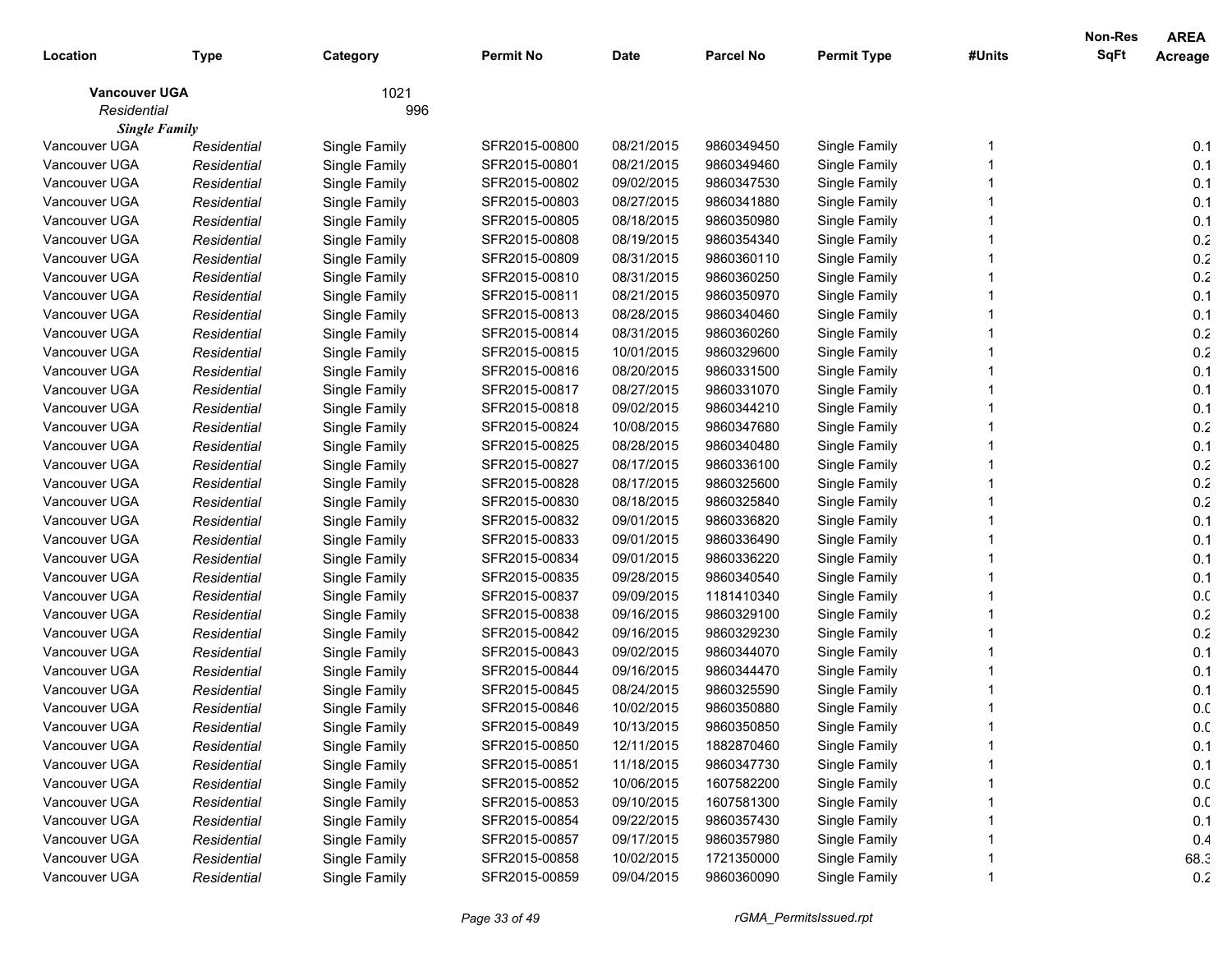|                      |             |               |                  |             |                  |                    |        | Non-Res     | <b>AREA</b>     |
|----------------------|-------------|---------------|------------------|-------------|------------------|--------------------|--------|-------------|-----------------|
| Location             | <b>Type</b> | Category      | <b>Permit No</b> | <b>Date</b> | <b>Parcel No</b> | <b>Permit Type</b> | #Units | <b>SqFt</b> | Acreage         |
| <b>Vancouver UGA</b> |             | 1021          |                  |             |                  |                    |        |             |                 |
| Residential          |             | 996           |                  |             |                  |                    |        |             |                 |
| <b>Single Family</b> |             |               |                  |             |                  |                    |        |             |                 |
| Vancouver UGA        | Residential | Single Family | SFR2015-00861    | 09/21/2015  | 9860326680       | Single Family      |        |             | 0.1             |
| Vancouver UGA        | Residential | Single Family | SFR2015-00862    | 09/21/2015  | 9860326960       | Single Family      |        |             | 0.1             |
| Vancouver UGA        | Residential | Single Family | SFR2015-00863    | 08/28/2015  | 9860326900       | Single Family      |        |             | 0.1             |
| Vancouver UGA        | Residential | Single Family | SFR2015-00866    | 09/01/2015  | 9860359500       | Single Family      |        |             | 0.1             |
| Vancouver UGA        | Residential | Single Family | SFR2015-00867    | 09/01/2015  | 9860359530       | Single Family      |        |             | 0.1             |
| Vancouver UGA        | Residential | Single Family | SFR2015-00868    | 09/29/2015  | 9860347240       | Single Family      |        |             | 0.1             |
| Vancouver UGA        | Residential | Single Family | SFR2015-00869    | 09/21/2015  | 9860344380       | Single Family      |        |             | 0.1             |
| Vancouver UGA        | Residential | Single Family | SFR2015-00871    | 09/03/2015  | 9860320190       | Single Family      |        |             | 0.1             |
| Vancouver UGA        | Residential | Single Family | SFR2015-00873    | 09/15/2015  | 9860340570       | Single Family      |        |             | 0.1             |
| Vancouver UGA        | Residential | Single Family | SFR2015-00874    | 09/23/2015  | 9860265640       | Single Family      |        |             | 0.1             |
| Vancouver UGA        | Residential | Single Family | SFR2015-00875    | 09/15/2015  | 9860340580       | Single Family      |        |             | 0.1             |
| Vancouver UGA        | Residential | Single Family | SFR2015-00878    | 09/14/2015  | 9860341610       | Single Family      |        |             | 0.0             |
| Vancouver UGA        | Residential | Single Family | SFR2015-00879    | 09/16/2015  | 9860340990       | Single Family      |        |             | 0. <sub>C</sub> |
| Vancouver UGA        | Residential | Single Family | SFR2015-00881    | 12/01/2015  | 9860359470       | Single Family      |        |             | 0.1             |
| Vancouver UGA        | Residential | Single Family | SFR2015-00887    | 09/03/2015  | 9860320530       | Single Family      |        |             | 0.2             |
| Vancouver UGA        | Residential | Single Family | SFR2015-00888    | 09/03/2015  | 9860358470       | Single Family      |        |             | 0.1             |
| Vancouver UGA        | Residential | Single Family | SFR2015-00889    | 10/01/2015  | 1821410000       | Single Family      |        |             | 9.8             |
| Vancouver UGA        | Residential | Single Family | SFR2015-00894    | 10/06/2015  | 9860351110       | Single Family      |        |             | 0.1             |
| Vancouver UGA        | Residential | Single Family | SFR2015-00895    | 10/06/2015  | 9860351120       | Single Family      |        |             | 0.1             |
| Vancouver UGA        | Residential | Single Family | SFR2015-00896    | 09/24/2015  | 9860341600       | Single Family      |        |             | 0.0             |
| Vancouver UGA        | Residential | Single Family | SFR2015-00898    | 10/06/2015  | 9860320110       | Single Family      |        |             | 0.1             |
| Vancouver UGA        | Residential | Single Family | SFR2015-00899    | 09/21/2015  | 9860357650       | Single Family      |        |             | 0.1             |
| Vancouver UGA        | Residential | Single Family | SFR2015-00904    | 09/29/2015  | 9860344410       | Single Family      |        |             | 0.1             |
| Vancouver UGA        | Residential | Single Family | SFR2015-00905    | 09/24/2015  | 9860341590       | Single Family      |        |             | 0.0             |
| Vancouver UGA        | Residential | Single Family | SFR2015-00906    | 09/14/2015  | 9860326480       | Single Family      |        |             | 0.1             |
| Vancouver UGA        | Residential | Single Family | SFR2015-00907    | 10/13/2015  | 9860358120       | Single Family      |        |             | 0.1             |
| Vancouver UGA        | Residential | Single Family | SFR2015-00909    | 10/15/2015  | 9860341000       | Single Family      |        |             | 0.0             |
| Vancouver UGA        | Residential | Single Family | SFR2015-00913    | 10/23/2015  | 9860317270       | Single Family      |        |             | 0.1             |
| Vancouver UGA        | Residential | Single Family | SFR2015-00914    | 09/17/2015  | 9860368850       | Single Family      |        |             | 0.2             |
| Vancouver UGA        | Residential | Single Family | SFR2015-00915    | 09/11/2015  | 9860283070       | Single Family      |        |             | 0.1             |
| Vancouver UGA        | Residential | Single Family | SFR2015-00916    | 10/12/2015  | 9860355850       | Single Family      |        |             | 0.3             |
| Vancouver UGA        | Residential | Single Family | SFR2015-00918    | 09/11/2015  | 9860325470       | Single Family      |        |             | 0.1             |
| Vancouver UGA        | Residential | Single Family | SFR2015-00919    | 09/23/2015  | 9860320150       | Single Family      |        |             | 0.2             |
| Vancouver UGA        | Residential | Single Family | SFR2015-00920    | 10/13/2015  | 9860358100       | Single Family      |        |             | 0.1             |
| Vancouver UGA        | Residential | Single Family | SFR2015-00921    | 09/16/2015  | 9860336200       | Single Family      |        |             | 0.1             |
| Vancouver UGA        | Residential | Single Family | SFR2015-00922    | 09/16/2015  | 9860336390       | Single Family      |        |             | 0.1             |
| Vancouver UGA        | Residential | Single Family | SFR2015-00923    | 11/05/2015  | 9860359200       | Single Family      |        |             | 0.1             |
| Vancouver UGA        | Residential | Single Family | SFR2015-00924    | 11/05/2015  | 9860359220       | Single Family      |        |             | 0.1             |
| Vancouver UGA        | Residential | Single Family | SFR2015-00925    | 09/16/2015  | 9860336380       | Single Family      |        |             | 0.1             |
| Vancouver UGA        | Residential | Single Family | SFR2015-00926    | 10/07/2015  | 9860344150       | Single Family      |        |             | 0.1             |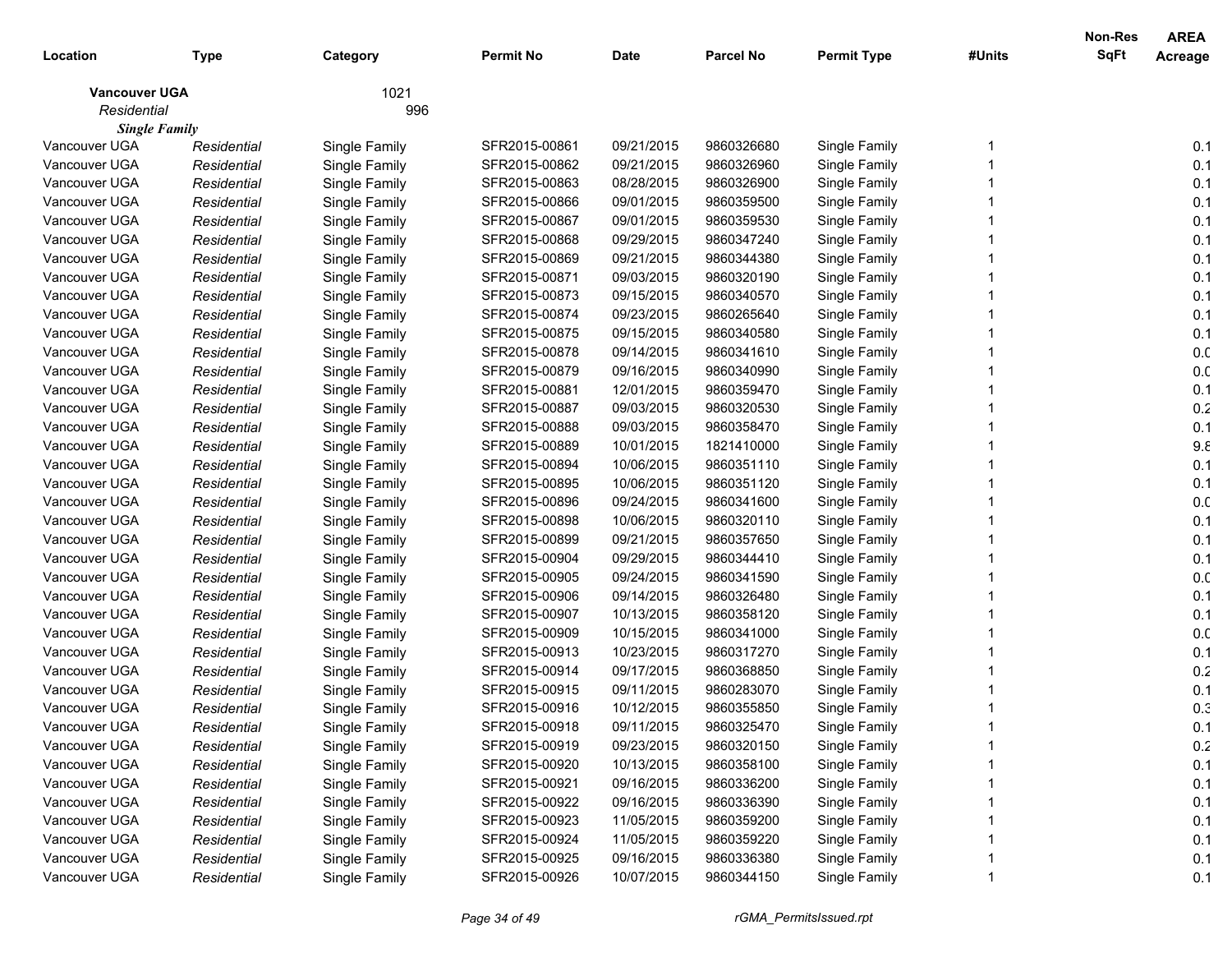|                      |             |               |                  |             |                  |                    |        | Non-Res     | <b>AREA</b>     |
|----------------------|-------------|---------------|------------------|-------------|------------------|--------------------|--------|-------------|-----------------|
| Location             | <b>Type</b> | Category      | <b>Permit No</b> | <b>Date</b> | <b>Parcel No</b> | <b>Permit Type</b> | #Units | <b>SqFt</b> | Acreage         |
| <b>Vancouver UGA</b> |             | 1021          |                  |             |                  |                    |        |             |                 |
| Residential          |             | 996           |                  |             |                  |                    |        |             |                 |
| <b>Single Family</b> |             |               |                  |             |                  |                    |        |             |                 |
| Vancouver UGA        | Residential | Single Family | SFR2015-00927    | 09/17/2015  | 9860368840       | Single Family      |        |             | 0.2             |
| Vancouver UGA        | Residential | Single Family | SFR2015-00928    | 09/17/2015  | 9860327270       | Single Family      |        |             | 0.1             |
| Vancouver UGA        | Residential | Single Family | SFR2015-00931    | 09/24/2015  | 1182592500       | Single Family      |        |             | 0.2             |
| Vancouver UGA        | Residential | Single Family | SFR2015-00932    | 09/29/2015  | 9860344140       | Single Family      |        |             | 0.1             |
| Vancouver UGA        | Residential | Single Family | SFR2015-00934    | 10/07/2015  | 9860344540       | Single Family      |        |             | 0.1             |
| Vancouver UGA        | Residential | Single Family | SFR2015-00935    | 09/17/2015  | 9860368810       | Single Family      |        |             | 0.2             |
| Vancouver UGA        | Residential | Single Family | SFR2015-00939    | 10/14/2015  | 9860330730       | Single Family      |        |             | 0.2             |
| Vancouver UGA        | Residential | Single Family | SFR2015-00940    | 11/05/2015  | 9860359480       | Single Family      |        |             | 0.1             |
| Vancouver UGA        | Residential | Single Family | SFR2015-00942    | 09/23/2015  | 9860358620       | Single Family      |        |             | 0.1             |
| Vancouver UGA        | Residential | Single Family | SFR2015-00943    | 09/24/2015  | 9860338220       | Single Family      |        |             | 0.1             |
| Vancouver UGA        | Residential | Single Family | SFR2015-00945    | 10/14/2015  | 9860344180       | Single Family      |        |             | 0.1             |
| Vancouver UGA        | Residential | Single Family | SFR2015-00946    | 10/20/2015  | 9860344270       | Single Family      |        |             | 0.1             |
| Vancouver UGA        | Residential | Single Family | SFR2015-00947    | 10/26/2015  | 9860358030       | Single Family      |        |             | 0.1             |
| Vancouver UGA        | Residential | Single Family | SFR2015-00948    | 10/05/2015  | 9860341390       | Single Family      |        |             | 0. <sub>C</sub> |
| Vancouver UGA        | Residential | Single Family | SFR2015-00949    | 10/15/2015  | 9860341400       | Single Family      |        |             | 0. <sub>C</sub> |
| Vancouver UGA        | Residential | Single Family | SFR2015-00950    | 09/28/2015  | 9860340420       | Single Family      |        |             | 0.1             |
| Vancouver UGA        | Residential | Single Family | SFR2015-00957    | 10/27/2015  | 9860338210       | Single Family      |        |             | 0.1             |
| Vancouver UGA        | Residential | Single Family | SFR2015-00962    | 12/04/2015  | 1817300000       | Single Family      |        |             | 1.1             |
| Vancouver UGA        | Residential | Single Family | SFR2015-00963    | 09/30/2015  | 9860357470       | Single Family      |        |             | 0.1             |
| Vancouver UGA        | Residential | Single Family | SFR2015-00966    | 10/26/2015  | 9860341030       | Single Family      |        |             | 0. <sub>C</sub> |
| Vancouver UGA        | Residential | Single Family | SFR2015-00968    | 10/27/2015  | 1176900000       | Single Family      |        |             | 4.7             |
| Vancouver UGA        | Residential | Single Family | SFR2015-00970    | 11/10/2015  | 1890920000       | Single Family      |        |             | 1.3             |
| Vancouver UGA        | Residential | Single Family | SFR2015-00971    | 10/02/2015  | 9860357510       | Single Family      |        |             | 0.1             |
| Vancouver UGA        | Residential | Single Family | SFR2015-00972    | 10/21/2015  | 9860320430       | Single Family      |        |             | 0.1             |
| Vancouver UGA        | Residential | Single Family | SFR2015-00973    | 10/20/2015  | 9860344490       | Single Family      |        |             | 0.1             |
| Vancouver UGA        | Residential | Single Family | SFR2015-00974    | 10/05/2015  | 9860326950       | Single Family      |        |             | 0.1             |
| Vancouver UGA        | Residential | Single Family | SFR2015-00977    | 11/30/2015  | 9860355860       | Single Family      |        |             | 0.2             |
| Vancouver UGA        | Residential | Single Family | SFR2015-00979    | 11/12/2015  | 9860341050       | Single Family      |        |             | 0. <sub>C</sub> |
| Vancouver UGA        | Residential | Single Family | SFR2015-00980    | 11/12/2015  | 9860341060       | Single Family      |        |             | 0. <sub>C</sub> |
| Vancouver UGA        | Residential | Single Family | SFR2015-00982    | 10/13/2015  | 9860350830       | Single Family      |        |             | 0. <sub>C</sub> |
| Vancouver UGA        | Residential | Single Family | SFR2015-00983    | 10/13/2015  | 9860350840       | Single Family      |        |             | 0.1             |
| Vancouver UGA        | Residential | Single Family | SFR2015-00985    | 10/08/2015  | 9860326990       | Single Family      |        |             | 0.1             |
| Vancouver UGA        | Residential | Single Family | SFR2015-00986    | 10/22/2015  | 9860342000       | Single Family      |        |             | 0.2             |
| Vancouver UGA        | Residential | Single Family | SFR2015-00987    | 11/20/2015  | 9860341410       | Single Family      |        |             | 0.0             |
| Vancouver UGA        | Residential | Single Family | SFR2015-00988    | 10/26/2015  | 9860341040       | Single Family      |        |             | 0.0             |
| Vancouver UGA        | Residential | Single Family | SFR2015-00991    | 10/20/2015  | 9860330060       | Single Family      |        |             | 0.1             |
| Vancouver UGA        | Residential | Single Family | SFR2015-00992    | 11/20/2015  | 9860357660       | Single Family      |        |             | 0.1             |
| Vancouver UGA        | Residential | Single Family | SFR2015-00994    | 10/09/2015  | 1195750260       | Single Family      |        |             | 0.1             |
| Vancouver UGA        | Residential | Single Family | SFR2015-01002    | 10/08/2015  | 9860349180       | Single Family      |        |             | 0.1             |
| Vancouver UGA        | Residential | Single Family | SFR2015-01003    | 12/28/2015  | 9860320450       | Single Family      |        |             | 0.2             |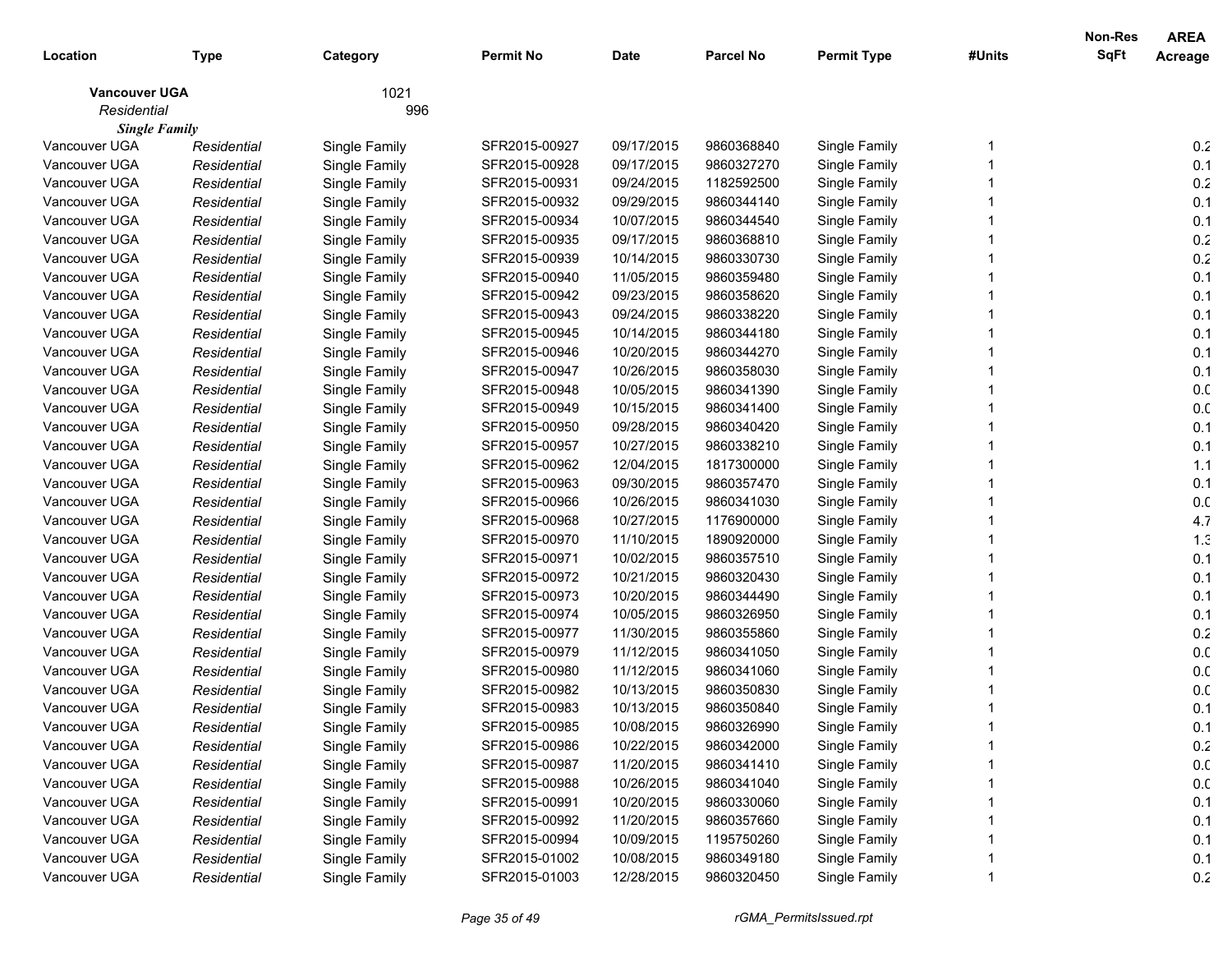| Location             | <b>Type</b> | Category      | <b>Permit No</b> | <b>Date</b> | <b>Parcel No</b> | <b>Permit Type</b> | #Units | Non-Res<br><b>SqFt</b> | <b>AREA</b><br>Acreage |
|----------------------|-------------|---------------|------------------|-------------|------------------|--------------------|--------|------------------------|------------------------|
| <b>Vancouver UGA</b> |             | 1021          |                  |             |                  |                    |        |                        |                        |
| Residential          |             | 996           |                  |             |                  |                    |        |                        |                        |
| <b>Single Family</b> |             |               |                  |             |                  |                    |        |                        |                        |
| Vancouver UGA        | Residential | Single Family | SFR2015-01004    | 11/16/2015  | 9860320440       | Single Family      |        |                        | 0.1                    |
| Vancouver UGA        | Residential | Single Family | SFR2015-01006    | 10/20/2015  | 9860336470       | Single Family      |        |                        | 0.1                    |
| Vancouver UGA        | Residential | Single Family | SFR2015-01007    | 10/12/2015  | 9860336480       | Single Family      |        |                        | 0.1                    |
| Vancouver UGA        | Residential | Single Family | SFR2015-01011    | 10/14/2015  | 9860349290       | Single Family      |        |                        | 0.1                    |
| Vancouver UGA        | Residential | Single Family | SFR2015-01012    | 10/27/2015  | 9860356030       | Single Family      |        |                        | 0.3                    |
| Vancouver UGA        | Residential | Single Family | SFR2015-01014    | 12/01/2015  | 1491730000       | Single Family      |        |                        | 0.4                    |
| Vancouver UGA        | Residential | Single Family | SFR2015-01015    | 11/13/2015  | 9860327180       | Single Family      |        |                        | 0.1                    |
| Vancouver UGA        | Residential | Single Family | SFR2015-01016    | 10/13/2015  | 9860325650       | Single Family      |        |                        | 0.1                    |
| Vancouver UGA        | Residential | Single Family | SFR2015-01019    | 10/14/2015  | 9860330740       | Single Family      |        |                        | 0.2                    |
| Vancouver UGA        | Residential | Single Family | SFR2015-01020    | 11/03/2015  | 9860358560       | Single Family      |        |                        | 0. <sub>C</sub>        |
| Vancouver UGA        | Residential | Single Family | SFR2015-01021    | 11/03/2015  | 9860358570       | Single Family      |        |                        | 0.0                    |
| Vancouver UGA        | Residential | Single Family | SFR2015-01022    | 10/20/2015  | 9860336410       | Single Family      |        |                        | 0.1                    |
| Vancouver UGA        | Residential | Single Family | SFR2015-01023    | 10/20/2015  | 9860336430       | Single Family      |        |                        | 0.1                    |
| Vancouver UGA        | Residential | Single Family | SFR2015-01024    | 12/14/2015  | 9860338120       | Single Family      |        |                        | 0.2                    |
| Vancouver UGA        | Residential | Single Family | SFR2015-01025    | 11/23/2015  | 9860288390       | Single Family      |        |                        | 0.1                    |
| Vancouver UGA        | Residential | Single Family | SFR2015-01026    | 10/16/2015  | 9860327140       | Single Family      |        |                        | 0.1                    |
| Vancouver UGA        | Residential | Single Family | SFR2015-01028    | 11/20/2015  | 0993600000       | Single Family      |        |                        | 4.5                    |
| Vancouver UGA        | Residential | Single Family | SFR2015-01030    | 10/20/2015  | 9860336460       | Single Family      |        |                        | 0.1                    |
| Vancouver UGA        | Residential | Single Family | SFR2015-01031    | 10/27/2015  | 9860356140       | Single Family      |        |                        | 0.3                    |
| Vancouver UGA        | Residential | Single Family | SFR2015-01032    | 11/13/2015  | 9860327160       | Single Family      |        |                        | 0.1                    |
| Vancouver UGA        | Residential | Single Family | SFR2015-01035    | 10/26/2015  | 9860358340       | Single Family      |        |                        | 0.1                    |
| Vancouver UGA        | Residential | Single Family | SFR2015-01037    | 12/22/2015  | 9860358090       | Single Family      |        |                        | 0.1                    |
| Vancouver UGA        | Residential | Single Family | SFR2015-01039    | 10/27/2015  | 9860358080       | Single Family      |        |                        | 0.1                    |
| Vancouver UGA        | Residential | Single Family | SFR2015-01040    | 11/10/2015  | 1049670100       | Single Family      |        |                        | 0.0                    |
| Vancouver UGA        | Residential | Single Family | SFR2015-01041    | 10/23/2015  | 9860327420       | Single Family      |        |                        | 0.1                    |
| Vancouver UGA        | Residential | Single Family | SFR2015-01042    | 10/27/2015  | 9860326970       | Single Family      |        |                        | 0.1                    |
| Vancouver UGA        | Residential | Single Family | SFR2015-01045    | 10/30/2015  | 9860359580       | Single Family      |        |                        | 0.1                    |
| Vancouver UGA        | Residential | Single Family | SFR2015-01049    | 12/10/2015  | 9860329050       | Single Family      |        |                        | 0.2                    |
| Vancouver UGA        | Residential | Single Family | SFR2015-01050    | 10/27/2015  | 9860358110       | Single Family      |        |                        | 0.1                    |
| Vancouver UGA        | Residential | Single Family | SFR2015-01051    | 10/28/2015  | 9860336400       | Single Family      |        |                        | 0.1                    |
| Vancouver UGA        | Residential | Single Family | SFR2015-01053    | 10/28/2015  | 9860336420       | Single Family      |        |                        | 0.1                    |
| Vancouver UGA        | Residential | Single Family | SFR2015-01054    | 10/30/2015  | 9860351130       | Single Family      |        |                        | 0.1                    |
| Vancouver UGA        | Residential | Single Family | SFR2015-01055    | 10/30/2015  | 9860351140       | Single Family      |        |                        | 0.1                    |
| Vancouver UGA        | Residential | Single Family | SFR2015-01058    | 10/29/2015  | 9860327220       | Single Family      |        |                        | 0.1                    |
| Vancouver UGA        | Residential | Single Family | SFR2015-01060    | 12/01/2015  | 9860336440       | Single Family      |        |                        | 0.1                    |
| Vancouver UGA        | Residential | Single Family | SFR2015-01061    | 12/01/2015  | 9860336450       | Single Family      |        |                        | 0.1                    |
| Vancouver UGA        | Residential | Single Family | SFR2015-01065    | 11/19/2015  | 9860369760       | Single Family      |        |                        | 0.1                    |
| Vancouver UGA        | Residential | Single Family | SFR2015-01066    | 11/19/2015  | 9860369590       | Single Family      |        |                        | 0.1                    |
| Vancouver UGA        | Residential | Single Family | SFR2015-01068    | 12/04/2015  | 9860354330       | Single Family      |        |                        | 0.2                    |
| Vancouver UGA        | Residential | Single Family | SFR2015-01073    | 11/05/2015  | 9860355830       | Single Family      |        |                        | 0.3                    |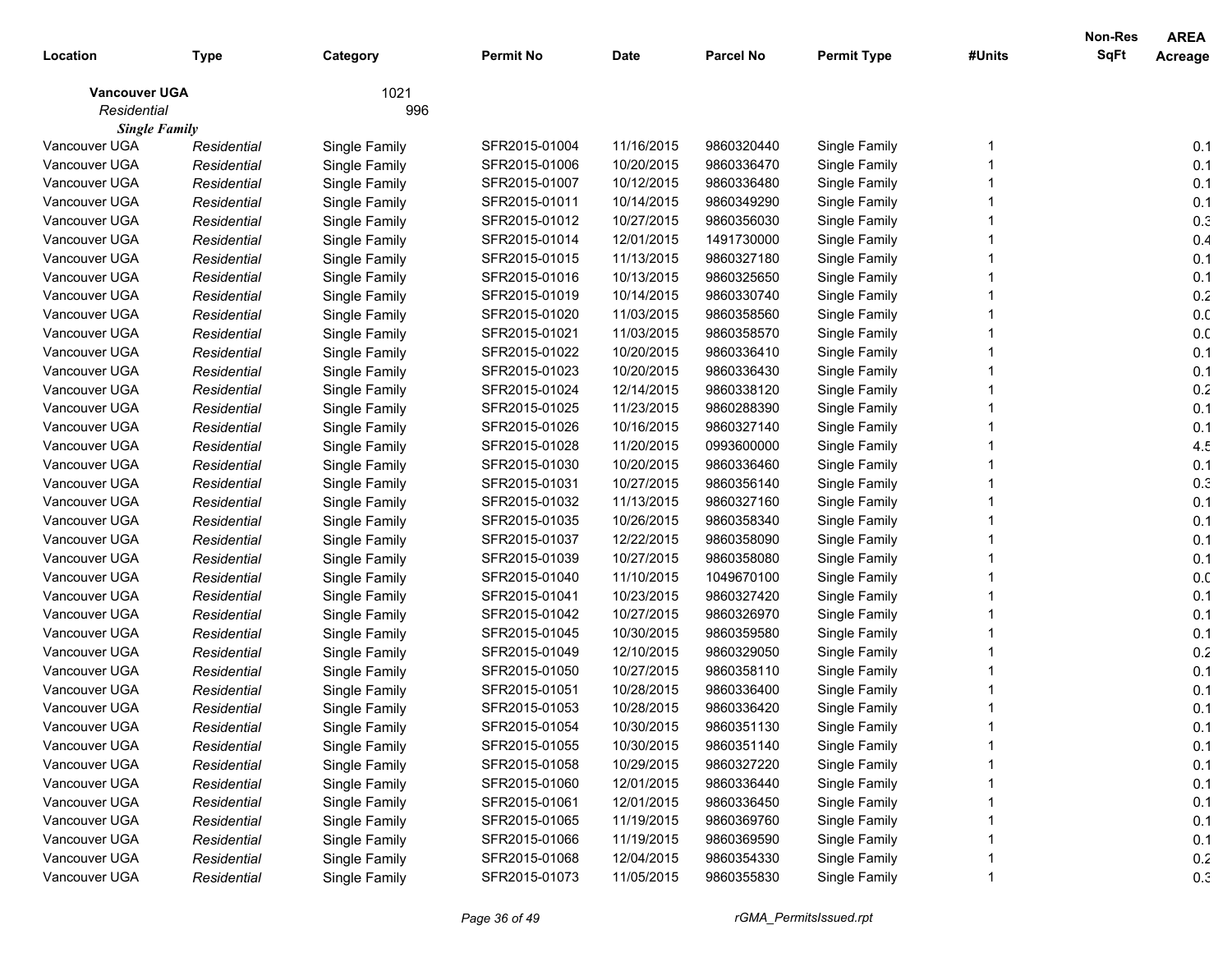| Location                            | <b>Type</b> | Category      | <b>Permit No</b> | <b>Date</b> | <b>Parcel No</b> | <b>Permit Type</b> | #Units | Non-Res<br><b>SqFt</b> | <b>AREA</b><br>Acreage |
|-------------------------------------|-------------|---------------|------------------|-------------|------------------|--------------------|--------|------------------------|------------------------|
|                                     |             |               |                  |             |                  |                    |        |                        |                        |
| <b>Vancouver UGA</b><br>Residential |             | 1021<br>996   |                  |             |                  |                    |        |                        |                        |
| <b>Single Family</b>                |             |               |                  |             |                  |                    |        |                        |                        |
| Vancouver UGA                       | Residential | Single Family | SFR2015-01075    | 11/13/2015  | 9860371330       | Single Family      |        |                        | 0.2                    |
| Vancouver UGA                       | Residential | Single Family | SFR2015-01076    | 11/05/2015  | 9860327110       | Single Family      |        |                        | 0.1                    |
| Vancouver UGA                       | Residential | Single Family | SFR2015-01077    | 11/13/2015  | 9860367470       | Single Family      |        |                        | 0.1                    |
| Vancouver UGA                       | Residential | Single Family | SFR2015-01079    | 11/13/2015  | 9860367480       | Single Family      |        |                        | 0.1                    |
| Vancouver UGA                       | Residential | Single Family | SFR2015-01080    | 11/13/2015  | 9860371410       | Single Family      |        |                        | 0.1                    |
| Vancouver UGA                       | Residential | Single Family | SFR2015-01081    | 11/13/2015  | 9860371360       | Single Family      |        |                        | 0.1                    |
| Vancouver UGA                       | Residential | Single Family | SFR2015-01084    | 11/09/2015  | 9860372160       | Single Family      |        |                        | 0.1                    |
| Vancouver UGA                       | Residential | Single Family | SFR2015-01088    | 11/19/2015  | 1060360480       | Single Family      |        |                        | 0.0                    |
| Vancouver UGA                       | Residential | Single Family | SFR2015-01090    | 11/13/2015  | 9860366820       | Single Family      |        |                        | 0.1                    |
| Vancouver UGA                       | Residential | Single Family | SFR2015-01091    | 11/13/2015  | 9860366810       | Single Family      |        |                        | 0.1                    |
| Vancouver UGA                       | Residential | Single Family | SFR2015-01093    | 11/30/2015  | 9860338100       | Single Family      |        |                        | $0.2\,$                |
| Vancouver UGA                       | Residential | Single Family | SFR2015-01095    | 11/20/2015  | 9860371390       | Single Family      |        |                        | 0.1                    |
| Vancouver UGA                       | Residential | Single Family | SFR2015-01097    | 11/20/2015  | 9860371520       | Single Family      |        |                        | 0.1                    |
| Vancouver UGA                       | Residential | Single Family | SFR2015-01100    | 11/25/2015  | 9860366840       | Single Family      |        |                        | 0.1                    |
| Vancouver UGA                       | Residential | Single Family | SFR2015-01102    | 11/20/2015  | 9860371550       | Single Family      |        |                        | 0.1                    |
| Vancouver UGA                       | Residential | Single Family | SFR2015-01104    | 12/01/2015  | 9860341110       | Single Family      |        |                        | 0.0                    |
| Vancouver UGA                       | Residential | Single Family | SFR2015-01105    | 11/20/2015  | 9860341100       | Single Family      |        |                        | 0. <sub>C</sub>        |
| Vancouver UGA                       | Residential | Single Family | SFR2015-01108    | 11/20/2015  | 9860371530       | Single Family      |        |                        | 0.1                    |
| Vancouver UGA                       | Residential | Single Family | SFR2015-01109    | 11/20/2015  | 9860371540       | Single Family      |        |                        | 0.1                    |
| Vancouver UGA                       | Residential | Single Family | SFR2015-01110    | 12/03/2015  | 9860311620       | Single Family      |        |                        | 0.1                    |
| Vancouver UGA                       | Residential | Single Family | SFR2015-01111    | 11/25/2015  | 9860366830       | Single Family      |        |                        | 0.1                    |
| Vancouver UGA                       | Residential | Single Family | SFR2015-01112    | 11/25/2015  | 9860367500       | Single Family      |        |                        | 0.1                    |
| Vancouver UGA                       | Residential | Single Family | SFR2015-01115    | 11/25/2015  | 9860372010       | Single Family      |        |                        | 0.1                    |
| Vancouver UGA                       | Residential | Single Family | SFR2015-01116    | 12/09/2015  | 9860361680       | Single Family      |        |                        | 0.0                    |
| Vancouver UGA                       | Residential | Single Family | SFR2015-01117    | 12/09/2015  | 9860361670       | Single Family      |        |                        | 0. <sub>C</sub>        |
| Vancouver UGA                       | Residential | Single Family | SFR2015-01118    | 12/09/2015  | 9860361690       | Single Family      |        |                        | 0.0                    |
| Vancouver UGA                       | Residential | Single Family | SFR2015-01119    | 12/09/2015  | 9860361660       | Single Family      |        |                        | 0.0                    |
| Vancouver UGA                       | Residential | Single Family | SFR2015-01120    | 11/30/2015  | 9860361980       | Single Family      |        |                        | 0.0                    |
| Vancouver UGA                       | Residential | Single Family | SFR2015-01124    | 11/24/2015  | 9860325530       | Single Family      |        |                        | 0.1                    |
| Vancouver UGA                       | Residential | Single Family | SFR2015-01125    | 11/30/2015  | 9860372020       | Single Family      |        |                        | 0.1                    |
| Vancouver UGA                       | Residential | Single Family | SFR2015-01128    | 11/18/2015  | 9860370860       | Single Family      |        |                        | 0.1                    |
| Vancouver UGA                       | Residential | Single Family | SFR2015-01130    | 11/25/2015  | 9860367490       | Single Family      |        |                        | 0.1                    |
| Vancouver UGA                       | Residential | Single Family | SFR2015-01132    | 11/20/2015  | 9860370870       | Single Family      |        |                        | 0.1                    |
| Vancouver UGA                       | Residential | Single Family | SFR2015-01133    | 12/09/2015  | 9860361450       | Single Family      |        |                        | 0.0                    |
| Vancouver UGA                       | Residential | Single Family | SFR2015-01134    | 12/07/2015  | 9860361430       | Single Family      |        |                        | 0.0                    |
| Vancouver UGA                       | Residential | Single Family | SFR2015-01135    | 12/09/2015  | 9860361420       | Single Family      |        |                        | 0.0                    |
| Vancouver UGA                       | Residential | Single Family | SFR2015-01137    | 12/07/2015  | 9860361440       | Single Family      |        |                        | 0.0                    |
| Vancouver UGA                       | Residential | Single Family | SFR2015-01138    | 11/20/2015  | 9860358040       | Single Family      |        |                        | 0.1                    |
| Vancouver UGA                       | Residential | Single Family | SFR2015-01139    | 12/10/2015  | 9860367510       | Single Family      |        |                        | 0.1                    |
| Vancouver UGA                       | Residential | Single Family | SFR2015-01140    | 12/15/2015  | 9860366860       | Single Family      |        |                        | 0.1                    |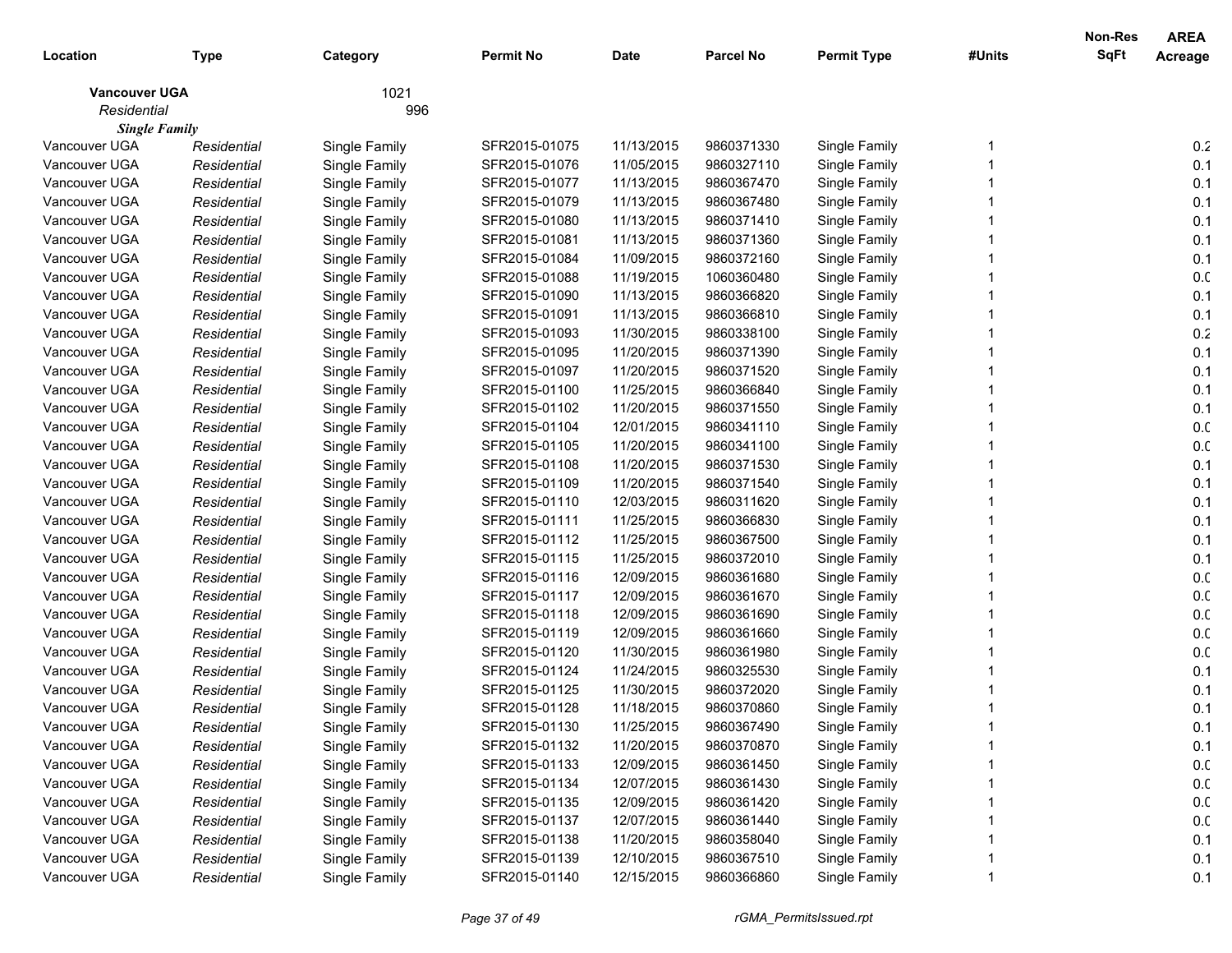| Location                            | <b>Type</b> | Category      | <b>Permit No</b> | <b>Date</b> | <b>Parcel No</b> | <b>Permit Type</b> | #Units | Non-Res<br><b>SqFt</b> | <b>AREA</b><br>Acreage |
|-------------------------------------|-------------|---------------|------------------|-------------|------------------|--------------------|--------|------------------------|------------------------|
|                                     |             |               |                  |             |                  |                    |        |                        |                        |
| <b>Vancouver UGA</b><br>Residential |             | 1021<br>996   |                  |             |                  |                    |        |                        |                        |
| <b>Single Family</b>                |             |               |                  |             |                  |                    |        |                        |                        |
| Vancouver UGA                       | Residential | Single Family | SFR2015-01142    | 11/25/2015  | 1882870840       | Single Family      |        |                        | 0.1                    |
| Vancouver UGA                       | Residential | Single Family | SFR2015-01145    | 11/25/2015  | 9860372170       | Single Family      |        |                        | 0.1                    |
| Vancouver UGA                       | Residential | Single Family | SFR2015-01147    | 12/11/2015  | 9860361460       | Single Family      |        |                        | 0. <sub>C</sub>        |
| Vancouver UGA                       | Residential | Single Family | SFR2015-01148    | 12/11/2015  | 9860361470       | Single Family      |        |                        | 0. <sub>C</sub>        |
| Vancouver UGA                       | Residential | Single Family | SFR2015-01149    | 12/11/2015  | 9860361480       | Single Family      |        |                        | 0.0                    |
| Vancouver UGA                       | Residential | Single Family | SFR2015-01150    | 11/25/2015  | 9860370880       | Single Family      |        |                        | 0.1                    |
| Vancouver UGA                       | Residential | Single Family | SFR2015-01153    | 12/01/2015  | 9860341120       | Single Family      |        |                        | 0.0                    |
| Vancouver UGA                       | Residential | Single Family | SFR2015-01154    | 12/04/2015  | 9860366850       | Single Family      |        |                        | 0.1                    |
| Vancouver UGA                       | Residential | Single Family | SFR2015-01155    | 12/04/2015  | 9860367520       | Single Family      |        |                        | 0.1                    |
| Vancouver UGA                       | Residential | Single Family | SFR2015-01158    | 12/14/2015  | 1607581740       | Single Family      |        |                        | 0.0                    |
| Vancouver UGA                       | Residential | Single Family | SFR2015-01161    | 12/04/2015  | 9860366870       | Single Family      |        |                        | 0.1                    |
| Vancouver UGA                       | Residential | Single Family | SFR2015-01162    | 12/04/2015  | 9860367530       | Single Family      |        |                        | 0.1                    |
| Vancouver UGA                       | Residential | Single Family | SFR2015-01163    | 12/18/2015  | 9860361560       | Single Family      |        |                        | 0.0                    |
| Vancouver UGA                       | Residential | Single Family | SFR2015-01165    | 12/18/2015  | 9860361550       | Single Family      |        |                        | 0.0                    |
| Vancouver UGA                       | Residential | Single Family | SFR2015-01166    | 12/18/2015  | 9860361540       | Single Family      |        |                        | 0.0                    |
| Vancouver UGA                       | Residential | Single Family | SFR2015-01167    | 12/09/2015  | 1607582400       | Single Family      |        |                        | 0.0                    |
| Vancouver UGA                       | Residential | Single Family | SFR2015-01169    | 11/25/2015  | 9860325680       | Single Family      |        |                        | 0.1                    |
| Vancouver UGA                       | Residential | Single Family | SFR2015-01170    | 12/22/2015  | 9860357810       | Single Family      |        |                        | 0.1                    |
| Vancouver UGA                       | Residential | Single Family | SFR2015-01173    | 12/10/2015  | 9860371560       | Single Family      |        |                        | 0.1                    |
| Vancouver UGA                       | Residential | Single Family | SFR2015-01175    | 12/10/2015  | 9860371570       | Single Family      |        |                        | 0.1                    |
| Vancouver UGA                       | Residential | Single Family | SFR2015-01176    | 12/07/2015  | 9860357730       | Single Family      |        |                        | 0.1                    |
| Vancouver UGA                       | Residential | Single Family | SFR2015-01177    | 12/02/2015  | 9860340550       | Single Family      |        |                        | 0.1                    |
| Vancouver UGA                       | Residential | Single Family | SFR2015-01178    | 12/30/2015  | 9860329070       | Single Family      |        |                        | 0.2                    |
| Vancouver UGA                       | Residential | Single Family | SFR2015-01179    | 12/15/2015  | 9860327450       | Single Family      |        |                        | 0.1                    |
| Vancouver UGA                       | Residential | Single Family | SFR2015-01181    | 12/15/2015  | 9860369580       | Single Family      |        |                        | 0.1                    |
| Vancouver UGA                       | Residential | Single Family | SFR2015-01182    | 12/15/2015  | 9860369730       | Single Family      |        |                        | 0.1                    |
| Vancouver UGA                       | Residential | Single Family | SFR2015-01184    | 12/29/2015  | 9860361730       | Single Family      |        |                        | 0.0                    |
| Vancouver UGA                       | Residential | Single Family | SFR2015-01185    | 12/29/2015  | 9860361740       | Single Family      |        |                        | 0.0                    |
| Vancouver UGA                       | Residential | Single Family | SFR2015-01186    | 12/29/2015  | 9860361720       | Single Family      |        |                        | 0. <sub>C</sub>        |
| Vancouver UGA                       | Residential | Single Family | SFR2015-01188    | 12/10/2015  | 9860350740       | Single Family      |        |                        | 0. <sub>C</sub>        |
| Vancouver UGA                       | Residential | Single Family | SFR2015-01189    | 12/03/2015  | 9860326570       | Single Family      |        |                        | 0.1                    |
| Vancouver UGA                       | Residential | Single Family | SFR2015-01199    | 12/10/2015  | 9860350270       | Single Family      |        |                        | 0.0                    |
| Vancouver UGA                       | Residential | Single Family | SFR2015-01200    | 12/10/2015  | 9860350280       | Single Family      |        |                        | 0.0                    |
| Vancouver UGA                       | Residential | Single Family | SFR2015-01201    | 12/08/2015  | 9860327020       | Single Family      |        |                        | 0.1                    |
| Vancouver UGA                       | Residential | Single Family | SFR2015-01203    | 12/28/2015  | 9860356930       | Single Family      |        |                        | 0.1                    |
| Vancouver UGA                       | Residential | Single Family | SFR2015-01205    | 12/15/2015  | 9860341140       | Single Family      |        |                        | 0.0                    |
| Vancouver UGA                       | Residential | Single Family | SFR2015-01206    | 12/15/2015  | 9860341130       | Single Family      |        |                        | 0.0                    |
| Vancouver UGA                       | Residential | Single Family | SFR2015-01214    | 12/15/2015  | 9860350730       | Single Family      |        |                        | 0.0                    |
| Vancouver UGA                       | Residential | Single Family | SFR2015-01226    | 12/28/2015  | 9860356920       | Single Family      |        |                        | 0.1                    |
| Vancouver UGA                       | Residential | Single Family | SFR2015-01228    | 12/18/2015  | 9860340490       | Single Family      |        |                        | 0.1                    |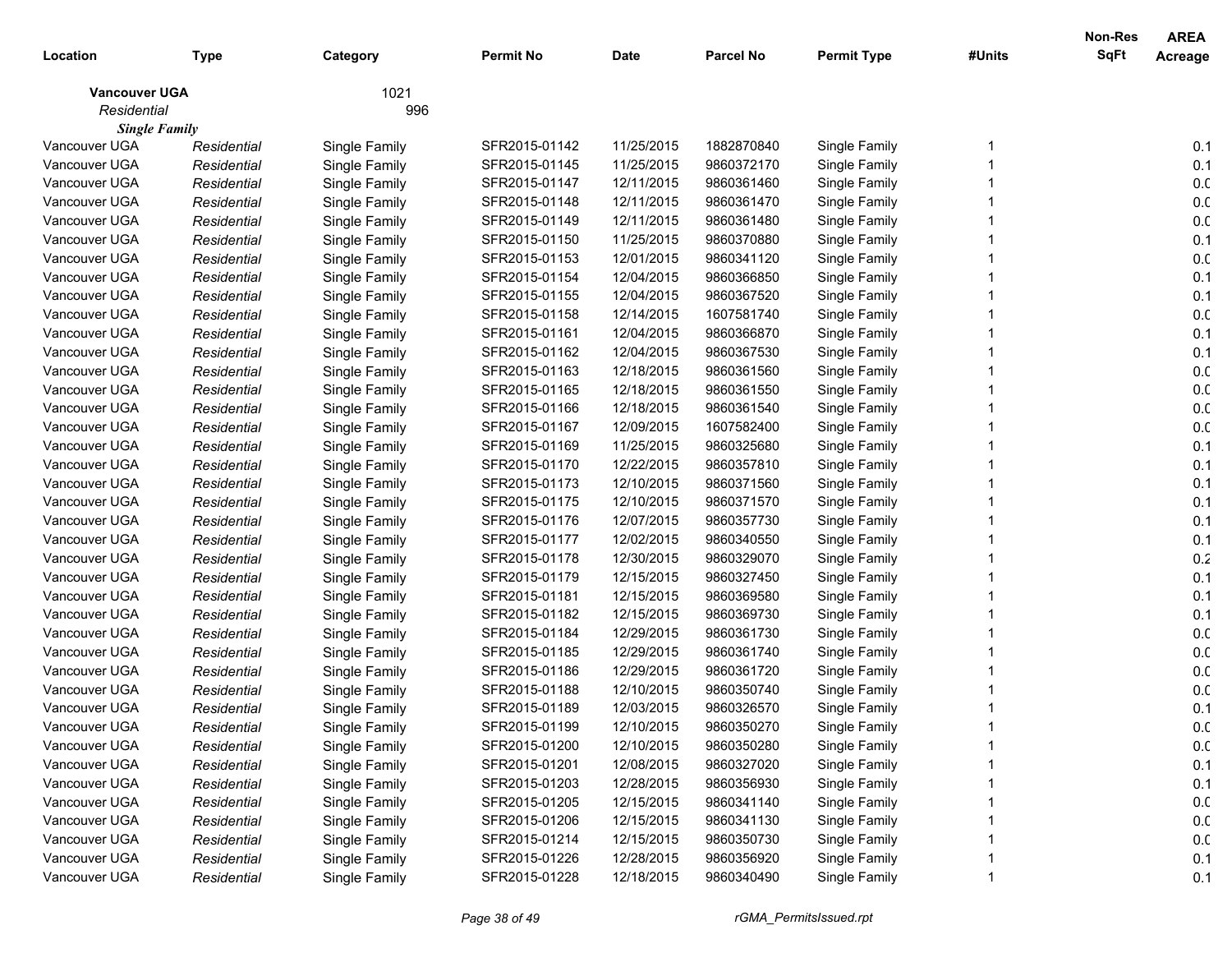| Location             | <b>Type</b> | Category      | <b>Permit No</b> | Date       | <b>Parcel No</b> | <b>Permit Type</b> | #Units | Non-Res<br>SqFt            | <b>AREA</b><br>Acreage |
|----------------------|-------------|---------------|------------------|------------|------------------|--------------------|--------|----------------------------|------------------------|
| <b>Vancouver UGA</b> |             | 1021          |                  |            |                  |                    |        |                            |                        |
| Residential          |             | 996           |                  |            |                  |                    |        |                            |                        |
| <b>Single Family</b> |             |               |                  |            |                  |                    |        |                            |                        |
| Vancouver UGA        | Residential | Single Family | SFR2015-01230    | 12/21/2015 | 9860370910       | Single Family      |        |                            | 0.2                    |
| Vancouver UGA        | Residential | Single Family | SFR2015-01234    | 12/30/2015 | 9860341420       | Single Family      |        |                            | 0.0                    |
| Vancouver UGA        | Residential | Single Family | SFR2015-01235    | 12/30/2015 | 9860341150       | Single Family      |        |                            | 0. <sub>C</sub>        |
| Vancouver UGA        | Residential | Single Family | SFR2015-01236    | 12/15/2015 | 9860358770       | Single Family      |        |                            | 0.1                    |
| Vancouver UGA        | Residential | Single Family | SFR2015-01239    | 12/29/2015 | 9860367540       | Single Family      |        |                            | 0.1                    |
| Vancouver UGA        | Residential | Single Family | SFR2015-01240    | 12/29/2015 | 9860366880       | Single Family      |        |                            | 0.1                    |
| Vancouver UGA        | Residential | Single Family | SFR2015-01246    | 12/29/2015 | 9860327540       | Single Family      |        |                            | 0.1                    |
| Vancouver UGA        | Residential | Single Family | SFR2015-01250    | 12/29/2015 | 9860366890       | Single Family      |        |                            | 0.1                    |
| Vancouver UGA        | Residential | Single Family | SFR2015-01253    | 12/28/2015 | 9860357680       | Single Family      |        |                            | 0.1                    |
| Vancouver UGA        | Residential | Single Family | SFR2015-01261    | 12/29/2015 | 9860367550       | Single Family      |        |                            | 0.1                    |
| Vancouver UGA        | Residential | Single Family | SFR2015-01262    | 12/28/2015 | 9860357590       | Single Family      |        |                            | 0.1                    |
| Vancouver UGA        | Residential | Single Family | SFR2015-01267    | 12/29/2015 | 9860350630       | Single Family      |        |                            | 0.0                    |
| Vancouver UGA        | Residential | Single Family | SFR2015-01268    | 12/29/2015 | 9860367560       | Single Family      |        |                            | 0.1                    |
|                      |             |               |                  |            |                  |                    | 894    | <b>Total Single Family</b> |                        |

Vancouver UGA Sub Total 1,103 202,598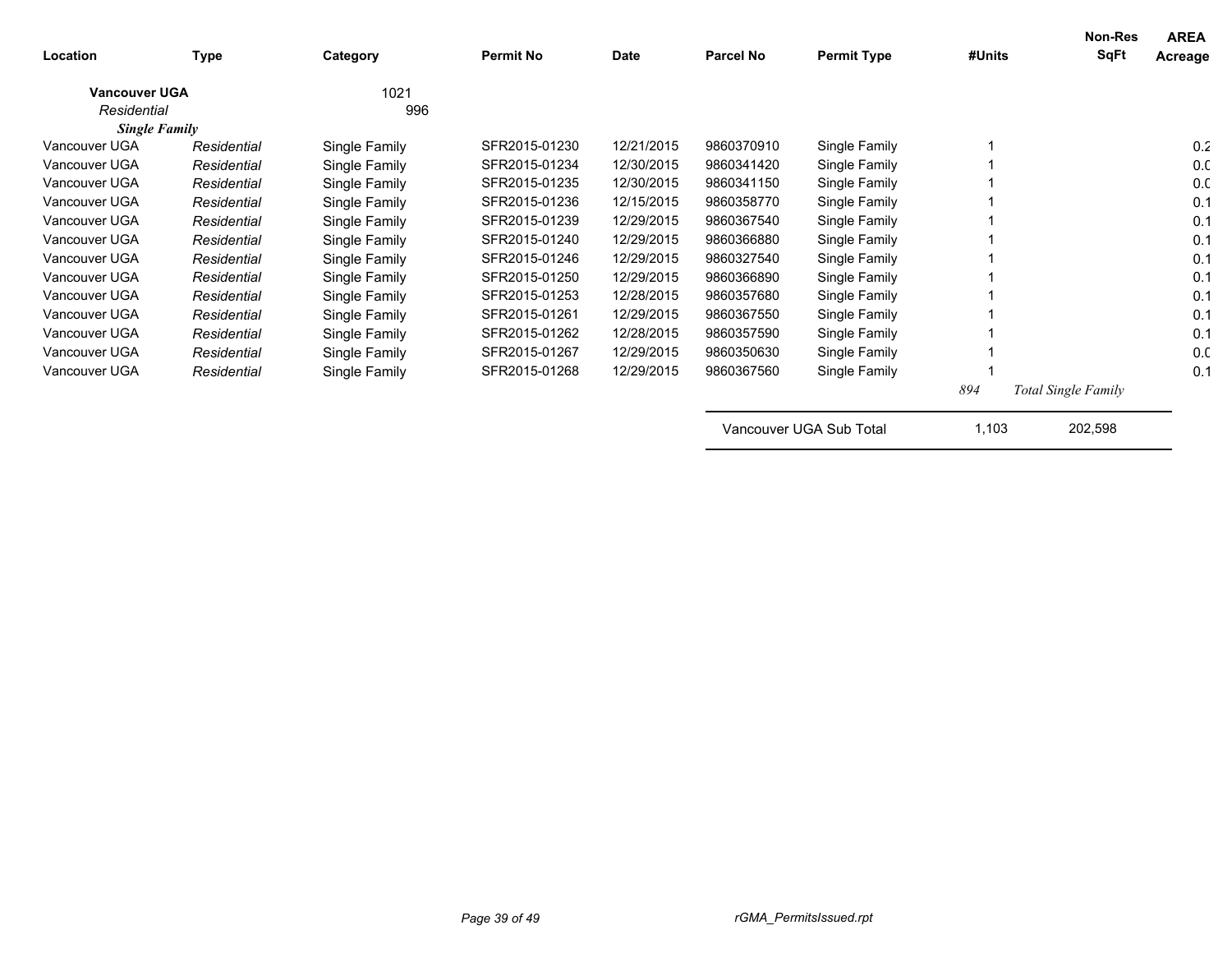|                      |                 |                  |                  |             |                  |                    |        | Non-Res     | <b>AREA</b>     |
|----------------------|-----------------|------------------|------------------|-------------|------------------|--------------------|--------|-------------|-----------------|
| Location             | <b>Type</b>     | Category         | <b>Permit No</b> | <b>Date</b> | <b>Parcel No</b> | <b>Permit Type</b> | #Units | <b>SqFt</b> | Acreage         |
| Washougal            |                 | 78               |                  |             |                  |                    |        |             |                 |
| Non-Residential      |                 |                  |                  |             |                  |                    |        |             |                 |
| Washougal            | Non-Residential | Other Commercial | 14060035         | 01/07/2015  | 0710780710       | Other Commercial   |        | 28,220      | 8.2             |
|                      |                 |                  |                  |             |                  |                    |        | 28220.00    |                 |
| Residential          |                 | 77               |                  |             |                  |                    |        |             |                 |
| <b>Single Family</b> |                 |                  |                  |             |                  |                    |        |             |                 |
| Washougal            | Residential     | Single Family    | 14120040         | 01/05/2015  | 1305620040       | Single Family      |        |             | 0.1             |
| Washougal            | Residential     | Single Family    | 14120045         | 01/15/2015  | 0712811130       | Single Family      |        |             | 0.3             |
| Washougal            | Residential     | Single Family    | 15010016         | 02/06/2015  | 1311730800       | Single Family      |        |             | 0.3             |
| Washougal            | Residential     | Single Family    | 15010022         | 01/27/2015  | 1305620220       | Single Family      |        |             | 0.2             |
| Washougal            | Residential     | Single Family    | 15010029         | 02/02/2015  | 1283581920       | Single Family      |        |             | 0. <sub>C</sub> |
| Washougal            | Residential     | Single Family    | 15010040         | 02/06/2015  | 1229960560       | Single Family      |        |             | 0.1             |
| Washougal            | Residential     | Single Family    | 15010042         | 02/03/2015  | 1229960580       | Single Family      |        |             | 0.1             |
| Washougal            | Residential     | Single Family    | 15010057         | 02/26/2015  | 1325760360       | Single Family      |        |             | 0.1             |
| Washougal            | Residential     | Single Family    | 15010069         | 02/17/2015  | 1230110140       | Single Family      |        |             | 0.1             |
| Washougal            | Residential     | Single Family    | 15020002         | 02/09/2015  | 1229960620       | Single Family      |        |             | 0.1             |
| Washougal            | Residential     | Single Family    | 15020014         | 03/26/2015  | 1305620240       | Single Family      |        |             | 0.2             |
| Washougal            | Residential     | Single Family    | 15020017         | 03/30/2015  | 1305620140       | Single Family      |        |             | 0.2             |
| Washougal            | Residential     | Single Family    | 1502004          | 03/26/2015  | 1300480180       | Single Family      |        |             | 0.2             |
| Washougal            | Residential     | Single Family    | 15020041         | 02/25/2015  | 1302740040       | Single Family      |        |             | 0.3             |
| Washougal            | Residential     | Single Family    | 15020060         | 03/12/2015  | 1300360800       | Single Family      |        |             | 0.2             |
| Washougal            | Residential     | Single Family    | 15020071         | 03/04/2015  | 1311860240       | Single Family      |        |             | 0.3             |
| Washougal            | Residential     | Single Family    | 15030004         | 03/17/2015  | 1341650280       | Single Family      |        |             | 0.1             |
| Washougal            | Residential     | Single Family    | 15030007         | 03/16/2015  | 1300460600       | Single Family      |        |             | 0.1             |
| Washougal            | Residential     | Single Family    | 15030018         | 03/17/2015  | 9860355750       | Single Family      |        |             | 0.1             |
| Washougal            | Residential     | Single Family    | 15030025         | 03/27/2015  | 1229960260       | Single Family      |        |             | 0.1             |
| Washougal            | Residential     | Single Family    | 15030037         | 03/12/2015  | 0757000000       | Single Family      |        |             | 0.1             |
| Washougal            | Residential     | Single Family    | 15030048         | 05/05/2015  | 1325760020       | Single Family      |        |             | 0.1             |
| Washougal            | Residential     | Single Family    | 15030051         | 04/02/2015  | 1300560220       | Single Family      |        |             | 0.1             |
| Washougal            | Residential     | Single Family    | 15030058         | 05/19/2015  | 1323490660       | Single Family      |        |             | 0.1             |
| Washougal            | Residential     | Single Family    | 15030082         | 04/10/2015  | 1230060520       | Single Family      |        |             | 0.1             |
| Washougal            | Residential     | Single Family    | 15040001         | 04/08/2015  | 1283581660       | Single Family      |        |             | 0.1             |
| Washougal            | Residential     | Single Family    | 15040004         | 04/08/2015  | 1283581720       | Single Family      |        |             | 0.1             |
| Washougal            | Residential     | Single Family    | 15040047         | 04/28/2015  | 9860305390       | Single Family      |        |             | 0.1             |
| Washougal            | Residential     | Single Family    | 15040054         | 05/05/2015  | 1229960460       | Single Family      |        |             | 0.1             |
| Washougal            | Residential     | Single Family    | 15040056         | 05/19/2015  | 1311860260       | Single Family      |        |             | 0.3             |
| Washougal            | Residential     | Single Family    | 15040057         | 05/05/2015  | 1311870440       | Single Family      |        |             | 0.1             |
| Washougal            | Residential     | Single Family    | 15040062         | 05/05/2015  | 9860305630       | Single Family      |        |             | 0.1             |
| Washougal            | Residential     | Single Family    | 15040064         | 05/05/2015  | 9860305620       | Single Family      |        |             | 0.1             |
| Washougal            | Residential     | Single Family    | 15040078         | 05/13/2015  | 1300310100       | Single Family      |        |             | 0.3             |
| Washougal            | Residential     | Single Family    | 15050005         | 05/14/2015  | 1229960420       | Single Family      |        |             | 0.1             |
| Washougal            | Residential     | Single Family    | 15050025         | 05/18/2015  | 1311870240       | Single Family      |        |             | 0.2             |
| Washougal            | Residential     | Single Family    | 15050034         | 05/21/2015  | 9860305370       | Single Family      |        |             | 0.1             |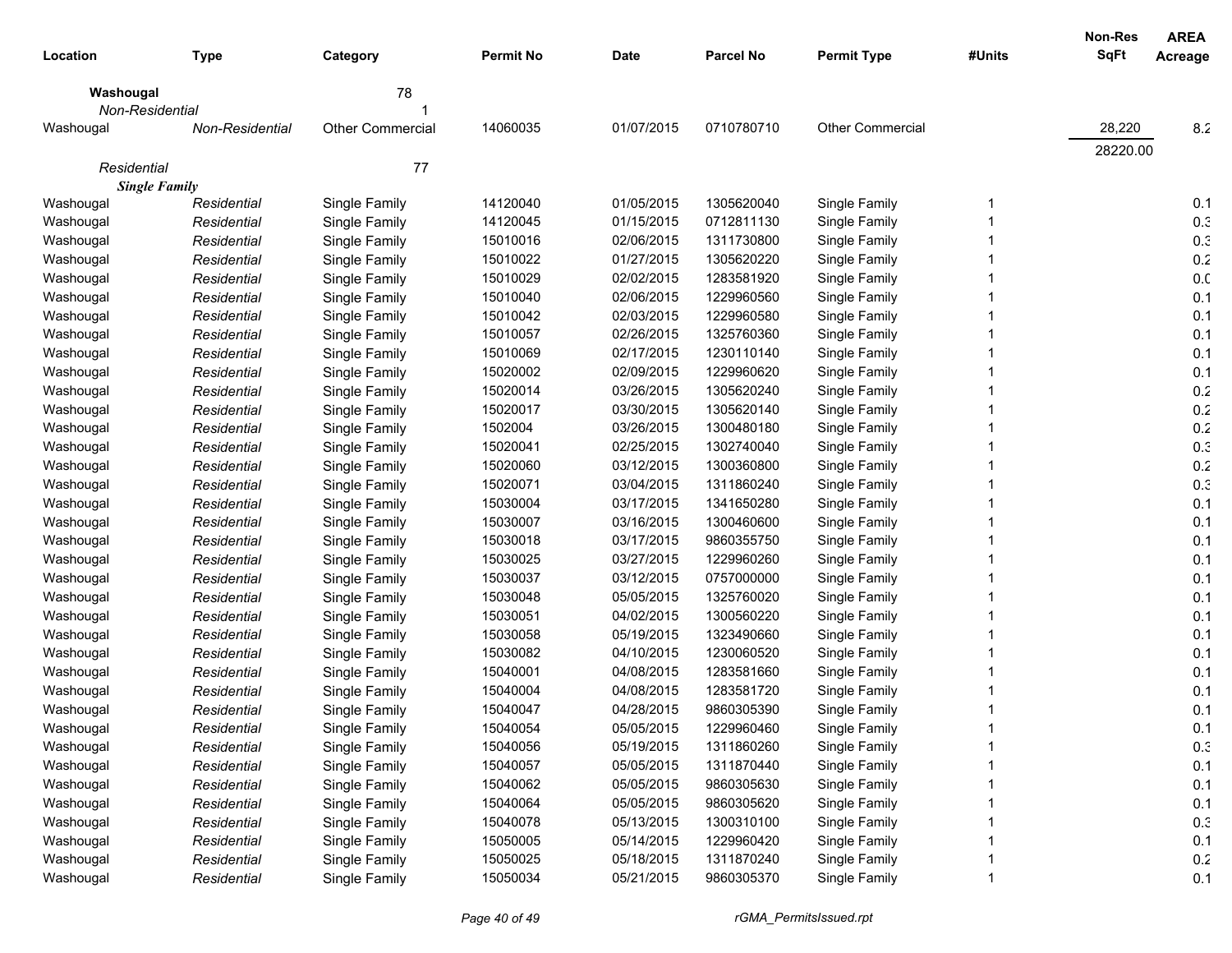|             |                      |               |                  |             |                  |                    |        | <b>Non-Res</b> | <b>AREA</b> |
|-------------|----------------------|---------------|------------------|-------------|------------------|--------------------|--------|----------------|-------------|
| Location    | <b>Type</b>          | Category      | <b>Permit No</b> | <b>Date</b> | <b>Parcel No</b> | <b>Permit Type</b> | #Units | <b>SqFt</b>    | Acreage     |
| Washougal   |                      | 78            |                  |             |                  |                    |        |                |             |
| Residential |                      | 77            |                  |             |                  |                    |        |                |             |
|             | <b>Single Family</b> |               |                  |             |                  |                    |        |                |             |
| Washougal   | Residential          | Single Family | 15050036         | 06/05/2015  | 9860305380       | Single Family      |        |                | 0.1         |
| Washougal   | Residential          | Single Family | 15050055         | 07/21/2015  | 0960950000       | Single Family      |        |                | $0.2\,$     |
| Washougal   | Residential          | Single Family | 15050059         | 06/17/2015  | 1305620180       | Single Family      |        |                | $0.2\,$     |
| Washougal   | Residential          | Single Family | 15050061         | 05/22/2015  | 1323490640       | Single Family      |        |                | 0.1         |
| Washougal   | Residential          | Single Family | 15050064         | 06/11/2015  | 9860355720       | Single Family      |        |                | 0.1         |
| Washougal   | Residential          | Single Family | 15050066         | 06/15/2015  | 9860355730       | Single Family      |        |                | 0.1         |
| Washougal   | Residential          | Single Family | 15050093         | 06/05/2015  | 1305610440       | Single Family      |        |                | 0.1         |
| Washougal   | Residential          | Single Family | 15050095         | 06/05/2015  | 1305610520       | Single Family      |        |                | 0.1         |
| Washougal   | Residential          | Single Family | 15050096         | 06/05/2015  | 1305610560       | Single Family      |        |                | 0.1         |
| Washougal   | Residential          | Single Family | 15050100         | 06/05/2015  | 9860305610       | Single Family      |        |                | 0.1         |
| Washougal   | Residential          | Single Family | 15050148         | 07/17/2015  | 1341650300       | Single Family      |        |                | 0.1         |
| Washougal   | Residential          | Single Family | 15050164         | 06/09/2015  | 1283580360       | Single Family      |        |                | $0.2\,$     |
| Washougal   | Residential          | Single Family | 15060058         | 07/21/2015  | 9860305600       | Single Family      |        |                | 0.1         |
| Washougal   | Residential          | Single Family | 15070009         | 07/23/2015  | 1311730260       | Single Family      |        |                | 0.9         |
| Washougal   | Residential          | Single Family | 15070019         | 08/03/2015  | 1300360820       | Single Family      |        |                | 0.1         |
| Washougal   | Residential          | Single Family | 15070033         | 08/05/2015  | 9860327620       | Single Family      |        |                | 0.3         |
| Washougal   | Residential          | Single Family | 15070039         | 07/30/2015  | 1283581480       | Single Family      |        |                | 0.1         |
| Washougal   | Residential          | Single Family | 15070059         | 08/10/2015  | 9860355700       | Single Family      |        |                | 0.1         |
| Washougal   | Residential          | Single Family | 15070061         | 08/17/2015  | 1341650060       | Single Family      |        |                | 0.1         |
| Washougal   | Residential          | Single Family | 15070063         | 08/20/2015  | 1305620380       | Single Family      |        |                | $0.2\,$     |
| Washougal   | Residential          | Single Family | 15070071         | 08/11/2015  | 9860355710       | Single Family      |        |                | 0.1         |
| Washougal   | Residential          | Single Family | 15070075         | 08/10/2015  | 1300460780       | Single Family      |        |                | 0.1         |
| Washougal   | Residential          | Single Family | 15070077         | 08/19/2015  | 1311860300       | Single Family      |        |                | 0.3         |
| Washougal   | Residential          | Single Family | 15070079         | 08/14/2015  | 1230110120       | Single Family      |        |                | 0.1         |
| Washougal   | Residential          | Single Family | 15070081         | 08/04/2015  | 9860305410       | Single Family      |        |                | 0.1         |
| Washougal   | Residential          | Single Family | 15070083         | 08/11/2015  | 9860305420       | Single Family      |        |                | 0.1         |
| Washougal   | Residential          | Single Family | 15070106         | 10/22/2015  | 9860305560       | Single Family      |        |                | 0.6         |
| Washougal   | Residential          | Single Family | 15070130         | 09/11/2015  | 9860305520       | Single Family      |        |                | 0.3         |
| Washougal   | Residential          | Single Family | 15080016         | 09/10/2015  | 9860355690       | Single Family      |        |                | 0.1         |
| Washougal   | Residential          | Single Family | 15080033         | 09/10/2015  | 1300560640       | Single Family      |        |                | 0.1         |
| Washougal   | Residential          | Single Family | 15080058         | 10/01/2015  | 1341650120       | Single Family      |        |                | $0.2\,$     |
| Washougal   | Residential          | Single Family | 15080061         | 10/05/2015  | 1341650130       | Single Family      |        |                | 0.2         |
| Washougal   | Residential          | Single Family | 15090015         | 10/13/2015  | 0961589900       | Single Family      |        |                | 0.2         |
| Washougal   | Residential          | Single Family | 15090017         | 10/07/2015  | 1230070320       | Single Family      |        |                | 0.2         |
| Washougal   | Residential          | Single Family | 15090018         | 10/09/2015  | 9860305490       | Single Family      |        |                | 0.1         |
| Washougal   | Residential          | Single Family | 15090019         | 10/14/2015  | 0961584960       | Single Family      |        |                | 0.2         |
| Washougal   | Residential          | Single Family | 15090049         | 10/21/2015  | 0712720050       | Single Family      |        |                | 0.0         |
| Washougal   | Residential          | Single Family | 15090096         | 10/22/2015  | 0961583880       | Single Family      |        |                | 0.1         |
| Washougal   | Residential          | Single Family | 15100043         | 11/02/2015  | 1300560440       | Single Family      |        |                | 0.1         |
| Washougal   | Residential          | Single Family | 15100099         | 11/04/2015  | 1311730940       | Single Family      |        |                | 0.1         |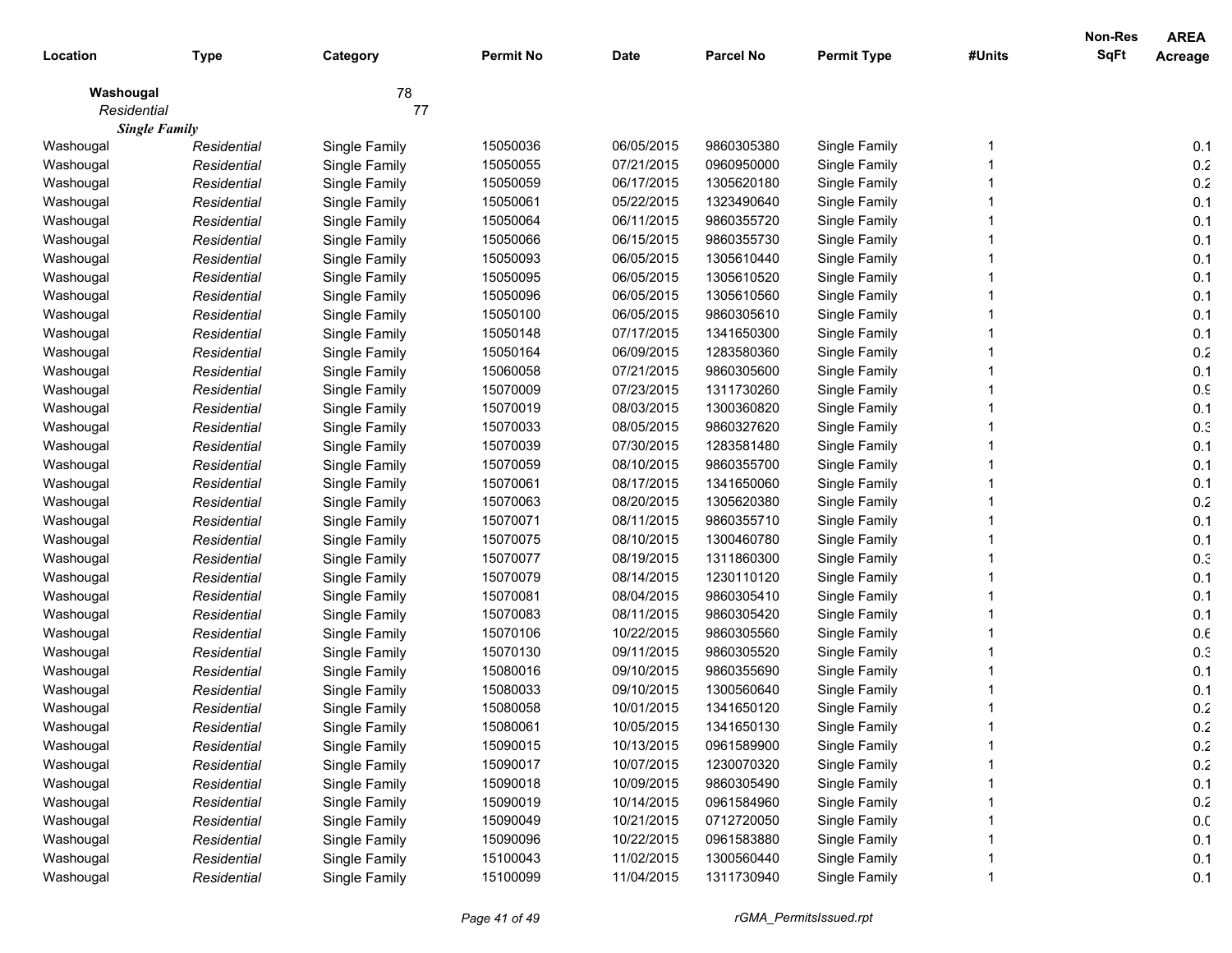| Location             | Type        | Category      | <b>Permit No</b> | Date       | <b>Parcel No</b>    | <b>Permit Type</b>      | #Units | Non-Res<br><b>SqFt</b> | <b>AREA</b><br>Acreage |
|----------------------|-------------|---------------|------------------|------------|---------------------|-------------------------|--------|------------------------|------------------------|
| Washougal            |             | 78            |                  |            |                     |                         |        |                        |                        |
| Residential          |             | 77            |                  |            |                     |                         | 77     | Total Single Family    |                        |
|                      |             |               |                  |            | Washougal Sub Total |                         | 77     | 28,220                 |                        |
| <b>Washougal UGA</b> |             | 3             |                  |            |                     |                         |        |                        |                        |
| Residential          |             | 3             |                  |            |                     |                         |        |                        |                        |
| <b>Single Family</b> |             |               |                  |            |                     |                         |        |                        |                        |
| Washougal UGA        | Residential | Single Family | SFR2014-00940    | 01/07/2015 | 1303360100          | Single Family           |        |                        | 1.3                    |
| Washougal UGA        | Residential | Single Family | SFR2014-00995    | 03/09/2015 | 1236200000          | Single Family           |        |                        | 5.5                    |
| Washougal UGA        | Residential | Single Family | SFR2015-00546    | 07/21/2015 | 1309770120          | Single Family           |        |                        | 1.2                    |
|                      |             |               |                  |            |                     |                         |        | Total Single Family    |                        |
|                      |             |               |                  |            |                     | Washougal UGA Sub Total | 3      | 0                      |                        |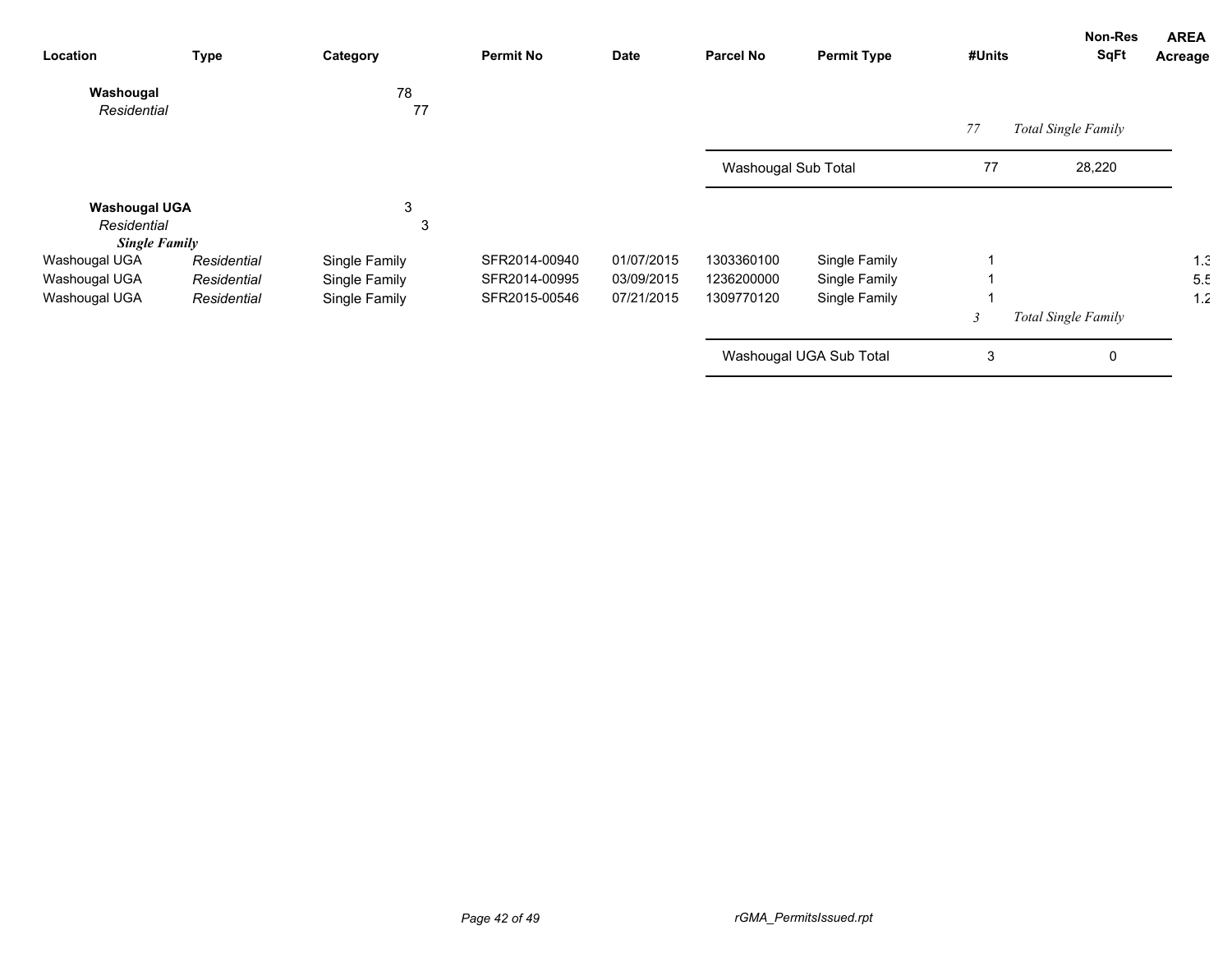|                             |                 |                         |                  |             |                  |                         |        | Non-Res            | <b>AREA</b>     |
|-----------------------------|-----------------|-------------------------|------------------|-------------|------------------|-------------------------|--------|--------------------|-----------------|
| Location                    | <b>Type</b>     | Category                | <b>Permit No</b> | <b>Date</b> | <b>Parcel No</b> | <b>Permit Type</b>      | #Units | <b>SqFt</b>        | Acreage         |
| <b>Clark County (Rural)</b> |                 | 252                     |                  |             |                  |                         |        |                    |                 |
| Non-Residential             |                 | 11                      |                  |             |                  |                         |        |                    |                 |
| Clark County (Rural)        | Non-Residential | Industrial              | COM2014-00349    | 06/26/2015  | 1791130000       | Industrial              |        | 4,800              | 4.9             |
| Clark County (Rural)        | Non-Residential | Industrial              | COM2015-00137    | 11/20/2015  | 9860288720       | Industrial              |        | 20,067             | 0.0             |
| Clark County (Rural)        | Non-Residential | Institutional           | COM2014-00305    | 06/25/2015  | 9860328050       | Institutional           |        | 20,664             | 12.0            |
| Clark County (Rural)        | Non-Residential | Institutional           | COM2014-00306    | 06/25/2015  | 9860328050       | Institutional           |        | 2,800              | 12.0            |
| Clark County (Rural)        | Non-Residential | Institutional           | COM2014-00307    | 06/25/2015  | 9860328050       | Institutional           |        | 2,400              | 12.0            |
| Clark County (Rural)        | Non-Residential | Institutional           | COM2015-00209    | 10/23/2015  | 1974330000       | Institutional           |        | 288                | 1. <sub>C</sub> |
| Clark County (Rural)        | Non-Residential | Institutional           | COM2015-00210    | 10/23/2015  | 1974330000       | Institutional           |        | 192                | 1. <sub>C</sub> |
| Clark County (Rural)        | Non-Residential | <b>Other Commercial</b> | 14120039         | 09/14/2015  | 1301210000       | Other Commercial        |        | 312                | 0.3             |
| Clark County (Rural)        | Non-Residential | <b>Other Commercial</b> | CMI-165641       | 01/29/2015  | 1588060000       | <b>Other Commercial</b> |        | 740                | 22.5            |
| Clark County (Rural)        | Non-Residential | <b>Other Commercial</b> | COM2014-00277    | 05/06/2015  | 2001930000       | <b>Other Commercial</b> |        | 1,800              | 6.5             |
| Clark County (Rural)        | Non-Residential | <b>Other Commercial</b> | COM2015-00069    | 07/13/2015  | 2326680000       | Other Commercial        |        | 140                | 7.7             |
|                             |                 |                         |                  |             |                  |                         |        | 54203.00           |                 |
| Residential                 |                 | 241                     |                  |             |                  |                         |        |                    |                 |
| <b>Multi-Family</b>         |                 |                         |                  |             |                  |                         |        |                    |                 |
| Clark County (Rural)        | Residential     | Multi-Family            | MFR2014-00002    | 07/08/2015  | 2001930000       | Multi-Family            | 12     |                    | 6.5             |
| Clark County (Rural)        | Residential     | Multi-Family            | MFR2014-00003    | 05/06/2015  | 2001930000       | Multi-Family            | 12     |                    | 6.5             |
| Clark County (Rural)        | Residential     | Multi-Family            | MFR2014-00004    | 07/08/2015  | 2001930000       | Multi-Family            | 12     |                    | 6.5             |
| Clark County (Rural)        | Residential     | Multi-Family            | MFR2014-00005    | 07/08/2015  | 2001930000       | Multi-Family            | 12     |                    | 6.5             |
| Clark County (Rural)        | Residential     | Multi-Family            | MFR2014-00006    | 05/06/2015  | 2001930000       | Multi-Family            | 12     |                    | 6.5             |
| Clark County (Rural)        | Residential     | Multi-Family            | MFR2014-00007    | 05/06/2015  | 2001930000       | Multi-Family            | 12     |                    | 6.5             |
| Clark County (Rural)        | Residential     | Multi-Family            | MFR2014-00008    | 09/02/2015  | 2001930000       | Multi-Family            | 12     |                    | 6.5             |
| Clark County (Rural)        | Residential     | Multi-Family            | MFR2014-00010    | 08/26/2015  | 2001930000       | Multi-Family            | 12     |                    | 6.5             |
| Clark County (Rural)        | Residential     | Multi-Family            | MFR2014-00011    | 08/26/2015  | 2001930000       | Multi-Family            | 12     |                    | 6.5             |
| Clark County (Rural)        | Residential     | Multi-Family            | MFR2014-00012    | 09/02/2015  | 2001930000       | Multi-Family            | 12     |                    | 6.5             |
| Clark County (Rural)        | Residential     | Multi-Family            | MFR2014-00013    | 09/02/2015  | 2001930000       | Multi-Family            | 8      |                    | 6.5             |
| Clark County (Rural)        | Residential     | Multi-Family            | MFR2015-00003    | 04/29/2015  | 2000860000       | Multi-Family            | 16     |                    | 8.6             |
| Clark County (Rural)        | Residential     | Multi-Family            | MFR2015-00004    | 05/11/2015  | 2000860000       | Multi-Family            | 12     |                    | 8.6             |
| Clark County (Rural)        | Residential     | Multi-Family            | MFR2015-00005    | 05/11/2015  | 2000860000       | Multi-Family            | 12     |                    | 8.6             |
| Clark County (Rural)        | Residential     | Multi-Family            | MFR2015-00006    | 05/11/2015  | 2000860000       | Multi-Family            | 16     |                    | 8.6             |
| Clark County (Rural)        | Residential     | Multi-Family            | MFR2015-00007    | 05/11/2015  | 2000860000       | Multi-Family            | 12     |                    | 8.6             |
| Clark County (Rural)        | Residential     | Multi-Family            | MFR2015-00008    | 05/11/2015  | 2000860000       | Multi-Family            | 12     |                    | 8.6             |
| Clark County (Rural)        | Residential     | Multi-Family            | MFR2015-00010    | 04/22/2015  | 1878060000       | Multi-Family            |        |                    | 1. <sub>C</sub> |
| Clark County (Rural)        | Residential     | Multi-Family            | SFR2015-00917    | 11/13/2015  | 1396270000       | Multi-Family            |        |                    | 5. <sub>C</sub> |
| Clark County (Rural)        | Residential     | Multi-Family            | SFR2015-00996    | 11/13/2015  | 1410790000       | Multi-Family            |        |                    | 5. <sub>C</sub> |
|                             |                 |                         |                  |             |                  |                         | $211$  | Total Multi-Family |                 |
| <b>Single Family</b>        |                 |                         |                  |             |                  |                         |        |                    |                 |
| Clark County (Rural)        | Residential     | Single Family           | 15-037           | 02/06/2015  | 1940720660       | Single Family           |        |                    | 2.5             |
| Clark County (Rural)        | Residential     | Single Family           | 15-233           | 05/21/2015  | 1940720700       | Single Family           |        |                    | 1. <sub>C</sub> |
| Clark County (Rural)        | Residential     | Single Family           | 15-586           | 11/03/2015  | 1940720680       | Single Family           |        |                    | 1. <sub>C</sub> |
| Clark County (Rural)        | Residential     | Single Family           | RES-190503       | 11/25/2015  | 1586910020       | Single Family           |        |                    | 0. <sub>C</sub> |
| Clark County (Rural)        | Residential     | Single Family           | RES-190504       | 11/12/2015  | 1586910040       | Single Family           |        |                    | 0. <sub>C</sub> |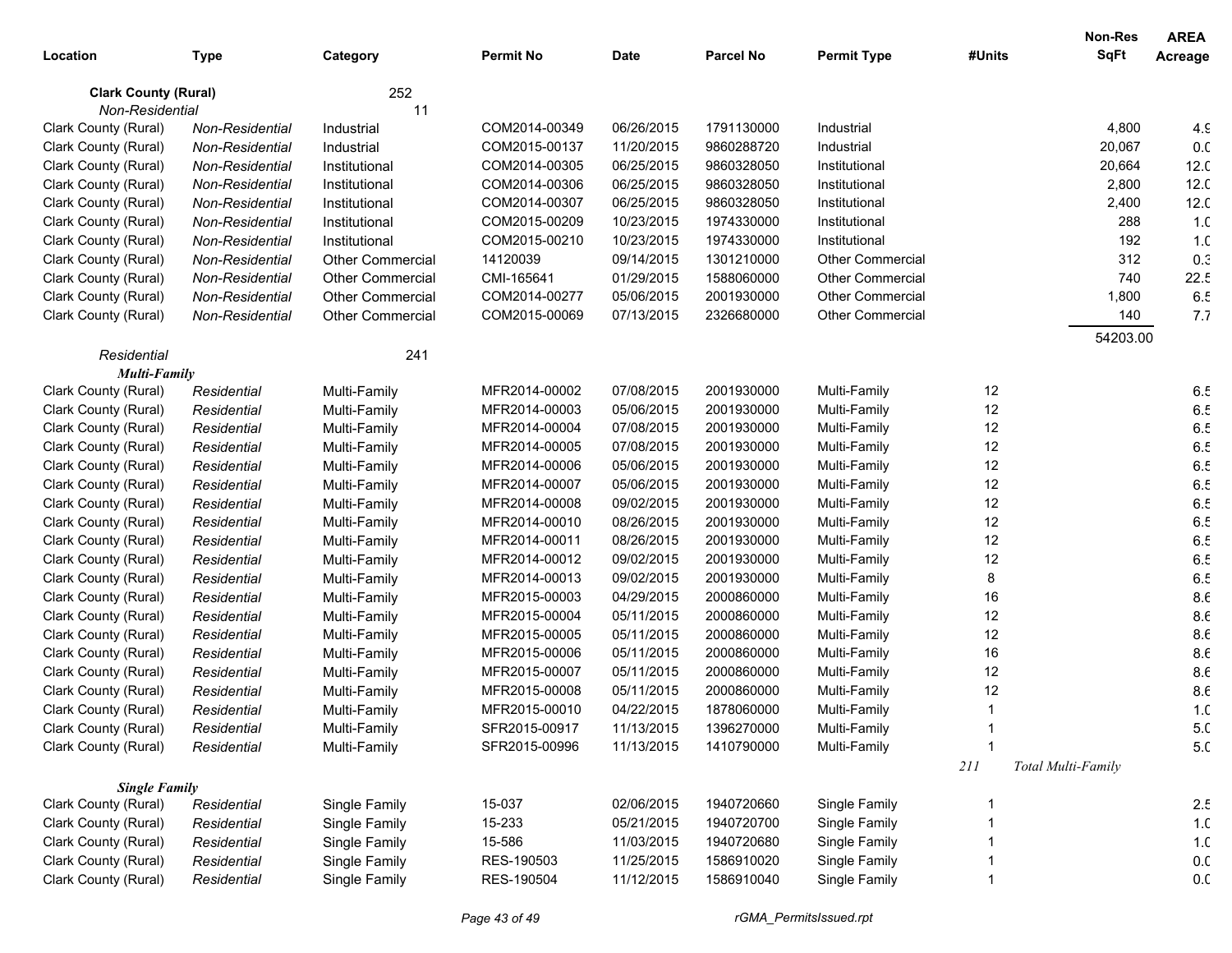|                             |             |               |                  |             |                  |                    |        | <b>Non-Res</b> | <b>AREA</b>     |
|-----------------------------|-------------|---------------|------------------|-------------|------------------|--------------------|--------|----------------|-----------------|
| Location                    | <b>Type</b> | Category      | <b>Permit No</b> | <b>Date</b> | <b>Parcel No</b> | <b>Permit Type</b> | #Units | <b>SqFt</b>    | Acreage         |
| <b>Clark County (Rural)</b> |             | 252           |                  |             |                  |                    |        |                |                 |
| Residential                 |             | 241           |                  |             |                  |                    |        |                |                 |
| <b>Single Family</b>        |             |               |                  |             |                  |                    |        |                |                 |
| Clark County (Rural)        | Residential | Single Family | RES-191343       | 11/25/2015  | 1586910060       | Single Family      |        |                | 0.0             |
| Clark County (Rural)        | Residential | Single Family | SFR2014-00601    | 01/16/2015  | 1430440000       | Single Family      |        |                | 5. <sub>C</sub> |
| Clark County (Rural)        | Residential | Single Family | SFR2014-00652    | 01/08/2015  | 2313880000       | Single Family      |        |                | 2. <sub>C</sub> |
| Clark County (Rural)        | Residential | Single Family | SFR2014-00827    | 01/20/2015  | 2635270000       | Single Family      |        |                | 5. <sub>C</sub> |
| Clark County (Rural)        | Residential | Single Family | SFR2014-00848    | 05/13/2015  | 2533150000       | Single Family      |        |                | 2.5             |
| Clark County (Rural)        | Residential | Single Family | SFR2014-00869    | 01/06/2015  | 9860281260       | Single Family      |        |                | 5. <sub>C</sub> |
| Clark County (Rural)        | Residential | Single Family | SFR2014-00881    | 02/19/2015  | 2480970000       | Single Family      |        |                | 5. <sub>C</sub> |
| Clark County (Rural)        | Residential | Single Family | SFR2014-00882    | 02/23/2015  | 2147520000       | Single Family      |        |                | 4.7             |
| Clark County (Rural)        | Residential | Single Family | SFR2014-00883    | 01/02/2015  | 2657810000       | Single Family      |        |                | 6. <sub>C</sub> |
| Clark County (Rural)        | Residential | Single Family | SFR2014-00886    | 03/23/2015  | 2261620000       | Single Family      |        |                | 5.1             |
| Clark County (Rural)        | Residential | Single Family | SFR2014-00908    | 02/02/2015  | 2081650100       | Single Family      |        |                | 6. <sub>C</sub> |
| Clark County (Rural)        | Residential | Single Family | SFR2014-00909    | 01/14/2015  | 2053970000       | Single Family      |        |                | 4.9             |
| Clark County (Rural)        | Residential | Single Family | SFR2014-00910    | 01/12/2015  | 1409030100       | Single Family      |        |                | 5.1             |
| Clark County (Rural)        | Residential | Single Family | SFR2014-00926    | 02/09/2015  | 1954780020       | Single Family      |        |                | 10.3            |
| Clark County (Rural)        | Residential | Single Family | SFR2014-00929    | 03/18/2015  | 1704140000       | Single Family      |        |                | 5.4             |
| Clark County (Rural)        | Residential | Single Family | SFR2014-00950    | 01/06/2015  | 1800680000       | Single Family      |        |                | 7.2             |
| Clark County (Rural)        | Residential | Single Family | SFR2014-00955    | 01/28/2015  | 1420490000       | Single Family      |        |                | 5.7             |
| Clark County (Rural)        | Residential | Single Family | SFR2014-00957    | 03/20/2015  | 2670690000       | Single Family      |        |                | 2.5             |
| Clark County (Rural)        | Residential | Single Family | SFR2014-00963    | 01/12/2015  | 2110100050       | Single Family      |        |                | 5.6             |
| Clark County (Rural)        | Residential | Single Family | SFR2014-00965    | 07/20/2015  | 2602060000       | Single Family      |        |                | 23.3            |
| Clark County (Rural)        | Residential | Single Family | SFR2014-00966    | 01/09/2015  | 2225660000       | Single Family      |        |                | 5. <sub>C</sub> |
| Clark County (Rural)        | Residential | Single Family | SFR2014-01003    | 02/17/2015  | 2162600060       | Single Family      |        |                | 2.1             |
| Clark County (Rural)        | Residential | Single Family | SFR2015-00002    | 01/28/2015  | 1788910000       | Single Family      |        |                | 5. <sub>C</sub> |
| Clark County (Rural)        | Residential | Single Family | SFR2015-00007    | 01/29/2015  | 1710900000       | Single Family      |        |                | 11.0            |
| Clark County (Rural)        | Residential | Single Family | SFR2015-00015    | 05/22/2015  | 2638000020       | Single Family      |        |                | 5. <sub>C</sub> |
| Clark County (Rural)        | Residential | Single Family | SFR2015-00016    | 03/12/2015  | 2174530000       | Single Family      |        |                | 5. <sub>C</sub> |
| Clark County (Rural)        | Residential | Single Family | SFR2015-00032    | 02/11/2015  | 2265890000       | Single Family      |        |                | 6. <sub>C</sub> |
| Clark County (Rural)        | Residential | Single Family | SFR2015-00045    | 02/10/2015  | 9860337260       | Single Family      |        |                | 4.9             |
| Clark County (Rural)        | Residential | Single Family | SFR2015-00047    | 02/20/2015  | 2556520000       | Single Family      |        |                | 5. <sub>C</sub> |
| Clark County (Rural)        | Residential | Single Family | SFR2015-00048    | 02/25/2015  | 1408650000       | Single Family      |        |                | 24.1            |
| Clark County (Rural)        | Residential | Single Family | SFR2015-00061    | 02/18/2015  | 2020640000       | Single Family      |        |                | 2.1             |
| Clark County (Rural)        | Residential | Single Family | SFR2015-00071    | 06/16/2015  | 2754880000       | Single Family      |        |                | 11.5            |
| Clark County (Rural)        | Residential | Single Family | SFR2015-00084    | 04/01/2015  | 2019000000       | Single Family      |        |                | 5. <sub>C</sub> |
| Clark County (Rural)        | Residential | Single Family | SFR2015-00100    | 03/24/2015  | 9860293540       | Single Family      |        |                | 1. <sub>C</sub> |
| Clark County (Rural)        | Residential | Single Family | SFR2015-00104    | 02/27/2015  | 2638000060       | Single Family      |        |                | 5. <sub>C</sub> |
| Clark County (Rural)        | Residential | Single Family | SFR2015-00105    | 08/25/2015  | 1415220000       | Single Family      |        |                | 39.9            |
| Clark County (Rural)        | Residential | Single Family | SFR2015-00110    | 03/02/2015  | 2018280220       | Single Family      |        |                | 5.1             |
| Clark County (Rural)        | Residential | Single Family | SFR2015-00117    | 03/12/2015  | 9860342650       | Single Family      |        |                | 10.0            |
| Clark County (Rural)        | Residential | Single Family | SFR2015-00128    | 03/13/2015  | 2636920040       | Single Family      |        |                | 5. <sub>C</sub> |
| Clark County (Rural)        | Residential | Single Family | SFR2015-00131    | 10/09/2015  | 1928180000       | Single Family      |        |                | $0.6\,$         |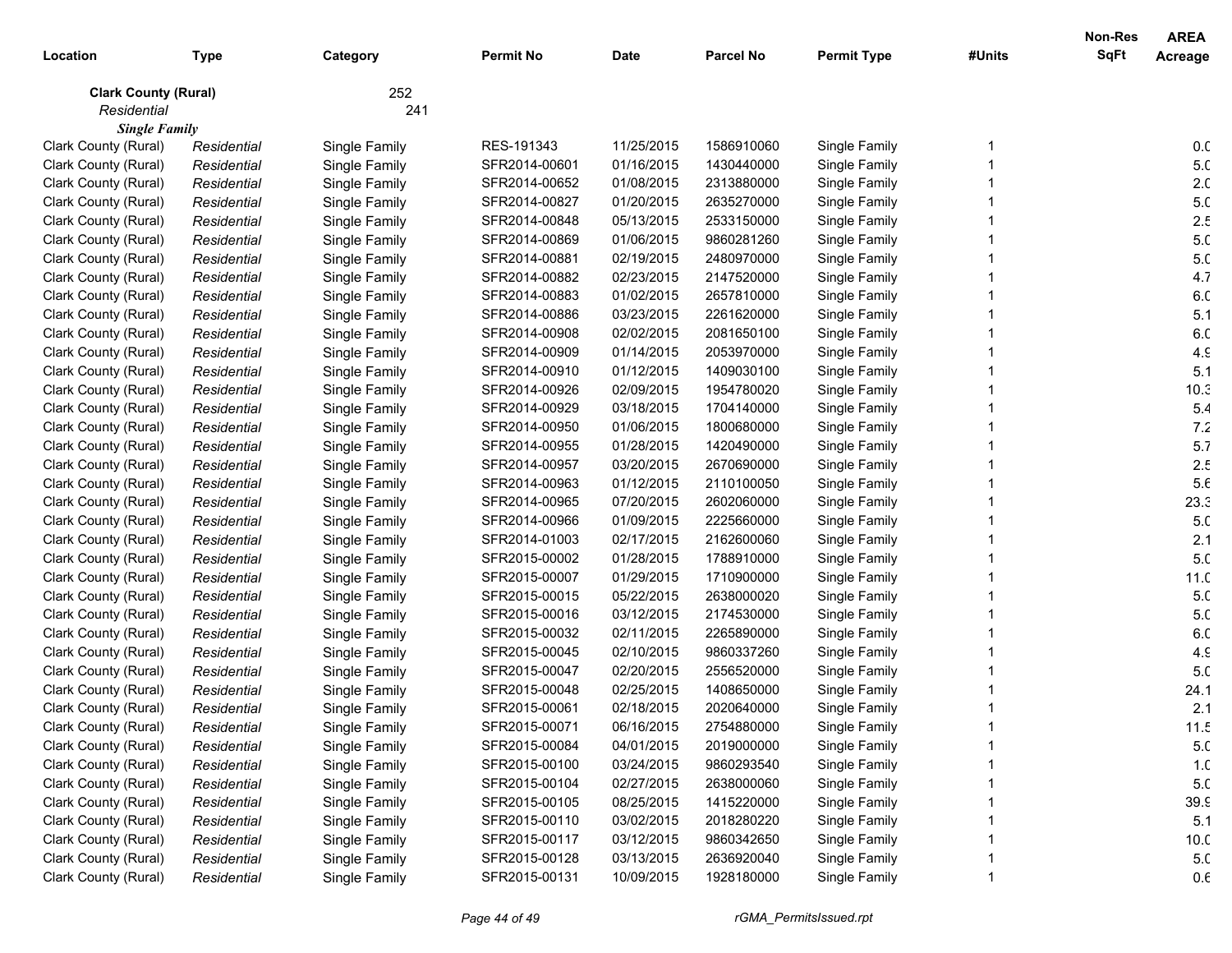|                             |             |               |                  |             |                  |                    |        | <b>Non-Res</b> | <b>AREA</b>     |
|-----------------------------|-------------|---------------|------------------|-------------|------------------|--------------------|--------|----------------|-----------------|
| Location                    | <b>Type</b> | Category      | <b>Permit No</b> | <b>Date</b> | <b>Parcel No</b> | <b>Permit Type</b> | #Units | <b>SqFt</b>    | Acreage         |
| <b>Clark County (Rural)</b> |             | 252           |                  |             |                  |                    |        |                |                 |
| Residential                 |             | 241           |                  |             |                  |                    |        |                |                 |
| <b>Single Family</b>        |             |               |                  |             |                  |                    |        |                |                 |
| Clark County (Rural)        | Residential | Single Family | SFR2015-00132    | 05/19/2015  | 2101730000       | Single Family      |        |                | 5. <sub>C</sub> |
| Clark County (Rural)        | Residential | Single Family | SFR2015-00142    | 04/02/2015  | 2075300000       | Single Family      |        |                | 2.4             |
| Clark County (Rural)        | Residential | Single Family | SFR2015-00143    | 04/02/2015  | 1708930000       | Single Family      |        |                | 2. <sub>C</sub> |
| Clark County (Rural)        | Residential | Single Family | SFR2015-00144    | 03/16/2015  | 2021460280       | Single Family      |        |                | 2.5             |
| Clark County (Rural)        | Residential | Single Family | SFR2015-00145    | 03/11/2015  | 1952490000       | Single Family      |        |                | 0.7             |
| Clark County (Rural)        | Residential | Single Family | SFR2015-00146    | 04/03/2015  | 1409000000       | Single Family      |        |                | 7.1             |
| Clark County (Rural)        | Residential | Single Family | SFR2015-00148    | 04/02/2015  | 2552370000       | Single Family      |        |                | 5.5             |
| Clark County (Rural)        | Residential | Single Family | SFR2015-00150    | 03/24/2015  | 9860334940       | Single Family      |        |                | 1.f             |
| Clark County (Rural)        | Residential | Single Family | SFR2015-00151    | 03/24/2015  | 1368810000       | Single Family      |        |                | 5. <sub>C</sub> |
| Clark County (Rural)        | Residential | Single Family | SFR2015-00152    | 03/23/2015  | 2483560000       | Single Family      |        |                | 8.C             |
| Clark County (Rural)        | Residential | Single Family | SFR2015-00157    | 04/07/2015  | 1965200000       | Single Family      |        |                | 2.7             |
| Clark County (Rural)        | Residential | Single Family | SFR2015-00158    | 03/19/2015  | 1422830000       | Single Family      |        |                | 5. <sub>C</sub> |
| Clark County (Rural)        | Residential | Single Family | SFR2015-00160    | 04/10/2015  | 1799430000       | Single Family      |        |                | 5.4             |
| Clark County (Rural)        | Residential | Single Family | SFR2015-00161    | 04/03/2015  | 2539540000       | Single Family      |        |                | 10.0            |
| Clark County (Rural)        | Residential | Single Family | SFR2015-00169    | 03/24/2015  | 2274670000       | Single Family      |        |                | 2. <sub>C</sub> |
| Clark County (Rural)        | Residential | Single Family | SFR2015-00180    | 03/20/2015  | 9860268650       | Single Family      |        |                | 4.9             |
| Clark County (Rural)        | Residential | Single Family | SFR2015-00185    | 04/15/2015  | 1413620000       | Single Family      |        |                | 5. <sub>C</sub> |
| Clark County (Rural)        | Residential | Single Family | SFR2015-00200    | 04/17/2015  | 9860363640       | Single Family      |        |                | 2.4             |
| Clark County (Rural)        | Residential | Single Family | SFR2015-00201    | 05/29/2015  | 2610680000       | Single Family      |        |                | 10.8            |
| Clark County (Rural)        | Residential | Single Family | SFR2015-00206    | 03/23/2015  | 9860258340       | Single Family      |        |                | 1. <sub>C</sub> |
| Clark County (Rural)        | Residential | Single Family | SFR2015-00210    | 04/14/2015  | 9860337280       | Single Family      |        |                | 4.9             |
| Clark County (Rural)        | Residential | Single Family | SFR2015-00212    | 06/23/2015  | 2107640000       | Single Family      |        |                | 10.0            |
| Clark County (Rural)        | Residential | Single Family | SFR2015-00214    | 05/21/2015  | 2565200000       | Single Family      |        |                | 10.0            |
| Clark County (Rural)        | Residential | Single Family | SFR2015-00216    | 04/16/2015  | 1430900000       | Single Family      |        |                | 5. <sub>C</sub> |
| Clark County (Rural)        | Residential | Single Family | SFR2015-00217    | 04/23/2015  | 1800960000       | Single Family      |        |                | 5. <sub>C</sub> |
| Clark County (Rural)        | Residential | Single Family | SFR2015-00219    | 04/15/2015  | 2123660000       | Single Family      |        |                | 5. <sub>C</sub> |
| Clark County (Rural)        | Residential | Single Family | SFR2015-00221    | 04/21/2015  | 2781490000       | Single Family      |        |                | 10.0            |
| Clark County (Rural)        | Residential | Single Family | SFR2015-00223    | 04/16/2015  | 2632570000       | Single Family      |        |                | 5. <sub>C</sub> |
| Clark County (Rural)        | Residential | Single Family | SFR2015-00234    | 05/15/2015  | 1959620000       | Single Family      |        |                | 3.5             |
| Clark County (Rural)        | Residential | Single Family | SFR2015-00237    | 05/14/2015  | 1429030000       | Single Family      |        |                | 5. <sub>C</sub> |
| Clark County (Rural)        | Residential | Single Family | SFR2015-00242    | 04/27/2015  | 9860288040       | Single Family      |        |                | 7.4             |
| Clark County (Rural)        | Residential | Single Family | SFR2015-00244    | 04/23/2015  | 2054520000       | Single Family      |        |                | 4.8             |
| Clark County (Rural)        | Residential | Single Family | SFR2015-00248    | 05/18/2015  | 1156870080       | Single Family      |        |                | 2. <sub>C</sub> |
| Clark County (Rural)        | Residential | Single Family | SFR2015-00250    | 04/23/2015  | 9860286650       | Single Family      |        |                | 5.1             |
| Clark County (Rural)        | Residential | Single Family | SFR2015-00254    | 04/21/2015  | 2225770000       | Single Family      |        |                | 6.3             |
| Clark County (Rural)        | Residential | Single Family | SFR2015-00255    | 09/24/2015  | 1736200100       | Single Family      |        |                | 1. <sub>C</sub> |
| Clark County (Rural)        | Residential | Single Family | SFR2015-00262    | 05/11/2015  | 1296610000       | Single Family      |        |                | 5.7             |
| Clark County (Rural)        | Residential | Single Family | SFR2015-00266    | 05/26/2015  | 2732830000       | Single Family      |        |                | 5. <sub>C</sub> |
| Clark County (Rural)        | Residential | Single Family | SFR2015-00268    | 07/09/2015  | 1974650000       | Single Family      |        |                | 4.0             |
| Clark County (Rural)        | Residential | Single Family | SFR2015-00278    | 04/28/2015  | 9860337240       | Single Family      |        |                | 4.9             |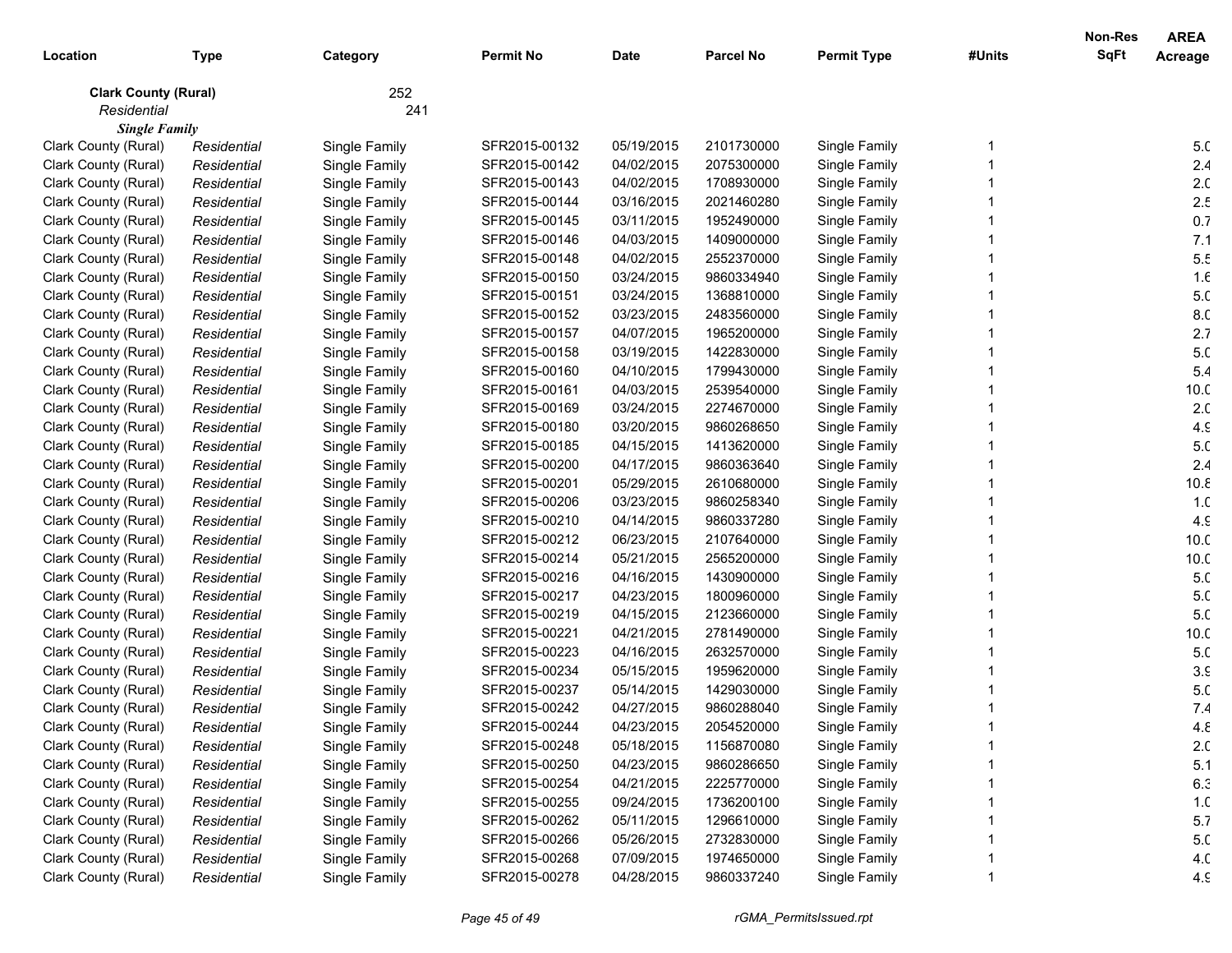|                             |             |               |                  |             |                  |                    |        | Non-Res     | <b>AREA</b>     |
|-----------------------------|-------------|---------------|------------------|-------------|------------------|--------------------|--------|-------------|-----------------|
| Location                    | <b>Type</b> | Category      | <b>Permit No</b> | <b>Date</b> | <b>Parcel No</b> | <b>Permit Type</b> | #Units | <b>SqFt</b> | Acreage         |
| <b>Clark County (Rural)</b> |             | 252           |                  |             |                  |                    |        |             |                 |
| Residential                 |             | 241           |                  |             |                  |                    |        |             |                 |
| <b>Single Family</b>        |             |               |                  |             |                  |                    |        |             |                 |
| Clark County (Rural)        | Residential | Single Family | SFR2015-00296    | 05/15/2015  | 2231820000       | Single Family      |        |             | 6.4             |
| Clark County (Rural)        | Residential | Single Family | SFR2015-00299    | 05/27/2015  | 2648170000       | Single Family      |        |             | 23.0            |
| Clark County (Rural)        | Residential | Single Family | SFR2015-00300    | 12/22/2015  | 2014090000       | Single Family      |        |             | 5.5             |
| Clark County (Rural)        | Residential | Single Family | SFR2015-00319    | 05/15/2015  | 1434910000       | Single Family      |        |             | 3.7             |
| Clark County (Rural)        | Residential | Single Family | SFR2015-00333    | 07/16/2015  | 9860275450       | Single Family      |        |             | 1.5             |
| Clark County (Rural)        | Residential | Single Family | SFR2015-00336    | 05/28/2015  | 2367220000       | Single Family      |        |             | 5.6             |
| Clark County (Rural)        | Residential | Single Family | SFR2015-00337    | 06/17/2015  | 1786270000       | Single Family      |        |             | 4.2             |
| Clark County (Rural)        | Residential | Single Family | SFR2015-00341    | 06/01/2015  | 2748280000       | Single Family      |        |             | 5. <sub>C</sub> |
| Clark County (Rural)        | Residential | Single Family | SFR2015-00352    | 05/22/2015  | 2333230000       | Single Family      |        |             | 5. <sub>C</sub> |
| Clark County (Rural)        | Residential | Single Family | SFR2015-00356    | 06/04/2015  | 2232190000       | Single Family      |        |             | 4. <sub>C</sub> |
| Clark County (Rural)        | Residential | Single Family | SFR2015-00362    | 06/09/2015  | 2227680000       | Single Family      |        |             | 9.5             |
| Clark County (Rural)        | Residential | Single Family | SFR2015-00378    | 06/08/2015  | 2326930000       | Single Family      |        |             | 4.7             |
| Clark County (Rural)        | Residential | Single Family | SFR2015-00380    | 06/29/2015  | 2234880000       | Single Family      |        |             | 5. <sub>C</sub> |
| Clark County (Rural)        | Residential | Single Family | SFR2015-00385    | 05/22/2015  | 2023530100       | Single Family      |        |             | 2.7             |
| Clark County (Rural)        | Residential | Single Family | SFR2015-00386    | 07/02/2015  | 2225320000       | Single Family      |        |             | 10.1            |
| Clark County (Rural)        | Residential | Single Family | SFR2015-00411    | 07/31/2015  | 1798590000       | Single Family      |        |             | 3.3             |
| Clark County (Rural)        | Residential | Single Family | SFR2015-00423    | 10/15/2015  | 1400270000       | Single Family      |        |             | 40.C            |
| Clark County (Rural)        | Residential | Single Family | SFR2015-00426    | 10/12/2015  | 1215650120       | Single Family      |        |             | 0.3             |
| Clark County (Rural)        | Residential | Single Family | SFR2015-00431    | 07/17/2015  | 1368500000       | Single Family      |        |             | 3 <sub>c</sub>  |
| Clark County (Rural)        | Residential | Single Family | SFR2015-00434    | 11/13/2015  | 2813540000       | Single Family      |        |             | 24.1            |
| Clark County (Rural)        | Residential | Single Family | SFR2015-00446    | 08/06/2015  | 2082170010       | Single Family      |        |             | 160.C           |
| Clark County (Rural)        | Residential | Single Family | SFR2015-00463    | 07/21/2015  | 1711000000       | Single Family      |        |             | 8.C             |
| Clark County (Rural)        | Residential | Single Family | SFR2015-00468    | 08/06/2015  | 2665580000       | Single Family      |        |             | 5. <sub>C</sub> |
| Clark County (Rural)        | Residential | Single Family | SFR2015-00483    | 06/17/2015  | 1332570000       | Single Family      |        |             | 5. <sub>C</sub> |
| Clark County (Rural)        | Residential | Single Family | SFR2015-00484    | 06/19/2015  | 2337090000       | Single Family      |        |             | 4.8             |
| Clark County (Rural)        | Residential | Single Family | SFR2015-00493    | 07/01/2015  | 1754660000       | Single Family      |        |             | 1.3             |
| Clark County (Rural)        | Residential | Single Family | SFR2015-00518    | 07/21/2015  | 9860337290       | Single Family      |        |             | 4.9             |
| Clark County (Rural)        | Residential | Single Family | SFR2015-00520    | 06/17/2015  | 1955200220       | Single Family      |        |             | 1. <sub>C</sub> |
| Clark County (Rural)        | Residential | Single Family | SFR2015-00522    | 06/09/2015  | 9860258360       | Single Family      |        |             | 1. <sub>C</sub> |
| Clark County (Rural)        | Residential | Single Family | SFR2015-00523    | 08/03/2015  | 2646200000       | Single Family      |        |             | 2.5             |
| Clark County (Rural)        | Residential | Single Family | SFR2015-00524    | 09/03/2015  | 2610640000       | Single Family      |        |             | 61.2            |
| Clark County (Rural)        | Residential | Single Family | SFR2015-00532    | 07/20/2015  | 1806100000       | Single Family      |        |             | 5. <sub>C</sub> |
| Clark County (Rural)        | Residential | Single Family | SFR2015-00559    | 08/12/2015  | 1413370000       | Single Family      |        |             | 9.1             |
| Clark County (Rural)        | Residential | Single Family | SFR2015-00564    | 06/29/2015  | 1428990000       | Single Family      |        |             | 2.5             |
| Clark County (Rural)        | Residential | Single Family | SFR2015-00566    | 07/17/2015  | 2149080000       | Single Family      |        |             | 9.4             |
| Clark County (Rural)        | Residential | Single Family | SFR2015-00571    | 08/06/2015  | 2531220000       | Single Family      |        |             | 5. <sub>C</sub> |
| Clark County (Rural)        | Residential | Single Family | SFR2015-00576    | 07/22/2015  | 2783750000       | Single Family      |        |             | 5. <sub>C</sub> |
| Clark County (Rural)        | Residential | Single Family | SFR2015-00577    | 07/20/2015  | 9860292220       | Single Family      |        |             | 4.2             |
| Clark County (Rural)        | Residential | Single Family | SFR2015-00578    | 08/07/2015  | 1734450050       | Single Family      |        |             | $1.2$           |
| Clark County (Rural)        | Residential | Single Family | SFR2015-00581    | 07/07/2015  | 9860282940       | Single Family      |        |             | 5.2             |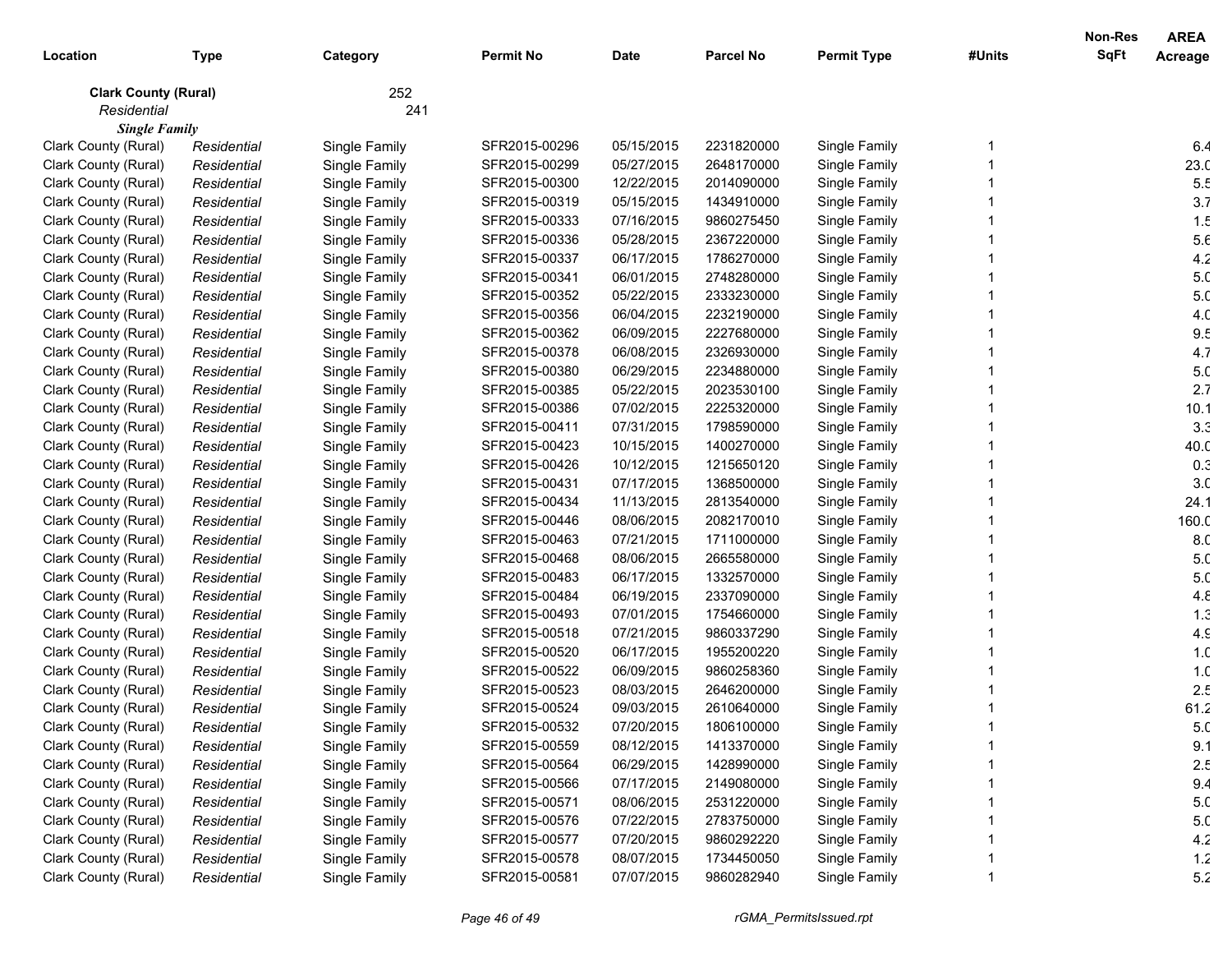|                             |             |               |                  |             |                  |                    |        | <b>Non-Res</b> | <b>AREA</b>     |
|-----------------------------|-------------|---------------|------------------|-------------|------------------|--------------------|--------|----------------|-----------------|
| Location                    | <b>Type</b> | Category      | <b>Permit No</b> | <b>Date</b> | <b>Parcel No</b> | <b>Permit Type</b> | #Units | <b>SqFt</b>    | Acreage         |
| <b>Clark County (Rural)</b> |             | 252           |                  |             |                  |                    |        |                |                 |
| Residential                 |             | 241           |                  |             |                  |                    |        |                |                 |
| <b>Single Family</b>        |             |               |                  |             |                  |                    |        |                |                 |
| Clark County (Rural)        | Residential | Single Family | SFR2015-00592    | 06/25/2015  | 9860258270       | Single Family      |        |                | 1. <sub>C</sub> |
| Clark County (Rural)        | Residential | Single Family | SFR2015-00595    | 07/13/2015  | 9860262020       | Single Family      |        |                | 5. <sub>C</sub> |
| Clark County (Rural)        | Residential | Single Family | SFR2015-00598    | 07/13/2015  | 9860288570       | Single Family      |        |                | 5. <sub>C</sub> |
| Clark County (Rural)        | Residential | Single Family | SFR2015-00599    | 06/23/2015  | 2744190100       | Single Family      |        |                | 1.1             |
| Clark County (Rural)        | Residential | Single Family | SFR2015-00600    | 07/23/2015  | 9860268630       | Single Family      |        |                | 5.0             |
| Clark County (Rural)        | Residential | Single Family | SFR2015-00603    | 08/04/2015  | 1847190000       | Single Family      |        |                | 13.6            |
| Clark County (Rural)        | Residential | Single Family | SFR2015-00604    | 07/02/2015  | 2044940000       | Single Family      |        |                | 2.5             |
| Clark County (Rural)        | Residential | Single Family | SFR2015-00607    | 07/17/2015  | 2537560000       | Single Family      |        |                | 10.0            |
| Clark County (Rural)        | Residential | Single Family | SFR2015-00611    | 07/14/2015  | 2638000040       | Single Family      |        |                | 5. <sub>C</sub> |
| Clark County (Rural)        | Residential | Single Family | SFR2015-00628    | 07/07/2015  | 2792700050       | Single Family      |        |                | 1.9             |
| Clark County (Rural)        | Residential | Single Family | SFR2015-00632    | 10/22/2015  | 2041140050       | Single Family      |        |                | 2.5             |
| Clark County (Rural)        | Residential | Single Family | SFR2015-00635    | 07/23/2015  | 2624510000       | Single Family      |        |                | 5.1             |
| Clark County (Rural)        | Residential | Single Family | SFR2015-00636    | 08/26/2015  | 1806230000       | Single Family      |        |                | 5. <sub>C</sub> |
| Clark County (Rural)        | Residential | Single Family | SFR2015-00646    | 08/13/2015  | 2058690000       | Single Family      |        |                | 6.1             |
| Clark County (Rural)        | Residential | Single Family | SFR2015-00648    | 07/31/2015  | 1408660050       | Single Family      |        |                | 5. <sub>C</sub> |
| Clark County (Rural)        | Residential | Single Family | SFR2015-00651    | 07/29/2015  | 2053760000       | Single Family      |        |                | 20.0            |
| Clark County (Rural)        | Residential | Single Family | SFR2015-00657    | 08/27/2015  | 1796010000       | Single Family      |        |                | 4.9             |
| Clark County (Rural)        | Residential | Single Family | SFR2015-00659    | 07/23/2015  | 2119300000       | Single Family      |        |                | 19.7            |
| Clark County (Rural)        | Residential | Single Family | SFR2015-00669    | 08/20/2015  | 2042730000       | Single Family      |        |                | 12.8            |
| Clark County (Rural)        | Residential | Single Family | SFR2015-00671    | 07/16/2015  | 9860363650       | Single Family      |        |                | 1.1             |
| Clark County (Rural)        | Residential | Single Family | SFR2015-00678    | 08/20/2015  | 2657770000       | Single Family      |        |                | 6.9             |
| Clark County (Rural)        | Residential | Single Family | SFR2015-00679    | 08/17/2015  | 9860362800       | Single Family      |        |                | 20.0            |
| Clark County (Rural)        | Residential | Single Family | SFR2015-00680    | 07/31/2015  | 2088280000       | Single Family      |        |                | 1. <sub>C</sub> |
| Clark County (Rural)        | Residential | Single Family | SFR2015-00681    | 10/08/2015  | 2645630000       | Single Family      |        |                | 10.2            |
| Clark County (Rural)        | Residential | Single Family | SFR2015-00682    | 08/06/2015  | 1717230000       | Single Family      |        |                | 1. <sub>C</sub> |
| Clark County (Rural)        | Residential | Single Family | SFR2015-00691    | 07/30/2015  | 2241980000       | Single Family      |        |                | 5. <sub>C</sub> |
| Clark County (Rural)        | Residential | Single Family | SFR2015-00696    | 07/31/2015  | 2780090000       | Single Family      |        |                | 10.0            |
| Clark County (Rural)        | Residential | Single Family | SFR2015-00704    | 08/13/2015  | 2571850000       | Single Family      |        |                | 20.0            |
| Clark County (Rural)        | Residential | Single Family | SFR2015-00706    | 07/27/2015  | 2040560000       | Single Family      |        |                | 1.5             |
| Clark County (Rural)        | Residential | Single Family | SFR2015-00713    | 08/06/2015  | 2663870000       | Single Family      |        |                | 5.5             |
| Clark County (Rural)        | Residential | Single Family | SFR2015-00717    | 08/28/2015  | 1806330000       | Single Family      |        |                | 5. <sub>C</sub> |
| Clark County (Rural)        | Residential | Single Family | SFR2015-00718    | 08/11/2015  | 9860358830       | Single Family      |        |                | 5.1             |
| Clark County (Rural)        | Residential | Single Family | SFR2015-00737    | 10/02/2015  | 2172220000       | Single Family      |        |                | 5.4             |
| Clark County (Rural)        | Residential | Single Family | SFR2015-00738    | 09/14/2015  | 1931320000       | Single Family      |        |                | 20.0            |
| Clark County (Rural)        | Residential | Single Family | SFR2015-00748    | 09/25/2015  | 2552070000       | Single Family      |        |                | 2.3             |
| Clark County (Rural)        | Residential | Single Family | SFR2015-00749    | 10/06/2015  | 2038570000       | Single Family      |        |                | 1.4             |
| Clark County (Rural)        | Residential | Single Family | SFR2015-00754    | 08/19/2015  | 1802880000       | Single Family      |        |                | 2. <sub>C</sub> |
| Clark County (Rural)        | Residential | Single Family | SFR2015-00755    | 08/25/2015  | 9860335820       | Single Family      |        |                | 5. <sub>C</sub> |
| Clark County (Rural)        | Residential | Single Family | SFR2015-00760    | 10/20/2015  | 1413620000       | Single Family      |        |                | 5. <sub>C</sub> |
| Clark County (Rural)        | Residential | Single Family | SFR2015-00763    | 08/26/2015  | 1709410000       | Single Family      |        |                | 5.6             |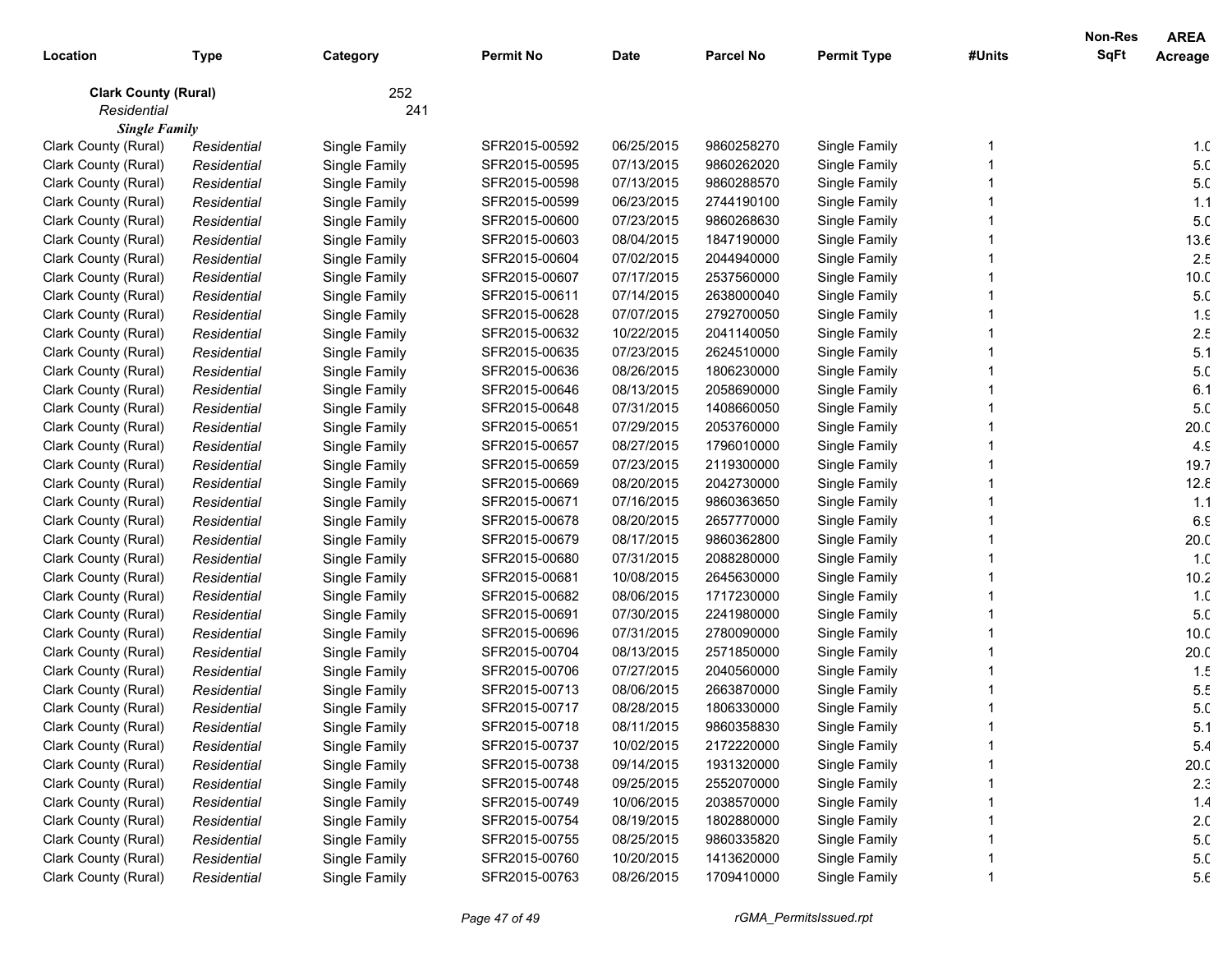|                             |             |               |                  |             |                  |                    |        | <b>Non-Res</b> | <b>AREA</b>     |
|-----------------------------|-------------|---------------|------------------|-------------|------------------|--------------------|--------|----------------|-----------------|
| Location                    | <b>Type</b> | Category      | <b>Permit No</b> | <b>Date</b> | <b>Parcel No</b> | <b>Permit Type</b> | #Units | <b>SqFt</b>    | Acreage         |
| <b>Clark County (Rural)</b> |             | 252           |                  |             |                  |                    |        |                |                 |
| Residential                 |             | 241           |                  |             |                  |                    |        |                |                 |
| <b>Single Family</b>        |             |               |                  |             |                  |                    |        |                |                 |
| Clark County (Rural)        | Residential | Single Family | SFR2015-00765    | 09/25/2015  | 2670180000       | Single Family      |        |                | 2.5             |
| Clark County (Rural)        | Residential | Single Family | SFR2015-00768    | 11/12/2015  | 9860281200       | Single Family      |        |                | 5. <sub>C</sub> |
| Clark County (Rural)        | Residential | Single Family | SFR2015-00772    | 09/29/2015  | 1398770100       | Single Family      |        |                | 1.3             |
| Clark County (Rural)        | Residential | Single Family | SFR2015-00773    | 09/17/2015  | 1295930000       | Single Family      |        |                | 10.0            |
| Clark County (Rural)        | Residential | Single Family | SFR2015-00779    | 10/14/2015  | 2774870000       | Single Family      |        |                | 7.6             |
| Clark County (Rural)        | Residential | Single Family | SFR2015-00796    | 10/09/2015  | 9860300910       | Single Family      |        |                | 13.4            |
| Clark County (Rural)        | Residential | Single Family | SFR2015-00797    | 09/03/2015  | 2639190000       | Single Family      |        |                | 40.C            |
| Clark County (Rural)        | Residential | Single Family | SFR2015-00804    | 09/04/2015  | 2654830020       | Single Family      |        |                | 5. <sub>C</sub> |
| Clark County (Rural)        | Residential | Single Family | SFR2015-00812    | 09/11/2015  | 2650400150       | Single Family      |        |                | 6.1             |
| Clark County (Rural)        | Residential | Single Family | SFR2015-00820    | 11/04/2015  | 2571460000       | Single Family      |        |                | 3 <sub>c</sub>  |
| Clark County (Rural)        | Residential | Single Family | SFR2015-00821    | 09/21/2015  | 2533190000       | Single Family      |        |                | 5. <sub>C</sub> |
| Clark County (Rural)        | Residential | Single Family | SFR2015-00826    | 09/21/2015  | 9860365840       | Single Family      |        |                | 1.8             |
| Clark County (Rural)        | Residential | Single Family | SFR2015-00829    | 10/27/2015  | 1156760000       | Single Family      |        |                | 1. <sub>C</sub> |
| Clark County (Rural)        | Residential | Single Family | SFR2015-00836    | 09/30/2015  | 1847190000       | Single Family      |        |                | 13.6            |
| Clark County (Rural)        | Residential | Single Family | SFR2015-00839    | 10/14/2015  | 2307600000       | Single Family      |        |                | 5. <sub>C</sub> |
| Clark County (Rural)        | Residential | Single Family | SFR2015-00840    | 10/07/2015  | 2329210000       | Single Family      |        |                | 2.5             |
| Clark County (Rural)        | Residential | Single Family | SFR2015-00841    | 09/24/2015  | 1960270000       | Single Family      |        |                | 5. <sub>C</sub> |
| Clark County (Rural)        | Residential | Single Family | SFR2015-00847    | 10/20/2015  | 2777490000       | Single Family      |        |                | 5.0             |
| Clark County (Rural)        | Residential | Single Family | SFR2015-00848    | 10/20/2015  | 2792590000       | Single Family      |        |                | 10.0            |
| Clark County (Rural)        | Residential | Single Family | SFR2015-00860    | 10/15/2015  | 2621840000       | Single Family      |        |                | 7.5             |
| Clark County (Rural)        | Residential | Single Family | SFR2015-00864    | 10/06/2015  | 9860310210       | Single Family      |        |                | 0.5             |
| Clark County (Rural)        | Residential | Single Family | SFR2015-00870    | 10/29/2015  | 2573740000       | Single Family      |        |                | 10.0            |
| Clark County (Rural)        | Residential | Single Family | SFR2015-00877    | 10/07/2015  | 2667610160       | Single Family      |        |                | 2.1             |
| Clark County (Rural)        | Residential | Single Family | SFR2015-00880    | 10/20/2015  | 9860340200       | Single Family      |        |                | 9.3             |
| Clark County (Rural)        | Residential | Single Family | SFR2015-00886    | 10/14/2015  | 2753000000       | Single Family      |        |                | 5. <sub>C</sub> |
| Clark County (Rural)        | Residential | Single Family | SFR2015-00911    | 10/27/2015  | 1807540000       | Single Family      |        |                | 5. <sub>C</sub> |
| Clark County (Rural)        | Residential | Single Family | SFR2015-00933    | 11/03/2015  | 2252140000       | Single Family      |        |                | 5.1             |
| Clark County (Rural)        | Residential | Single Family | SFR2015-00937    | 10/29/2015  | 2081500000       | Single Family      |        |                | $1.\epsilon$    |
| Clark County (Rural)        | Residential | Single Family | SFR2015-00941    | 10/23/2015  | 2314020000       | Single Family      |        |                | 5. <sub>C</sub> |
| Clark County (Rural)        | Residential | Single Family | SFR2015-00944    | 11/06/2015  | 1963100000       | Single Family      |        |                | 1.4             |
| Clark County (Rural)        | Residential | Single Family | SFR2015-00951    | 10/26/2015  | 1411250000       | Single Family      |        |                | 5. <sub>C</sub> |
| Clark County (Rural)        | Residential | Single Family | SFR2015-00956    | 11/17/2015  | 1370940000       | Single Family      |        |                | 4.7             |
| Clark County (Rural)        | Residential | Single Family | SFR2015-00959    | 11/09/2015  | 2282680000       | Single Family      |        |                | 5.1             |
| Clark County (Rural)        | Residential | Single Family | SFR2015-00965    | 11/13/2015  | 1420200010       | Single Family      |        |                | 0.9             |
| Clark County (Rural)        | Residential | Single Family | SFR2015-00967    | 11/16/2015  | 2587240000       | Single Family      |        |                | 5. <sub>C</sub> |
| Clark County (Rural)        | Residential | Single Family | SFR2015-00975    | 12/21/2015  | 1847520170       | Single Family      |        |                | 3. <sub>C</sub> |
| Clark County (Rural)        | Residential | Single Family | SFR2015-00976    | 12/04/2015  | 2056820000       | Single Family      |        |                | 5.2             |
| Clark County (Rural)        | Residential | Single Family | SFR2015-00978    | 11/13/2015  | 1736190010       | Single Family      |        |                | 5. <sub>C</sub> |
| Clark County (Rural)        | Residential | Single Family | SFR2015-00981    | 11/19/2015  | 1755440000       | Single Family      |        |                | 5. <sub>C</sub> |
| Clark County (Rural)        | Residential | Single Family | SFR2015-00984    | 10/22/2015  | 9860275470       | Single Family      |        |                | 1.2             |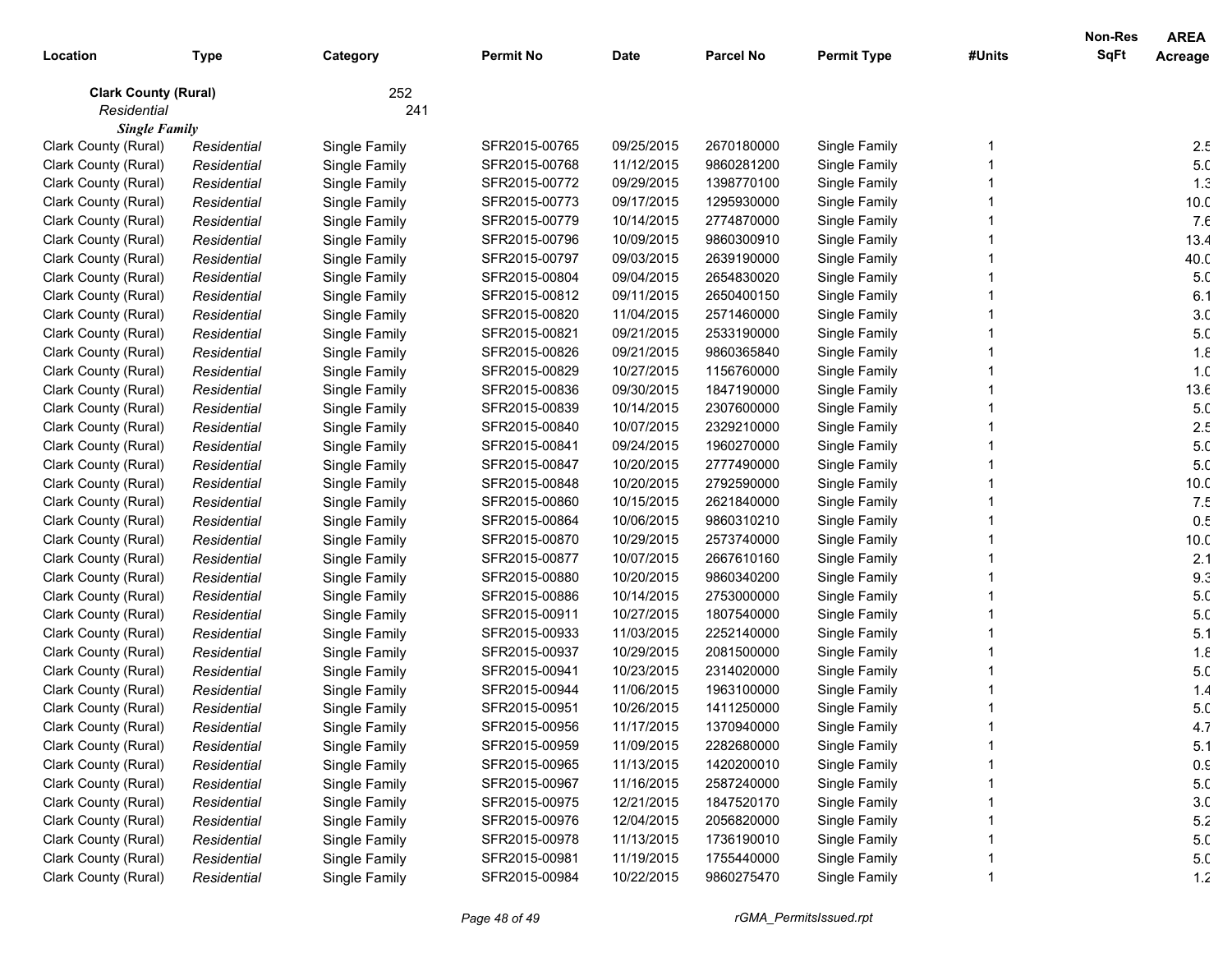| Location                    | Type        | Category      | <b>Permit No</b> | Date       | <b>Parcel No</b>               | <b>Permit Type</b> | #Units | <b>Non-Res</b><br>SqFt | <b>AREA</b><br>Acreage |
|-----------------------------|-------------|---------------|------------------|------------|--------------------------------|--------------------|--------|------------------------|------------------------|
| <b>Clark County (Rural)</b> |             | 252           |                  |            |                                |                    |        |                        |                        |
| Residential                 |             | 241           |                  |            |                                |                    |        |                        |                        |
| <b>Single Family</b>        |             |               |                  |            |                                |                    |        |                        |                        |
| Clark County (Rural)        | Residential | Single Family | SFR2015-00995    | 11/16/2015 | 2786520000                     | Single Family      |        |                        | 5. <sub>C</sub>        |
| Clark County (Rural)        | Residential | Single Family | SFR2015-00997    | 11/13/2015 | 1411410000                     | Single Family      |        |                        | 5. <sub>C</sub>        |
| Clark County (Rural)        | Residential | Single Family | SFR2015-01005    | 11/20/2015 | 1805880000                     | Single Family      |        |                        | 3.1                    |
| Clark County (Rural)        | Residential | Single Family | SFR2015-01018    | 11/25/2015 | 2234480000                     | Single Family      |        |                        | 7.4                    |
| Clark County (Rural)        | Residential | Single Family | SFR2015-01027    | 11/23/2015 | 2229710000                     | Single Family      |        |                        | 10 <sub>c</sub>        |
| Clark County (Rural)        | Residential | Single Family | SFR2015-01029    | 11/23/2015 | 9860370250                     | Single Family      |        |                        | 5.3                    |
| Clark County (Rural)        | Residential | Single Family | SFR2015-01036    | 11/24/2015 | 9860338520                     | Single Family      |        |                        | 1.6                    |
| Clark County (Rural)        | Residential | Single Family | SFR2015-01047    | 11/24/2015 | 2356140000                     | Single Family      |        |                        | 5.0                    |
| Clark County (Rural)        | Residential | Single Family | SFR2015-01052    | 11/24/2015 | 1790990000                     | Single Family      |        |                        | 5.0                    |
| Clark County (Rural)        | Residential | Single Family | SFR2015-01056    | 12/24/2015 | 1421880000                     | Single Family      |        |                        | 1. <sub>C</sub>        |
| Clark County (Rural)        | Residential | Single Family | SFR2015-01089    | 12/04/2015 | 9860365780                     | Single Family      |        |                        | 5.0                    |
| Clark County (Rural)        | Residential | Single Family | SFR2015-01094    | 12/07/2015 | 2354210000                     | Single Family      |        |                        | 1.2                    |
| Clark County (Rural)        | Residential | Single Family | SFR2015-01103    | 12/17/2015 | 1807600000                     | Single Family      |        |                        | 1.3                    |
| Clark County (Rural)        | Residential | Single Family | SFR2015-01127    | 12/17/2015 | 9860334930                     | Single Family      |        |                        | 1.6                    |
| Clark County (Rural)        | Residential | Single Family | SFR2015-01144    | 12/29/2015 | 1398000000                     | Single Family      |        |                        | $1.\mathcal{C}$        |
| Clark County (Rural)        | Residential | Single Family | SFR2015-01151    | 12/30/2015 | 2369540000                     | Single Family      |        |                        | 2.5                    |
|                             |             |               |                  |            |                                |                    | 221    | Total Single Family    |                        |
|                             |             |               |                  |            | Clark County (Rural) Sub Total |                    | 432    | 54,203                 |                        |

Total All Jurisdictions: **2,441 760,430**